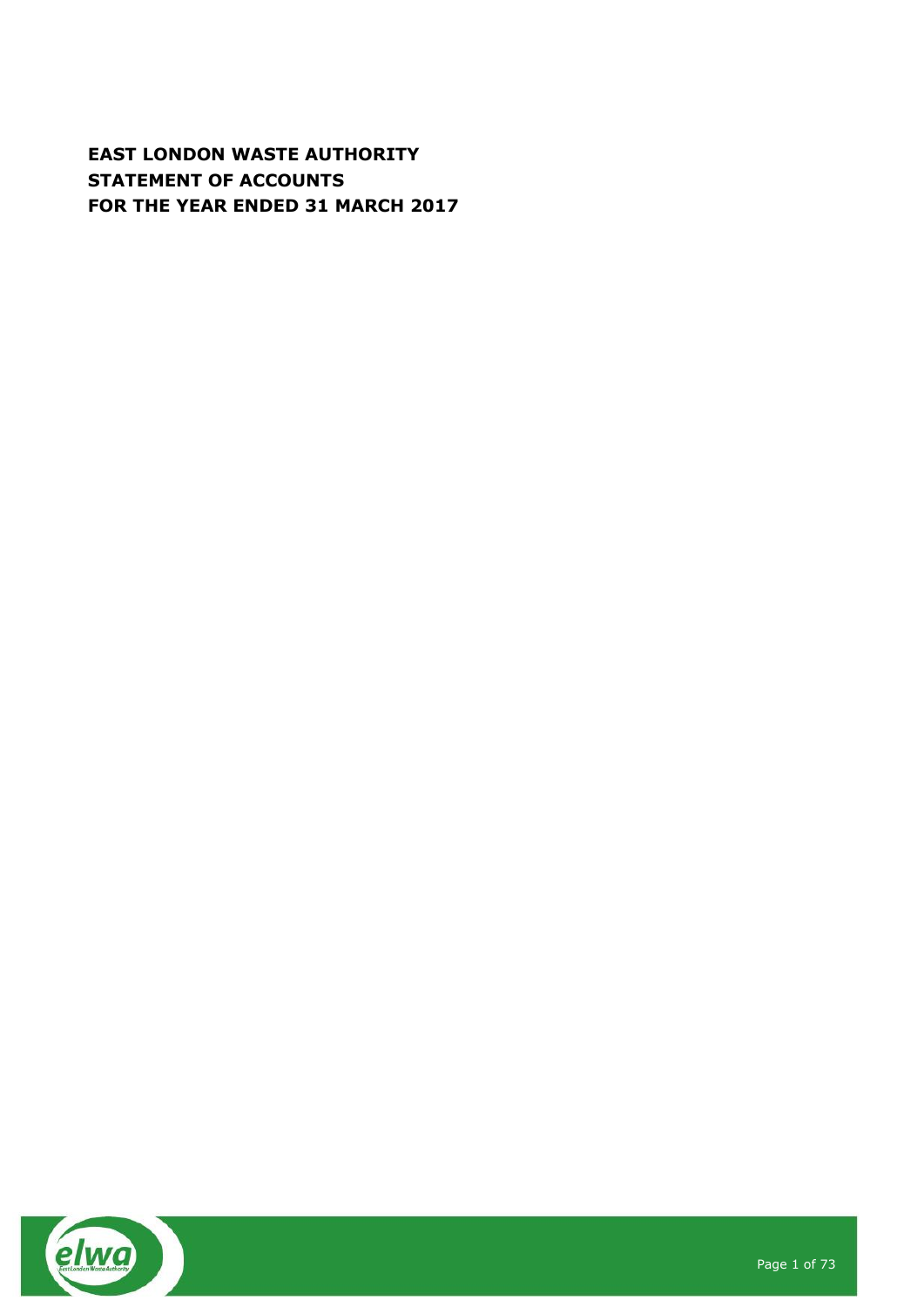# **EAST LONDON WASTE AUTHORITY STATEMENT OF ACCOUNTS FOR THE YEAR ENDED 31 MARCH 2017**

**Contents** 

| Independent auditor's report to the members of East London Waste Authority  10 |  |
|--------------------------------------------------------------------------------|--|
|                                                                                |  |
|                                                                                |  |
|                                                                                |  |
|                                                                                |  |
|                                                                                |  |
|                                                                                |  |
|                                                                                |  |
|                                                                                |  |
|                                                                                |  |
|                                                                                |  |

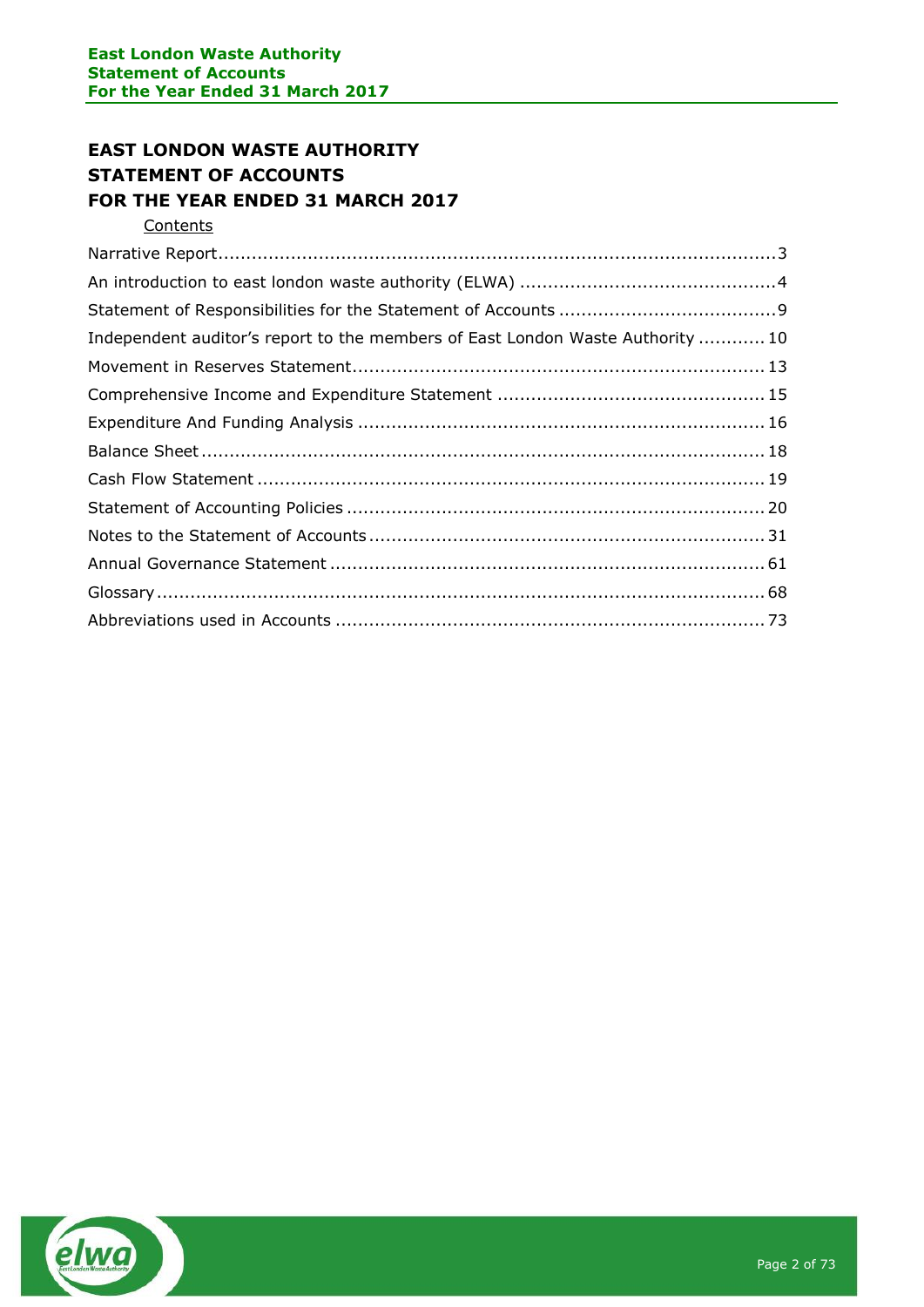## <span id="page-2-0"></span>**NARRATIVE REPORT**

#### **1. Preface**

- 1.1 The narrative report is a statement of an authority's financial performance and demonstration of value for money of the use of its resources over the financial year. All public authorities in England are required to provide a narrative report with the Statement of Accounts under the Accounts and Audit Regulations 2015.
- 1.2 This publication presents the Authority's Accounts for the year ended 31 March 2017. Its purpose is to give clear and concise information about the financial affairs of the Authority to both Members of the Authority and the Public.
- 1.3 Any enquiries about the Accounts or requests for further financial information should be addressed to the Finance Service, Lynton House, 255-259 High Road, Ilford, Essex, IG1 1NN.

#### **2. Key Financial Statements**

- 1.1 The Statement of Accounts for 2016/17 sets out the Authority's income and expenditure for the financial year ending 31 March 2017 along with a number of supplementary statements and disclosure notes. The financial statements have been prepared adhering to the CIPFA'S code of practice and the International Financial Reporting Standards. The key financial statements and disclosure notes contained in the Statement of Accounts for 2016/17 are as follow:
	- $a)$ The Movement in Reserves Statement (MiRS) – This Statement sets out the movement on the different reserves held by the Authority. It analyses the increase or decrease in net worth of the Authority as a result of incurring expenses, gathering income and from movements in the fair value of the assets. It also analyses the movement between reserves in accordance with statutory provisions.
	- $b)$ The Comprehensive Income and Expenditure Statement (CIES) – This Statement summarises the costs of the services provided by the Authority and how they are met from resources such as service income, government grants and the levy income.
	- $\mathsf{C}$ The Expenditure and Funding Analysis – This statement shows how annual expenditure is used and funded from resources in the Authority's Budgetary Control Report and reconciles it with the Comprehensive Income and Expenditure Statement, which shows those resources consumed or earned in accordance with generally accepted accounting practices
	- $\mathsf{d}$ The Balance Sheet – This records the Authority's year-end financial position. It shows the Authority's reserves, and its long and short term assets and liabilities.
	- $e)$ The Cash Flow Statement – This summarises the flows of cash that have taken place into and out of the Authority's bank accounts over the financial year. It shows cash flow movement as a result of the Authority's operations, investing activities and financing decisions.
	- Notes to the Financial Statements The notes provide more detail about the  $f$ items contained in the key financial statements, the Authority's Accounting Policies and other information to aid the understanding of the financial statements.

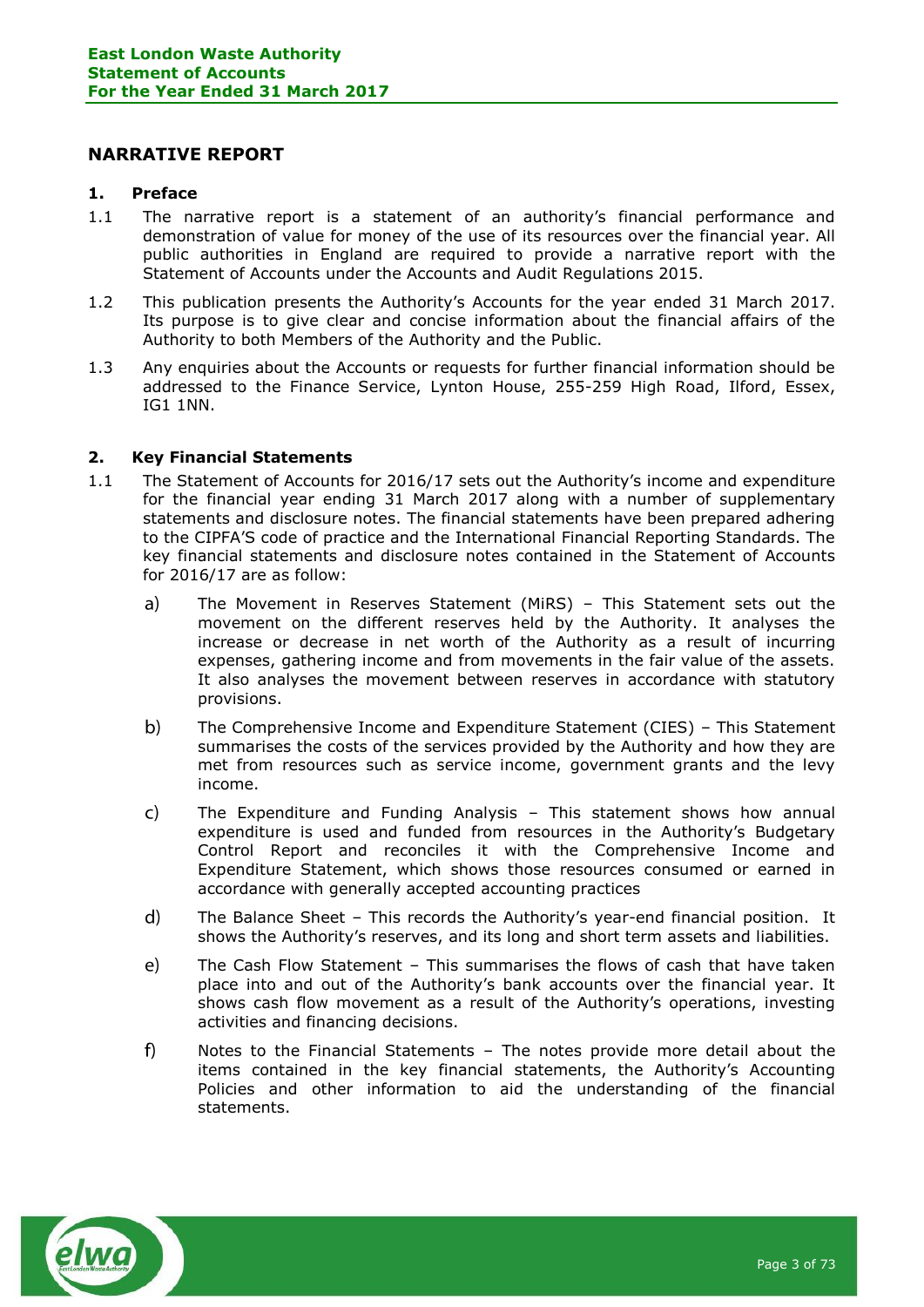## <span id="page-3-0"></span>**AN INTRODUCTION TO EAST LONDON WASTE AUTHORITY (ELWA)**

#### **1. Introduction**

- 1.1 The East London Waste Authority (ELWA) was created by regulations made under the Local Government Act 1985. From 1 April 1986, ELWA assumed responsibility for the disposal of waste arising in the area covered by the London Boroughs of Barking and Dagenham, Havering, Newham and Redbridge.
- 1.2 The Statement of Accounts on the following pages sets out the Authority's financial position for the year to 31 March 2017. Further information on the nature and purposes of the Authority's expenditure is contained in the annual Revenue and Capital Budgets which can be accessed on the ELWA website, [http://eastlondonwaste.gov.uk](http://eastlondonwaste.gov.uk/)

#### **2. Performance**

- 1.1 The principal activity driver on the budget is the level of waste tonnage delivered from the Constituent Councils. The 2016/17 budget and levy setting process assumed 447,000 tonnes in 2016/17. Waste tonnage, although volatile from month to month during 2016/17, was at year end slightly above the tonnage assumed in the 2016/17 Levy and Budget report (approximately 1,000 tonnes higher). Taking account of the end of year reconciliation the payments to the contractor (excluding insurance) were £58,804,000 an adverse variation from budget of £235,000 i.e. 0.4%.
- 1.2 Recycling was slightly ahead of last year with 121,000t of material recycled in the year. The main contributor to the increase was the performance of the BioMrf's along with improved MRF performance relating to kerbside collections material being outsourced to a third party MRF.
- 1.3 Diversion performance continued in an upward trend getting back to the 90% figure achieved at the beginning of the year with a total of 281,000t diverted from landfill, it is anticipated this will continue into the new year.

#### **3. Income and Expenditure Account**

1.1 The Authority's budget for 2016/17 projected that there would be a net surplus of £1,207,000 which would be used to increase Revenue reserves. Although Actual waste tonnage was slightly above target, savings and underspends elsewhere in the budget have had a positive impact on the final net revenue expenditure position. This is summarised in the table below.

| <b>Authority Budget Monitoring Statement</b>                                       | <b>Budget</b> | Actual    |
|------------------------------------------------------------------------------------|---------------|-----------|
| to 31 March 2017                                                                   | £000          | £000      |
| Net Expenditure on Services                                                        | 59,351        | 58,476    |
| PFI Grant                                                                          | (3,991)       | (3,991)   |
| Levy Raised                                                                        | (56, 567)     | (56, 567) |
| Net revenue outturn before accountancy adjustments &<br>contribution from reserves | (1, 207)      | (2,082)   |
| <b>Budgeted Contribution to Reserves</b>                                           | 1,207         | 1,207     |
| Revenue underspend for the period                                                  |               | (875)     |

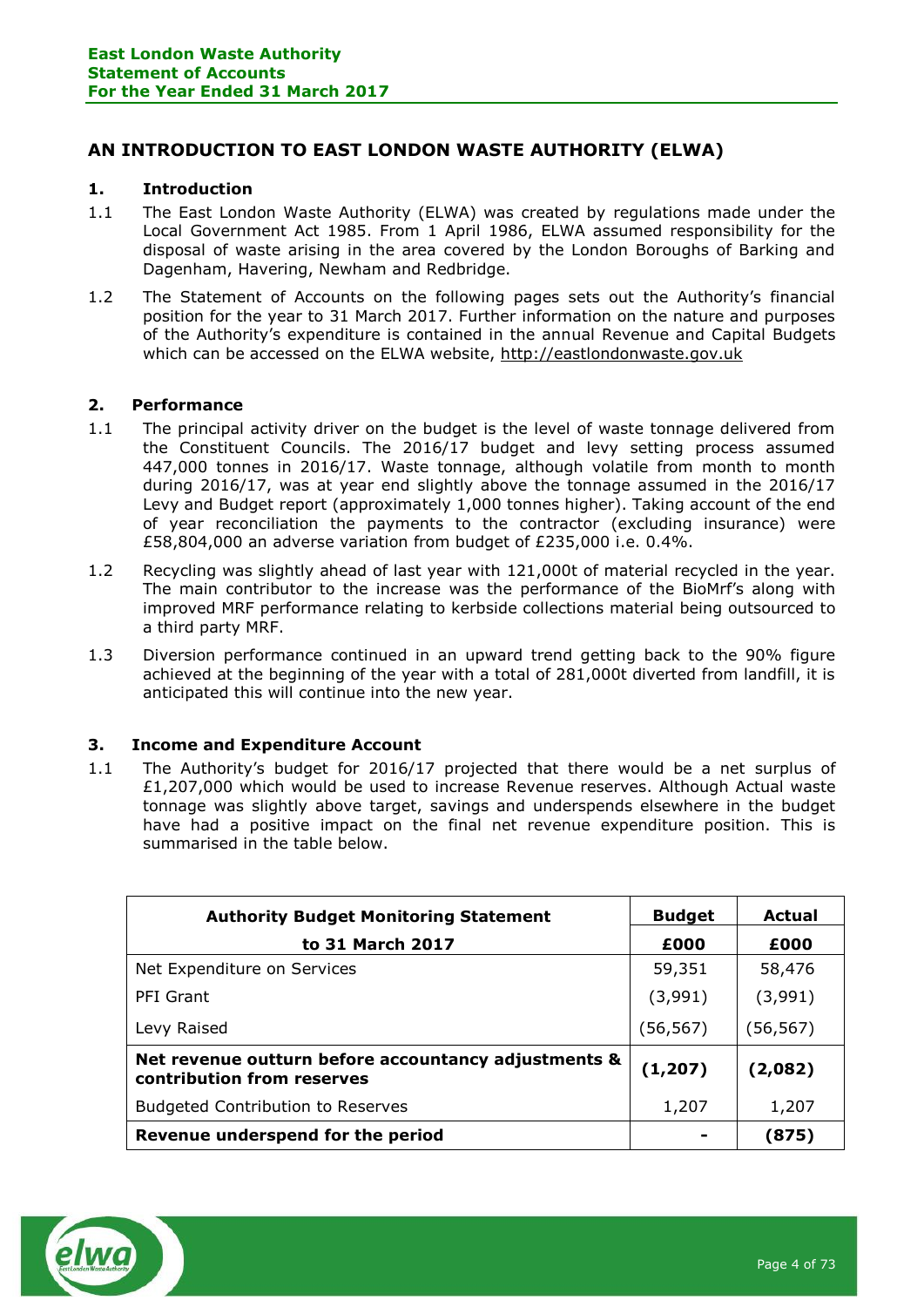1.2 As a result of the accounting adjustments that are required to be made under IFRS, the outturn for the year as shown in the Comprehensive Income and Expenditure Statement is a surplus of  $£2,554,000$ . The table on page 6 provides a reconciliation between this net surplus figure and the final outturn position shown above of a £2,082,000 surplus before contributions to reserves. Further detailed analysis can be seen in the Expenditure and Funding Analysis on page 16 and Note 17.

### **4. Reserves Strategy**

- 1.1 The Authority's reserves are a vital part of its financial management arrangements that cushion the impact of uneven cash flows, avoid unnecessary temporary borrowing and cushion the impact of unexpected events or emergencies.
- 1.2 The approach to reserves is a continuation of ELWA's long-term strategy. The Authority has agreed to set aside a minimum level of normal operational revenue balances based on an analysis of risk. Both reserve balances and risk are constantly reviewed as part of this Budget Strategy process.
- 1.3 Further details can be found in the 2016/17 Levy report (08.02.16) and the 2017/18 Levy Report (06.02.17). Both reports are available at: <http://eastlondonwaste.gov.uk/meetings>
- 1.4 In the 2016/17 Levy report the strategy proposed a continuous build-up of the Revenue Reserve balance to total £3,000,000 for the year ended 31 March 2017 along with an allocation of £2,250,000 by 31 March 2018 for the generation of a specific Strategy Reserve to cover costs arising out of the post 2027 waste disposal arrangements.
- 1.5 The actual balance for the Revenue Reserve as at 31 March 2017 is £3,000,000 (See table at 4.7). The balance on the Strategy Reserve stands at £1,285,000.
- 1.6 The Revenue and Strategy Reserves form part of the usable reserves. The total actual balance for usable reserves as at 31 March 2017 is £4,385,000 (see MIRs page 13).
- 1.7

| <b>Total Revenue Reserve</b> | 2016/17<br>Levy<br><b>Report</b><br><b>Proposed</b><br><b>Balance</b> | 2016/17<br><b>Actual</b><br><b>Balance</b> | <b>Surplus</b> |
|------------------------------|-----------------------------------------------------------------------|--------------------------------------------|----------------|
|                              | £000                                                                  | £000                                       | £000           |
| Balance at 1 April 2016      | 1,793                                                                 | 1,793                                      |                |
| <b>Addition to Reserve</b>   | 1,207                                                                 | 2,082                                      | 875            |
| Movement Between Reserves    |                                                                       | (875)                                      | (875)          |
| Balance at 31 March 2017     | 3,000                                                                 | 3,000                                      |                |

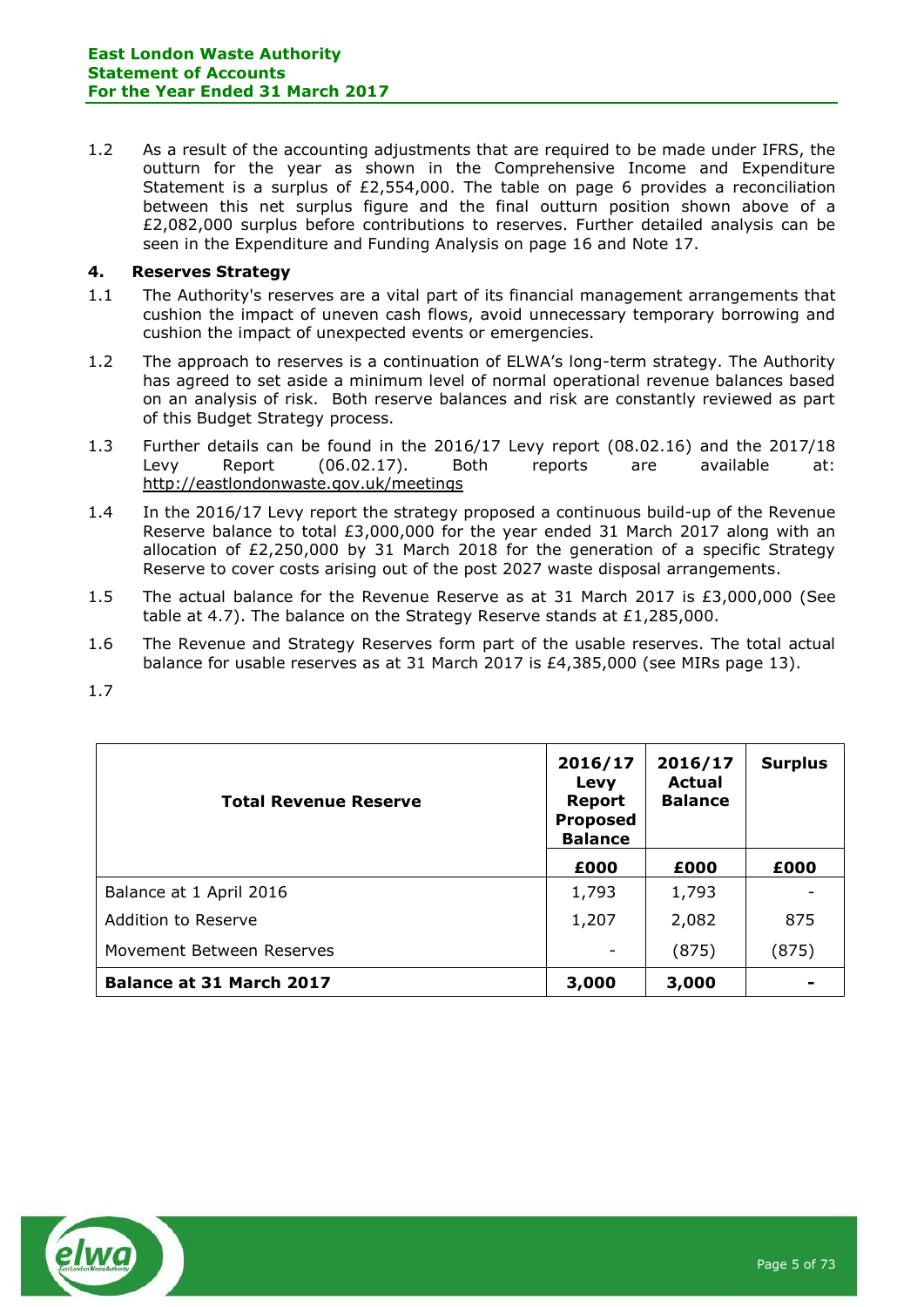1.8 Reconciliation of the Accounting Adjustments required under IFRS.

|                                                            | <b>Actual</b> | Actual   |
|------------------------------------------------------------|---------------|----------|
|                                                            | £000          | £000     |
| <b>Balance before accountancy adjustments</b>              |               | (2,082)  |
| Accountancy adjustments                                    |               | (134)    |
| Balance of net expenditure to be financed by reserves      |               | (2, 216) |
| <b>PFI contract accountancy adjustments</b> (see Note 25): |               |          |
| Service Charge                                             | (5,856)       |          |
| Lifecycle Asset Addition                                   | (906)         |          |
| Contingent Rent                                            | (3, 972)      |          |
| Depreciation and Impairment of PFI assets                  | 5,858         |          |
| Interest Payable on Finance Leases                         | 4,538         | (338)    |
| Surplus for the year after PFI adjustments                 |               | (2, 554) |
| Movement between Revenue Reserve and Other Reserves        |               |          |
| Capital Receipts Reserve                                   | (115)         |          |
| Transfer from Capital Adjustment Account                   | 519           |          |
| Accumulated Absences Account                               | $\mathcal{P}$ |          |
| <b>Transfer to Pensions Reserve</b>                        | (44)          | 362      |
| Capital Reserve Transfer                                   | (300)         |          |
| <b>Strategy Reserve Transfer</b>                           | 1,285         | 985      |
| <b>Net Effect on Revenue Reserve</b>                       |               | (1, 207) |
| Revenue Reserve Brought Forward                            |               | (1,793)  |
| <b>Revenue Reserve Carried Forward</b>                     |               | (3,000)  |

1.9 The adjustments arising from IFRS compliant accounting treatment have had no impact on overall net expenditure and movements on reserves.

#### **5. Capital Programme/Borrowing Facilities**

- 1.1 Since the introduction of the Prudential Code in 2004, the Authority can set its own capital spending limit as long as it is affordable, sustainable and prudent. The Local Government and Housing Act 1989 specifies that all new capital receipts generated from the sale of non-housing land, buildings and other assets are available to finance capital expenditure.
- 1.2 A capital receipt of £115,000 received in 2015/16 was used in 2016/17 to finance the purchase of a flare for Aveley Land fill site and to part fund the PFI capital repayment.
- 1.3 ELWA can borrow for any purpose for which it is legally entitled to incur expenditure. Loans can be raised for new capital requirements, to replace maturing debt and also to meet short-term revenue cash flow deficits. No additional borrowing was required during 2016/17.

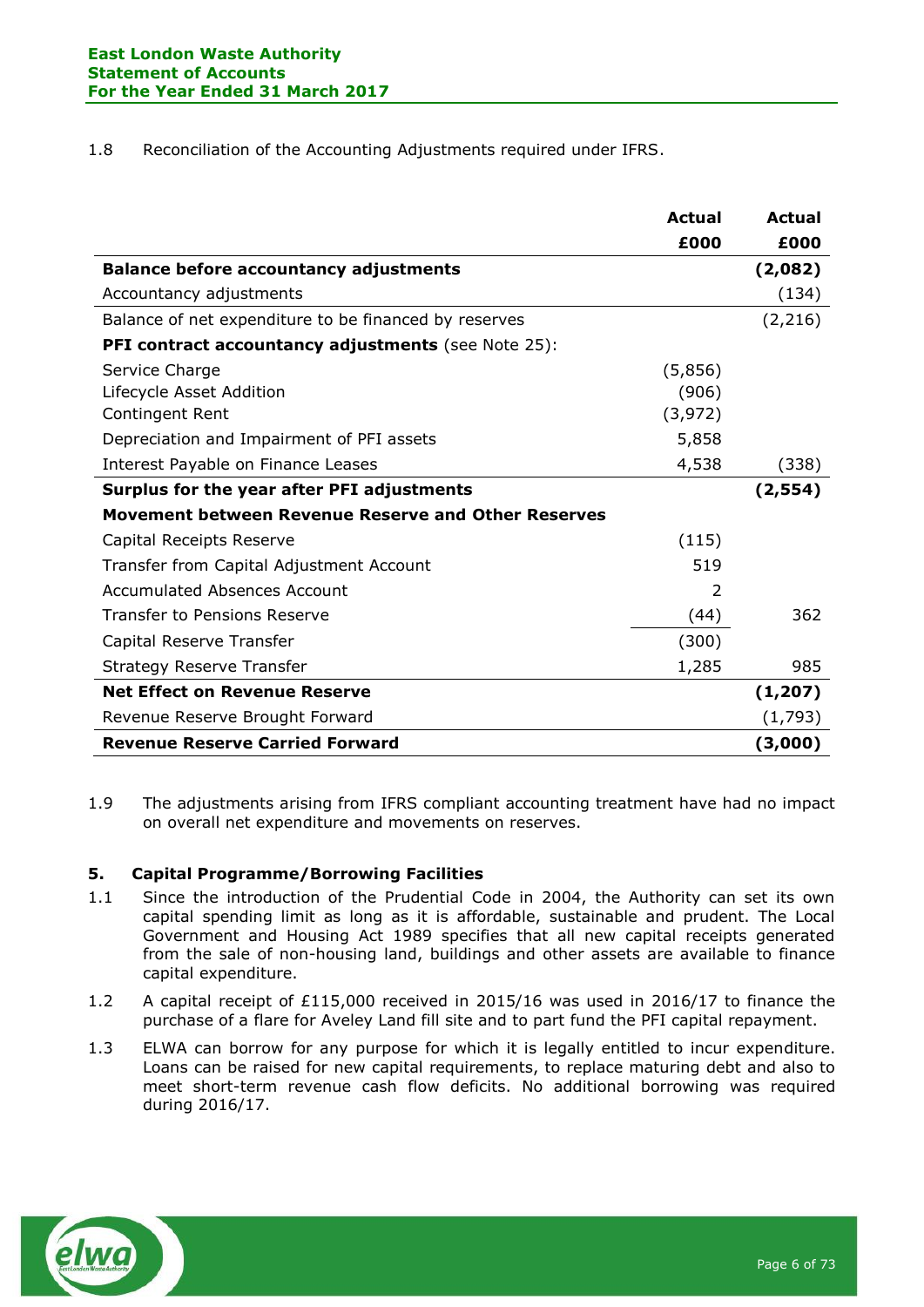### **6. ELWA Operations**

1.1 ELWA transferred its principal operations and contracts to Shanks Waste Management Limited as part of the 25-year Integrated Waste Management Strategy (IWMS) Contract partly backed by PFI funding in December 2002. Since then ELWA's direct operational responsibilities have been in relation to its closed landfill sites. Following the sale of Hall Farm, the authority is now responsible for three sites.

## **7. Local Government Pension Scheme (LGPS)**

- 1.1 The Authority is legally obliged to offer guaranteed pension benefits to its employees. The statutory pension fund provider for the Authority is the London Pensions Fund Authority (LPFA). The LPFA Fund is maintained at a level to eventually meet the Authority's long-term liabilities for pension benefits, with the Authority's contributions fixed accordingly.
- 1.2 The results of the 2016 triennial actuarial valuation were used as part of the calculations for these accounts. The next valuation is due as at 31 March 2019.
- 1.3 As at 31 March 2017 the Authority's estimated liability for retirement benefits exceeded the value of assets by £1,663,000 (as at 31 March 2016 £1,494,000) when valued in accordance with the accounting standards. The increase in liability was due to the increase in the present value of the scheme's obligation being greater than the increase in the fair value of the fund's assets.
- 1.4 Following the Public Pensions Services Act 2013 from 1 April 2014 the LGPS scheme became a career average revalued earnings' (CARE) scheme with new contribution bands and rates.

#### **8. PFI Contract Insurance**

- 1.1 Following a fire at the Authority's Mechanical Biological Treatment (MBT) facility on Frog Island in 2014. The loss of operations and royalty income for this period along with the replacement of the asset led to a significant claim to the insurers.
- 1.2 The claim resulted in a large increase in the renewal premium. ELWA's contribution for 2016/17 was £999,600.

#### **9. Future Outlook**

- 1.1 The future outlook for the Authority depends heavily on the pattern of waste tonnage growth across the four constituent councils which itself is largely determined by housing growth and population increases. The five year Medium Term Financial Strategy (MTFS) starting in 2017/18 assumes no further use of reserves to mitigate levy increases. It also assumes that significant funding is transferred into the Strategy Reserve to cover costs arising in preparation for the post 2027 waste disposal arrangements. The 2017/18 levy is set to increase by an average 8.79% of which 2.25% reflects the requirement to build-up the Strategy Reserve.
- 1.2 The constituent councils covered by the East London Waste Authority over the next few years will face major demographic changes leading to the need for significant additional housing. This will result in an upward pressure on total waste to be disposed costs even if tonnages per household can be limited or reduced.
- 1.3 Because of the underlying level of waste growth, inflation built into the contract, and the need to provide funding for the post 2027 waste disposal arrangements the levy has been projected to increase each year of the MTFS. Unless there is substantial progress towards mitigating tonnage increases, then constituent councils will continue to face

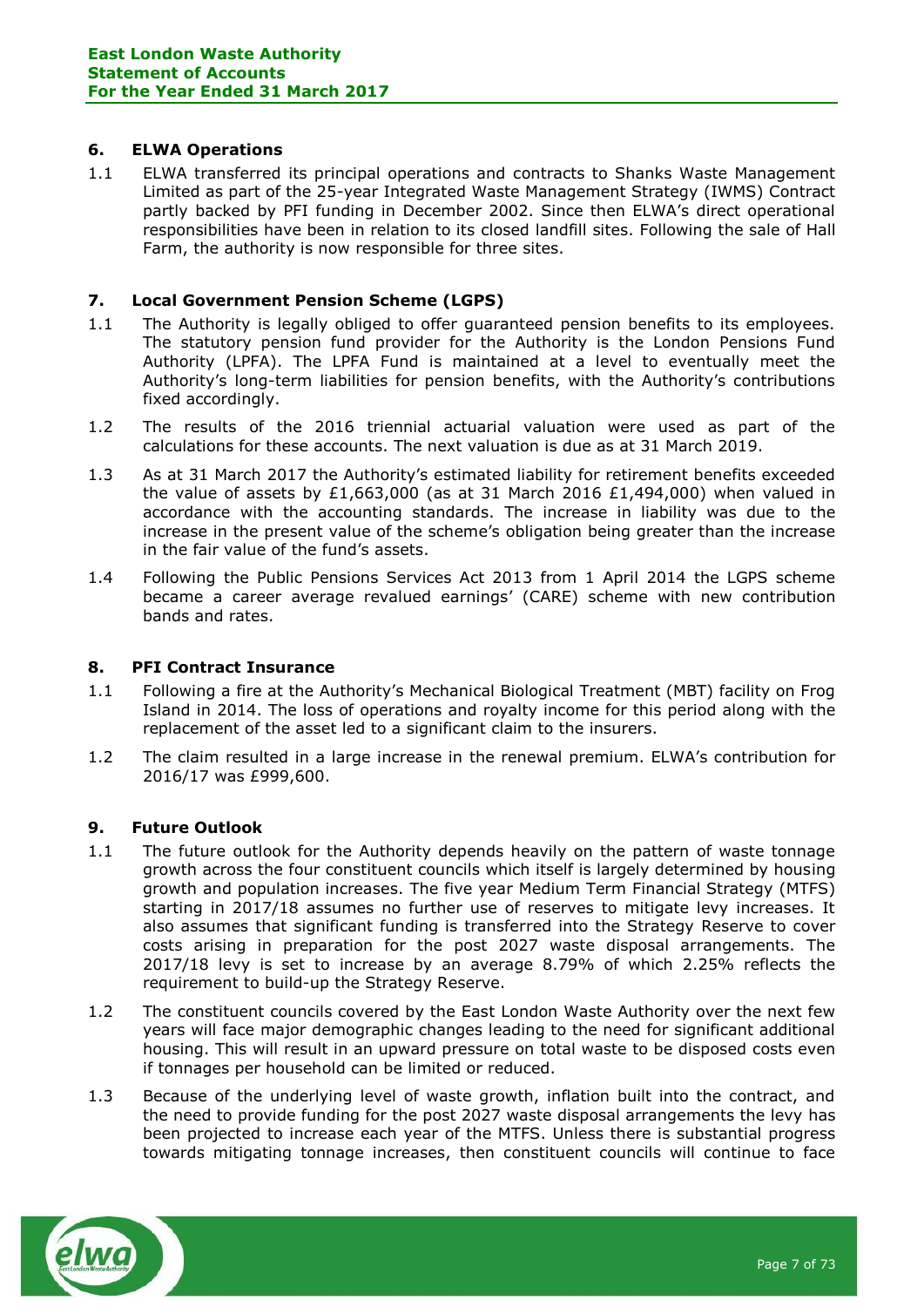levy increases at the same time as central government funding to local authorities is reducing.

## **10. Conclusion**

- 1.1 The Statement of Accounts provides a detailed and comprehensive picture of the Authority's performance for 2016/17, as required by statute.
- 1.2 I should like to thank the ELWA staff and the relevant staff and colleagues in the four Constituent Councils who have helped to prepare this document.
- 1.3 A thorough understanding of the Authority's financial position is essential in the light of the financial challenges that it faces. I hope that Members of the Authority, residents of the constituent boroughs and other readers find this document useful.

M G Christofi, BA (Hons), FCCA, CPFA Finance Director 18 July 2017

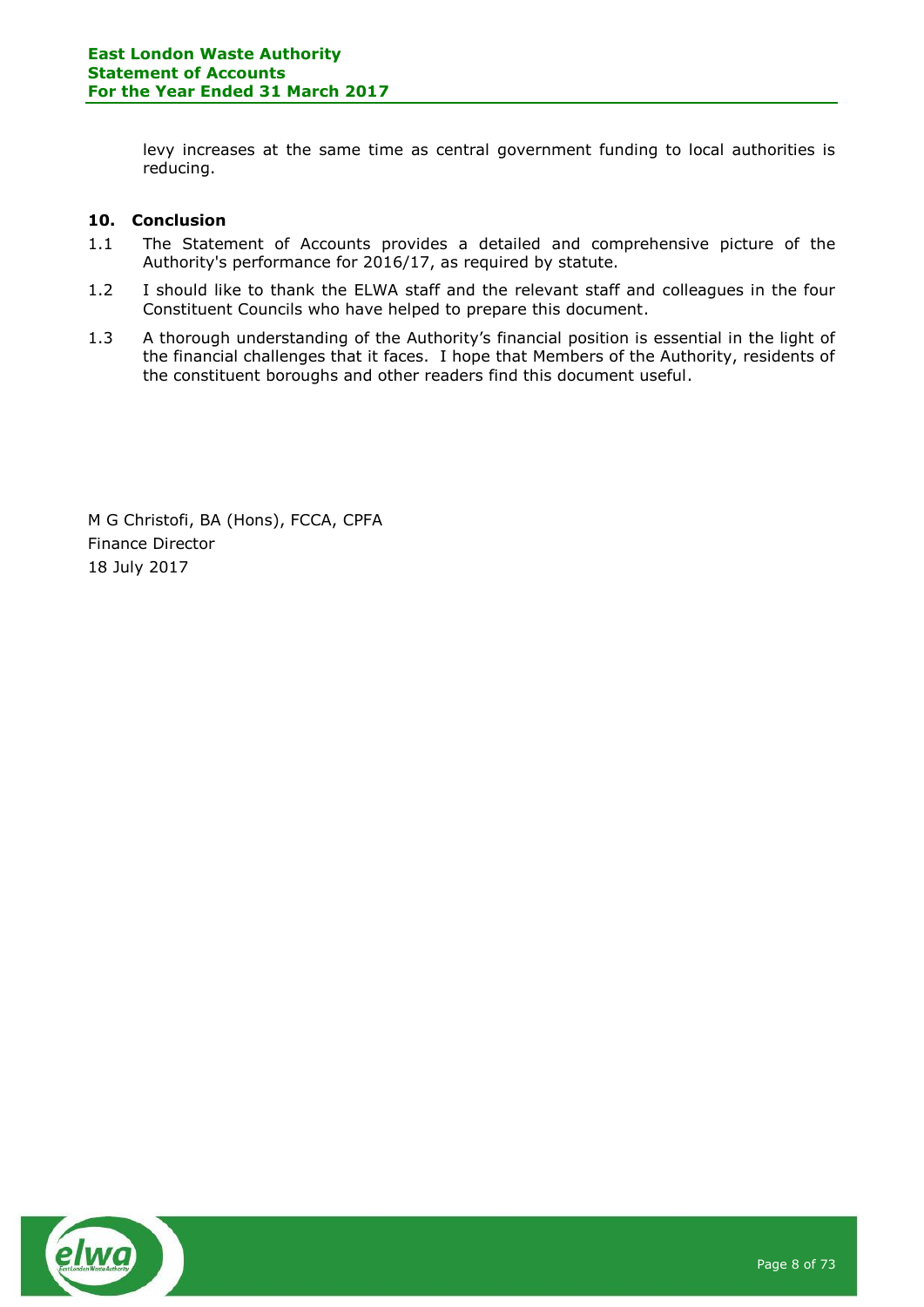## <span id="page-8-0"></span>**STATEMENT OF RESPONSIBILITIES FOR THE STATEMENT OF ACCOUNTS**

### **1. The Authority's Responsibilities**

- 1.1 The Authority is required:
	- To make arrangements for the proper administration of its financial affairs and to  $a)$ ensure that one of its officers has the responsibility for the administration of those affairs. In this Authority, that officer is the Finance Director.
	- $b)$ To manage its affairs to secure economic, efficient and effective use of resources and safeguard its assets.
	- $\mathsf{C}$ To approve the Statement of Accounts.

### **2. The Managing Director's Responsibilities**

- 1.1 The Managing Director is responsible for:
	- $a)$ Maintaining effective financial controls and for securing the accuracy and integrity of financial information and systems operating within their department.
	- $b)$ Complying with any procedural instructions issued by the Finance Director.
	- $\mathcal{C}$ Preparing the Annual Governance Statement.

#### **3. The Finance Director's Responsibilities**

- 1.1 The Finance Director is responsible for the preparation of the Authority's Statement of Accounts which, in terms of the CIPFA/LASAAC Code of Practice on Local Authority Accounting in United Kingdom, is required to give a true and fair view of the financial position of the Authority as at the 31 March 2017 and its income and expenditure for the year ending 31 March 2017.
- 1.2 In preparing this Statement of Accounts, the Finance Director has:
	- $a)$ Selected suitable accounting policies and then applied them consistently;
	- $b)$ Made judgements and estimates that were reasonable and prudent;
	- $\mathsf{C}$ Complied with the Code of Practice.
- 1.3 The Finance Director has also:
	- a) Kept proper accounting records which were up to date;
	- $b)$ Taken reasonable steps for the prevention and detection of fraud and other irregularities.

#### **4. Statement of the Finance Director**

I certify that the Statement of Accounts presents a true and fair view of the Authority's income and expenditure for the year ending 31 March 2017 and the Authority's financial position as at 31 March 2017.

M G Christofi, BA (Hons), FCCA, CPFA Finance Director 18 July 2017

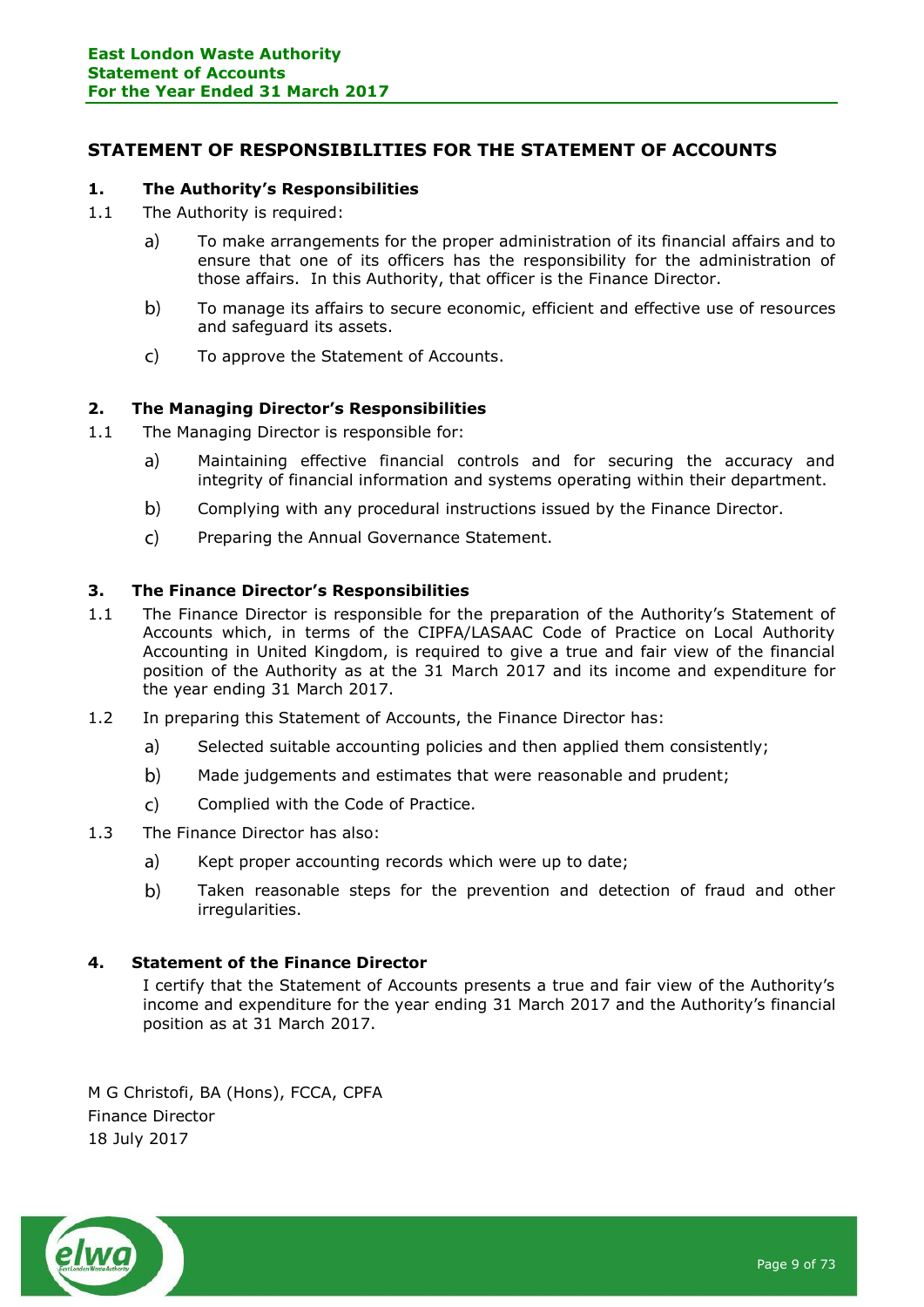## <span id="page-9-0"></span>**INDEPENDENT AUDITOR'S REPORT TO THE MEMBERS OF EAST LONDON WASTE AUTHORITY**

- 1.1 We have audited the financial statements of East London Waste Authority for the year ended 31 March 2017 on pages 13 to 60. The financial reporting framework that has been applied in their preparation is applicable law and the CIPFA/LASAAC Code of Practice on Local Authority Accounting in the United Kingdom 2016/17.
- 1.2 This report is made solely to the members of the Authority, as a body, in accordance with Part 5 of the Local Audit and Accountability Act 2014. Our audit work has been undertaken so that we might state to the members of the Authority, as a body, those matters we are required to state to them in an auditor's report and for no other purpose. To the fullest extent permitted by law, we do not accept or assume responsibility to anyone other than the members of the Authority, as a body, for our audit work, for this report, or for the opinions we have formed.

Respective responsibilities of the Finance Director and auditor

1.3 As explained more fully in the Statement of the Finance Director's Responsibilities, the Finance Director is responsible for the preparation of the Statement of Accounts, which includes the financial statements, in accordance with proper practices as set out in the CIPFA/LASAAC Code of Practice on Local Authority Accounting in the United Kingdom, and for being satisfied that the financial statements give a true and fair view. Our responsibility is to audit, and express an opinion on, the financial statements in accordance with applicable law and International Standards on Auditing (UK and Ireland). Those standards require us to comply with the Auditing Practices Board's Ethical Standards for Auditors.

#### Scope of the audit of the financial statements

- 1.4 An audit involves obtaining evidence about the amounts and disclosures in the financial statements sufficient to give reasonable assurance that the financial statements are free from material misstatement, whether caused by fraud or error. This includes an assessment of whether the accounting policies are appropriate to the Authority's circumstances and have been consistently applied and adequately disclosed; the reasonableness of significant accounting estimates made by the Finance Director; and the overall presentation of the financial statements.
- 1.5 In addition, we read all the financial and non-financial information in the Narrative Statement to identify material inconsistencies with the audited financial statements and to identify any information that is apparently materially incorrect based on, or materially inconsistent with, the knowledge acquired by us in the course of performing the audit. If we become aware of any apparent material misstatements or inconsistencies we consider the implications for our report.

Opinion on financial statements

- 1.6 In our opinion the financial statements:
	- a) give a true and fair view of the financial position of the Authority as at 31 March 2017 and of the Authority's expenditure and income for the year then ended;
	- $b)$ have been properly prepared in accordance with the CIPFA/LASAAC Code of Practice on Local Authority Accounting in the United Kingdom 2016/17.

Matters on which we are required to report by exception

1.7 The Code of Audit Practice requires us to report to you if:

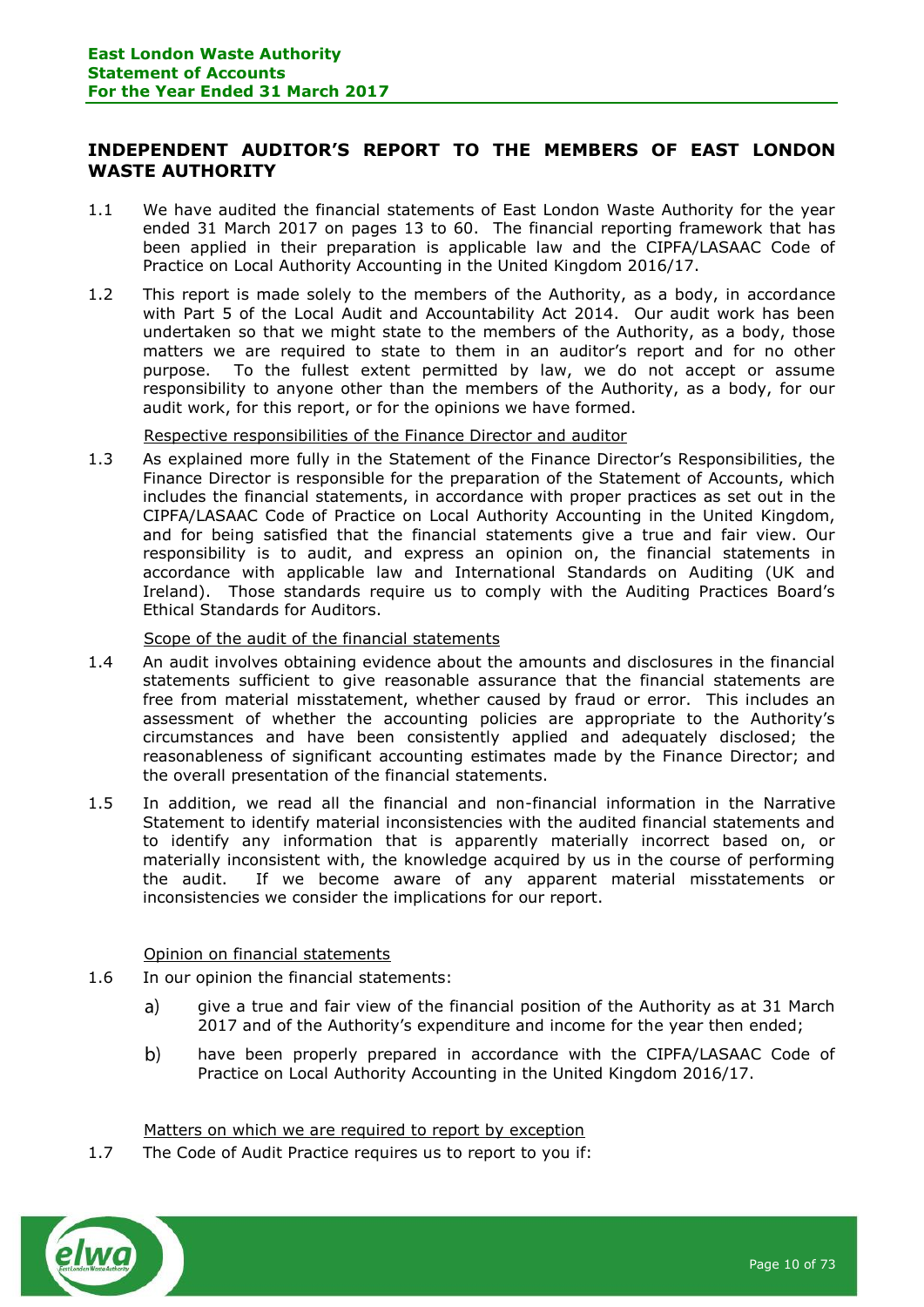- $a)$ the Annual Governance Statement set out on pages 61 to 67 which accompanies the financial statements does not reflect compliance with 'Delivering Good Governance in Local Government: a Framework' published by CIPFA/SOLACE in June 2007; or
- $b)$ the information given in the Narrative Statement for the financial year for which the financial statements are prepared is not consistent with the financial statements; or
- $\mathsf{C}$ any matters have been reported in the public interest under Section 24 of the Local Audit and Accountability Act 2014 in the course of, or at the conclusion of, the audit; or
- $\mathsf{d}$ any recommendations have been made under Section 24 of the Local Audit and Accountability Act 2014; or
- any other special powers of the auditor have been exercised under the Local  $e)$ Audit and Accountability Act 2014.
- 1.8 We have nothing to report in respect of these matters.

### **Conclusion on East London Waste Authority's arrangements for securing economy, efficiency and effectiveness in its use of resources**

#### Authority's responsibilities

1.9 The Authority is responsible for putting in place proper arrangements to secure economy, efficiency and effectiveness in its use of resources, to ensure proper stewardship and governance, and to review regularly the adequacy and effectiveness of these arrangements.

#### Auditor's responsibilities

- 1.10 We are required under Section 20(1) (c) of the Local Audit and Accountability Act 2014 to satisfy ourselves that the Authority has made proper arrangements for securing economy, efficiency and effectiveness in its use of resources. The Code of Audit Practice issued by the Comptroller and Auditor General (C&AG) requires us to report to you our conclusion relating to proper arrangements.
- 1.11 We report if significant matters have come to our attention which prevent us from concluding that the Authority has put in place proper arrangements for securing economy, efficiency and effectiveness in its use of resources. We are not required to consider, nor have we considered, whether all aspects of the Authority's arrangements for securing economy, efficiency and effectiveness in its use of resources are operating effectively.

#### Scope of the review of arrangements for securing economy, efficiency and effectiveness in the use of resources

1.12 We have undertaken our review in accordance with the Code of Audit Practice, having regard to the guidance on the specified criterion issued by C&AG in November 2016, as to whether East London Waste Authority had proper arrangements to ensure it took properly informed decisions and deployed resources to achieve planned and sustainable outcomes for taxpayers and local people. The C&AG determined this criterion as that necessary for us to consider under the Code of Audit Practice in satisfying ourselves whether East London Waste Authority put in place proper arrangements for securing

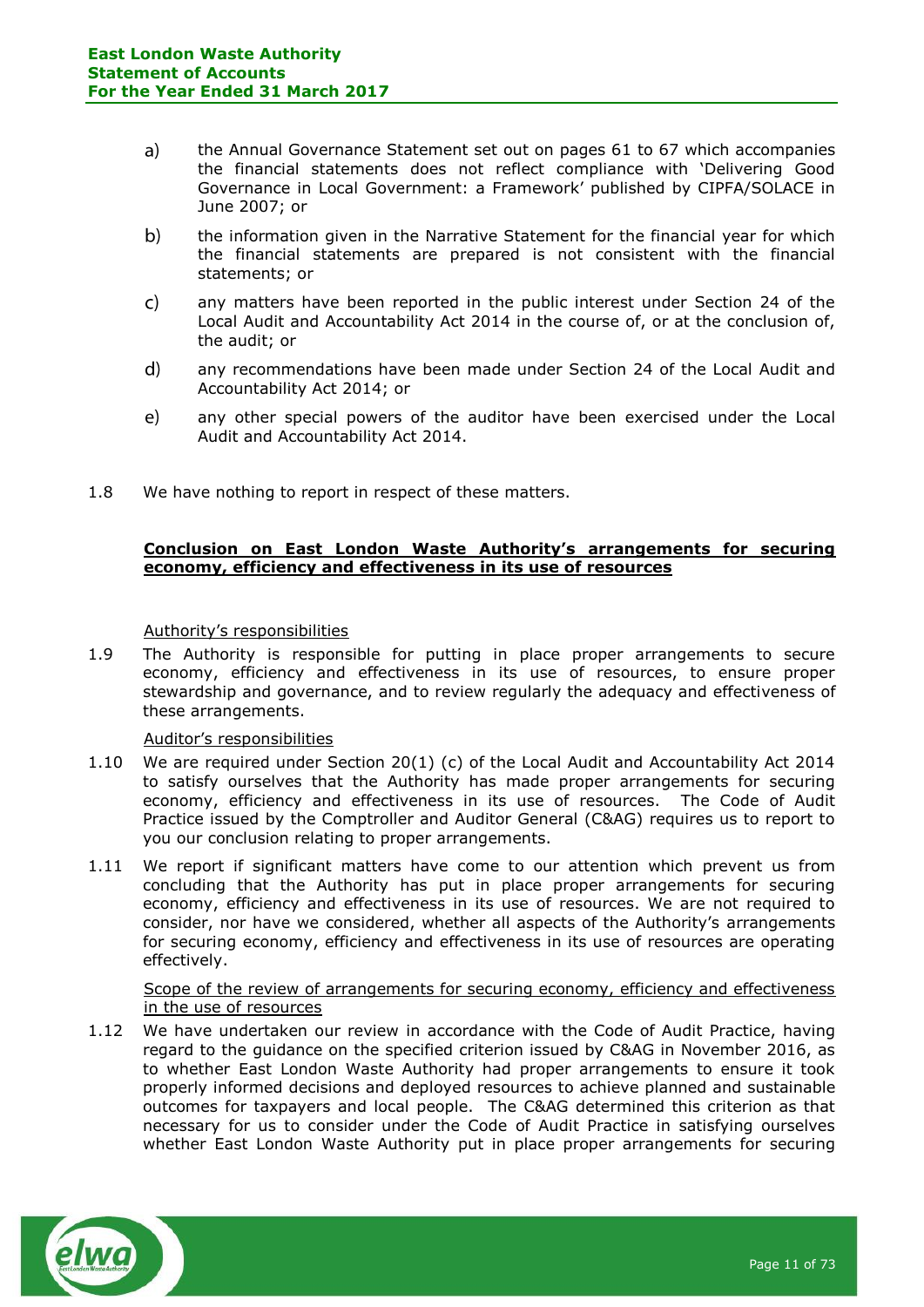economy, efficiency and effectiveness in its use of resources for the year ended 31 March 2017.

1.13 We planned our work in accordance with the Code of Audit Practice. Based on our risk assessment, we undertook such work as we considered necessary to form a view on whether, in all significant respects, East London Waste Authority had put in place proper arrangements to secure economy, efficiency and effectiveness in its use of resources.

#### **Conclusion**

1.14 On the basis of our work, having regard to the guidance issued by the C&AG in November 2016, we are satisfied that, in all significant respects, East London Waste Authority put in place proper arrangements to secure economy, efficiency and effectiveness in its use of resources for the year ended 31 March 2017.

#### Certificate

1.15 We certify that we have completed the audit of the financial statements of East London Waste Authority in accordance with the requirements of the Local Audit and Accountability Act 2014 and the Code of Audit Practice.

Neil Hewitson For and on behalf of KPMG LLP, Statutory Auditor Chartered Accountants 15 Canada Square London E14 5GL July 2017

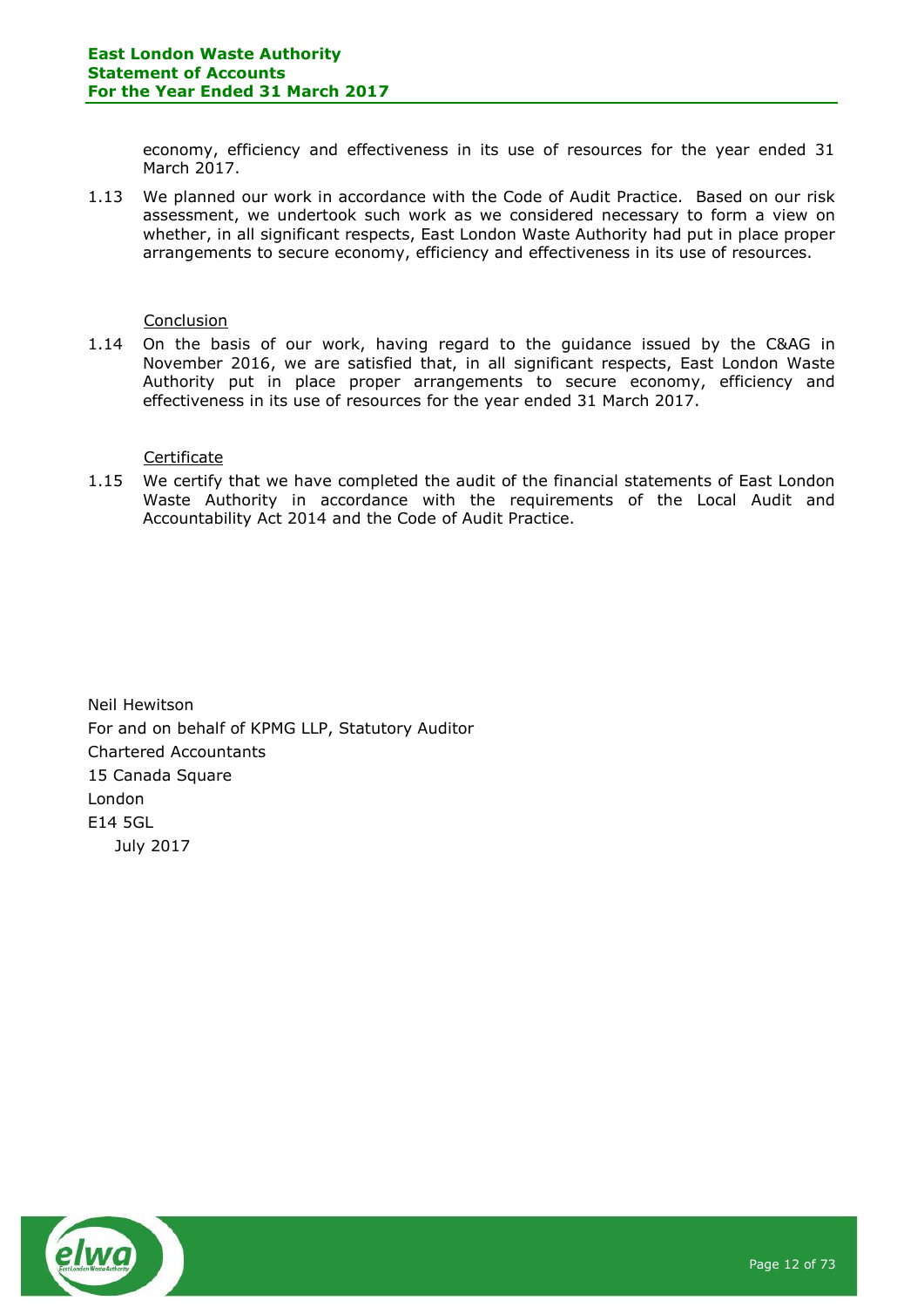## <span id="page-12-0"></span>**MOVEMENT IN RESERVES STATEMENT**

### **1. 2016/17 Movement**

1.1 This statement shows the movement in the year on the different reserves held by the Authority, analysed into 'usable reserves' (i.e. those that can be applied to fund expenditure or reduce the levy) and 'other reserves'. The surplus or deficit on the Provision of Service line on page 15 shows the true economic cost of providing the Authority's service, more details of which are shown in the Comprehensive Income and Expenditure Statement.

|                                                                                                 | Revenue Reserve Balance | Strategy Reserve    | (Revenue<br>Reserve<br>Capital Reserve<br>Contributions) | Capital Receipts Reserve | Total Usable Reserves     | Capital Adjustment Account | Revaluation Reserve | Pension Reserve | Accumulated Absences Account | <b>Unusable Reserves</b> | <b>Total Authority Reserves</b> |
|-------------------------------------------------------------------------------------------------|-------------------------|---------------------|----------------------------------------------------------|--------------------------|---------------------------|----------------------------|---------------------|-----------------|------------------------------|--------------------------|---------------------------------|
|                                                                                                 | £000                    | £000                | £000                                                     | £000                     | £000                      | £000                       | £000                | £000            | £000                         | £000                     | £000                            |
| <b>Balance at 31</b><br><b>March 2016</b>                                                       | (1,793)                 | $\blacksquare$      |                                                          |                          | $(400)$ $(115)$ $(2,308)$ | 9,633                      | (33,061)            | 1,494           | 5                            | (21, 929)                | (24, 237)                       |
| <b>Movement in</b><br><b>Reserves during</b><br>2016/2017                                       |                         |                     |                                                          |                          |                           |                            |                     |                 |                              |                          |                                 |
| Total<br>Comprehensive<br>Income and<br>Expenditure                                             | (2, 554)                |                     |                                                          | $\blacksquare$           | (2, 554)                  |                            | (115)               | 125             |                              | 10                       | (2, 544)                        |
| Adjustment<br>between accounting<br>basis and funding<br>basis under<br>regulations (Note<br>5) | 1,347                   | (1,285)             | 300                                                      | 115                      | 477                       | (1, 174)                   | 655                 | 44              | (2)                          | (477)                    |                                 |
| Decrease /<br>(Increase) in<br>2016/17                                                          |                         | $(1,207)$ $(1,285)$ | 300                                                      |                          | 115 (2,077)               | (1, 174)                   | 540                 | 169             | (2)                          | (467)                    | (2, 544)                        |
| <b>Balance at 31</b><br><b>March 2017</b><br>carried forward                                    |                         | $(3,000)$ $(1,285)$ | (100)                                                    | ۰.                       | (4,385)                   | 8,459                      | (32, 521)           | 1,663           | з                            | (22, 396)                | (26, 781)                       |

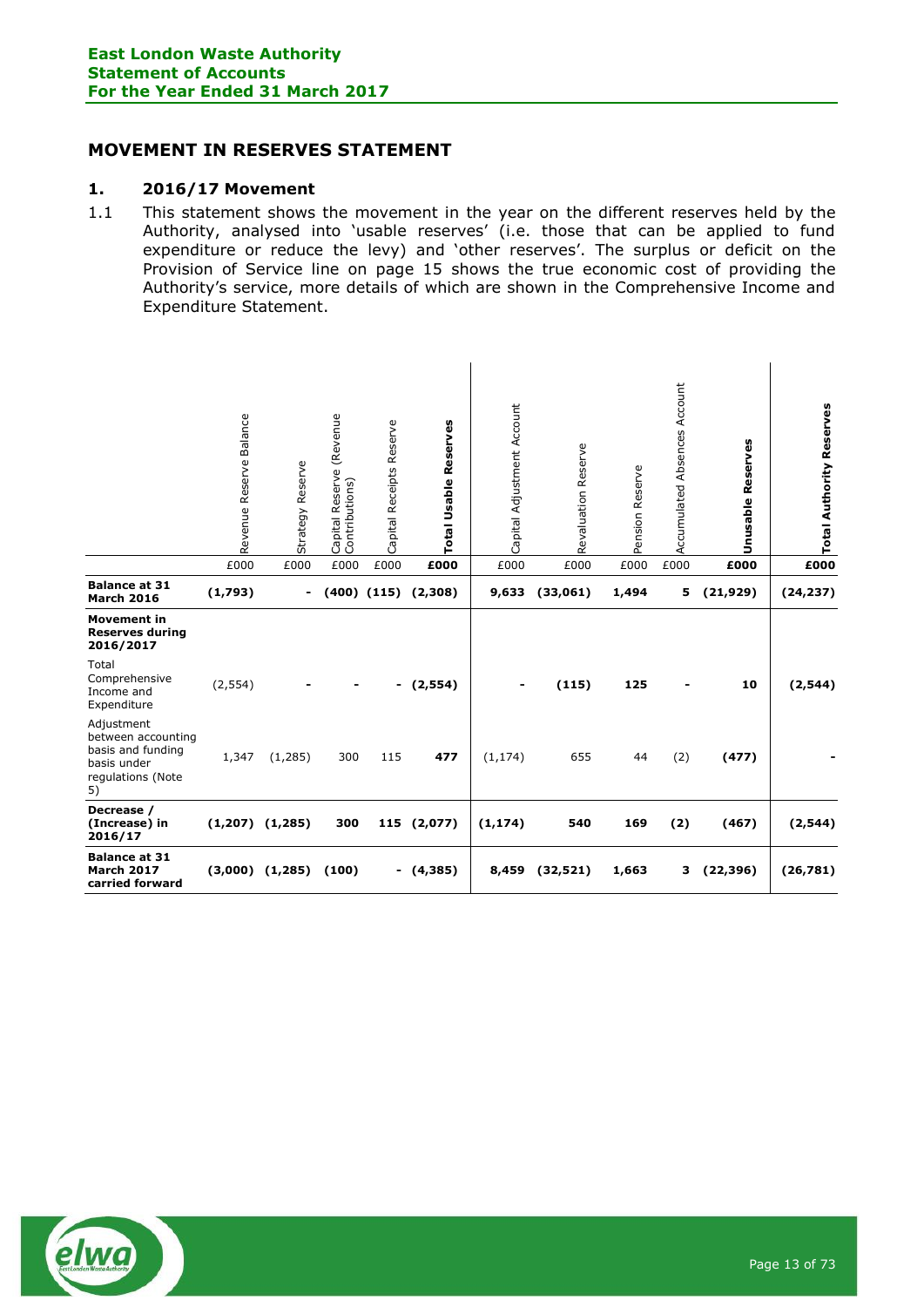# **2. 2015/16 Movement Restated**

|                                                                                           | Revenue Reserve Balance | Capital Reserve (Revenue<br>Contributions) | Capital Receipts Reserve | <b>Total Usable Reserves</b> | Capital Adjustment Account | Revaluation Reserve | Pension Reserve | <b>Accumulated Absences Account</b> | Reserves<br>Unusable | <b>Total Authority Reserves</b> |
|-------------------------------------------------------------------------------------------|-------------------------|--------------------------------------------|--------------------------|------------------------------|----------------------------|---------------------|-----------------|-------------------------------------|----------------------|---------------------------------|
|                                                                                           | £000                    | £000                                       | £000                     | £000                         | £000                       | £000                | £000            | £000                                | £000                 | £000                            |
| <b>Balance at 31</b><br><b>March 2015</b>                                                 | (2,967)                 | (400)                                      | -                        | (3, 367)                     | 11,542                     | (33, 614)           | 1,539           | 1                                   | (20, 532)            | (23, 899)                       |
| <b>Movement in</b><br><b>Reserves during</b><br>2015/2016                                 |                         |                                            |                          |                              |                            |                     |                 |                                     |                      |                                 |
| <b>Total Comprehensive</b><br>Income and<br>Expenditure                                   | (246)                   |                                            |                          | (246)                        |                            |                     | (92)            |                                     | (92)                 | (338)                           |
| Adjustment between<br>accounting basis and<br>funding basis under<br>regulations (Note 5) | 1,420                   |                                            | (115)                    | 1,305                        | (1,909)                    | 553                 | 47              | 4                                   | (1, 305)             |                                 |
| Decrease /<br>(Increase) in<br>2015/16                                                    | 1,174                   |                                            | (115)                    | 1,059                        | (1,909)                    | 553                 | (45)            | 4                                   | (1, 397)             | (338)                           |
| <b>Balance at 31</b><br>March 2016 carried (1,793)<br>forward                             |                         | (400)                                      | (115)                    | (2,308)                      | 9,633                      | (33,061)            | 1,494           | 5                                   | (21, 929)            | (24, 237)                       |

The Transfers to Earmarked Reserves line has been removed. This has had no impact on the 15/16 figures.

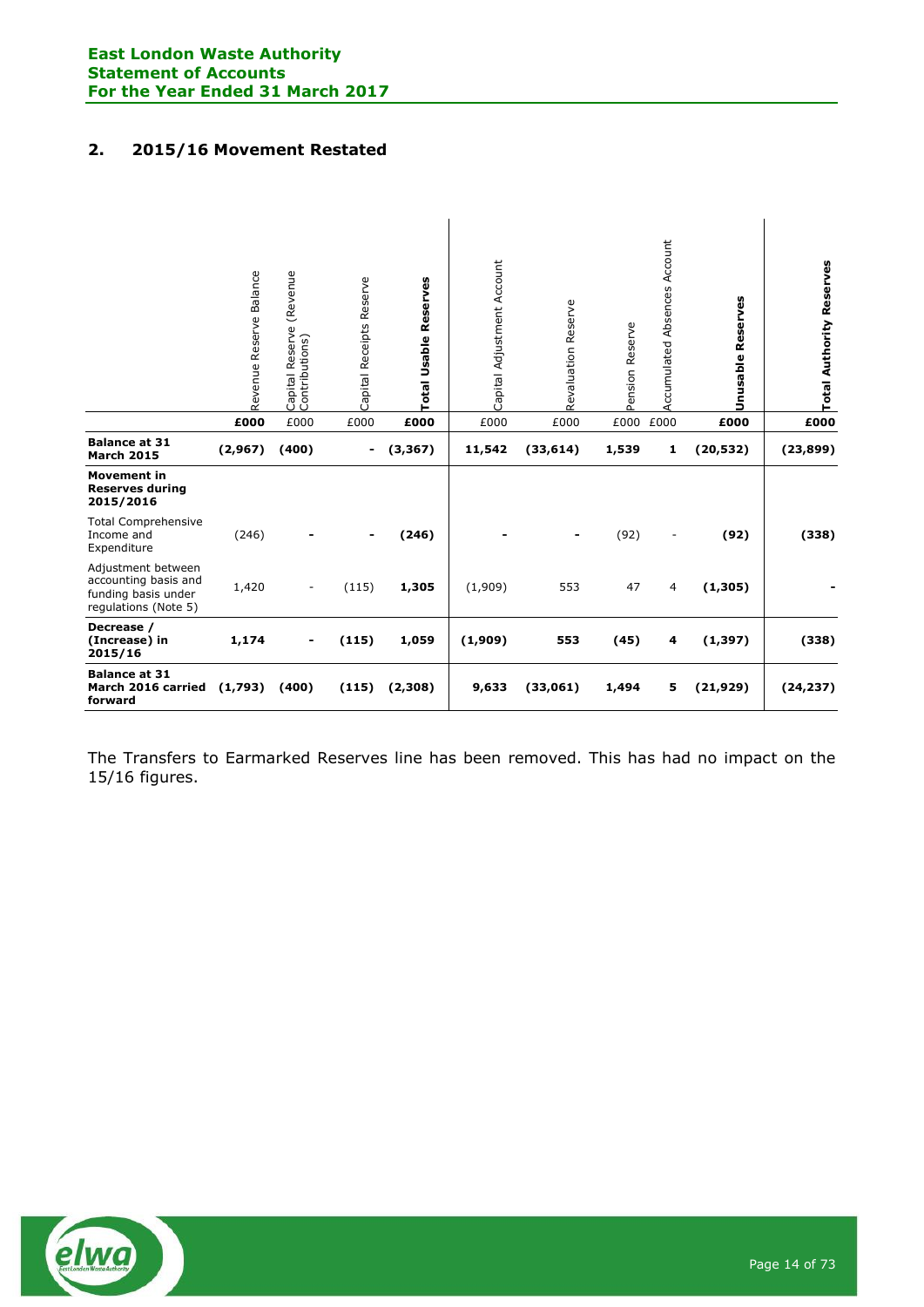## <span id="page-14-0"></span>**COMPREHENSIVE INCOME AND EXPENDITURE STATEMENT**

This statement summarises the resources that have been generated and consumed in providing services and managing the Authority during the year. It includes all day-to-day expenses and related income on an accruals basis.

| <b>Restated 2015/16</b>     |                        |                                      |                                                                               |                             |                        | 2016/17                              |
|-----------------------------|------------------------|--------------------------------------|-------------------------------------------------------------------------------|-----------------------------|------------------------|--------------------------------------|
| Gross<br><b>Expenditure</b> | Gross<br><b>Income</b> | Net<br><b>Expenditure</b><br>/Income |                                                                               | Gross<br><b>Expenditure</b> | Gross<br><b>Income</b> | Net<br><b>Expenditure</b><br>/Income |
| £000                        | £000                   | £000                                 |                                                                               | £000                        | £000                   | £000                                 |
| 1,205                       |                        | 1,205                                | Supplies and Services                                                         | 1,072                       |                        | 1,072                                |
| 43,094                      |                        | 43,094                               | Service Charges (Note 25)                                                     | 44,098                      |                        | 44,098                               |
| 349                         |                        | 349                                  | <b>Employee Costs</b>                                                         | 353                         |                        | 353                                  |
| 331                         |                        | 331                                  | <b>Support Services</b>                                                       | 329                         |                        | 329                                  |
| 121                         |                        | 121                                  | Premises Related Expenditure                                                  | 139                         |                        | 139                                  |
| 2                           |                        | 2                                    | <b>Transport Related Expenditure</b>                                          | $\mathbf{1}$                |                        | 1                                    |
| 5,646                       |                        | 5,646                                | Depreciation and Impairment of Fixed<br>Assets (Note 8)                       | 5,858                       |                        | 5,858                                |
| 2,683                       |                        | 2,683                                | Third Party Payments                                                          | 2,656                       |                        | 2,656                                |
|                             | 2,486                  | (2,486)                              | Commercial Waste Charges                                                      |                             | 3,084                  | (3,084)                              |
|                             | 4,008                  | (4,008)                              | PFI and other Grants (Note 21)                                                |                             | 4,061                  | (4,061)                              |
|                             | 1,158                  | (1, 158)                             | Other Income                                                                  |                             | 1,880                  | (1,880)                              |
| 53,431                      | 7,652                  | 45,779                               | <b>Cost of Services</b>                                                       | 54,506                      | 9,025                  | 45,481                               |
|                             |                        |                                      |                                                                               |                             |                        |                                      |
| 7,493                       | 117                    | 7,376                                | Financing and investment income and<br>Expenditure (Note 7)                   | 8,687                       | 32                     | 8,655                                |
|                             | 53,401                 | (53, 401)                            | Income from Levy                                                              |                             | 56,567                 | (56, 567)                            |
|                             |                        |                                      | PFI Deferred Income released (Note<br>25)                                     |                             | 123                    | (123)                                |
| 60,924                      | 61,170                 | (246)                                | Deficit/(Surplus) on provision of<br>services                                 | 63,193                      | 65,747                 | (2, 554)                             |
|                             |                        |                                      |                                                                               |                             |                        |                                      |
|                             |                        |                                      | Surplus on revaluation of Property,<br>plant and equipment assets<br>(Note 8) |                             |                        | (115)                                |
|                             |                        | (92)                                 | Actuarial (gains)/losses on pension<br>assets/Liabilities (Note 26)           |                             |                        | 125                                  |
|                             |                        | (92)                                 | <b>Other Comprehensive Income and</b><br><b>Expenditure</b>                   |                             |                        | 10                                   |
|                             |                        | (338)                                | <b>Total Comprehensive Income and</b><br><b>Expenditure</b>                   |                             |                        | (2, 544)                             |

Expenditure of £329,000 (15/16 £331,000) on Support Services provided by the Authority's Constituent Councils has been separated from Employee Costs.

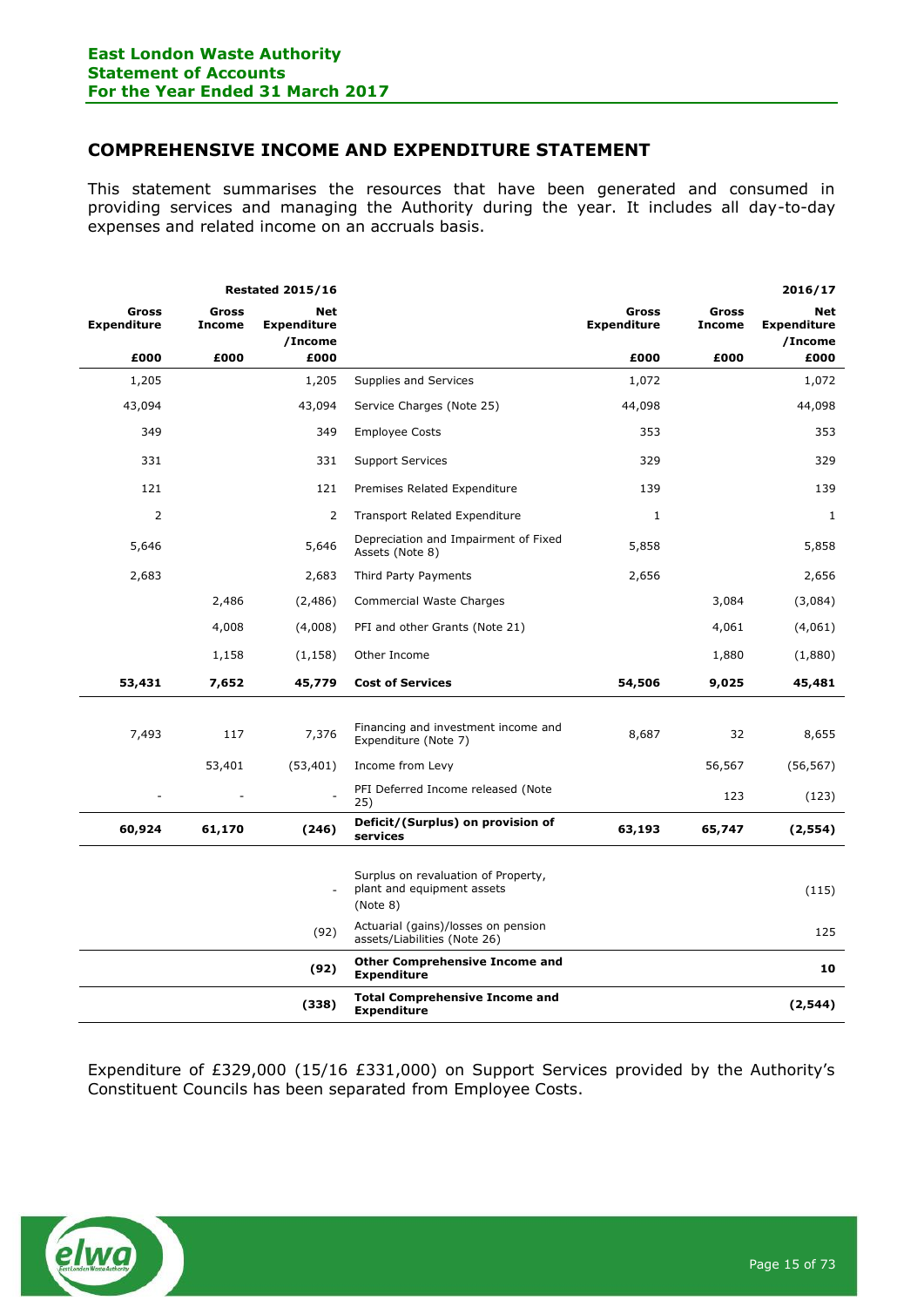## <span id="page-15-0"></span>**EXPENDITURE AND FUNDING ANALYSIS**

The Expenditure and Funding Analysis shows how annual expenditure is used and funded from resources (government grant and the Levy) by the authority in comparison with those resources consumed or earned by authorities in accordance with generally accepted accounting practices. It also shows how this expenditure is allocated for decision making purposes. Income and expenditure accounted for under generally accepted accounting practices is presented more fully in the Comprehensive Income and Expenditure Statement.

|                                                                                       |                                                                  | 2015/16                                                                                                                    |                                                                         |                                                                                             |                                                                  | 2016/17                                                                                                                    |
|---------------------------------------------------------------------------------------|------------------------------------------------------------------|----------------------------------------------------------------------------------------------------------------------------|-------------------------------------------------------------------------|---------------------------------------------------------------------------------------------|------------------------------------------------------------------|----------------------------------------------------------------------------------------------------------------------------|
| <b>Net</b><br><b>Expenditure</b><br>chargeable<br>to the<br>Revenue<br><b>Reserve</b> | Adjustments<br>between the<br>funding and<br>accounting<br>basis | <b>Net</b><br><b>Expenditure in</b><br>the<br>Comprehensive<br><b>Income and</b><br><b>Expenditure</b><br><b>Statement</b> |                                                                         | <b>Gross Net</b><br><b>Expenditure</b><br>chargeable<br>to the<br>Revenue<br><b>Reserve</b> | Adjustments<br>between the<br>funding and<br>accounting<br>basis | Net<br><b>Expenditure in</b><br>the<br><b>Comprehensive</b><br><b>Income and</b><br><b>Expenditure</b><br><b>Statement</b> |
| £000                                                                                  | £000                                                             | £000                                                                                                                       |                                                                         | £000                                                                                        | £000                                                             | £000                                                                                                                       |
| 552                                                                                   | 984                                                              | 1,536                                                                                                                      | Supplies and Support<br>Services (including<br>Contingency Expenditure) | 402                                                                                         | 999                                                              | 1,401                                                                                                                      |
| 58,449                                                                                | (15, 355)                                                        | 43,094                                                                                                                     | Contractor Service Charge<br>(Note 25)                                  | 59,804                                                                                      | (15,706)                                                         | 44,098                                                                                                                     |
| 349                                                                                   |                                                                  | 349                                                                                                                        | <b>Employee Costs</b>                                                   | 360                                                                                         | (7)                                                              | 353                                                                                                                        |
| 123                                                                                   |                                                                  | 123                                                                                                                        | Transport & Premises<br>Related Expenditure                             | 140                                                                                         |                                                                  | 140                                                                                                                        |
|                                                                                       | 5,646                                                            | 5,646                                                                                                                      | Depreciation and<br><b>Impairment of Fixed Assets</b><br>(Note 8)       |                                                                                             | 5,858                                                            | 5,858                                                                                                                      |
| 2,666                                                                                 | 17                                                               | 2,683                                                                                                                      | Third Party Payments                                                    | 2,586                                                                                       | 70                                                               | 2,656                                                                                                                      |
| (2,486)                                                                               |                                                                  | (2,486)                                                                                                                    | Commercial Waste Charges                                                | (3,084)                                                                                     |                                                                  | (3,084)                                                                                                                    |
| (3,991)                                                                               | (17)                                                             | (4,008)                                                                                                                    | PFI and other Grants (Note<br>21)                                       | (3,991)                                                                                     | (70)                                                             | (4,061)                                                                                                                    |
| (1, 598)                                                                              | 440                                                              | (1, 158)                                                                                                                   | Efficiencies & Other Income                                             | (1,880)                                                                                     |                                                                  | (1,880)                                                                                                                    |
| 54,064                                                                                | (8, 285)                                                         | 45,779                                                                                                                     | <b>Cost of Services</b>                                                 | 54,337                                                                                      | (8,856)                                                          | 45,481                                                                                                                     |
| 183                                                                                   | (183)                                                            | ÷.                                                                                                                         | <b>Capital Financing Costs</b>                                          | 180                                                                                         | (180)                                                            |                                                                                                                            |
| (80)                                                                                  | 80                                                               |                                                                                                                            | Bank Interest Receivable                                                | (32)                                                                                        | 32                                                               |                                                                                                                            |
|                                                                                       | 7,376                                                            | 7,376                                                                                                                      | Financing and investment<br>income and Expenditure<br>(Note 7)          |                                                                                             | 8,655                                                            | 8,655                                                                                                                      |
| (53, 401)                                                                             |                                                                  | (53, 401)                                                                                                                  | Income from Levy                                                        | (56, 567)                                                                                   |                                                                  | (56, 567)                                                                                                                  |
|                                                                                       |                                                                  |                                                                                                                            | PFI Deferred Income<br>released (Note 25)                               |                                                                                             | (123)                                                            | (123)                                                                                                                      |
| 766                                                                                   | (1,012)                                                          | (246)                                                                                                                      | <b>Surplus or Deficit on</b><br><b>Provision of Services</b>            | (2,082)                                                                                     | (472)                                                            | (2, 554)                                                                                                                   |

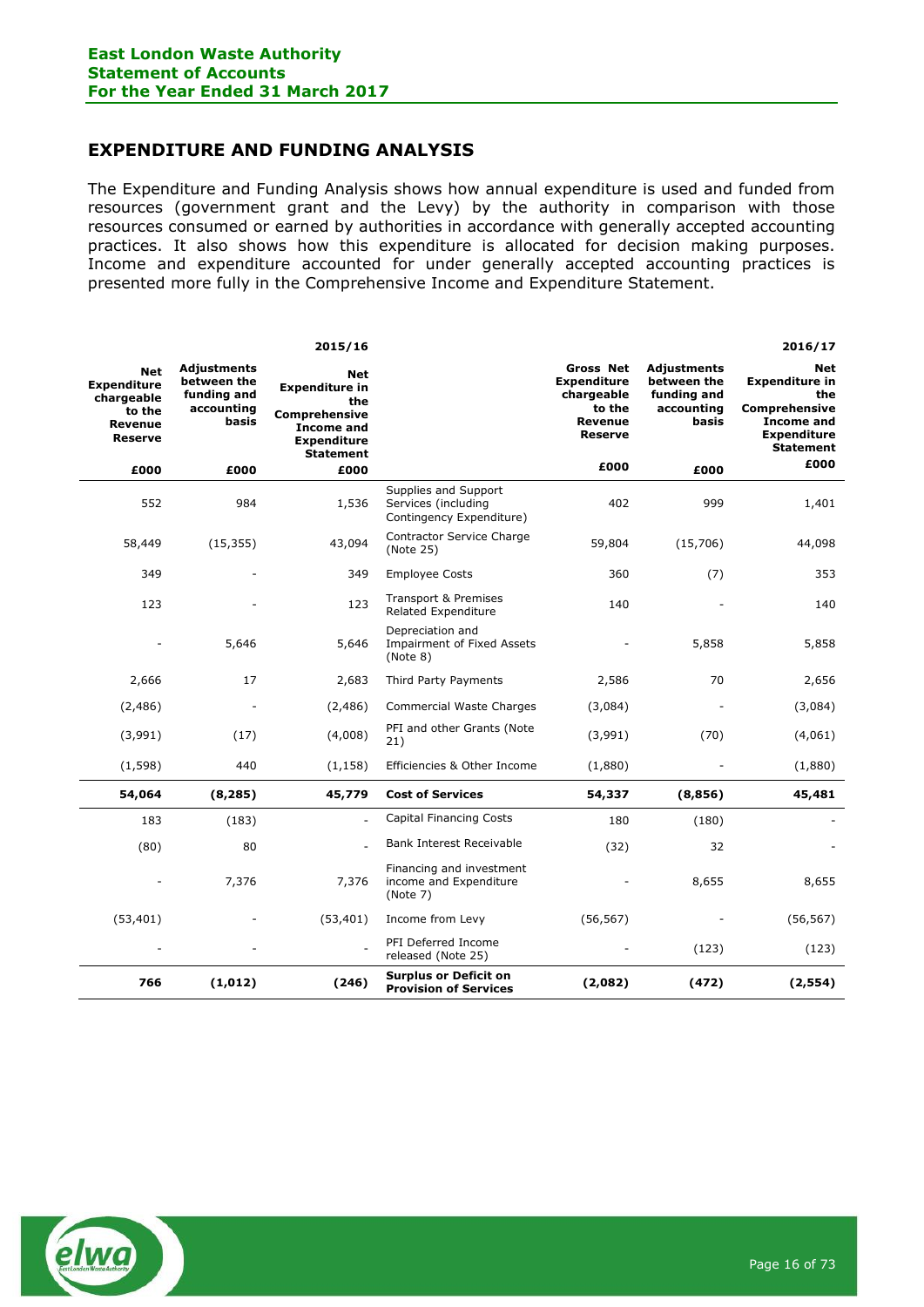|                                                                                              |                                                                         | 2015/16                                                                                                                           |                                                         |                                                                                                    |                                                                         | 2016/17                                                                                                                                   |
|----------------------------------------------------------------------------------------------|-------------------------------------------------------------------------|-----------------------------------------------------------------------------------------------------------------------------------|---------------------------------------------------------|----------------------------------------------------------------------------------------------------|-------------------------------------------------------------------------|-------------------------------------------------------------------------------------------------------------------------------------------|
| <b>Net</b><br><b>Expenditure</b><br>chargeable<br>to the<br><b>Revenue</b><br><b>Reserve</b> | <b>Adjustments</b><br>between the<br>funding and<br>accounting<br>basis | <b>Net</b><br><b>Expenditure in</b><br>the<br><b>Comprehensive</b><br><b>Income and</b><br><b>Expenditure</b><br><b>Statement</b> |                                                         | <b>Gross Net</b><br><b>Expenditure</b><br>chargeable<br>to the<br><b>Revenue</b><br><b>Reserve</b> | <b>Adjustments</b><br>between the<br>funding and<br>accounting<br>basis | <b>Net</b><br><b>Expenditure in</b><br>the<br><b>Comprehensive</b><br><b>Income and</b><br><b>Expenditure</b><br><b>Statement</b><br>£000 |
| £000                                                                                         | £000                                                                    | £000                                                                                                                              |                                                         | £000                                                                                               | £000                                                                    |                                                                                                                                           |
| 766                                                                                          | (1,012)                                                                 | (246)                                                                                                                             | (Surplus) or Deficit on<br><b>Provision of Services</b> | (2,082)                                                                                            | (472)                                                                   | (2, 554)                                                                                                                                  |
| (110)                                                                                        | 110                                                                     |                                                                                                                                   | Asset Disposal                                          |                                                                                                    |                                                                         |                                                                                                                                           |
|                                                                                              |                                                                         |                                                                                                                                   | <b>Accumulated Absence</b><br>previous year reversal    | 5                                                                                                  | (5)                                                                     |                                                                                                                                           |
| 440                                                                                          | (440)                                                                   |                                                                                                                                   | Efficiency recognised in<br>14/15 reserves              |                                                                                                    |                                                                         |                                                                                                                                           |
| (37)                                                                                         | 37                                                                      |                                                                                                                                   | Investment impairment<br>recovered                      |                                                                                                    |                                                                         |                                                                                                                                           |
| 1,059                                                                                        | (1,305)                                                                 | (246)                                                                                                                             | <b>Net Expenditure</b><br>chargeable to Reserves        | (2,077)                                                                                            | (477)                                                                   | (2,554)                                                                                                                                   |
| (3, 367)                                                                                     |                                                                         |                                                                                                                                   | <b>Opening Usable Reserve</b><br><b>Balance</b>         | (2,308)                                                                                            |                                                                         |                                                                                                                                           |
| 1,059                                                                                        |                                                                         |                                                                                                                                   | Plus (Surplus) or Deficit on<br>Revenue Reserve in Year | (2,077)                                                                                            |                                                                         |                                                                                                                                           |
| (2,308)                                                                                      |                                                                         |                                                                                                                                   | <b>Usable Reserve Balance</b><br>C/Fwd.                 | (4, 385)                                                                                           |                                                                         |                                                                                                                                           |

For a breakdown of Usable Reserves, please refer to the Movement in Reserves Statement on page 13.

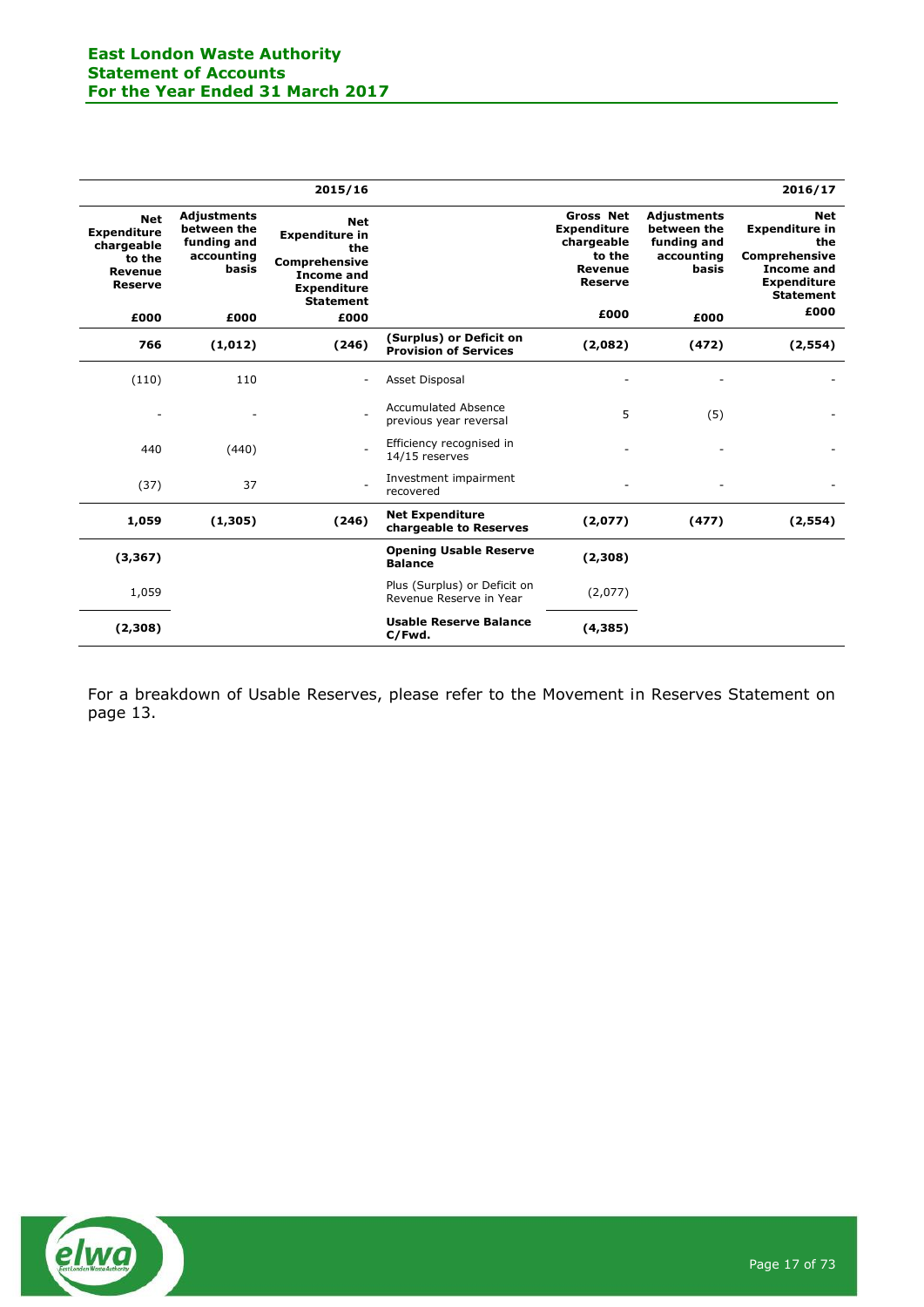## <span id="page-17-0"></span>**BALANCE SHEET**

The Balance Sheet shows the value as at the 31 March 2017 of the assets and liabilities recognised by the Authority. The net assets of the Authority (assets less liabilities) are matched by the reserves held by the Authority. Reserves are reported in two categories. The first category of reserves are usable reserves, i.e. those reserves that the Authority may use to provide services, subject to the need to maintain a prudent level of reserves and any statutory limitations on their use (for example the Capital Reserve that may only be used to fund capital and repay debt). The second category of reserves is those that the Authority is not able to use to provide services. This category of reserves include reserves that hold unrealised gains and losses (for example the Revaluation Reserve), where amounts would only become available to provide services if the assets are sold; and reserves that hold timing differences shown in the Movement in Reserves Statement line 'Adjustments between accounting basis and funding basis under regulations'.

| 31 March<br>2016<br>£000 |                                 | <b>Notes</b>  | 31 March<br>2017<br>£000 |
|--------------------------|---------------------------------|---------------|--------------------------|
| 102,608                  | Property, Plant & Equipment     | 8             | 100,688                  |
| 102,608                  | <b>Long Term Assets</b>         |               | 100,688                  |
| 7,838                    | Short Term Investments          | 29            | 8,313                    |
| 1,627                    | Short term Debtors              | 10            | 2,364                    |
| $\overline{\phantom{a}}$ | Cash and Cash Equivalents       | 11            | 11                       |
| 9,465                    | <b>Current Assets</b>           |               | 10,688                   |
| (26)                     | Short Term Borrowing            | 29            | (26)                     |
| (6, 495)                 | <b>Short Term Creditors</b>     | 12            | (5,842)                  |
| (250)                    | Provisions                      | 27            | (250)                    |
| (44)                     | Cash and Cash Equivalents       | 11            |                          |
| (6, 815)                 | <b>Current Liabilities</b>      |               | (6, 118)                 |
| (1,250)                  | Long Term Borrowing             | 29            | (1,250)                  |
| (78, 277)                | PFI Finance Lease Liability     | 25            | (72, 987)                |
| (1, 494)                 | Pension Liability               | 26            | (1,663)                  |
| $\overline{\phantom{a}}$ | PFI Deferred Income             | 25            | (2, 577)                 |
| (81, 021)                | <b>Long Term Liabilities</b>    |               | (78, 477)                |
| 24,237                   | <b>Net Assets / Liabilities</b> |               | 26,781                   |
| (2,308)                  | Usable Reserves                 | <b>13/MIR</b> | (4, 385)                 |
| (21, 929)                | Unusable Reserves               | 14            | (22, 396)                |
| (24, 237)                | <b>Total Reserves</b>           |               | (26, 781)                |

M G Christofi, BA (Hons), FCCA, CPFA Finance Director 18 July 2017

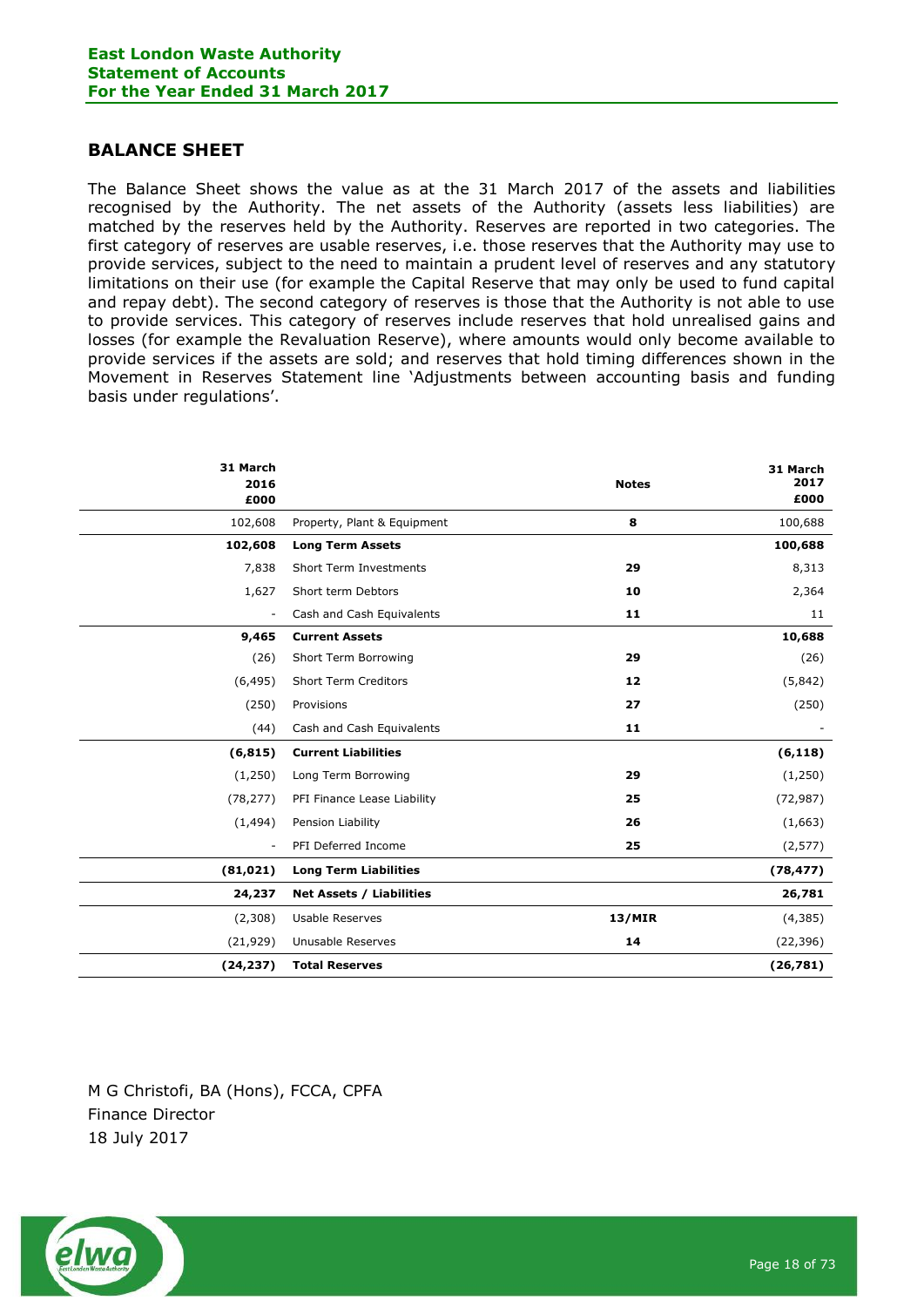## <span id="page-18-0"></span>**CASH FLOW STATEMENT**

The Cash Flow Statement shows the changes in cash and cash equivalents of the Authority during the reporting period. The Statement shows how the Authority generates and uses cash and cash equivalents by classifying cash flows as operating, investing and financing activities. The amount of net cash flows arising from operating activities is a key indicator of the extent to which the operations of the authority are funded by way of levy and grant income or from the recipients of services provided by the authority. Investing activities represent the extent to which cash outflows have been made for resources which are intended to contribute to the Authority's future service delivery. Cash flows arising from financing activities are useful in predicting claims on future cash flows by providers of capital (i.e. borrowing) to the Authority.

| 2015/16<br>£000 |                                                                                | 2016/17<br>£000 |
|-----------------|--------------------------------------------------------------------------------|-----------------|
| 246             | Surplus on the provision of services                                           | 2,554           |
| 7,234           | Adjustments to net deficit on the provision of services for non-cash movements | 4,388           |
| 7,480           | Net cash flows from Operating Activities (Note 15)                             | 6,942           |
| 2,017           | Investing Activities (Note 16)                                                 | (1, 597)        |
| (5,257)         | Financing Activities (Note 17)                                                 | (5,290)         |
| 4,240           | Net (decrease)/increase in cash and cash equivalents                           | 55              |
| (4,284)         | Cash and cash equivalents at the beginning of the reporting period             | (44)            |
| (44)            | Cash and cash equivalents at the end of the reporting period (Note 11)         | 11              |

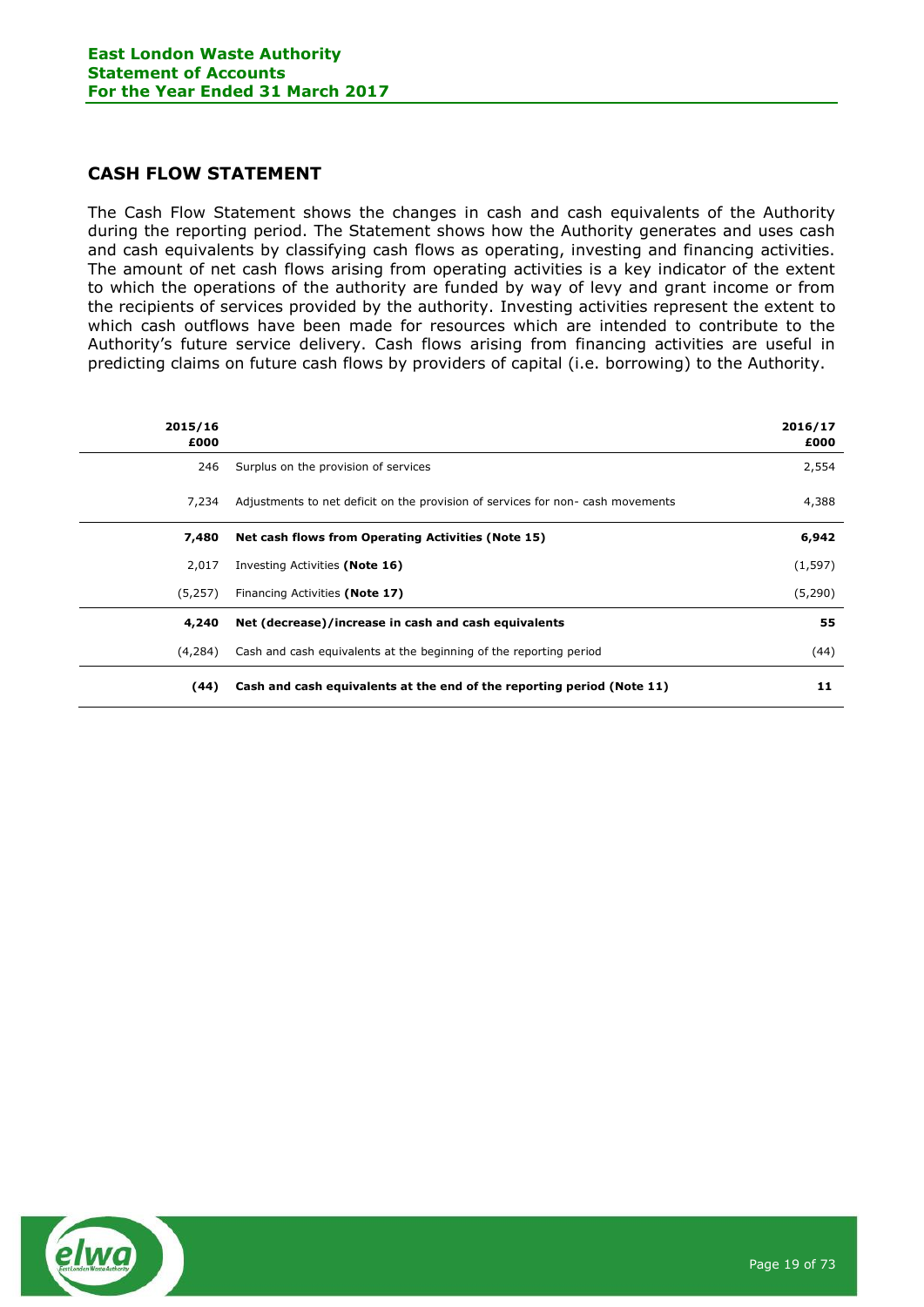## <span id="page-19-0"></span>**STATEMENT OF ACCOUNTING POLICIES**

#### **1. General Principles**

1.1 The Statement of Accounts summarises the Authority's transactions for the 2016/17 financial year and its position at the year-end on 31 March 2017. The Authority is required to prepare an annual Statement of Accounts by the Accounts and Audit (England) Regulations 2015, which those Regulations require to be prepared in accordance with proper accounting practices. These practices primarily comprise the *Code of Practice on Local Authority Accounting in the United Kingdom 2016/17* supported by International Financial Reporting Standards (IFRS). The accounting convention adopted in the Statement of Accounts is principally historical cost, modified by the revaluation of certain categories of non-current assets and financial instruments.

#### **2. Accruals of Income and Expenditure**

- 1.1 The Accounts have been prepared on the normal accruals basis whereby activity is accounted for in the year that it takes place, not when cash payments are made or received. Debtors and creditors are included in the balance sheet in respect of goods supplied and services rendered but not yet paid for at 31 March 2017.
- 1.2 When debts may not be settled, the balance of the debtor is written down and a charge made to revenue for the income that might not be recovered.

#### **3. Cash and Cash Equivalents**

- 1.1 Cash is represented by cash in hand and deposits with financial institutions repayable without penalty on notice of not more than 24 hours.
- 1.2 Cash equivalents are highly liquid investments that having originally been invested for no longer than three months are repayable on demand or readily convertible to known amounts of cash with insignificant risk of change in value. In the Cash Flow Statement, cash and cash equivalents are shown net of bank overdrafts that are repayable on demand and form an integral part of the Authority's cash management.

#### **4. Prior Period Adjustments, Changes in Accounting Policies and Estimates and Errors**

- 1.1 Prior period adjustments may arise as a result of a change in accounting policies or to correct a material error.
- 1.2 Changes in accounting estimates are accounted for prospectively, i.e. in the current and future years affected by the change and do not give rise to a prior period adjustment.
- 1.3 Changes in accounting policies are only made when required by proper accounting practices or the change provides more reliable or relevant information about the effect of transactions, other events and conditions on the Authority's financial position or financial performance.
- 1.4 Where a change is made, it is applied retrospectively (unless stated otherwise) by adjusting opening balances and comparative amounts for the prior period as if the new policy had always been applied. Material errors discovered in prior period figures are corrected retrospectively by amending opening balances and comparative amounts for the prior period.

#### **5. Charges to Revenue for Non-current Assets**

- 1.1 The Authority's accounts are charged with the following amounts to record the cost of holding non-current assets during the year:
	- $a)$ depreciation attributable to the assets used by the service;

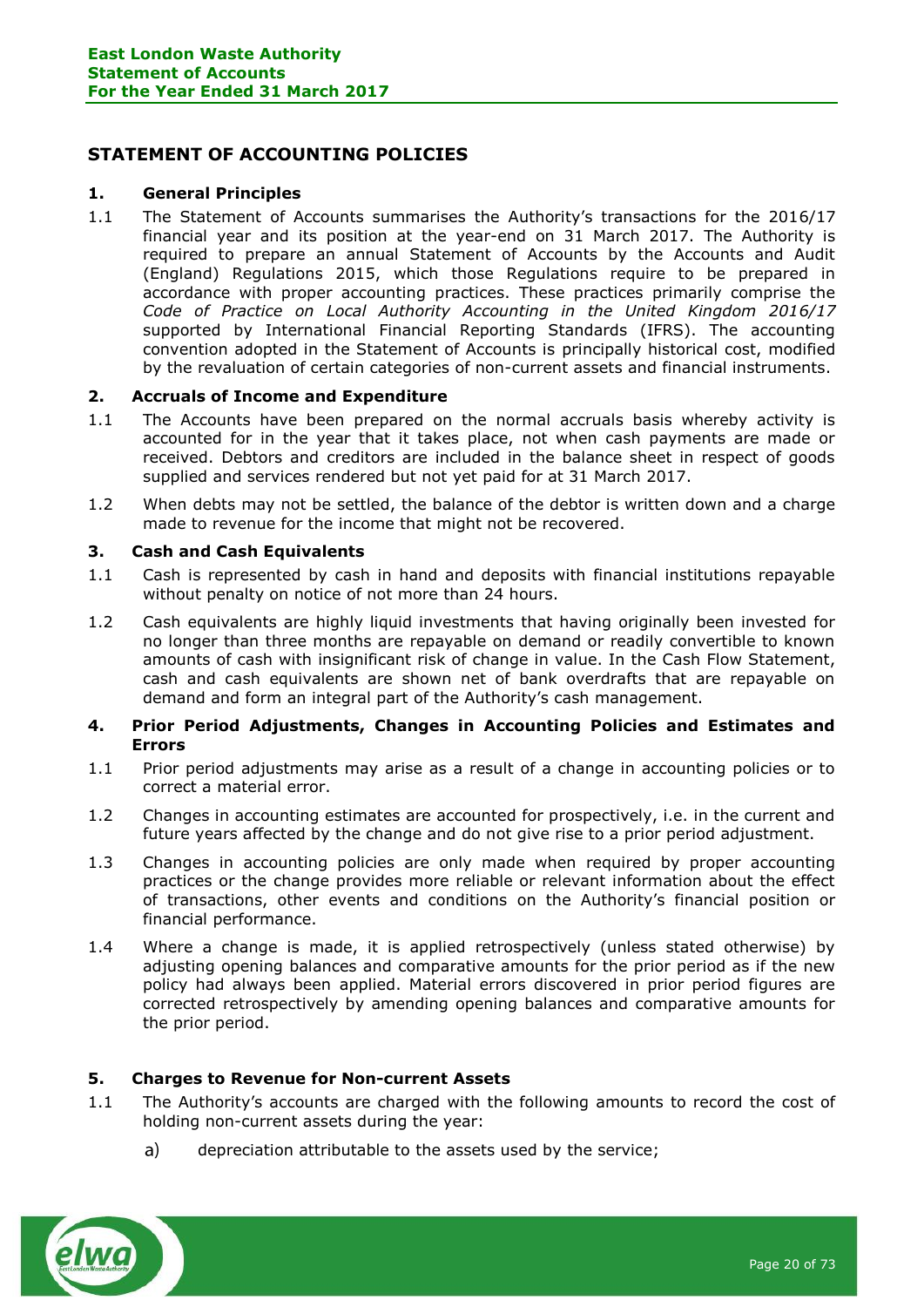- $b)$ revaluation and impairment losses on assets used by the service where there are no accumulated gains in the Revaluation Reserve against which the losses can be written off;
- amortisation of intangible assets attributable to the service.  $\mathsf{C}$
- 1.2 The Authority is not required to raise a levy to fund depreciation, revaluation and impairment losses or amortisation. However, it is required to make an annual contribution from revenue towards the reduction in its overall borrowing requirement. This is equal to an amount calculated on a prudent basis determined by the Authority in accordance with statutory guidance.
- 1.3 Depreciation, revaluation and impairment losses and amortisation are therefore replaced by a contribution in the Revenue Reserve called the Minimum Revenue Provision (MRP), by way of an adjusting transaction with the Capital Adjustment Account in the Movement in Reserves Statement.

### **6. Employee benefits**

### Benefits Payable during Employment

1.1 Short-term employee benefits are those due to be settled within 12 months of the yearend. They include benefits such as wages and salaries, paid annual leave and paid sick leave, bonuses and non-monetary benefits for current employees and are recognised as an expense for services in the year in which employees render service to the Authority. An accrual is made for the cost of holiday entitlements (or any form of leave, e.g. time off in lieu) earned by employees but not taken before the year-end which employees can carry forward into the next financial year. The accrual is made at the wage and salary rates applicable in the following accounting year, being the period in which the employee takes the benefit. The accrual is charged to Surplus or Deficit on the Provision of Services, but then reversed out through the Movement in Reserves Statement so that holiday benefits are charged to revenue in the financial year in which the holiday absence occurs.

#### Termination Benefits

- 1.2 Termination benefits are amounts payable as a result of a decision by the Authority to terminate an officer's employment before the normal retirement date or an officer's decision to accept voluntary redundancy. The benefits are charged on an accruals basis to the Comprehensive Income and Expenditure Statement when the Authority is demonstrably committed to the termination of the employment of an officer or group of officers and can no longer withdraw the offer or when the authority recognises costs for restructuring.
- 1.3 Where termination benefits involve the enhancement of pensions, statutory provisions require the Comprehensive Income and Expenditure Statement to be charged with the amount payable by the Authority to the Pension Fund or pensioner in the year, not the amount calculated according to the relevant accounting standards. In the Movement in Reserves Statement, appropriations are required to and from the Pensions Reserve to remove the notional debits and credits for pension enhancement termination benefits and replace them with debits for the cash paid to the Pension Fund and pensioners and any such amounts payable but unpaid at the year-end.

#### **7. Pension Provision**

1.1 As part of the terms and conditions of employment of its officers, the Authority offers retirement benefits. Although these benefits will not actually be payable until employees retire, the Authority has a commitment to make the payments that need to be disclosed at the time that employees earn their future entitlement.

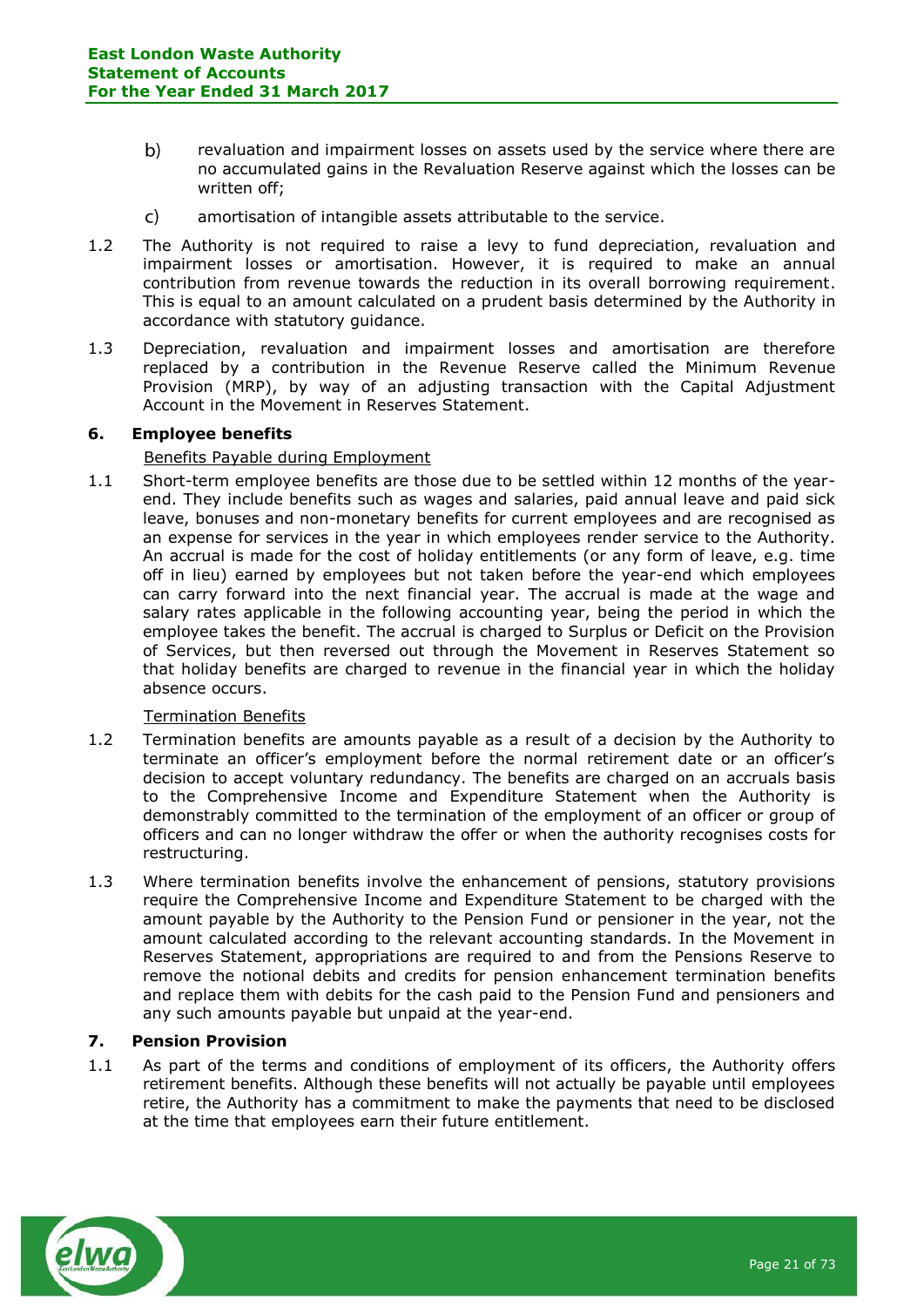- 1.2 The Authority participates in the Local Government Pension Scheme (LGPS) administered by the London Pension Funds Authority (LPFA). This is a funded defined benefit scheme.
- 1.3 Employees' and employers' contributions are paid into the LGPS. Employers' contribution rates are advised by the LPFA Fund's Actuary, Barnett Waddingham LLP, with the intention of balancing the pension liabilities with investment assets over time. Additional pension liabilities resulting from early retirements are met by the Authority's Comprehensive Income and Expenditure Statement and not by the Pension Fund. The Authority is required to account for pension costs in accordance with IAS 19 and to recognise in the accounts accrued benefits payments at the time that the employees earn their future benefit entitlements.
- 1.4 This has the following effect on the results of the current and prior period:
	- The overall amount to be met from the levy has remained unchanged, but the a) costs disclosed for services after the replacement of actual employer's contributions by current service costs are £10,000 lower (£5,000 lower in 2015/16).
	- $b)$ Pension costs have increased to  $£54,000$ . This is the result of pension interest costs being higher than expected returns on assets.
	- The liability in the balance sheet has increased and is now  $£1,663,000$  $\mathsf{C}$ (£1,494,000 in 2015/16).
	- An actuarial loss of £125,000 (£92,000 gain in 2015/16) is recorded on the  $\mathsf{d}$ Comprehensive Income and Expenditure Statement and reflected in the Balance Sheet liability. Actuarial gains and losses arise from changes to assumptions and the differences between expected and actual returns. Further details are shown in Note 26.

#### **8. Discretionary Benefits**

1.1 The Authority also has restricted powers to make discretionary awards of retirement benefits in the event of early retirements. Any liabilities estimated to arise as a result of an award to any member of staff are accrued in the year of the decision to make the award and accounted for using the same policies as are applied to the Local Government Pension Scheme.

#### **9. Financial Instruments**

1.1 Financial Instruments represent transactions, with a contract, which result in a financial asset for one entity and a financial liability for another. Financial Instruments cover both financial liabilities and assets.

#### Financial Liabilities

- 1.2 Financial liabilities are recognised on the Balance Sheet when the Authority becomes a party to the contractual provisions of a financial instrument and are initially measured at fair value and are carried at their amortised cost. Annual charges to the Financing and Investment Income and Expenditure line in the Comprehensive Income and Expenditure Statement for interest payable are based on the carrying amount of the liability, multiplied by the effective rate of interest for the instrument. The effective interest rate is the rate that exactly discounts estimated future cash payments over the life of the instrument to the amount at which it was originally recognised.
- 1.3 For most of the borrowings that the Authority has, this means that the amount presented in the Balance Sheet is the outstanding principal repayable (plus accrued interest); and interest charged to the Comprehensive Income and Expenditure Statement is the amount payable for the year according to the loan agreement.

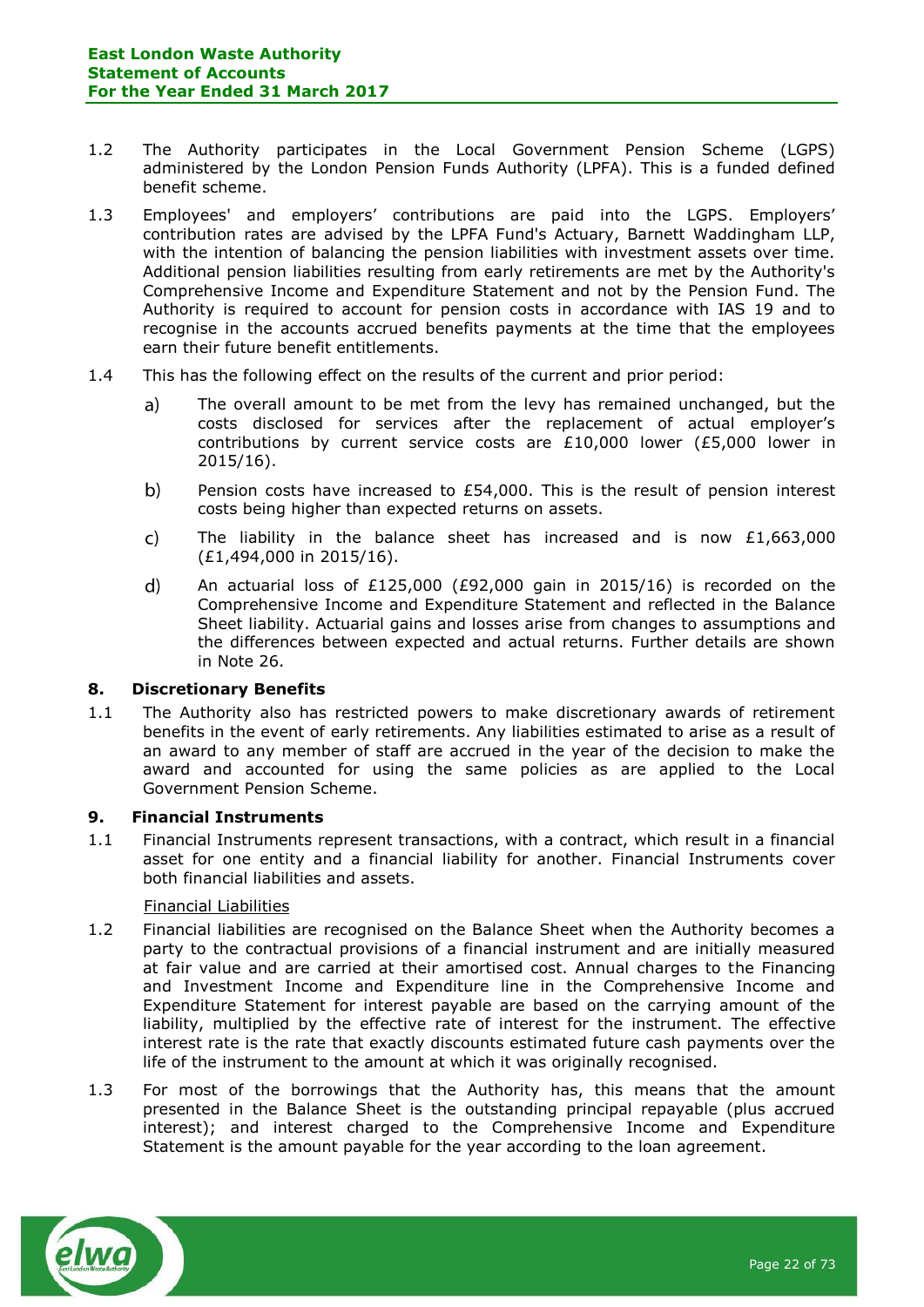- 1.4 Gains and losses on the repurchase or early settlement of borrowing are credited and debited to the Financing and Investment Income and Expenditure line in the Comprehensive Income and Expenditure Statement in the year of repurchase/settlement. However, where repurchase has taken place as part of a restructuring of the loan portfolio that involves the modification or exchange of existing instruments, the premium or discount is respectively deducted from or added to the amortised cost of the new or modified loan and the write-down to the Comprehensive Income and Expenditure Statement is spread over the life of the loan by an adjustment to the effective interest rate.
- 1.5 Where premiums and discounts have been charged to the Comprehensive Income and Expenditure Statement, regulations allow the impact on the Revenue Reserve Balance to be spread over future years. The Authority has a policy of spreading the gain or loss over the term that was remaining on the loan against which the premium was payable or discount receivable when it was repaid. The reconciliation of amounts charged to the Comprehensive Income and Expenditure Statement to the net charge required against the Revenue Reserve Balance is managed by a transfer to or from the Financial Instruments Adjustment Account in the Movement in Reserves Statement.

#### Financial Assets

- 1.6 Financial assets are classified into two types:
	- $a)$ Loans and receivables - assets that have a fixed or determinable payment, but are not quoted in an active market.
	- $b)$ Available for Sale Assets – assets that have a quoted market price and/or do not have fixed or determinable payments.

#### **10. Loans and Receivables**

- 1.1 Loans and receivables are recognised on the Balance Sheet when the Authority becomes a party to the contractual provisions of a financial instrument and are initially measured at fair value. They are subsequently measured at their amortised cost. Annual credits to the Financing and Investment Income and Expenditure line in the Comprehensive Income and Expenditure Statement for interest receivable are based on the carrying amount of the asset multiplied by the effective rate of interest for the instrument. For most of the loans that the Authority has made, this means that the amount presented in the Balance Sheet is the outstanding principal receivable (plus accrued interest) and interest credited to the Comprehensive Income and Expenditure Statement is the amount receivable for the year in the loan agreement.
- 1.2 Where assets are identified as impaired because of a likelihood arising from a past event that payments due under the contract will not be made, the asset is written down and a charge made to the relevant service (for receivables specific to that service) or the Financing and Investment Income and Expenditure line in the Comprehensive Income and Expenditure Statement. The impairment loss is measured as the difference between the carrying amount and the present value of the revised future cash flows discounted at the asset's original effective interest rate.
- 1.3 Any gains and losses that arise on the de-recognition of an asset are credited or debited to the Financing and Investment Income and Expenditure line in the Comprehensive Income and Expenditure Statement.

#### **11. Government Grants and Contributions**

- 1.1 Whether paid on account, by instalments or in arrears, Government Grants and third party contributions and donations are recognised as due to the Authority when there is reasonable assurance that:
	- $a)$ The Authority will comply with the conditions attached to the payments, and

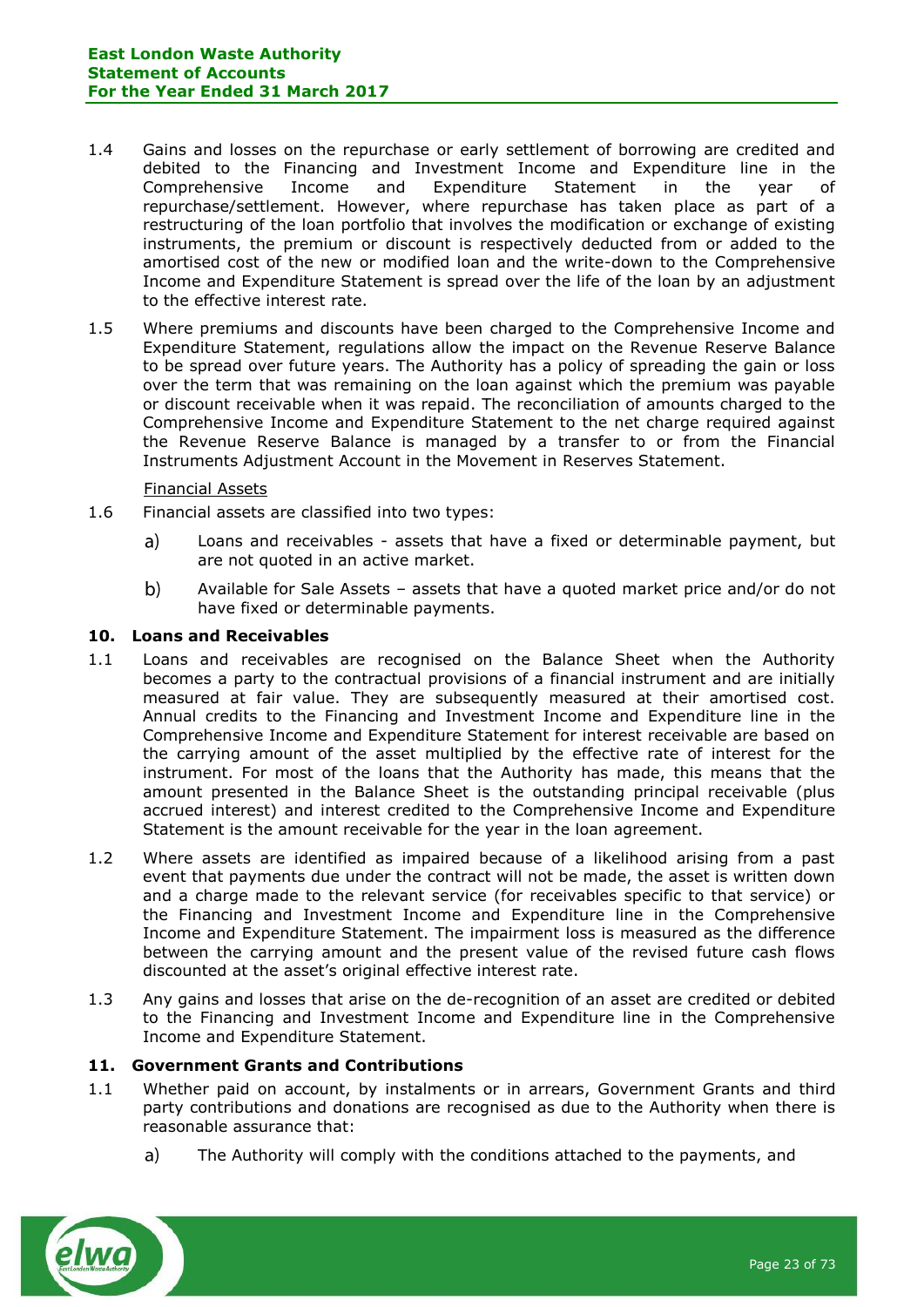- $b)$ The grants or contributions will be received.
- 1.2 Amounts recognised as due to the council are not credited to the Comprehensive Income and Expenditure Statement until conditions attached to the grant or contribution have been satisfied. Conditions are stipulations that specify that the future economic benefits or service potential embodied in the asset in the form of the grant or contribution are required to be consumed by the recipient as specified, or future economic benefits or service potential must be returned to the transferor.
- 1.3 Monies advanced as grants and contributions for which conditions have not been satisfied are carried in the Balance Sheet as creditors. When conditions are satisfied, the grant or contribution is credited to the Comprehensive Income and Expenditure Statement.

#### **12. Interests in Companies and Other Entities**

- 1.1 The Authority annually reviews the extent to which other entities (in which the Authority has a material interest) need to be consolidated into Group Accounts. In consolidating the accounts, all transactions and balances between the Authority and the subsidiary would be eliminated in full.
- 1.2 In accordance with IAS 24 local authorities are required to prepare a full set of group Statement of Accounts where they have material interests in subsidiaries, associates and joint ventures. This also includes consideration of interests in other statutory bodies. The Authority does have a financial relationship with some bodies and this is explained in Note 22 to the Accounts.

## **13. Leases**

1.1 Leases are classified as finance leases where the terms of the lease transfer substantially all the risks and rewards incidental to ownership of the property, plant or equipment from the lessor to the lessee. All other leases are classified as operating leases. Where a lease covers both land and buildings, the land and buildings elements are considered separately for classification. Arrangements that do not have the legal status of a lease but convey a right to use an asset in return for payment are accounted for under this policy where fulfilment of the arrangement is dependent on the use of specific assets.

#### The Authority as Lessee

#### Finance Leases

- 1.2 Property, plant and equipment held under finance leases is recognised on the Balance Sheet at the commencement of the lease at its fair value measured at the lease's inception (or the present value of the minimum lease payments, if lower). The asset recognised is matched by a liability for the obligation to pay the lessor. Initial direct costs of the Authority are added to the carrying amount of the asset. Premiums paid on entry into a lease are applied to writing down the lease liability. Contingent rents are charged as expenses in the periods in which they are incurred.
- 1.3 Lease payments are apportioned between:
	- A charge for the acquisition of the interest in the property, plant or equipment a) applied to write down the lease liability, and
	- A finance charge (debited to the Financing and Investment Income and  $\mathbf{b}$ Expenditure line in the Comprehensive Income and Expenditure Statement).
- 1.4 Property, Plant and Equipment recognised under finance leases is accounted for using the policies applied generally to such assets, subject to depreciation being charged over the lease term if this is shorter than the asset's estimated useful life (where ownership of the asset does not transfer to the Authority at the end of the lease period).

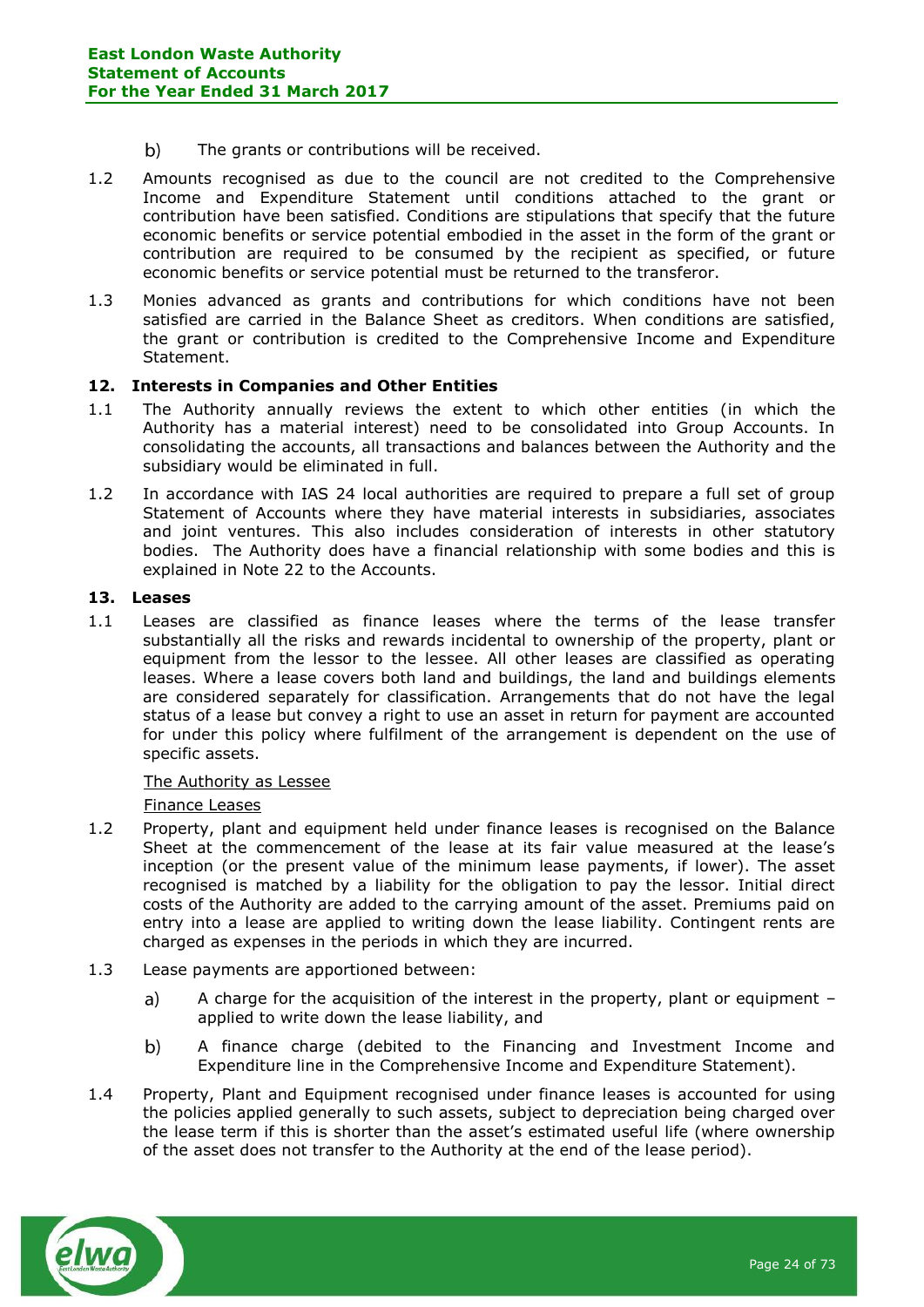1.5 A prudent annual contribution is made from revenue funds towards the deemed capital investment in accordance with statutory requirements. Depreciation and revaluation and impairment losses are therefore substituted by a revenue contribution in the Revenue Reserve Balance, by way of an adjusting transaction with the Capital Adjustment Account in the Movement in Reserves Statement for the difference between the two.

#### Operating Leases

1.6 Rentals paid under operating leases are charged to the Comprehensive Income and Expenditure Statement as an expense of the services benefitting from use of the leased property, plant or equipment. Charges are made on a straight-line basis over the life of the lease, unless another systematic basis is more representative of the benefits received by the Authority.

#### The Authority as Lessor

#### Finance Leases

- 1.7 Where the Authority grants a finance lease over a property or an item of plant or equipment, the relevant asset is written out of the Balance Sheet as a disposal. At the commencement of the lease, the carrying amount of the asset in the Balance Sheet (whether Property, Plant and Equipment or Assets Held for Sale) is written off to Net Operating Expenditure in the Comprehensive Income and Expenditure Statement as part of the gain or loss on disposal. A gain, representing the Authority's net investment in the lease, is credited to the same line in the Comprehensive Income and Expenditure Statement also as part of the gain or loss on disposal (i.e. netted off against the carrying value of the asset at the time of disposal), matched by a lease (long-term debtor) asset in the Balance Sheet.
- 1.8 Lease rentals receivable are apportioned between:
	- A charge for the acquisition of the interest in the property  $-$  applied to write a) down the lease debtor (together with any premiums received), and
	- $b)$ Finance income (credited to the Financing and Investment Income and Expenditure line in the Comprehensive Income and Expenditure Statement).
- 1.9 The gain credited to the Comprehensive Income and Expenditure Statement on disposal is not permitted by statute to increase the Revenue Reserve Balance and is required to be treated as a capital receipt. Where a premium has been received, this is posted out of the Revenue Reserve Balance to the Capital Receipts Reserve in the Movement in Reserves Statement. Where the amount due in relation to the lease asset is to be settled by the payment of rentals in future financial years, this is posted out of the Revenue Reserve Balance to the Deferred Capital Receipts Reserve in the Movement in Reserves Statement. When the future rentals are received, the element for the capital receipt for the disposal of the asset is used to write down the lease debtor. At this point, the deferred capital receipts are transferred to the Capital Receipts Reserve.
- 1.10 The written-off value of disposals is not a charge against the Levy, as the cost of noncurrent assets is fully provided for under separate arrangements for capital financing. Amounts are therefore appropriated to the Capital Adjustment Account from the Revenue Reserve Balance in the Movement in Reserves Statement.

#### Operating Leases

1.11 Where the Authority grants an operating lease over a property or an item of plant or equipment, the asset is retained in the Balance Sheet. Rental income is credited to Net Operating Expenditure in the Comprehensive Income and Expenditure Statement. Credits are made on a straight-line basis over the life of the lease, even if this does not match the pattern of payments (e.g. there is a premium paid at the commencement of

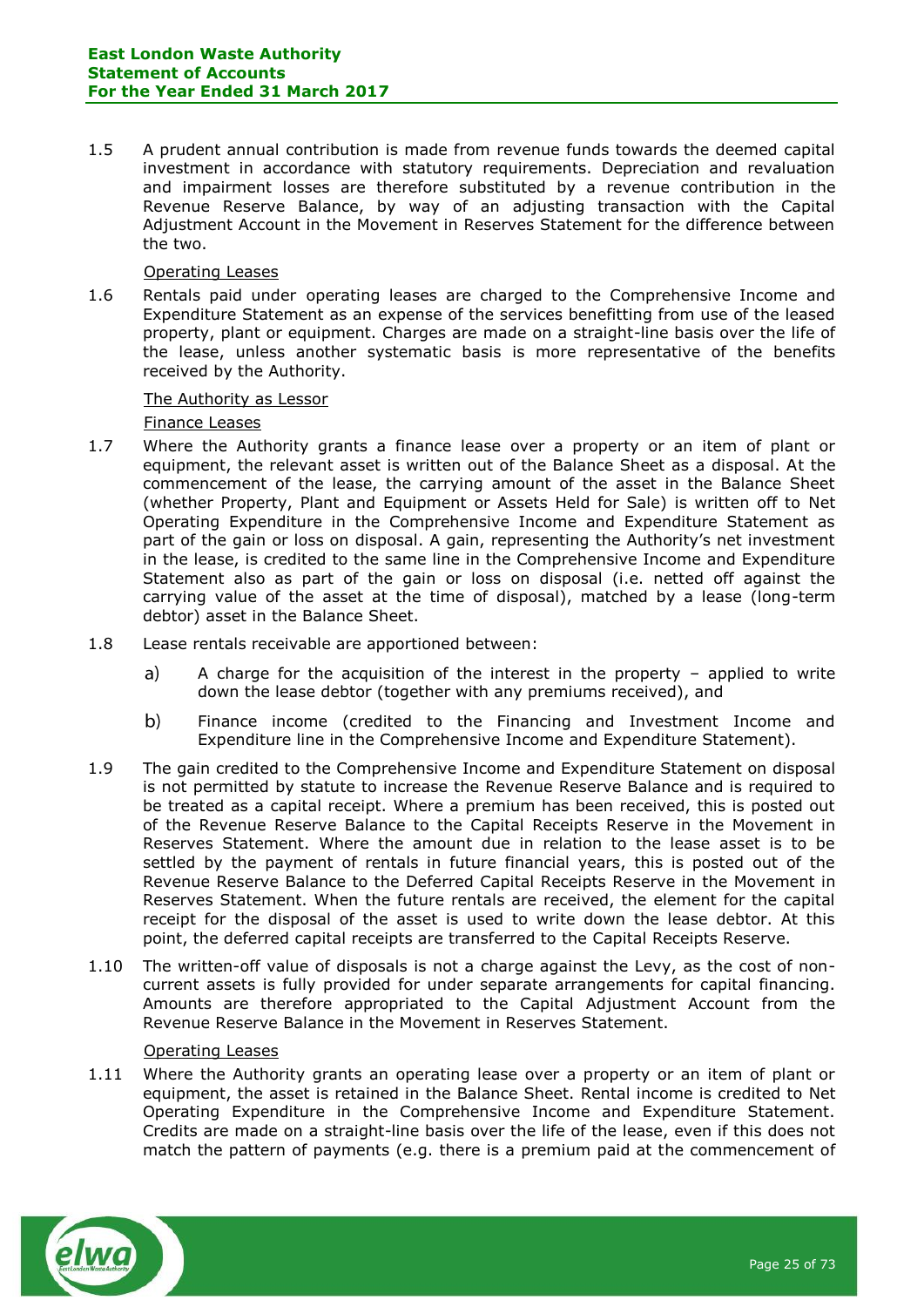the lease). Initial direct costs incurred in negotiating and arranging the lease are added to the carrying amount of the relevant asset and charged as an expense over the lease term on the same basis as rental income.

### **14. Property, Plant and Equipment**

#### Recognition

- 1.1 All expenditure on the acquisition, creation or enhancement of non-current assets is capitalised on an accruals basis in the accounts. Expenditure on fixed assets is capitalised provided that the fixed asset yields benefits to the Authority and the service it provides for a period of more than one year. This excludes expenditure on routine repairs and maintenance of non-current assets which is charged direct to the Comprehensive Income and Expenditure Statement.
- 1.2 Under the adaptation to International Financial Reporting Interpretations Committee (IFRIC) 12, a PFI asset should initially be recorded as both an asset and liability at the present value of the minimum lease payments, which is equal to the cost of the assets constructed in a PFI scheme.

#### Measurement

- 1.3 Fixed assets related to the PFI Scheme were revalued on 31st March 2015 by Wilks Head & Eve LLP, Chartered Surveyors, who are independent external RICS registered valuers. The Valuation was prepared in accordance with the Red Book UK Appendix 5, Valuation of Local Authority Assets. Due to the specialised nature of the asset, the revaluation was carried out using both the Depreciated Replacement Cost and Existing Use Value methodologies in order to determine the fair value. Fixed assets are classified into the groupings required by the 2016-17 Code of Practice on Local Authority Accounting and are included in the balance sheet at fair value.
- 1.4 Fixed assets are revalued sufficiently regularly to ensure that their carrying value is not materially different from fair value but as a minimum are revalued every five years.
- 1.5 Properties regarded by the Authority as non-operational have been valued on the basis of surplus assets – which is fair value estimated at highest and best use from a market participant's perspective i.e. open market value.
- 1.6 Any surpluses arising from movements in the general level of prices will be credited to the Revaluation Reserve. Any deficit will be debited to the Revaluation Reserve where a credit balance exists for that specific asset, otherwise the debit will be reflected in the Comprehensive Income and Expenditure Statement and reversed out in the Statement of the Movement on the Revenue Reserve Balance.

#### Impairment

- 1.7 Assets are assessed at each year-end as to whether there is any indication that an asset may be impaired. Where indications exist and any possible differences are estimated to be material, the recoverable amount of the asset is estimated and, where this is less than the carrying amount of the asset, an impairment loss is recognised for the shortfall. Where impairment losses are identified, they are accounted for by:
- 1.8 Where there is a balance of revaluation gains for the asset in the Revaluation Reserve, the carrying amount of the asset is written down against that balance (up to the amount of the accumulated gains)
- 1.9 Where there is no balance in the Revaluation Reserve or an insufficient balance, the carrying amount of the asset is written down against the relevant service line(s) in the Comprehensive Income and Expenditure Statement.
- 1.10 Where an impairment loss is reversed subsequently, the reversal is credited to the Comprehensive Income and Expenditure Statement, up to the amount of the original

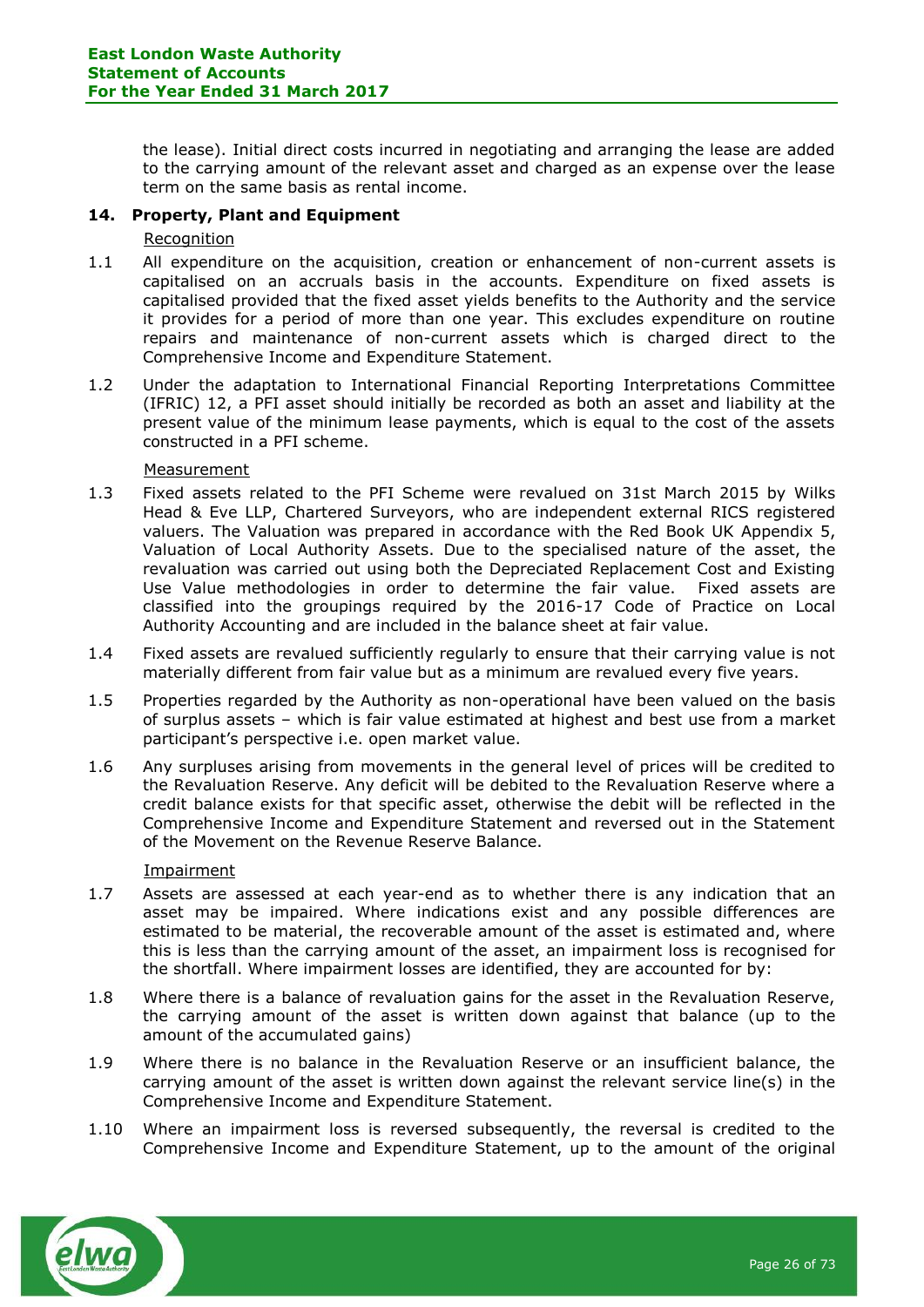loss, adjusted for depreciation that would have been charged if the loss had not been recognised.

## **15. Depreciation**

- 1.1 Depreciation is provided for on all Property, Plant and Equipment assets by the systematic allocation of their depreciable amounts over their useful lives. An exception is made for assets without a determinable finite useful life (i.e. freehold land and certain Community Assets) and assets that are not yet available for use (i.e. assets under construction).
	- $a)$ Operational assets are depreciated on a straight-line basis over the useful life of the asset as estimated by the valuer.
	- $b)$ Newly acquired assets are not depreciated until the following year.
	- $\mathsf{C}$ Depreciation is provided on assets in the year of disposal.
- 1.2 Where an item of Property, Plant and Equipment has major components whose cost is significant in relation to the total cost of the item, the components are depreciated separately.
- 1.3 Revaluation gains are also depreciated, with an amount equal to the difference between current depreciation charged on assets and the depreciation that would have been chargeable based on their historical cost being transferred each year from the Revaluation Reserve to the Capital Adjustment Account.

#### **16. Component Accounting**

- 1.1 The Code requires that each part of an item of Property, Plant and Equipment with a cost that is significant in relation to the total asset cost is depreciated separately. A significant part of an item of Property, Plant and Equipment may have a useful life and a depreciation method that are the same as the useful life and the depreciation method of another significant part of that same item. Such parts may be grouped in determining the depreciation charge.
- 1.2 The following asset classes will not be considered for componentisation:
	- $a)$ Equipment – as considered immaterial;
	- $b)$ Infrastructure;
	- $\mathsf{C}$ Asset classes that are not depreciated – such as land, investment property, surplus assets, community assets and assets held for sale.
- 1.3 The principal asset that the Authority holds on its balance sheet relates to its PFI asset. This was revalued 31 March 2015 and can be broken down into six individual sites.
- 1.4 For component depreciation the Authority will only consider sites:
	- with a cost or fair value above 3.5% of the total pfi asset; a)
	- $b)$ and then will only separate components with a cost or fair value of more than 20% of the individual asset;
- 1.5 The six sites that make up the PFI are:
	- a) Jenkins Lane Bio Mrf, Mrf and RRC Site (Beckton)
	- $b)$ Frog Island Bio Mrf and Mrf (Rainham)
	- Frizlands Lane RRC Site (Dagenham)  $\mathsf{C}$
	- $d)$ Gerpins Lane RRC Site (Havering)
	- $e)$ Chigwell Road RRC Site (Woodford)

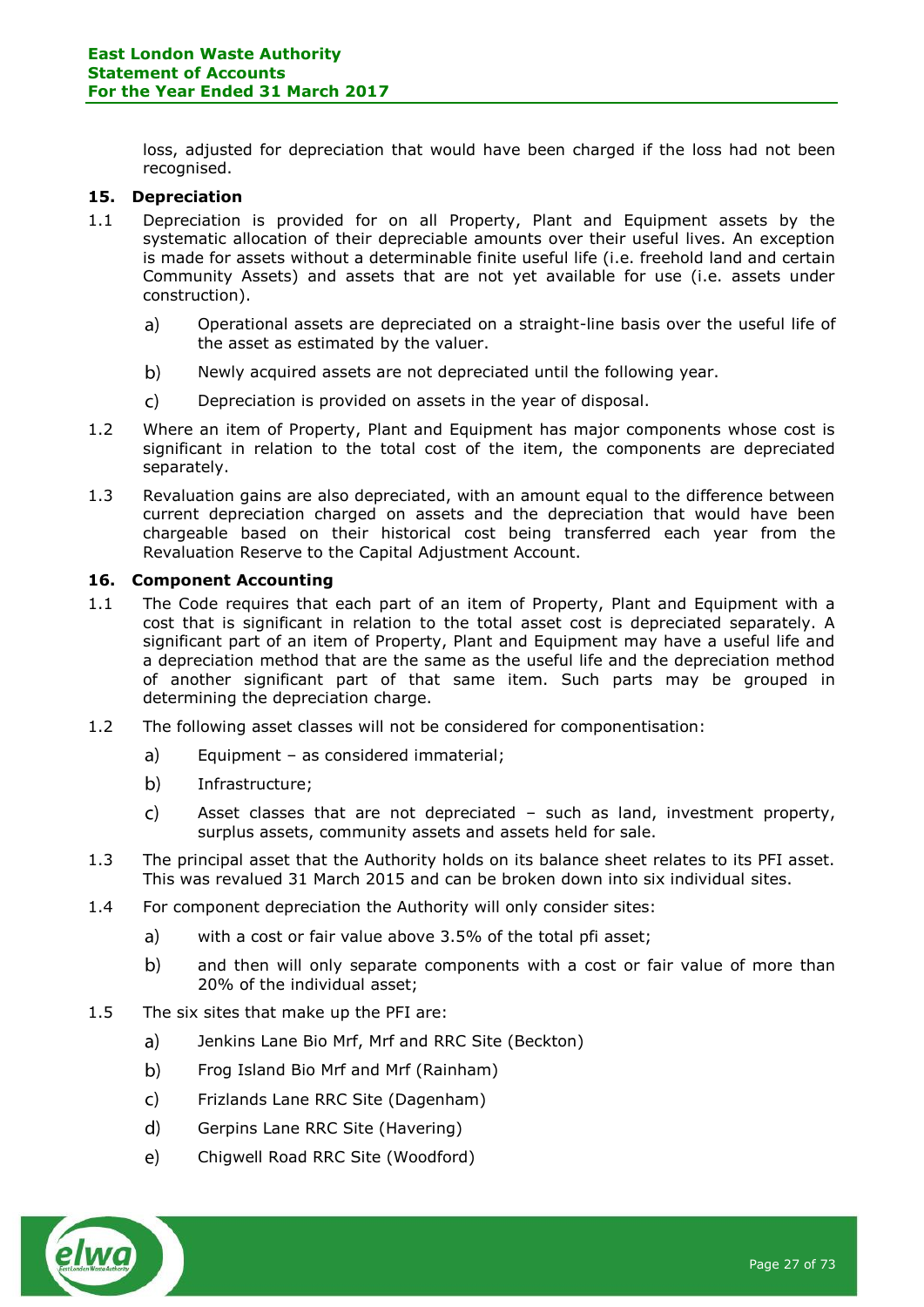$f$ Ilford Recycling Centre (Ilford)

## **17. Private Finance Initiative (PFI) and Similar Contracts**

- 1.1 PFI and similar contracts are agreements to receive services, where the responsibility for making available the property, plant and equipment needed to provide the services passes to the PFI contractor. As the Authority is deemed to control the services that are provided under its PFI schemes, and as ownership of the property, plant and equipment will pass to the Authority at the end of the contracts for no additional charge, the Authority carries the assets used under the contracts on its Balance Sheet as part of Property, Plant and Equipment.
- 1.2 In December 2002, the Authority entered into a PFI contract.
- 1.3 In accordance with IFRIC 12, all PFI arrangements have been reflected on the Authority's balance sheet. The financial liability has been recognised as per the finance lease principles under International Accounting Standard (IAS) 17.
- 1.4 The fixed assets associated with the contract have been recognised in the Authority's balance sheet at fair value, and the assets will be revalued and depreciated in line with the Authority's policies for the accounting of Property, Plant and Equipment.
- 1.5 The annual amounts payable to the PFI operator are analysed into five elements:
	- The fair value of services received during the year, which is charged to the  $a)$ Comprehensive Income and Expenditure Statement.
	- $b)$ An interest charge of 5.99% reflecting the implicit rate of interest on the finance lease on the outstanding balance sheet liability, which is charged to the Comprehensive Income and Expenditure Statement.
	- $\mathsf{C}$ Contingent rent, which relates to any increase in the amount to be paid for property arising during the contract. This is then debited to the Financing and Investment Income and Expenditure line in the Comprehensive Income and Expenditure Statement.
	- $\mathbf{d}$ The payment towards the liability, which writes down the liability towards the PFI operator in the Balance Sheet. (Calculated using the same principles as for a finance lease).
	- $e)$ Lifecycle replacement costs. When appropriate, a proportion of the amounts payable is posted to the Balance Sheet as a prepayment and then recognised as additions to Property, Plant and Equipment when the relevant works are eventually carried out.

#### **18. Reserves**

- 1.1 The Authority sets aside specific amounts as reserves for future purposes or to cover contingencies. Reserves are created by appropriating amounts out of the Revenue Reserve Balance in the Movement in Reserves Statement. When expenditure to be financed from a reserve is incurred, it is charged to the appropriate category in that year to score against the Surplus or Deficit on the Provision of Services in the Comprehensive Income and Expenditure Statement. The reserve is then transferred back into the Revenue Reserve Balance in the Movement in Reserves Statement so that there is no net charge against the Levy for the expenditure.
- 1.2 The Revenue Reserve is the statutory fund into which all the receipts of an Authority are required to be paid and out of which all liabilities of the Authority are to be met, except to the extent that statutory rules might provide otherwise.
- 1.3 The strategy Reserve has been set up to meet the costs arising out of the post 2027 waste disposal arrangements. It will be used for revenue costs including feasibility

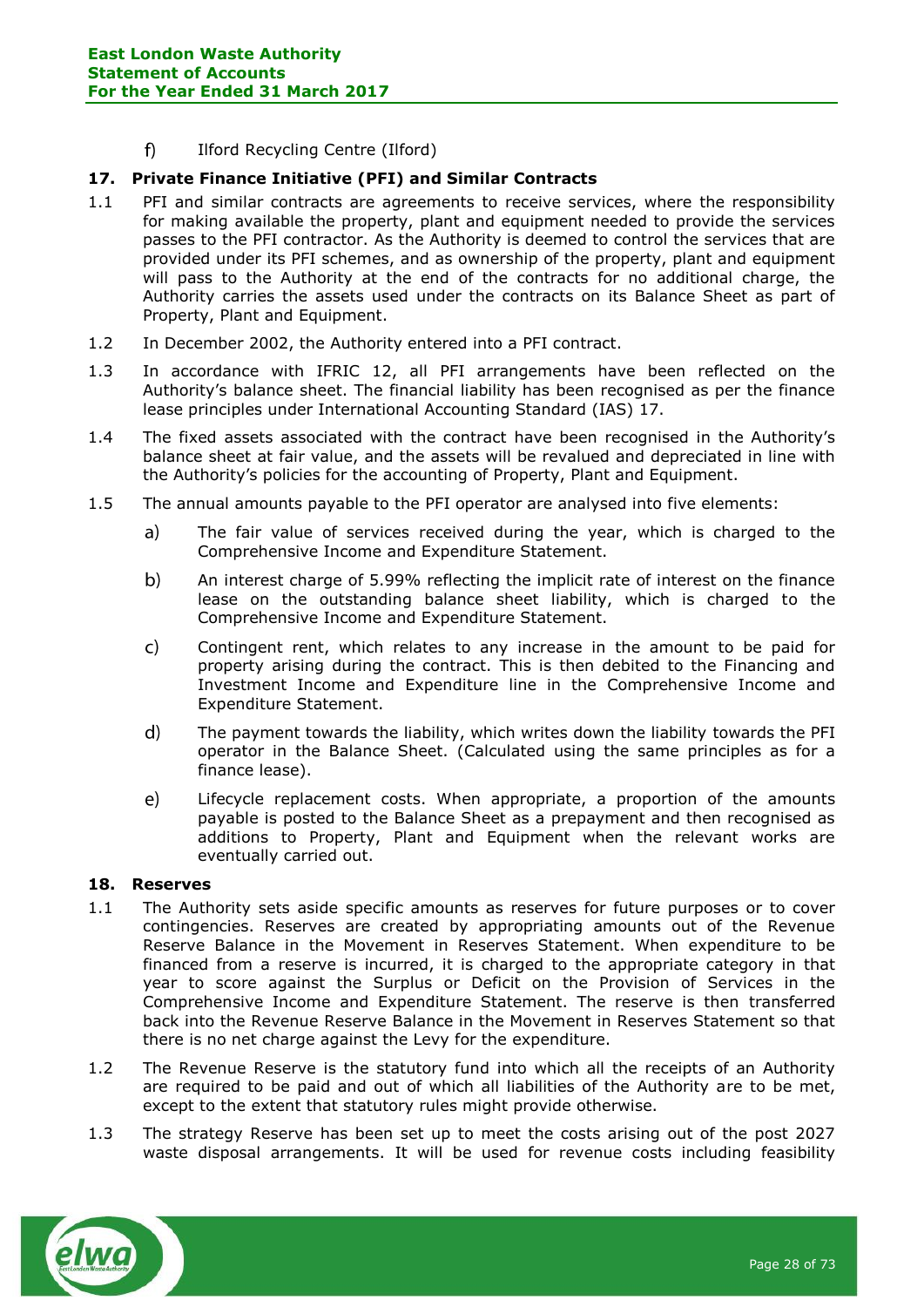works relating to site options and appraisals, pre planning work and elements of the planning approval process e.g. procurement of design, build and operate contract.

- 1.4 A Capital Reserve (Revenue Contribution) exists primarily to enable expenditure to be financed without the need to borrow or use capital receipts.
- 1.5 The Capital Receipts Reserve holds the proceeds from the disposal of land or other assets, which are restricted by statute from being used other than to fund new capital expenditure or to be set aside to finance historical capital expenditure. The balance on the reserve shows the resources that have yet to be applied for these purposes at the year-end.
- 1.6 The Pension Reserve has been set up as part of the requirement to comply with IAS 19, Accounting for Pension Costs. It represents the actuarially calculated deficit between the value of all pension liabilities and the assets held by the London Pensions Fund Authority (LPFA) as at the 31 March 2017. The deficit also includes the difference between the cost of statutorily required payments to the LPFA and the IAS 19 accounting cost charged to the Net Cost of Services in the Comprehensive Income and Expenditure Statement. Further information relating to the Net Pension Liability is shown in Note 26 to the Accounts.
- 1.7 The Capital Adjustment Account is a non-cash backed reserve, which represents amounts set aside from revenue resources and capital receipts to finance expenditure on fixed assets and also for the repayment of external loans and certain other capital financing transactions.
- 1.8 From the 1 April 2007, the Authority is required to record unrealised revaluation gains and losses arising from holding fixed assets in a designated Revaluation Reserve. The reserve is matched by fixed assets within the Balance Sheet and therefore not available to finance expenditure.
- 1.9 The Accumulated Absences Account reflects untaken leave balances outstanding as at the 31 March 2017.

#### **19. Value Added Tax**

1.1 All expenditure and income figures in the Accounts are stated exclusive of Value Added Tax.

### **20. Financial Relationship between the Authority and Constituent Councils**

1.1 Many of the Authority's day to day administrative and support functions during the year were run on an agency basis utilising resources from the London Boroughs of Barking & Dagenham, Havering, Newham and Redbridge.

#### **21. Provisions, Contingent Liabilities and Contingent Assets**

#### **Provisions**

- 1.1 Provisions are made where an event has taken place that gives the Authority a legal or constructive obligation that probably requires settlement by a transfer of economic benefits or service potential, and a reliable estimate can be made of the amount of the obligation. For instance, the Authority may be involved in a court case that could eventually result in the making of a settlement or the payment of compensation.
- 1.2 Provisions are charged as an expense to the Comprehensive Income and Expenditure Statement in the year that the authority becomes aware of the obligation, and are measured at the best estimate at the balance sheet date of the expenditure required to settle the obligation, taking into account relevant risks and uncertainties.
- 1.3 When payments are eventually made, they are charged to the provision carried in the Balance Sheet. Estimated settlements are reviewed at the end of each financial year – where it becomes less than probable that a transfer of economic benefits will now be

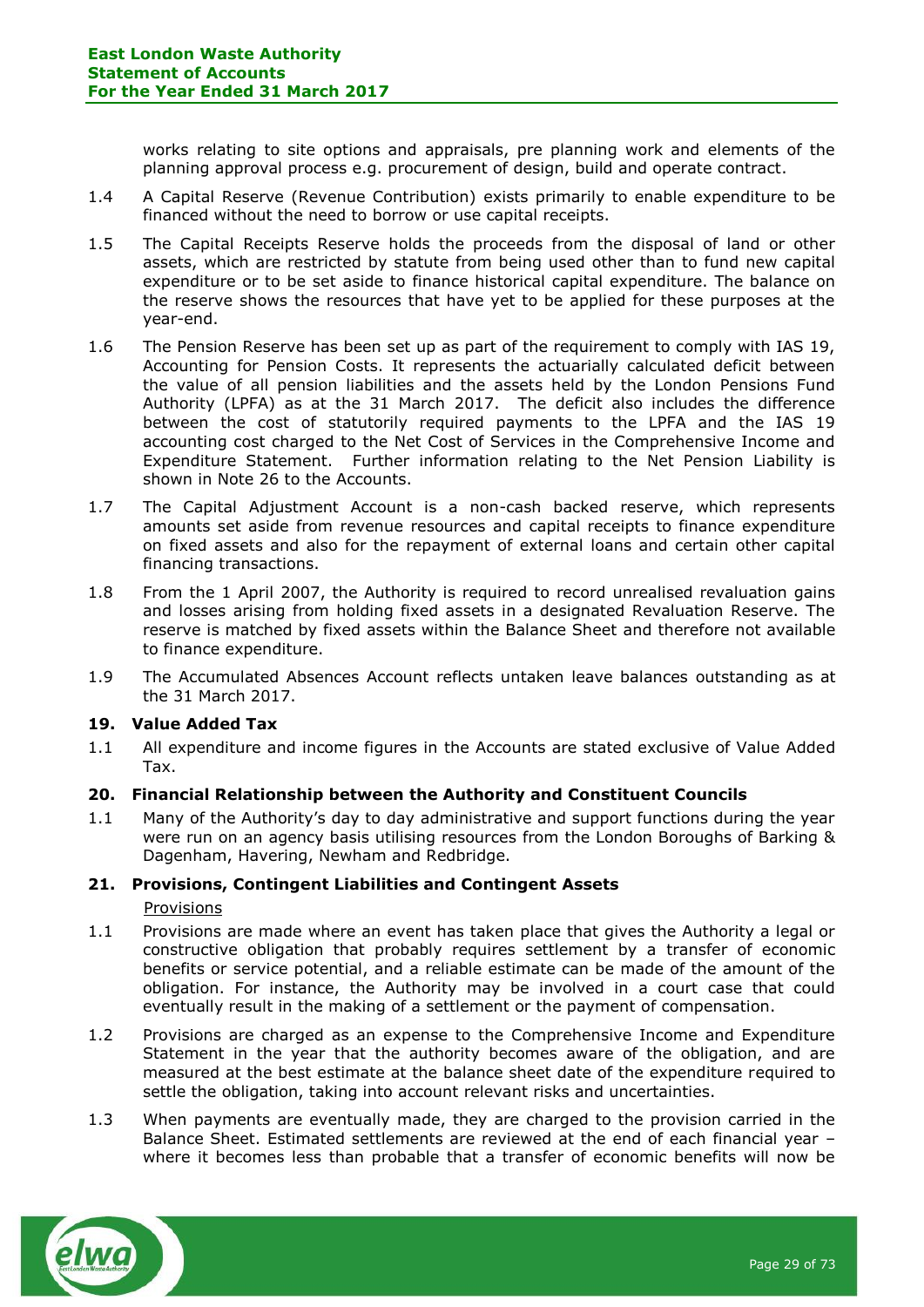required (or a lower settlement than anticipated is made), the provision is reversed and credited back to the Comprehensive Income and Expenditure Statement.

1.4 Where some or all of the payment required to settle a provision is expected to be recovered from another party (e.g. from an insurance claim), this is only recognised as income if it is virtually certain that reimbursement will be received if the authority settles the obligation.

#### Contingent Liabilities

- 1.5 A contingent liability arises where an event has taken place that gives the authority a possible obligation whose existence will only be confirmed by the occurrence or otherwise of uncertain future events not wholly within the control of the authority. Contingent liabilities also arise in circumstances where a provision would otherwise be made but either it is not probable that an outflow of resources will be required or the amount of the obligation cannot be measured reliably.
- 1.6 Contingent liabilities are not recognised in the Balance Sheet but disclosed in a note to the accounts.

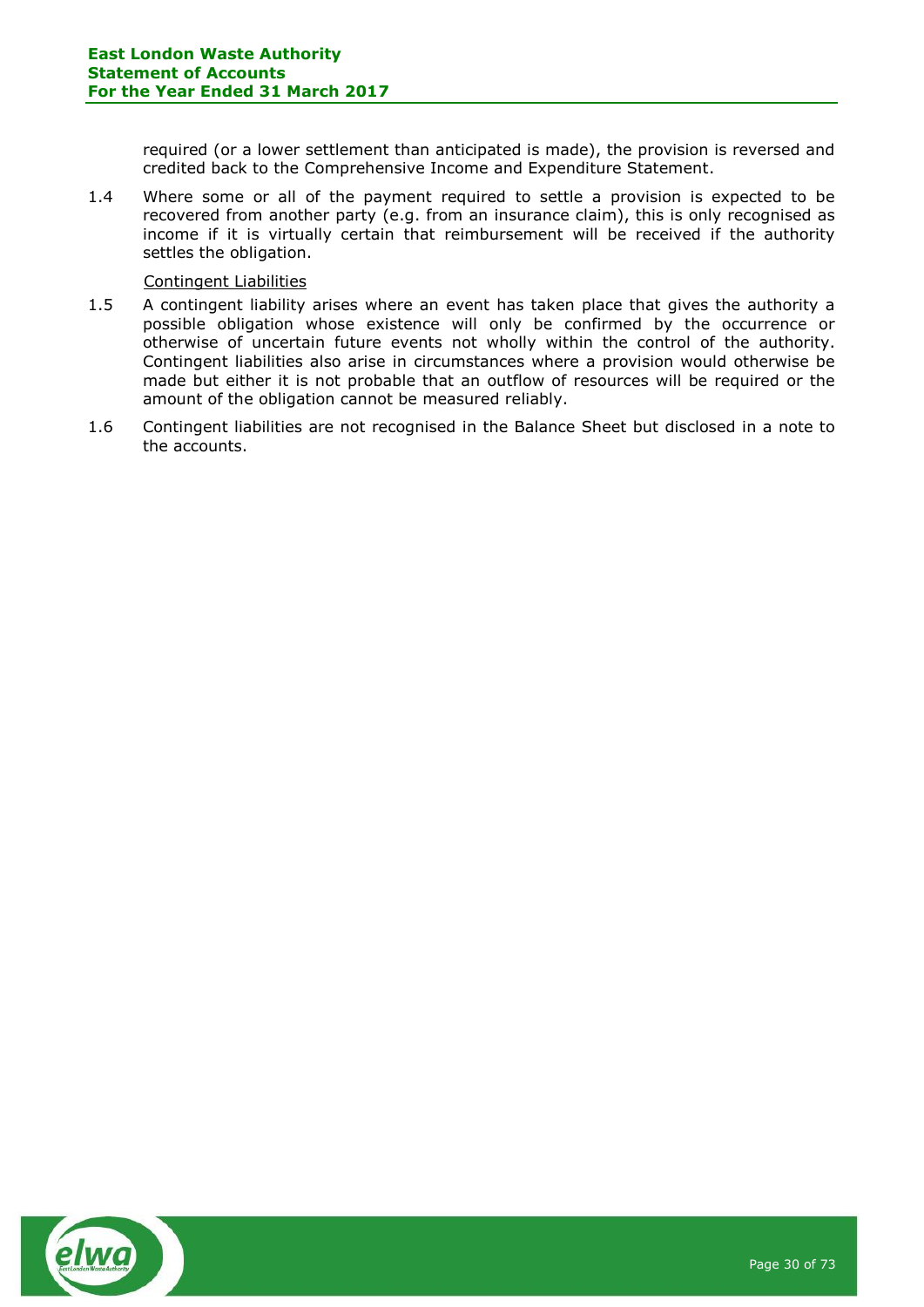## <span id="page-30-0"></span>**NOTES TO THE STATEMENT OF ACCOUNTS**

#### **1. Adoption of Accounting Standards that have been issued but not yet been Adopted**

- 1.1 Under the Code of Practice on Local Authority Accounting in the United Kingdom 2016/17 (the code) the Authority is required to disclose information relating to the expected impact of an accounting change that will be required by a new accounting standard that has been issued but not yet adopted by the code.
- 1.2 This applies to the adoption of the following new or amended standards within the 2017/18 Code:
	- $a)$ Amendment to the reporting of pension fund scheme transaction costs. This will be a presentational change to the notes of the pension fund.
	- $b)$ Amendment to the reporting of investment concentration. This will be a presentational change to the notes of the pension fund.
	- $\mathsf{C}$ IAS 7 Statement of Cash flows – improved disclosures about liabilities from financing activities
	- $\mathbf{d}$ IAS 12 Income Taxes – Recognition of Deferred taxes for Unrealised Losses. This has no impact on the Authority.

### **2. Critical Judgements in applying Accounting Policies**

- 1.1 In applying the accounting policies set out in the Statement of Accounting Policies section of the Statement of Accounts, the Authority has had to make certain judgments about complex transactions or those involving uncertainty about future events. The only critical judgement made in the Statement of Accounts is as follows.
- 1.2 There is a degree of uncertainty about future levels of Government funding for Local Government. The Authority is funded by a levy on the four Constituent Boroughs. The agreements in place with the Constituent Boroughs stipulate payment of the levy. However, the Constituent Boroughs are subject to pressures that will impose constraints on future levy increases. This in turn limits the Authority's capacity to increase the Levy to fund its commitments.

#### **3. Assumptions made about the future and other major sources of estimation uncertainty**

- 1.1 The Statement of Accounts contains estimated figures that are based on assumptions made by the Authority about the future or that are otherwise uncertain. Estimates are made taking into account historical experience, current trends and other relevant factors. However, because balances cannot be determined with certainty, actual results could be materially different from the assumptions and estimates.
- 1.2 The items in the Authority's Balance Sheet at 31 March 2017 for which there is significant risk of material adjustment in the forthcoming financial year are as follows:

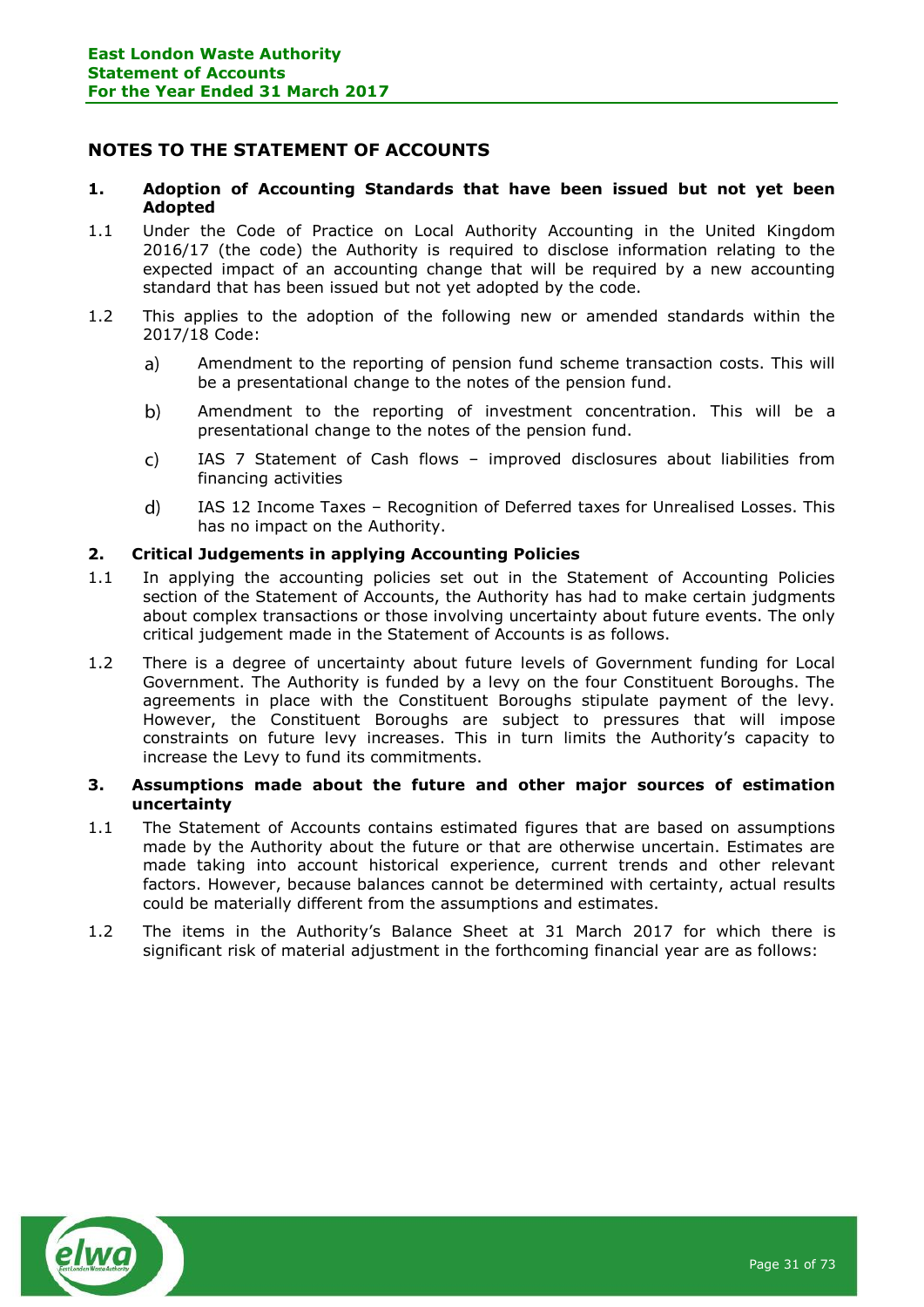| <b>Item</b>                         | <b>Uncertainties</b>                                                                                                                                                                                                                                                                                                                                                                                                        | <b>Effect if actual results differ from</b><br>assumptions                                                                                                                                                                                                                                                                                                                              |
|-------------------------------------|-----------------------------------------------------------------------------------------------------------------------------------------------------------------------------------------------------------------------------------------------------------------------------------------------------------------------------------------------------------------------------------------------------------------------------|-----------------------------------------------------------------------------------------------------------------------------------------------------------------------------------------------------------------------------------------------------------------------------------------------------------------------------------------------------------------------------------------|
| Private<br>Finance<br>Initiative    | The PFI contract costs are based on<br>estimation over a period of 25 years.<br>The assumptions made at the beginning<br>of the contract will be subject to<br>unknown future change.                                                                                                                                                                                                                                       | The write down of the PFI liability in the<br>balance sheet is based upon a capital<br>model calculated at the start of the<br>contract and is not affected by annual<br>fluctuation. Therefore any increase or<br>decrease in the actual cost of the<br>service for each year will impact on the<br>comprehensive income and expenditure<br>account and revenue reserve.               |
| Pensions                            | Estimation of the net liability to pay<br>pensions depends on a number of<br>complex judgements relating to the<br>discount rate used, the rate at which<br>salaries are projected to increase,<br>changes in retirement ages, mortality<br>rates and expected returns on pension<br>fund assets. A consulting actuary is<br>engaged to provide the Authority with<br>expert advice about the assumptions to<br>be applied. | The effects on the present value of the<br>pension's total obligation can be<br>measured. For instance a 0.1%<br>decrease in the discount rate<br>assumption would result in the total<br>obligation increasing by £70,000.<br>However, the assumptions interact in<br>complex ways. The Authority's actuary<br>uses their experience to make the<br>necessary adjustments accordingly. |
| Property,<br>Plant and<br>Equipment | Assets are depreciated over useful lives<br>that are dependent on assumptions<br>about the level of repairs and<br>maintenance that will be incurred in<br>relation to individual assets.                                                                                                                                                                                                                                   | If the useful life of assets is reduced,<br>depreciation increases and the carrying<br>amount of the assets falls. For example,<br>based upon current depreciation a one<br>year's reduction in useful life would<br>result in an increased depreciation of<br>£350,800 per year.                                                                                                       |

## **4. Events after the Balance Sheet date**

- 1.1 The Statement of Accounts was authorised for issue by the Finance Director on 31 May 2017. Events taking place after this date are not reflected in the Statement of Accounts or notes. Where events taking place before this date provide information about conditions existing at 31 March 2017, the figures in the Statement of Accounts and notes have been adjusted in all material respects to reflect the impact of this information.
- 1.2 There are no events after the balance sheet date that require an adjustment to be made to the Statement of Accounts.

## **5. Adjustment between accounting basis and funding basis under regulations**

1.1 This note details the adjustments that are made to the total comprehensive income and expenditure recognised by the Authority in the year in accordance with proper accounting practice in order to calculate the resources that are specified by statutory provisions as being available to the Authority to meet future capital and revenue expenditure.

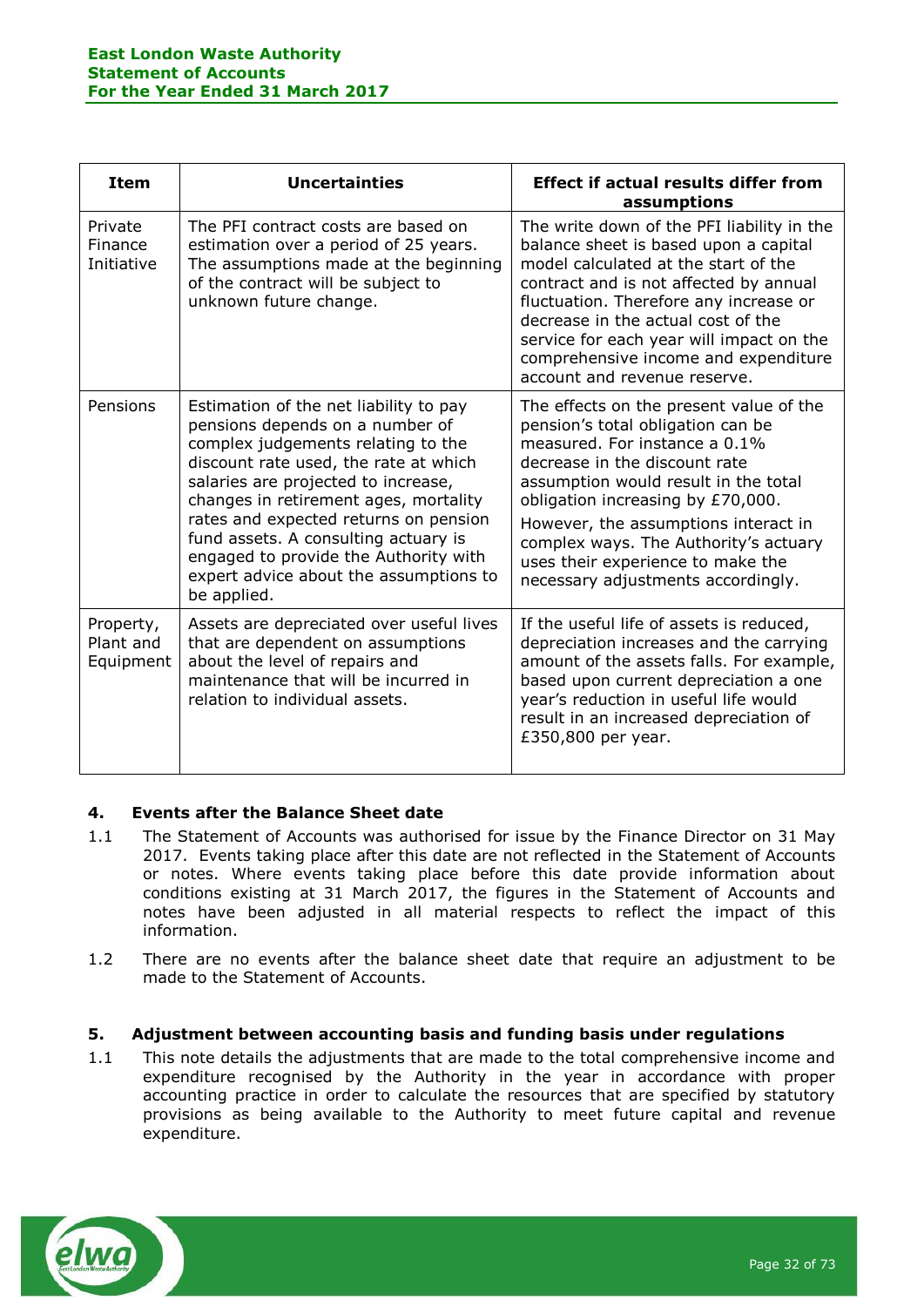### 1.2 For descriptions of the reserves refer to item 18 on page 29-30.

## 2016/17

|                                                                                                                                                                                                                      | <b>Reserves</b>                                    |                                     |                                              |                                   |                                                      |
|----------------------------------------------------------------------------------------------------------------------------------------------------------------------------------------------------------------------|----------------------------------------------------|-------------------------------------|----------------------------------------------|-----------------------------------|------------------------------------------------------|
|                                                                                                                                                                                                                      | <b>Revenue</b><br><b>Reserve</b><br><b>Balance</b> | Capital<br><b>Reserve</b><br>(RCCO) | Capital<br><b>Receipts</b><br><b>Reserve</b> | <b>Strategy</b><br><b>Reserve</b> | <b>Movement</b><br>in<br>Unusable<br><b>Reserves</b> |
| <b>Adjustments to the Revenue Resources:</b>                                                                                                                                                                         | £000                                               | £000                                | £000                                         | £000                              | £000                                                 |
| Amounts by which income and expenditure included in the<br><b>Comprehensive Income and Expenditure Statement are</b><br>different from revenue for the year calculated in accordance<br>with statutory requirements: |                                                    |                                     |                                              |                                   |                                                      |
| Pensions costs transferred to (or from) the Pensions Reserve (see note<br>26.3)                                                                                                                                      | (44)                                               |                                     |                                              |                                   | 44                                                   |
| Holiday pay - transferred to the Accumulated Absences                                                                                                                                                                | (3)                                                |                                     |                                              |                                   | 3                                                    |
| <b>Total adjustments to the Revenue Resources</b>                                                                                                                                                                    | (47)                                               | $\overline{\phantom{0}}$            |                                              |                                   | 47                                                   |
| <b>Adjustments between Revenue and Capital Resources:</b>                                                                                                                                                            |                                                    | $\blacksquare$                      |                                              |                                   |                                                      |
| Statutory provision for the repayment of debt (transfer<br>from the Capital Adjustment Account)                                                                                                                      | 58                                                 |                                     |                                              |                                   | (58)                                                 |
| Reversal of Charges for depreciation and impairment of PFI non-current<br>assets<br>(transfer to/from the Capital Adjustment Account)                                                                                | (5,858)                                            |                                     |                                              |                                   | 5,858                                                |
| Statutory provision for the financing of PFI capital investment<br>(transfer to/from the Capital Adjustment Account)                                                                                                 | 6,196                                              |                                     |                                              |                                   | (6, 196)                                             |
| Reversal of PFI deferred income credit (transfer to/from CAA)                                                                                                                                                        | 123                                                |                                     |                                              |                                   | (123)                                                |
| Use of capital receipt to fund capital expenditure                                                                                                                                                                   | (115)                                              | ٠                                   | 115                                          |                                   |                                                      |
| <b>Total adjustments between Revenue and Capital Resources</b>                                                                                                                                                       | 404                                                | $\blacksquare$                      | 115                                          |                                   | (519)                                                |
| <b>Other adjustments between Reserves</b>                                                                                                                                                                            |                                                    |                                     |                                              |                                   |                                                      |
| Contribution to Strategy Reserve                                                                                                                                                                                     | 985                                                | 300                                 |                                              | (1, 285)                          |                                                      |
| Reversal of Previous year's Accumulated absence                                                                                                                                                                      | 5                                                  |                                     |                                              |                                   | (5)                                                  |
| <b>Total adjustments between Reserves</b>                                                                                                                                                                            | 990                                                | 300                                 | $\blacksquare$                               | (1, 285)                          | (5)                                                  |
| <b>Total Adjustments as shown in Movement in Reserves</b><br><b>Statement</b>                                                                                                                                        | 1,347                                              | 300                                 | 115                                          | (1,285)                           | (477)                                                |

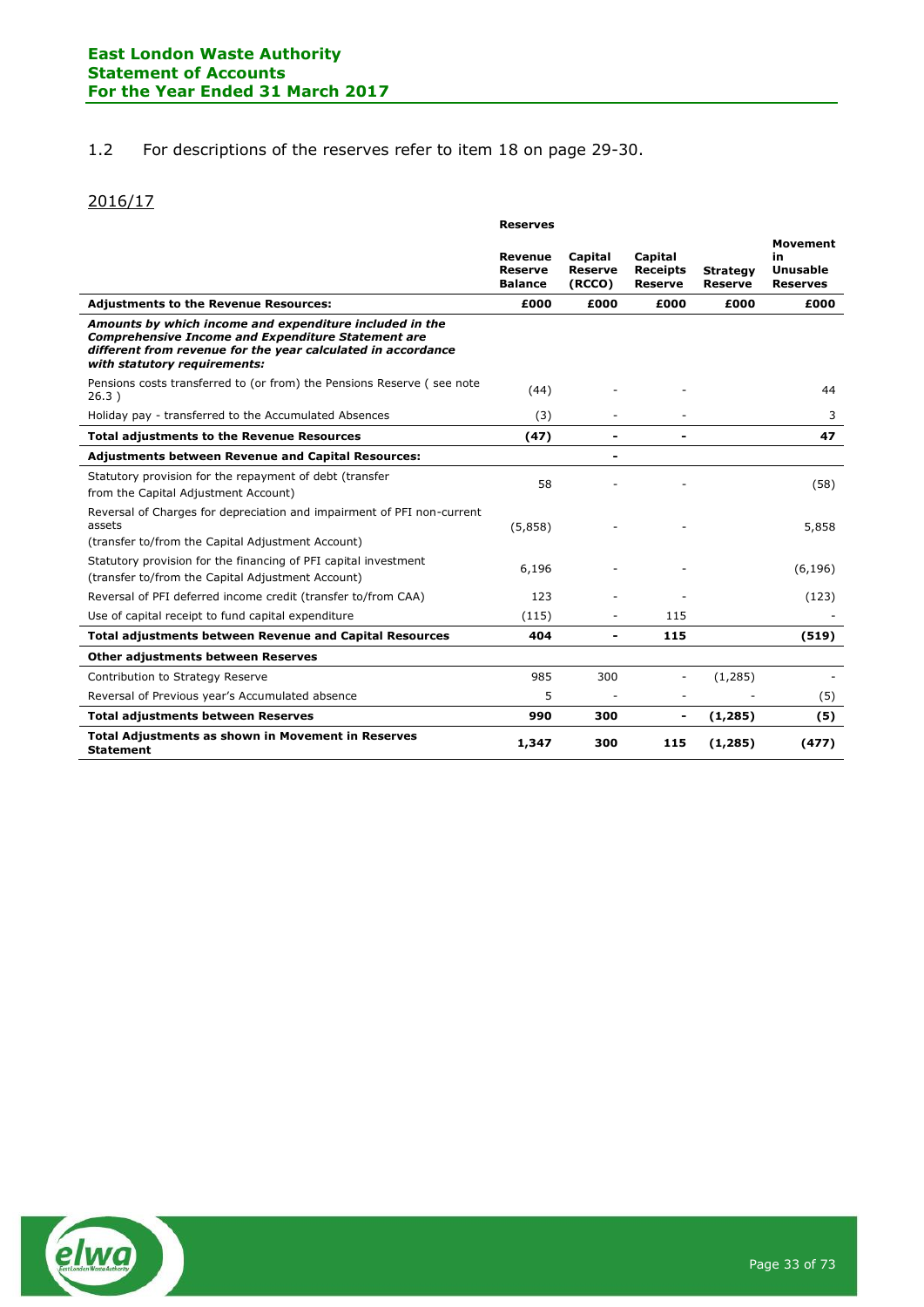#### 2015/16 Comparative Figures

|                                                                                                                                                                                                            | <b>Reserves</b>                                    |                                              |                                                             |
|------------------------------------------------------------------------------------------------------------------------------------------------------------------------------------------------------------|----------------------------------------------------|----------------------------------------------|-------------------------------------------------------------|
|                                                                                                                                                                                                            | <b>Revenue</b><br><b>Reserve</b><br><b>Balance</b> | Capital<br><b>Receipts</b><br><b>Reserve</b> | <b>Movement</b><br>in<br><b>Unusable</b><br><b>Reserves</b> |
| <b>Adjustments to the Revenue Resources:</b>                                                                                                                                                               | £000                                               | £000                                         | £000                                                        |
| Amounts by which income and expenditure included in the Comprehensive Income<br>and Expenditure Statement are different from revenue for the year calculated in<br>accordance with statutory requirements: |                                                    |                                              |                                                             |
| Pensions costs transferred to (or from) the Pensions Reserve (see note 26.3)                                                                                                                               | (47)                                               |                                              | 47                                                          |
| Holiday pay - transferred to the Accumulated Absences                                                                                                                                                      | (4)                                                |                                              | 4                                                           |
| Reversal of entries included in the Surplus or Deficit<br>on the Provision of Services in relation to capital<br>expenditure (these items are charged to the Capital<br>Adjustment Account)                | (110)                                              |                                              | 110                                                         |
| <b>Total adjustments to the Revenue Resources</b>                                                                                                                                                          | (161)                                              | $\blacksquare$                               | 161                                                         |
| <b>Adjustments between Revenue and Capital Resources:</b>                                                                                                                                                  |                                                    |                                              |                                                             |
| Transfer of non-current asset sale proceeds from revenue to the Capital Receipts Reserve                                                                                                                   | 115                                                | (115)                                        |                                                             |
| Statutory provision for the repayment of debt (transfer<br>from the Capital Adjustment Account)                                                                                                            | 61                                                 |                                              | (61)                                                        |
| Reversal of Charges for depreciation and impairment of PFI non-current assets<br>(transfer to/from the Capital Adjustment Account)                                                                         | (5,646)                                            |                                              | 5,646                                                       |
| Statutory provision for the financing of PFI capital investment<br>(transfer to/from the Capital Adjustment Account)                                                                                       | 7,051                                              |                                              | (7,051)                                                     |
| <b>Total adjustments between Revenue and Capital Resources</b>                                                                                                                                             | 1,581                                              | (115)                                        | (1, 466)                                                    |
| Total Adjustments as shown in Movement in Reserves Statement                                                                                                                                               | 1,420                                              | (115)                                        | (1,305)                                                     |

#### **6. Transfers to/from Earmarked Reserves**

1.1 This note sets out the amounts set aside from the Revenue Reserve balances in earmarked reserves to provide financing for future expenditure plans and the amounts posted back from earmarked reserves to meet Revenue Reserve expenditure in 2016/17.

|                         | <b>Balance at</b><br>1 April<br>2015<br>£000 | Transfers<br>Out<br>2015/16<br>£000 | <b>Transfers</b><br>in<br>2015/16<br>£000 | <b>Balance at</b><br>31 March<br>2016<br>£000 | <b>Transfers</b><br>Out<br>2016/17<br>£000 | Transfers<br>in<br>2016/17<br>£000 | <b>Balance at</b><br>31 March<br>2017<br>£000 |
|-------------------------|----------------------------------------------|-------------------------------------|-------------------------------------------|-----------------------------------------------|--------------------------------------------|------------------------------------|-----------------------------------------------|
| <b>Revenue Reserve:</b> |                                              |                                     |                                           |                                               |                                            |                                    |                                               |
| <b>Strategy Reserve</b> | ٠                                            |                                     | ۰                                         | ۰                                             | ٠                                          | (1, 285)                           | (1, 285)                                      |
| Capital Reserve (RCCO)  | (400)                                        | $\overline{\phantom{a}}$            | ۰                                         | (400)                                         | 300                                        | 0                                  | (100)                                         |
| Capital Receipts        | ۰                                            | ٠                                   | (115)                                     | (115)                                         | 115                                        | $\overline{\phantom{a}}$           | -                                             |
| <b>Total</b>            | (400)                                        | $\blacksquare$                      | (115)                                     | (515)                                         | 415                                        | (1,285)                            | (1, 385)                                      |

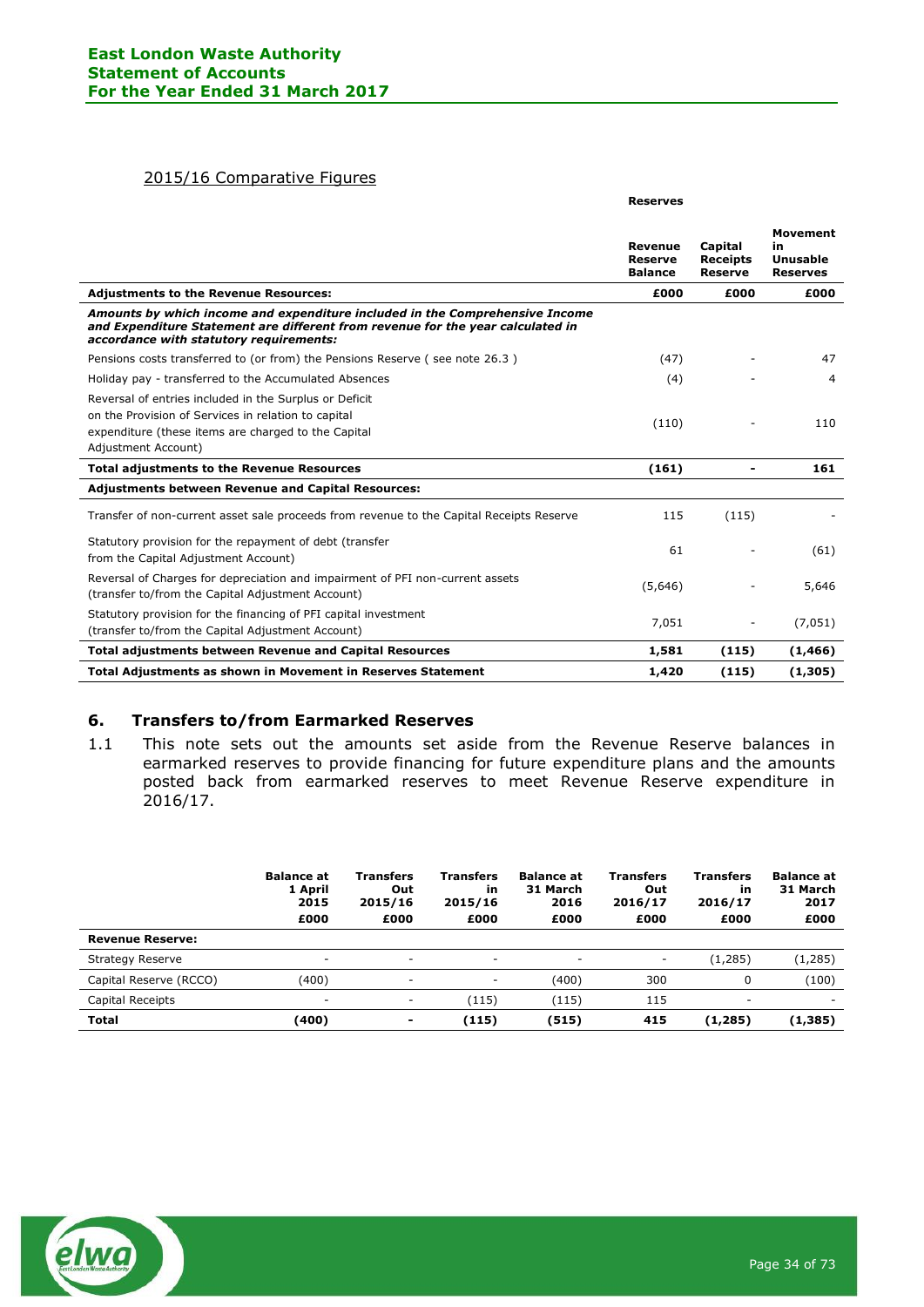## **7. Financing and Investment Income and Expenditure**

| 2015/16<br>£000 |                                                               | 2016/17<br>£000          |
|-----------------|---------------------------------------------------------------|--------------------------|
| 4,977           | Interest payable and similar charges                          | 4,661                    |
| 52              | Pensions interest cost and expected return on pensions assets | 54                       |
| (37)            | Impairment of Investment charged / (recovered)                | $\overline{\phantom{a}}$ |
| 2,464           | Contingent Rent                                               | 3,972                    |
| (80)            | Interest receivable and similar income                        | (32)                     |
| 7,376           | Total                                                         | 8,655                    |

# **8. Property, Plant and Equipment**

comprehensive Movements on Balances

### Movements in 2016/17:

|                                                                                | <b>Land and</b><br><b>Buildings</b><br>£000 | Vehicles, Plant,<br><b>Furniture and</b><br>Equipment<br>£000 | <b>Total Property,</b><br><b>Plant and</b><br>Equipment<br>£000 | <b>PFI Assets</b><br>included in<br><b>Property, Plant</b><br>and Equipment<br>£000 |
|--------------------------------------------------------------------------------|---------------------------------------------|---------------------------------------------------------------|-----------------------------------------------------------------|-------------------------------------------------------------------------------------|
| <b>Cost or Valuation</b>                                                       |                                             |                                                               |                                                                 |                                                                                     |
| At 1 April 2016                                                                | 41,642                                      | 66,612                                                        | 108,254                                                         | 107,962                                                                             |
| Additions - Life Cycle                                                         | 197                                         | 709                                                           | 906                                                             | 906                                                                                 |
| Additions - Life Cycle (in advance)                                            |                                             | 165                                                           | 165                                                             | 165                                                                                 |
| Additions - Leased Assets                                                      |                                             | 2700                                                          | 2700                                                            | 2700                                                                                |
| Additions - New Asset                                                          |                                             | 52                                                            | 52                                                              |                                                                                     |
| Revaluation Increase recognised in the Revaluation<br>Reserve - Landfill Sites | 115                                         | $\overline{a}$                                                | 115                                                             |                                                                                     |
| At 31 March 2017                                                               | 41,954                                      | 70,238                                                        | 112,192                                                         | 111,733                                                                             |
| <b>Accumulated Depreciation and Impairment</b>                                 |                                             |                                                               |                                                                 |                                                                                     |
| At 1 April 2016                                                                | 1,773                                       | 3,873                                                         | 5,646                                                           | 5,646                                                                               |
| Depreciation charge                                                            | 1,786                                       | 4,072                                                         | 5,858                                                           | 5,858                                                                               |
| At 31 March 2017                                                               | 3,559                                       | 7,945                                                         | 11,504                                                          | 11,504                                                                              |
| <b>Net Book Value</b>                                                          |                                             |                                                               |                                                                 |                                                                                     |
| At 31 March 2016                                                               | 39,869                                      | 62,739                                                        | 102,608                                                         | 102,316                                                                             |
| At 31 March 2017                                                               | 38,395                                      | 62,293                                                        | 100,688                                                         | 100,229                                                                             |

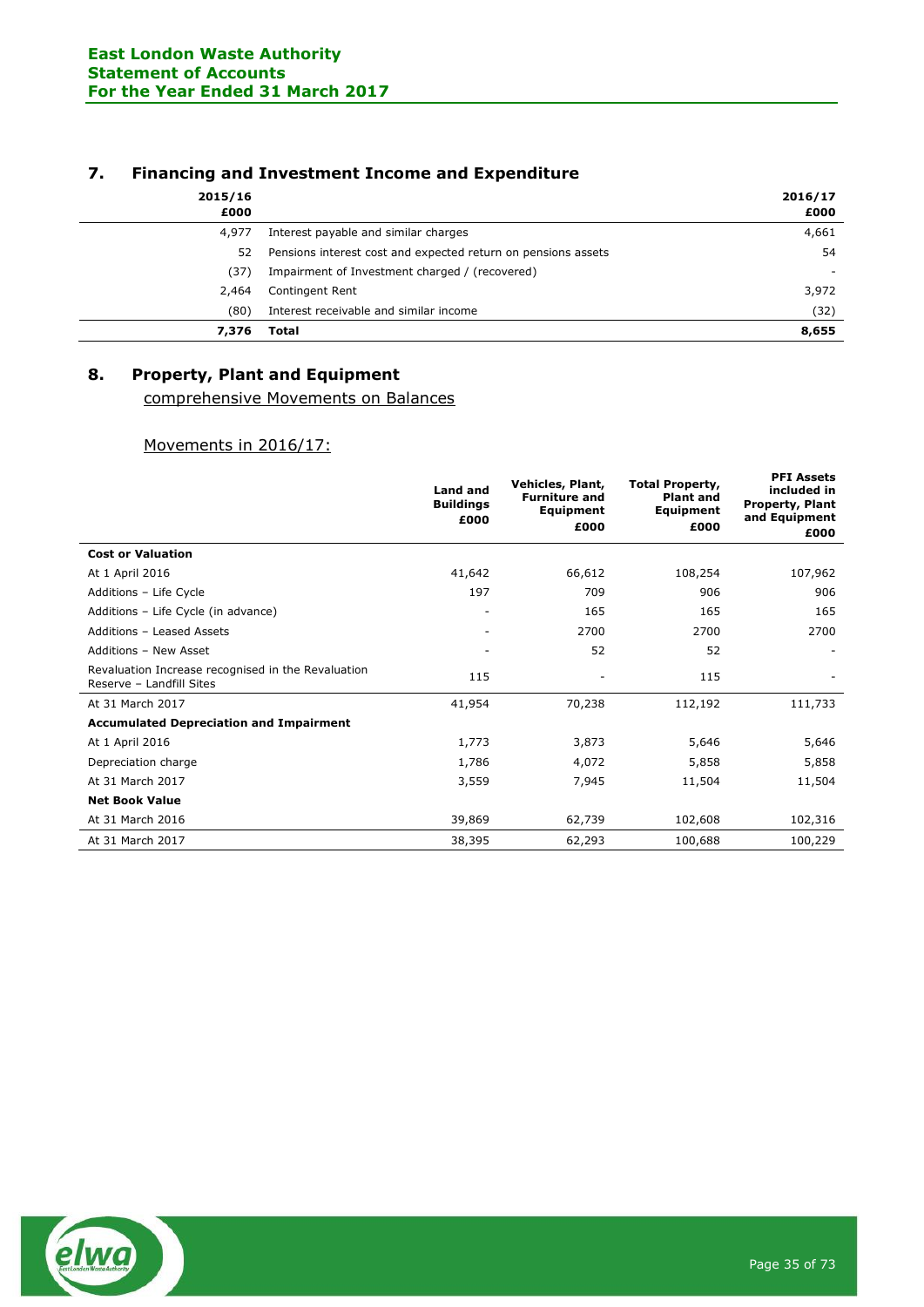#### Comparative Movements in 2015/16:

|                                                | <b>Land and</b><br><b>Buildings</b><br>£000 | Vehicles, Plant,<br><b>Furniture and</b><br>Equipment<br>£000 | <b>Total Property,</b><br><b>Plant and</b><br>Equipment<br>£000 | <b>PFI Assets</b><br>included in<br><b>Property, Plant</b><br>and Equipment<br>£000 |
|------------------------------------------------|---------------------------------------------|---------------------------------------------------------------|-----------------------------------------------------------------|-------------------------------------------------------------------------------------|
| <b>Cost or Valuation</b>                       |                                             |                                                               |                                                                 |                                                                                     |
| At 1 April 2015                                | 41,532                                      | 65,038                                                        | 106,570                                                         | 106,168                                                                             |
| Additions - Life Cycle costs                   | 221                                         | 1,574                                                         | 1,795                                                           | 1,795                                                                               |
| De-recognition - disposals                     | (110)                                       | ۰                                                             | (110)                                                           |                                                                                     |
| Rounding adjustment                            | (1)                                         |                                                               | (1)                                                             | (1)                                                                                 |
| At 31 March 2016                               | 41,642                                      | 66,612                                                        | 108,254                                                         | 107,962                                                                             |
| <b>Accumulated Depreciation and Impairment</b> |                                             |                                                               |                                                                 |                                                                                     |
| At 1 April 2015                                |                                             |                                                               |                                                                 |                                                                                     |
| Depreciation charge                            | 1,773                                       | 3,873                                                         | 5,646                                                           | 5,646                                                                               |
| At 31 March 2016                               | 1,773                                       | 3,873                                                         | 5,646                                                           | 5,646                                                                               |
| <b>Net Book Value</b>                          |                                             |                                                               |                                                                 |                                                                                     |
| At 31 March 2015                               | 41,532                                      | 65,038                                                        | 106,570                                                         | 106,168                                                                             |
| At 31 March 2016                               | 39,869                                      | 62,739                                                        | 102,608                                                         | 102,316                                                                             |

#### Additions and Revaluations

- 1.1 Additions relate to PFI Life Cycle Costs and PFI assets leased for no additional cost for the duration of the contract (See Note 25).
- 1.2 The Authority carries out a rolling programme that ensures that all Property, Plant and Equipment required to be measured at fair value is revalued sufficiently regularly and at least every five years. All valuations are carried out by qualified external valuers. In estimating fair value, regard has been had to the nature of the asset and its use, location and size.
- 1.3 The PFI asset was revalued as at  $31<sup>st</sup>$  March 2015. Due to the specialised nature of the asset, the revaluation was carried out using both the Depreciated Replacement Cost and Existing Use Value methodologies in order to determine the fair value.

#### Depreciation

- 1.4 Depreciation has been calculated on a straight-line basis based on a remaining useful life.
- 1.5 From the  $1<sup>st</sup>$  April 2015, the Authority's assets are assessed as per the Authority's component accounting policy. (See page 27)

#### Non-operational Property, Plant and Equipment (Surplus Assets)

- 1.6 The Authority does not have material surplus assets.
- 1.7 During 2015/16, Hall Farm landfill site was sold. The fair value of the asset was removed from the accounts.
- 1.8 In 16/17, the Authority purchased a flare for the Aveley Landfill site for £52,000.
- 1.9 The Authority has 3 landfill sites. As at 31 March 2017 two of the sites were revalued resulting in a value increase of £115,000.
- 1.10 The total fair value of the Landfill sites as at 31 March 2017 is now £459,000. The next valuation is due in 2018.

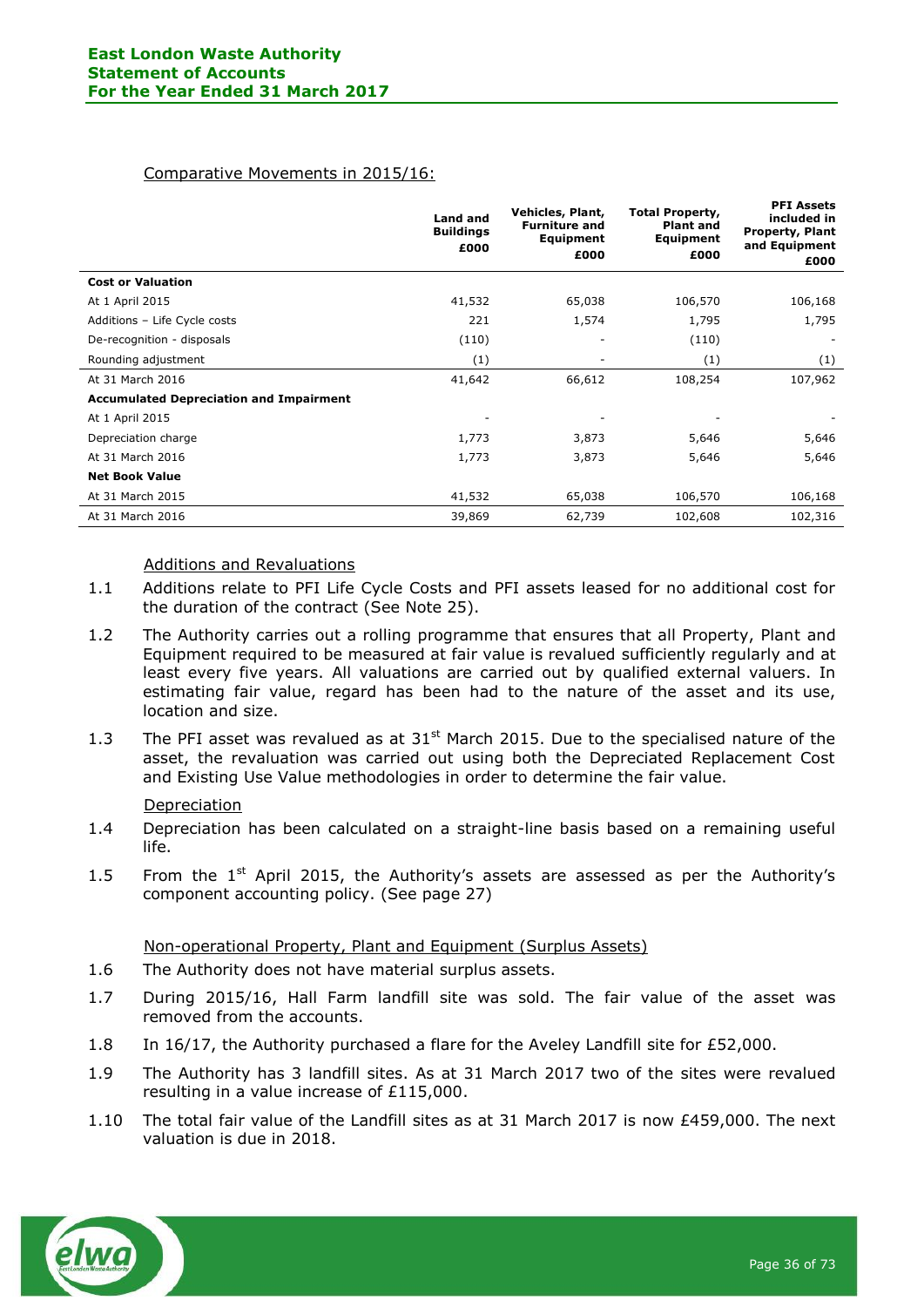### Fixed Assets Fair Value Annual Comparison

|                                   | Vehicles, Plant,<br><b>Furniture and</b> |           |              |  |
|-----------------------------------|------------------------------------------|-----------|--------------|--|
|                                   | <b>Land and Buildings</b>                | Equipment | <b>Total</b> |  |
|                                   | £000                                     | £000      | £000         |  |
| <b>Carried at historical cost</b> | 86,584                                   | 10,976    | 97,560       |  |
|                                   |                                          |           |              |  |
| Valued at fair value as at:       |                                          |           |              |  |
| 31 March 2013                     | 70,258                                   | 13,504    | 83,762       |  |
| 31 March 2014                     | 65,352                                   | 16,108    | 81,460       |  |
| 31 March 2015                     | 41,532                                   | 65,038    | 106,570      |  |
| 31 March 2016                     | 39,870                                   | 62,739    | 102,609      |  |
| 31 March 2017                     | 38,395                                   | 62,293    | 100,688      |  |
| <b>Total Cost or Valuation</b>    | 38,395                                   | 62,293    | 100,688      |  |

#### **9. Investments**

- 1.1 The Authority owns 1,500,000 £1 shares partly paid (0.1p per share) in Aveley Methane Limited, whose principal activity is the utilisation of landfill gas including electricity generation under the Government's Non Fossil Fuel Obligation. Aveley Methane Limited is regarded by the Authority as an authorised company for the purposes of the Local Authority (Companies) Order 1995. The investment was transferred at nil value to the Authority as successor to the Greater London Council. This shareholding represents a holding of almost 50% of the total share capital of Aveley Methane Limited and the Authority would be required to meet any request for uncalled share capital that Aveley Methane Limited might make. The Authority's interest in Aveley Methane Limited is an important part of the management of its closed landfill site at Aveley 1.
- 1.2 During 2016/17 the Infinis Energy Group which had owned 50% of the Company's issued share capital through Novera Energy Generation No. 1 Limited sold Infinis plc which includes Novera to 3i Infrastructure plc.
- 1.3 The estimated net liabilities of Aveley Methane as at 31st March 2017 are £538,000 (2015/16: £463,000 post audit) and estimated profit before tax for the year of £49,000  $(2015/16: \text{\textsterling}45,000$  profit – post audit). The figures are based on the unaudited Draft Statement of Accounts.
- 1.4 Copies of the Statement of Accounts of Aveley Methane Limited can be obtained from Infinis, 1<sup>st</sup> Floor, 500 Pavillion Drive, Northampton Business Park, Northampton NN4 7YJ.
- 1.5 The Authority previously owned 100% of the share capital of ELWA Limited, its Local Authority Waste Disposal Company (LAWDC). On 23rd December 2002, as part of the IWMS/PFI Contract, the Authority transferred all of its equity shareholding to Shanks Waste Management Limited through their holding company ELWA Holdings Limited.
- 1.6 Following the transfer, the Authority owns 19 Class 'A' non-equity, voting shares in ELWA Limited with a nominal value of £0.01p each. ELWA Limited commenced trading on 24th December 2002 and its principal activity is the operation of waste disposal services for ELWA. The net assets of ELWA Limited as at 31 March 2016 were £11,107,000 (2014/15: Net assets £7,510,000). The profit after taxation for the year ended 31 March 2016 was £2,946,000 (2014/15: Loss after taxation £2,401,000). The 2016/17 accounts will be available in July 2017.
- 1.7 During 2010/11, Shanks Waste Management Limited sold 80% of its equity shareholding in ELWA Holdings Limited to the John Laing Group.
- 1.8 On 28 February 2017 Shanks Group plc merged with Van Gansewinkel Groep BV to form Renewi plc.

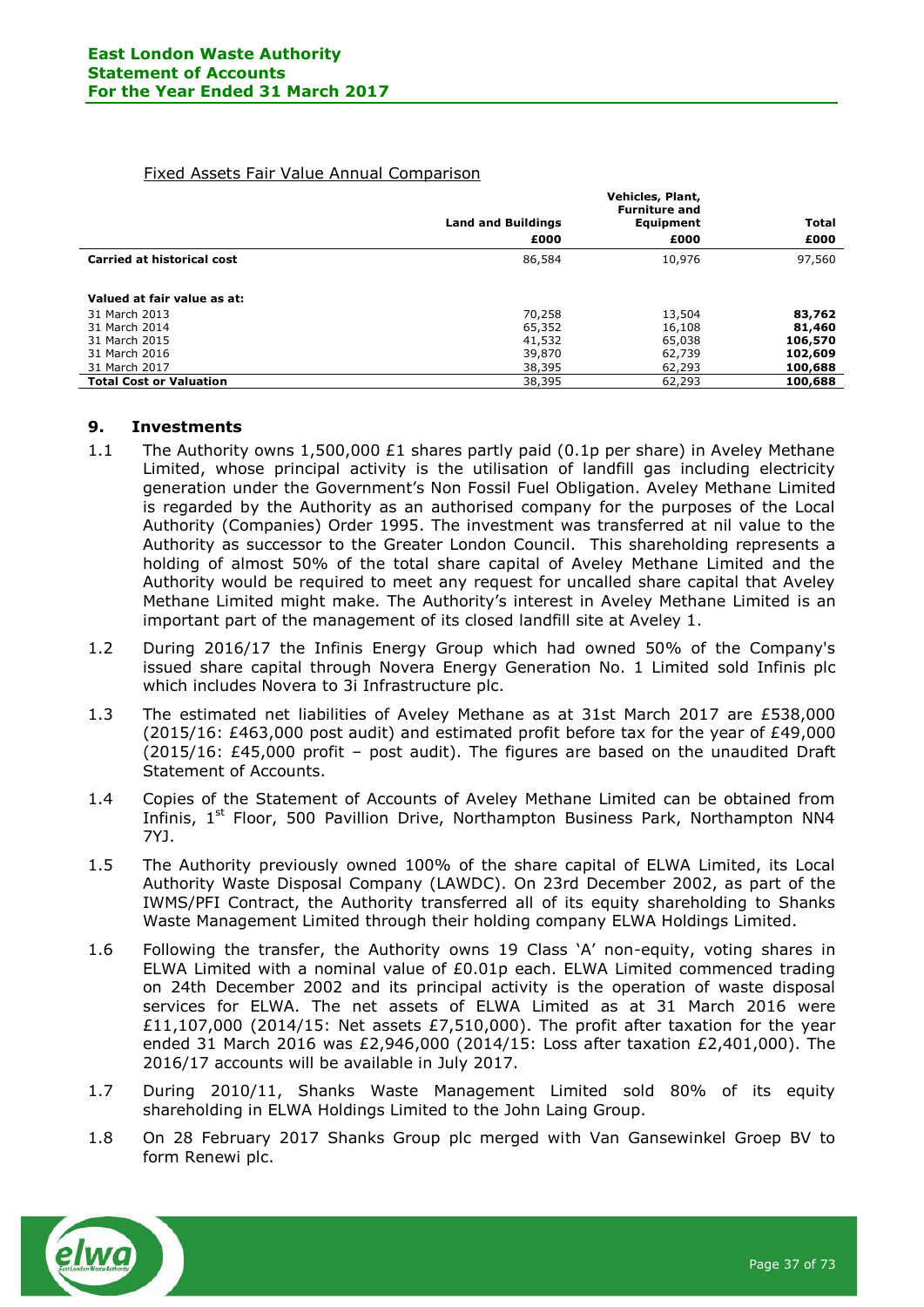- 1.9 Copies of the Statement of Accounts of ELWA Limited can be obtained from Renewi plc, Dunedin House, Auckland Park, Mount Farm, Milton Keynes MK1 1BU.
- 1.10 In the opinion of the Directors, the investments in Aveley Methane Limited and ELWA Limited are not material interests for the purposes of Group Accounts as defined in the Code of Practice on Local Authority Accounting (2016/17) and therefore, there is no requirement to produce Group Accounts.
- 1.11 Cash investments are managed by the London Borough of Redbridge and held in cash deposits on behalf of the Authority in accordance with the Authority's Treasury Management Strategy. Note 30 shows further details.

### **10. Short Term Debtors**

|                                  | 31 March 2016 | 31 March 2017 |
|----------------------------------|---------------|---------------|
|                                  | £000          | £000          |
| <b>Central Government Bodies</b> | 995           | 1,389         |
| <b>Other Local Authorities</b>   | 621           | 929           |
| Other entities and individuals   | 11            | 46            |
| Total                            | 1,627         | 2,364         |

# **11. Cash and Cash Equivalents**

1.1 The balance of Cash and Cash Equivalents is made up of the following elements:

|                                 | 31 March 2016 | 31 March 2017 |
|---------------------------------|---------------|---------------|
|                                 | £000          | £000          |
| Bank current accounts           | (157)         | $\sim$        |
| Short term deposits             | 113           |               |
| Total Cash and Cash Equivalents | (44)          |               |

# **12. Short Term Creditors**

|                                  | 31 March 2016 | 31 March 2017 |
|----------------------------------|---------------|---------------|
|                                  | £000          | £000          |
| <b>Central Government Bodies</b> | 3             |               |
| <b>Other Local Authorities</b>   | 176           | 118           |
| Other entities and individuals   | 6,316         | 5,721         |
| Total                            | 6,495         | 5,842         |

### **13. Usable Reserves**

1.1 Movements in the Authority's usable reserves are detailed in the Movement in Reserves Statement, with further analysis in notes 5 and 6.

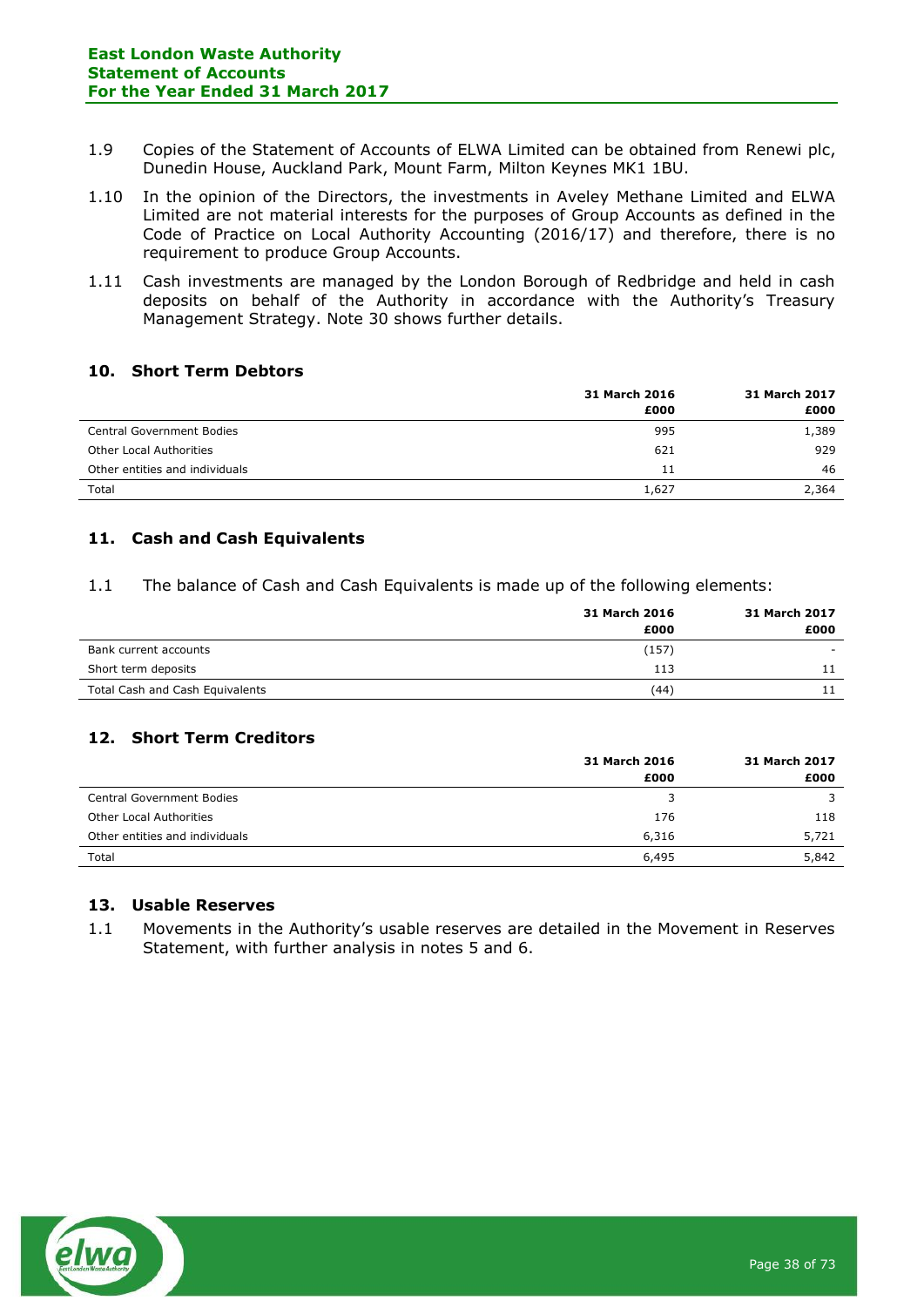### **14. Unusable Reserves**

| <b>31 March 2016</b><br>£000 |                                | <b>31 March 2017</b><br>£000 |
|------------------------------|--------------------------------|------------------------------|
| (33,061)                     | <b>Revaluation Reserve</b>     | (32, 521)                    |
| 9,633                        | Capital Adjustment Account     | 8,459                        |
| 1,494                        | Pensions Reserve               | 1,663                        |
| 5                            | Accumulated Absences Account   | 3                            |
| (21, 929)                    | <b>Total Unusable Reserves</b> | (22, 396)                    |

### Revaluation Reserve

- 1.1 The Revaluation Reserve contains the gains made by the Authority arising from increases in the value of its Property, Plant and Equipment. The balance is reduced when assets with accumulated gains are:
	- a) Revalued downwards or impaired and the gains are lost;
	- $b)$ Used in the provision of services and the gains are consumed through depreciation, or
	- $\mathsf{C}$ Disposed of and the gains are realised.
- 1.2 The Reserve was created in 2009/10 and contains revaluation gains accumulated since 1 April 2007. Accumulated gains arising before that date are consolidated into the balance on the Capital Adjustment Account.

| 2015/16<br>£000 |                                                                                                                          | 2016/17<br>£000 |
|-----------------|--------------------------------------------------------------------------------------------------------------------------|-----------------|
| (33, 614)       | Balance at 1 April                                                                                                       | (33,061)        |
|                 | Upward revaluation of non-current assets not posted to the Provision<br>of Services                                      | (115)           |
| 443             | Difference between fair value depreciation and<br>historical cost depreciation written off to Capital Adjustment Account | 655             |
| 110             | Accumulated gains on assets sold written off to Capital Adjustment<br>Account                                            |                 |
| (33,061)        | Balance at 31 March                                                                                                      | (32, 521)       |

### Capital Adjustment Account

1.3 The Capital Adjustment Account absorbs the timing difference arising from the different arrangements for accounting for the consumption of non-current assets and for financing the acquisitions, construction or additions to those assets under statutory provisions. The Account is debited with the cost of acquisition, construction or subsequent costs as depreciation, impairment losses and amortisations are charged to the Comprehensive Income and Expenditure Statement (with reconciling postings from the Revaluation Reserve to convert fair value figures to a historical cost basis). The Account is credited with the amounts set aside by the Authority as finance for the costs of acquisition, construction and subsequent costs. In the early years of the PFI, the capital element of the Unitary Charge, which dictates the MRP charge, is less than the

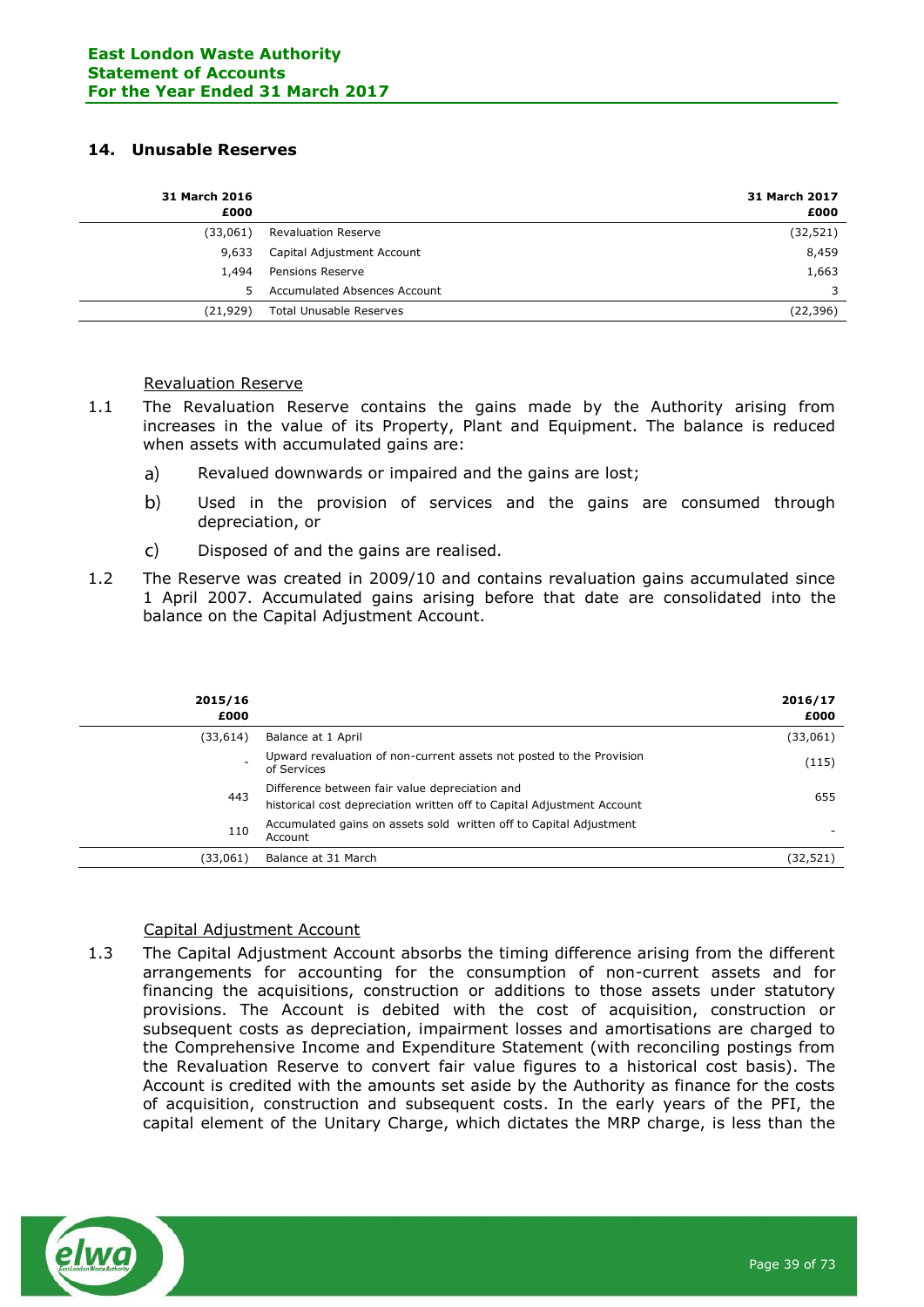depreciation on the assets. This will even out over the life of the PFI. However, the Capital Adjustment Account shows a debit balance at this point in the PFI contract term.

| 2015/16<br>£000 |                                                                                                                                | 2016/17<br>£000 |
|-----------------|--------------------------------------------------------------------------------------------------------------------------------|-----------------|
| 11,542          | Balance at 1 April                                                                                                             | 9,633           |
| 5,646           | Reversal of Charges for depreciation and impairment of non-current<br>assets                                                   | 5,858           |
| (7,051)         | Statutory provision for the financing of PFI capital investment                                                                | (6, 196)        |
| (61)            | Statutory provision for the repayment of debt                                                                                  | (58)            |
| (443)           | Difference between fair value depreciation and<br>historical cost depreciation written out of the Revaluation<br>Reserve       | (655)           |
| ۰               | PFI Leased Asset deferred credit released to CI&E                                                                              | (123)           |
| (110)           | Accumulated gains on sold non-current asset transferred from<br>Revaluation Reserve to be written off                          |                 |
| 110             | Non-current asset written off on sale as part of the gain on disposal to<br>the Comprehensive Income and Expenditure Statement |                 |
| 9,633           | Balance at 31 March                                                                                                            | 8,459           |

#### Pension Reserve

1.4 The Pension Reserve absorbs the timing differences arising from the different arrangements for accounting for post employment benefits and for funding benefits in accordance with statutory provisions. The Authority accounts for post employment benefits in the Comprehensive Income and Expenditure Statement as the benefits are earned by employees accruing years of service, updating the liabilities recognised to reflect inflation, changing assumptions and investment returns on any resources set aside to meet the costs. However, statutory arrangements require benefits earned to be financed as the Authority makes employer's contributions to pension funds or eventually pays any pensions for which it is directly responsible. The debit balance on the Pensions Reserve therefore shows a substantial shortfall in the benefits earned by past and current employees and the resources the Authority has set aside to meet them. The statutory arrangements will ensure that funding will have been set aside by the time the benefits come to be paid.

| 2015/16<br>£000 |                                                                             | 2016/17<br>£000 |
|-----------------|-----------------------------------------------------------------------------|-----------------|
| 1,539           | Balance at 1 April                                                          | 1,494           |
| (92)            | Actuarial losses/(gains) on pensions assets and liabilities                 | 125             |
| 47              | Employer's pension contributions and direct payments payable in the<br>vear | 44              |
| 1,494           | Balance at 31 March                                                         | 1,663           |
|                 |                                                                             |                 |

### Accumulated Absences Account

1.5 The Accumulated Absences Account absorbs the differences that would otherwise arise in the Revenue Reserve Balance from accruing for compensated absence earned but not taken in the year, e.g. annual leave entitlement carried forward at 31 March. Statutory arrangements require that the impact on the Revenue Reserve Balance is neutralised by transfers to or from the Account.

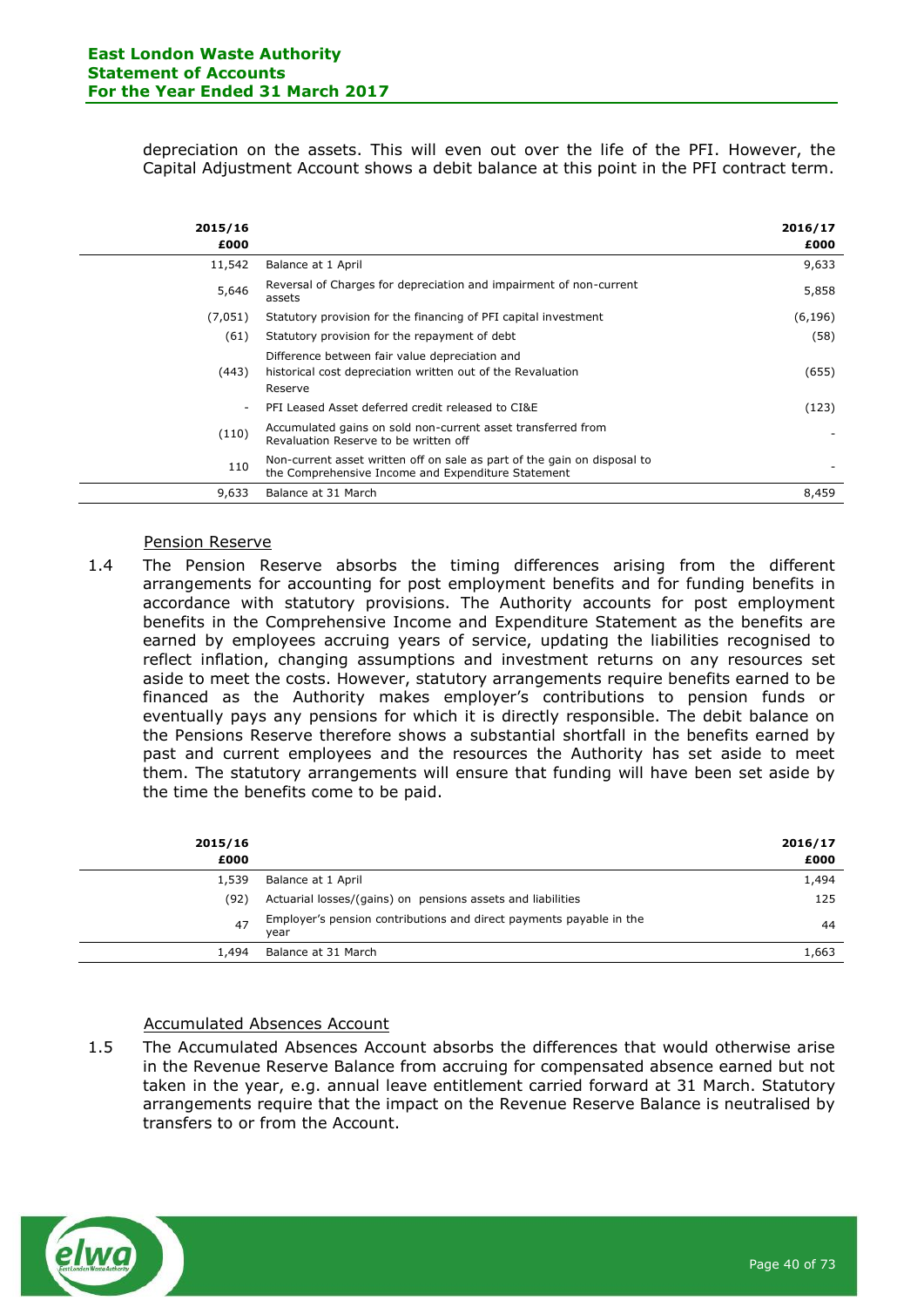| 2015/16<br>£000 |                                                                                                                                                                                                                                                                         | 2016/17<br>£000 |
|-----------------|-------------------------------------------------------------------------------------------------------------------------------------------------------------------------------------------------------------------------------------------------------------------------|-----------------|
|                 | Balance at 1 April                                                                                                                                                                                                                                                      | 5.              |
| (1)             | Reversal of Previous Years accrual                                                                                                                                                                                                                                      | (5)             |
|                 | Amounts accrued at the end of the current year by which officer<br>remuneration charged to the Comprehensive Income and Expenditure<br>Statement on an accrual basis is different from remuneration<br>chargeable in the year in accordance with statutory requirements |                 |
|                 | Balance at 31 March                                                                                                                                                                                                                                                     |                 |
|                 |                                                                                                                                                                                                                                                                         |                 |

# **15. Cash Flow Statement – Operating Activities**

1.1 The cash flows for operating activities include the following items:

| 2015/16<br>£000 |                                                                        | 2016/17<br>£000 |
|-----------------|------------------------------------------------------------------------|-----------------|
|                 | The cash flows for operating activities include the following<br>items |                 |
| 80              | <b>Interest Received</b>                                               | 32              |
| (4, 977)        | Interest Paid                                                          | (4,661)         |
| (4,897)         | Net Interest                                                           | (4,629)         |

# 1.2 Cash Flow for Operating Activities:

| 2015/16<br>£000 |                                                                                                            | 2016/17<br>£000 |
|-----------------|------------------------------------------------------------------------------------------------------------|-----------------|
| 246             | Net Surplus on the Provision of Services                                                                   | 2,554           |
|                 | Adjustments to net surplus or deficit on the provision of<br>services for the following non cash movements |                 |
| 5,646           | Depreciation                                                                                               | 5,858           |
| 699             | Increase/(Decrease) in Creditors                                                                           | (653)           |
| 841             | (Increase)/Decrease in Debtors                                                                             | (737)           |
| 47              | Actuarial adjustments on pension assets/liabilities                                                        | 44              |
| ۰               | Increase in Provisions                                                                                     |                 |
|                 | Other non-cash adjustments                                                                                 | (123)           |
| 0               | Adjustment for rounding                                                                                    | (1)             |
| 7,234           |                                                                                                            | 4,388           |
| 7,480           | Net cash flows from operating activities                                                                   | 6,942           |

# **16. Cash Flow Statement – Investing Activities**

| 2015/16 |                                                     | 2016/17                  |
|---------|-----------------------------------------------------|--------------------------|
| £000    |                                                     | £000                     |
| (1.795) | Purchase of property, plant and equipment           | (1, 122)                 |
| 110     | Proceeds from sale of property, plant and equipment | $\overline{\phantom{0}}$ |
| 3,702   | Net movement in short-term investments              | (475)                    |
| 2,017   | Net cash flows from investing activities            | (1,597)                  |

### **17. Cash Flow Statement – Financing Activities**

| Cash payments for the reduction of the outstanding liabilities<br>(5,257)<br>relating to the finance leases on balance sheet PFI contracts | 2015/16<br>£000 | 2016/17<br>£000 |
|--------------------------------------------------------------------------------------------------------------------------------------------|-----------------|-----------------|
|                                                                                                                                            |                 | (5, 290)        |
| Net cash flows from financing activities<br>(5.257)                                                                                        |                 | (5,290)         |

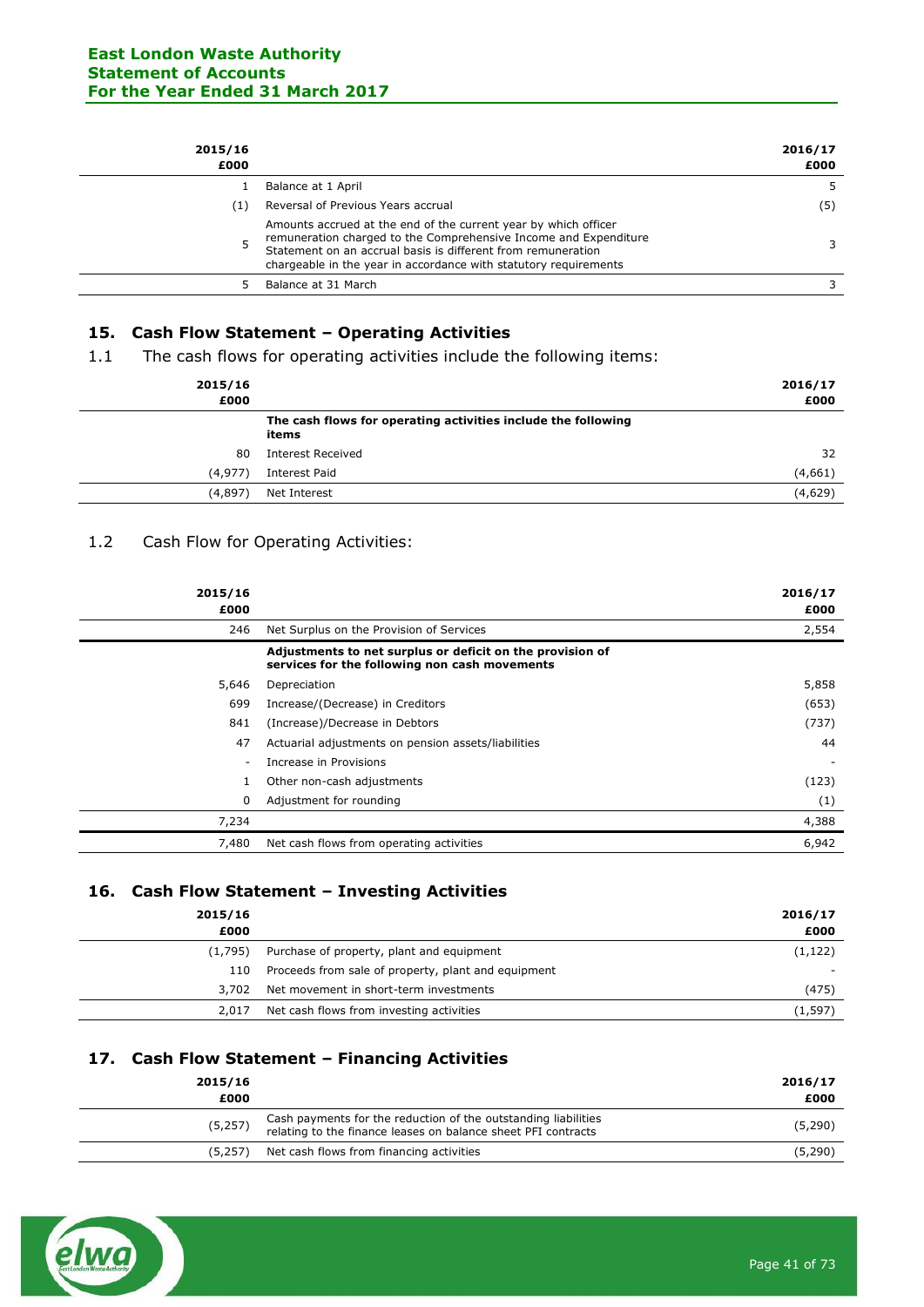### **18. Note to the Expenditure And Funding Analysis**

- 1.1 This note provides a reconciliation of the main adjustments to Net Expenditure Chargeable to the Revenue Reserve Balance to arrive at the amounts in the Comprehensive Income and Expenditure Statement.
- 1.2 The relevant transfers between reserves are explained in the Movement in Reserves Statement.

| <b>Adjustments Between Funding and Accounting Basis</b>                                                                                                                                    |                                                           |                                                              |                                  | 2016/17                                    |
|--------------------------------------------------------------------------------------------------------------------------------------------------------------------------------------------|-----------------------------------------------------------|--------------------------------------------------------------|----------------------------------|--------------------------------------------|
| <b>Adjustments from Revenue Reserve</b><br>to arrive at the Comprehensive<br><b>Income and Expenditure Statement</b><br>amounts                                                            | <b>Adjustments for</b><br><b>Capital Purposes</b><br>£000 | Net change for<br>the Pensions<br><b>Adjustments</b><br>£000 | <b>Other Differences</b><br>£000 | <b>Total</b><br><b>Adjustments</b><br>£000 |
| Supplies and Support Services including<br>Contingency Expenditure                                                                                                                         |                                                           |                                                              | 999                              | 999                                        |
| Contractor Service Charge (Note 25)                                                                                                                                                        | (14, 707)                                                 |                                                              | (999)                            | (15,706)                                   |
| <b>Employee Costs</b>                                                                                                                                                                      |                                                           | (10)                                                         | 3                                | (7)                                        |
| Depreciation and Impairment of Fixed<br>Assets (Note 8)                                                                                                                                    | 5,858                                                     |                                                              |                                  | 5,858                                      |
| Third Party Payments                                                                                                                                                                       |                                                           |                                                              | 70                               | 70                                         |
| PFI and other Grants (Note 21)                                                                                                                                                             |                                                           |                                                              | (70)                             | (70)                                       |
| <b>Cost of Services</b>                                                                                                                                                                    | (8, 849)                                                  | (10)                                                         | 3                                | (8,856)                                    |
| <b>Capital Financing Costs</b>                                                                                                                                                             | (180)                                                     |                                                              |                                  | (180)                                      |
| <b>Bank Interest Receivable</b>                                                                                                                                                            |                                                           |                                                              | 32                               | 32                                         |
| Financing and investment income and<br>Expenditure (Note 7)                                                                                                                                | 8,633                                                     | 54                                                           | (32)                             | 8,655                                      |
| PFI Deferred Income released                                                                                                                                                               | (123)                                                     |                                                              |                                  | (123)                                      |
| (Surplus) or Deficit on Provision of<br><b>Services</b>                                                                                                                                    | (519)                                                     | 44                                                           | 3                                | (472)                                      |
| Accumulated Absence 15/16 reversal                                                                                                                                                         |                                                           |                                                              | (5)                              | (5)                                        |
| Difference between Usable Reserve<br>(Surplus) or Deficit and<br><b>Comprehensive Income and</b><br><b>Expenditure Statement Surplus or</b><br><b>Deficit on the Provision of Services</b> | (519)                                                     | 44                                                           | (2)                              | (477)                                      |

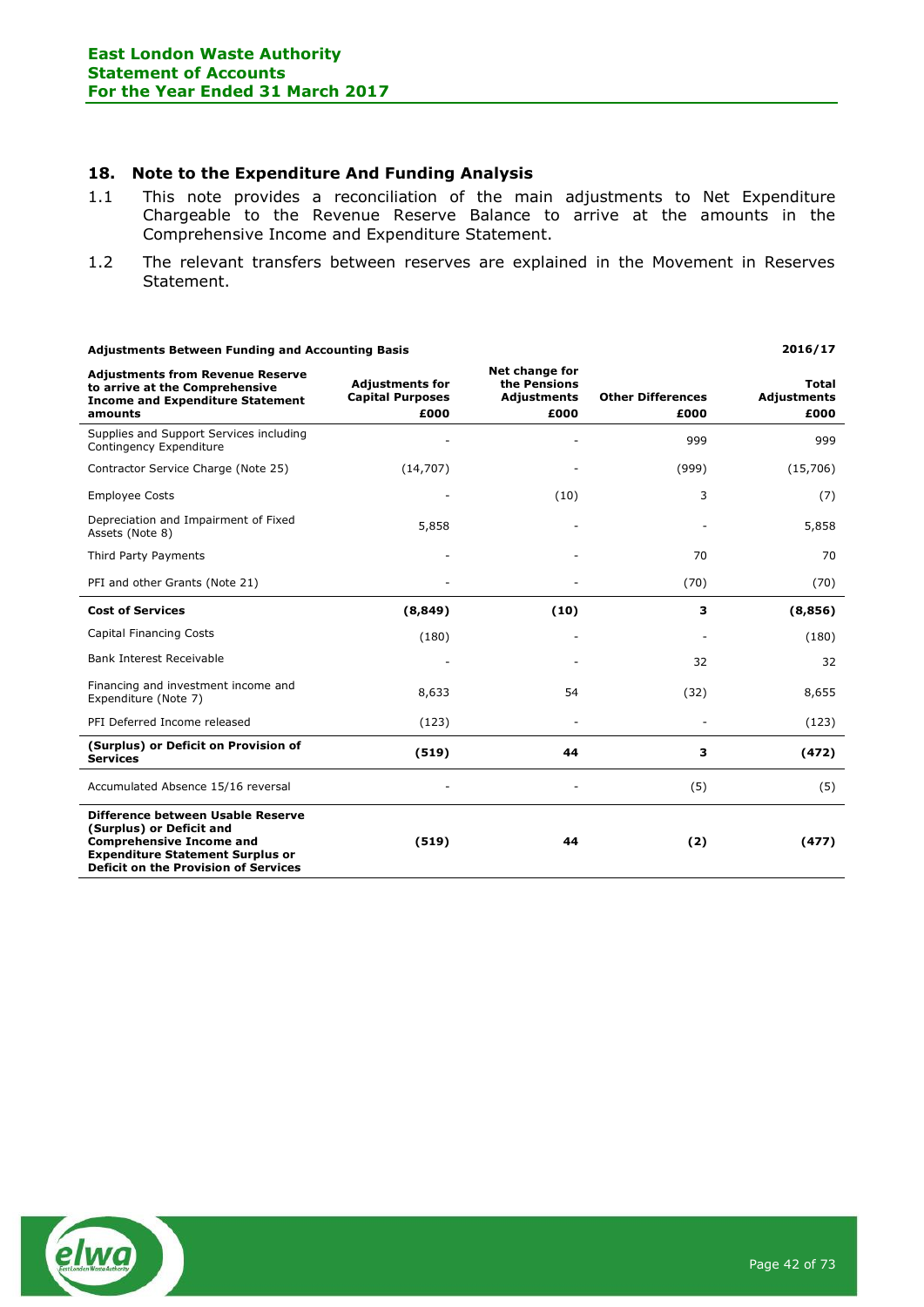#### Comparative Adjustments in 2015/16:

| <b>Adjustments Between Funding and Accounting Basis</b>                                                                                                                                  |                                                           | 2015/16                                                      |                                  |                                            |
|------------------------------------------------------------------------------------------------------------------------------------------------------------------------------------------|-----------------------------------------------------------|--------------------------------------------------------------|----------------------------------|--------------------------------------------|
| <b>Adjustments from Revenue Reserve</b><br>to arrive at the Comprehensive<br><b>Income and Expenditure Statement</b><br>amounts                                                          | <b>Adjustments for</b><br><b>Capital Purposes</b><br>£000 | Net change for<br>the Pensions<br><b>Adjustments</b><br>£000 | <b>Other Differences</b><br>£000 | <b>Total</b><br><b>Adjustments</b><br>£000 |
| Supplies and Support Services including<br>Contingency Expenditure                                                                                                                       |                                                           |                                                              | 984                              | 984                                        |
| Contractor Service Charge (Note 25)                                                                                                                                                      | (14370)                                                   |                                                              | (985)                            | (15, 355)                                  |
| <b>Employee Costs</b>                                                                                                                                                                    |                                                           | (5)                                                          | 5                                |                                            |
| Depreciation and Impairment of Fixed<br>Assets (Note 8)                                                                                                                                  | 5,646                                                     |                                                              |                                  | 5,646                                      |
| Third Party Payments                                                                                                                                                                     |                                                           |                                                              | 17                               | 17                                         |
| PFI and other Grants (Note 21)                                                                                                                                                           |                                                           |                                                              | (17)                             | (17)                                       |
| Efficiencies & Other Income                                                                                                                                                              |                                                           |                                                              | 440                              | 440                                        |
| <b>Cost of Services</b>                                                                                                                                                                  | (8,724)                                                   | (5)                                                          | 444                              | (8, 285)                                   |
| <b>Capital Financing Costs</b>                                                                                                                                                           | (183)                                                     |                                                              |                                  | (183)                                      |
| <b>Bank Interest Receivable</b>                                                                                                                                                          |                                                           |                                                              | 80                               | 80                                         |
| Financing and investment income and<br>Expenditure (Note 7)                                                                                                                              | 7,404                                                     | 52                                                           | (80)                             | 7,376                                      |
| (Surplus) or Deficit on Provision of<br><b>Services</b>                                                                                                                                  | (1,503)                                                   | 47                                                           | 444                              | (1,012)                                    |
| Asset Disposal                                                                                                                                                                           | 110                                                       |                                                              |                                  | 110                                        |
| Efficiency recognised in 14/15 reserves                                                                                                                                                  |                                                           |                                                              | (440)                            | (440)                                      |
| Investment impairment recovered                                                                                                                                                          | 37                                                        |                                                              |                                  | 37                                         |
| Difference between Usable Reserve<br><b>Surplus or Deficit and Comprehensive</b><br><b>Income and Expenditure Statement</b><br>Surplus or Deficit on the Provision of<br><b>Services</b> | (1, 356)                                                  | 47                                                           | 4                                | (1,305)                                    |

#### Adjustments for Capital Purposes

- 1.3 This column includes PFI adjustments for contingent rent, interest, capital and lifecycle costs (see note 25) as well as depreciation and impairment, and for:
	- $a)$ Capital disposals with a transfer of income on disposal of assets and the amounts written off for those assets.
	- $b)$ Financing and investment income and expenditure – the statutory charges for capital financing i.e. Minimum Revenue Provision and other revenue contributions are deducted from other income and expenditure as these are not chargeable under generally accepted accounting practices.
	- Capital Receipts used to fund capital expenditure and deferred income released  $\mathsf{C}$ relating to the use of PFI contractor leased assets.

### Net Change for the Pensions Adjustments

1.4 Net change for the removal of pension contributions and the addition of IAS 19 Employee Benefits pension related expenditure and income:

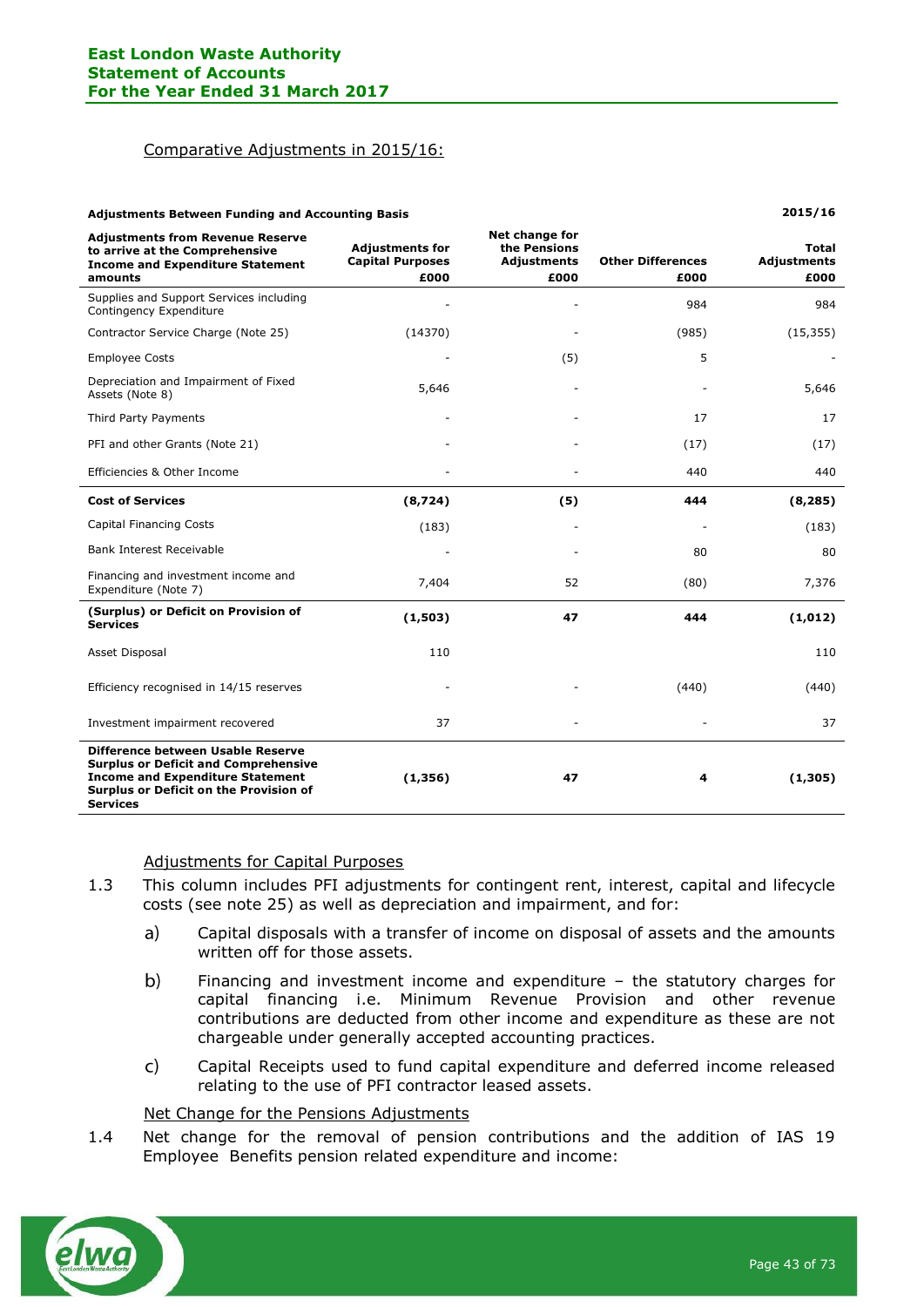- $a)$ For services this represents the removal of the employer pension contributions made by the authority as allowed by statute and the replacement with current service costs and past service costs.
- $b)$ For Financing and investment income and expenditure – the net interest on the defined benefit liability is charged to the CIES.

#### Other Differences

- 1.5 Other differences between amounts debited/credited to the Comprehensive Income and Expenditure Statement and amounts payable/receivable to be recognised under statute:
	- $a)$ Accumulated absences adjustments.
	- $b)$ Timing differences in funding.
	- $\mathsf{C}$ Internal movements of non PFI grant to grant income and contractor insurance to supplies and services.
	- $\mathbf{d}$ For Financing and investment income and expenditure - internal movement relating to bank interest receivable.

### **19. Officers' Remuneration**

1.1 The remuneration paid to the Authority's senior employees is as follows:

| 2016/17                     | <b>Remuneration</b><br>£ | Pension<br><b>Contribution</b><br>£ | <b>Total</b><br>£ |
|-----------------------------|--------------------------|-------------------------------------|-------------------|
| <b>Managing Director</b>    | 92,474                   | 15,351                              | 107,825           |
| 2015/16 Comparative Figures | <b>Remuneration</b><br>£ | Pension<br><b>Contribution</b><br>£ | <b>Total</b><br>£ |
| Acting Managing Director    | 91,558                   | 15,199                              | 106,757           |

- 1.2 The Authority does not directly employ the Finance Director, who is employed by the London Borough of Redbridge. The Finance Director was appointed at the Authority's Annual General Meeting on 20 June 2016 and during 2016/17 received an honorarium of £3,903 (£5,000 pro rata) for service provided.
- 1.3 In addition to the employee's and employer's pension contributions deducted in regard to each pensionable ELWA employee, the London Pensions Fund Authority (LPFA) levy a further charge on employers based on their valuation of the pension fund. This additional charge of £30,577 for 2016/17 (2015/16 £29,260) cannot be attributed to any particular officer and is declared here for reasons of transparency.
- 1.4 The number of employees including Senior Officers whose remuneration, excluding employer's pension contributions, was £50,000 or more were:

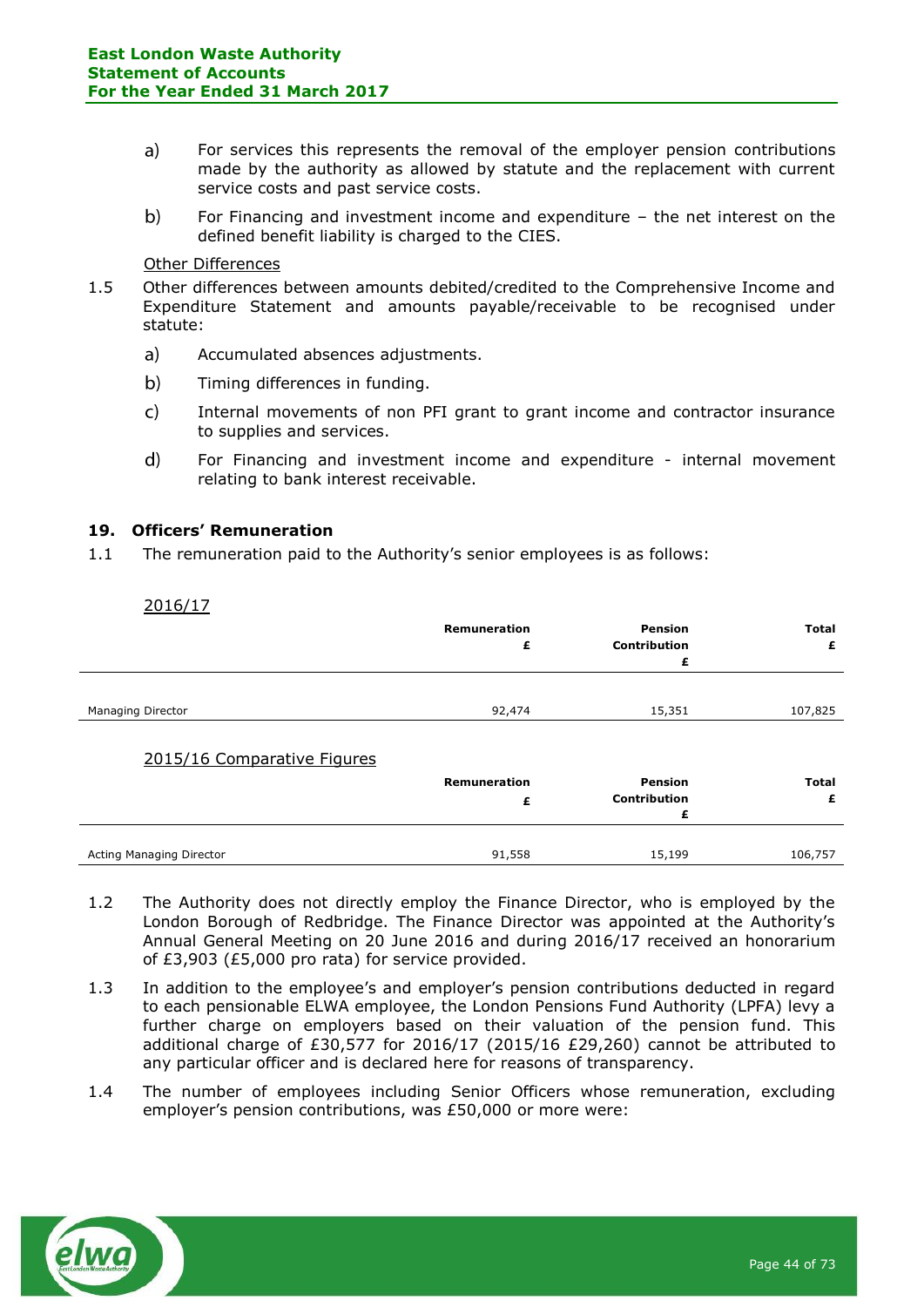### **East London Waste Authority Statement of Accounts For the Year Ended 31 March 2017**

| <b>Remuneration Band</b> | 2015/16<br><b>Number of employees</b> | 2016/17<br><b>Number of employees</b> |
|--------------------------|---------------------------------------|---------------------------------------|
| £50,000 - £69,999        | ۰                                     | ٠                                     |
| £70,000 - £74,999        | ۰                                     | -                                     |
| £75,000 - £79,999        | $\sim$                                | -                                     |
| £80,000 - £84,999        |                                       |                                       |
| £85,000 - £89,999        | ۰                                     | ٠                                     |
| £90,000 - £94,999        |                                       |                                       |
|                          |                                       |                                       |

### **20. External Audit Costs**

1.1 The Authority has incurred the following costs in relation to the audit of the Statement of Accounts and statutory inspections provided by the Authority's external auditors:

|                                                                                                                                  | 2015/16<br>£000 | 2016/17<br>£000 |
|----------------------------------------------------------------------------------------------------------------------------------|-----------------|-----------------|
| Fees payable to KPMG LLP with regard to external audit services carried out by<br>the appointed auditor for the year - accounts. | 18              | 18              |
| Total                                                                                                                            | 18              | 18              |

### **21. Grant Income**

1.1 The Authority credited the following grants to the Comprehensive Income and Expenditure Statement in 2016/17:

|                                               | 2015/16                  | 2016/17 |
|-----------------------------------------------|--------------------------|---------|
|                                               | £000                     | £000    |
| PFI/Waste Infrastructure Capital Grant (WICG) | 3,991                    | 3,991   |
| <b>WEEE Fund Grant</b>                        | $\overline{\phantom{a}}$ | 40      |
| L.W.A.R.B Match Recycling Funding             | $\overline{\phantom{a}}$ | 30      |
| <b>WRAP Grant</b>                             | 17                       |         |
| Total                                         | 4,008                    | 4,061   |

- 1.2 For PFI/WICG grant details refer to notes 22.2 and 25.
- 1.3 The Waste Electrical and Electronic Equipment (WEEE) Fund Grant was received from the Department for Business, Innovation and skills (BIS). The grant was used to fund a project for the repairing of electrical items in the ELWA boroughs.
- 1.4 The London Waste And Recycling Board (LWARB) Match Recycling Funding was provided for communications relating to Recycle Week 2016.
- 1.5 The Waste and Resources Action Programme (WRAP) is a government funded not-forprofit company. Its objective is to increase recycling by providing advice, support and initiatives to businesses, local authorities and the community. The grant received in 2015/16 provided funding for the Recycle for London (RfL) Launch Campaign 2015.

### **22. Related Party Transactions**

1.1 Since the 1st April 1986, ELWA has assumed the statutory responsibility for the disposal of waste arising in the area covered by the London Boroughs of Barking & Dagenham, Havering, Newham and Redbridge and has an interest in Aveley Methane Limited and ELWA Limited. The Members of the Authority have official appointments within their respective Constituent Boroughs.

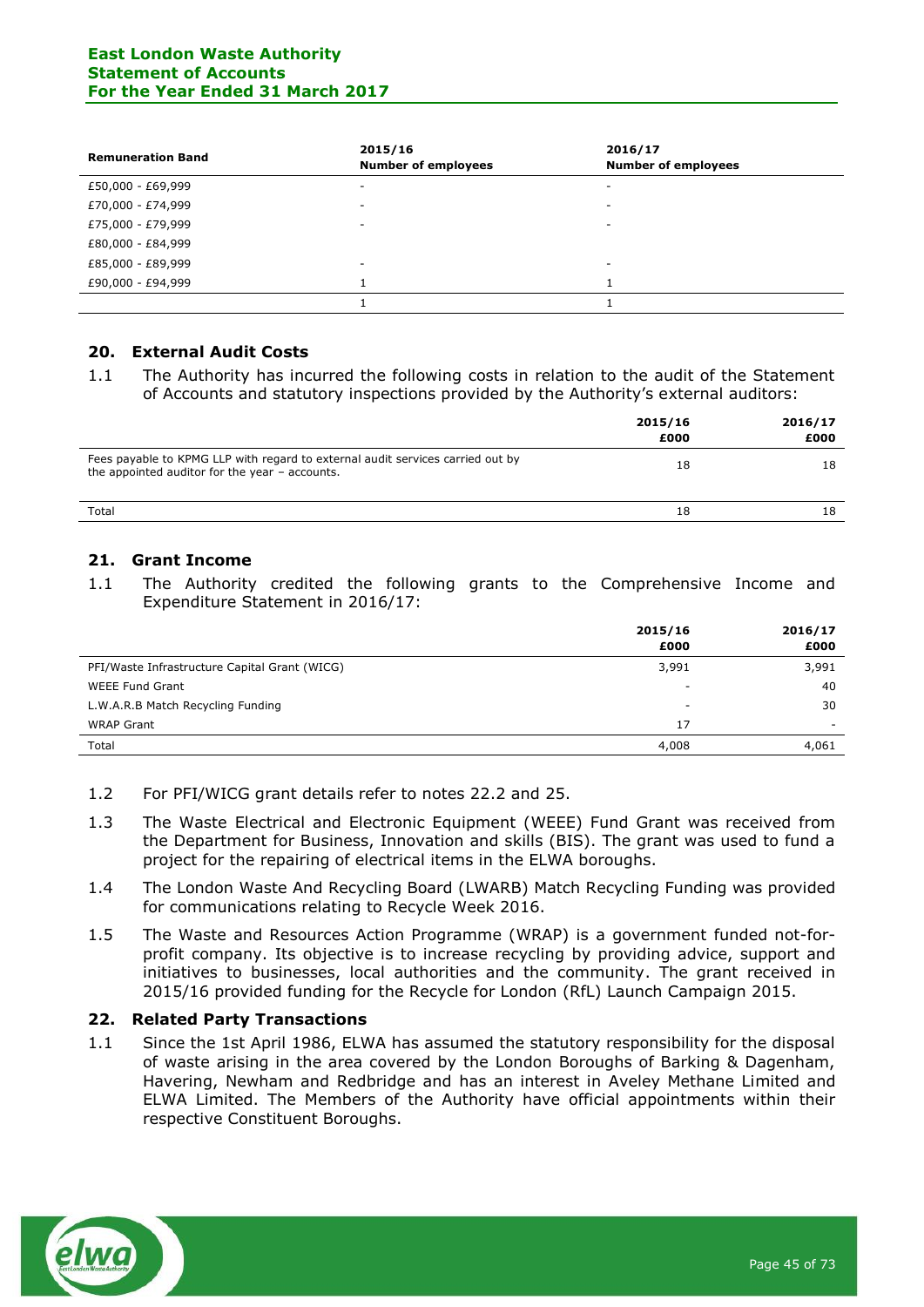#### **East London Waste Authority Statement of Accounts For the Year Ended 31 March 2017**

- 1.2 The Department for Environment, Food and Rural Affairs award the PFI Grant which is also known as the Waste Infrastructure Capital Grant. Further details are in Note 25.
- 1.3 The Code of Practice requires the disclosure of interests between the Authority and its related parties which are not disclosed elsewhere in the Statement of Accounts.
- 1.4 The material expenditure and income transactions with these related parties are set out below.

|                        | 2015/16                    |                       | 2016/17                    |                       |
|------------------------|----------------------------|-----------------------|----------------------------|-----------------------|
|                        | <b>Expenditure</b><br>£000 | <b>Income</b><br>£000 | <b>Expenditure</b><br>£000 | <b>Income</b><br>£000 |
| Barking & Dagenham     | 1,090                      | (10, 800)             | 1,065                      | (11, 787)             |
| Havering               | 936                        | (13, 460)             | 940                        | (14, 131)             |
| <b>Newham</b>          | 844                        | (16, 120)             | 847                        | (17, 291)             |
| Redbridge              | 441                        | (15, 507)             | 504                        | (16, 442)             |
| Aveley Methane Limited |                            |                       |                            | ۰                     |
| <b>ELWA Limited</b>    | 57,945                     | (2,905)               | 59,466                     | (460)                 |

1.5 Income received from the boroughs relates mainly to the levy raised and charges for commercial waste disposal. Expenditure is for tonne mileage costs, recycling initiatives, rent payable for property leases and service level agreements for administrative and financial services provided. Further details can be found in the Authority's budget monitoring report which forms part of the agenda at the Authority's statutory meetings.

Members of the Authority and Chief Officers

1.6 The following Members and Officers have made declarations of their interest in the following organisations, which arise from official Authority Appointments.

### Membership of Other Organisations

| Managing Director, Mark Ash: | Director of ELWA Limited & Aveley Methane Plc |
|------------------------------|-----------------------------------------------|
| Councillor Steven Kelly:     | Director of ELWA Limited.                     |

### **23. Operating Leases**

1.1 The Authority has acquired its civic amenity and recycling sites by entering into operating leases with the four boroughs. Each lease is to the year 2027 with rent reviews taking place every 5 years. The last rent review was during 2012/13 with effect from 1 April 2013. Based upon current figures, the minimum lease payments due in future years are:

|                           | 2015/16 | 2016/17 |  |
|---------------------------|---------|---------|--|
|                           | £000    | £000    |  |
| Up to one year            | 317     | 317     |  |
| Two to Five Years         | 1,266   | 1,266   |  |
| Six Years to end of lease | 2,216   | 2,216   |  |
|                           | 3,799   | 3,799   |  |

1.2 The expenditure charged to the Third Party Payment line in the Comprehensive Income and Expenditure Statement during the year in relation to these leases was £305,700 (2015/16 £316,500).

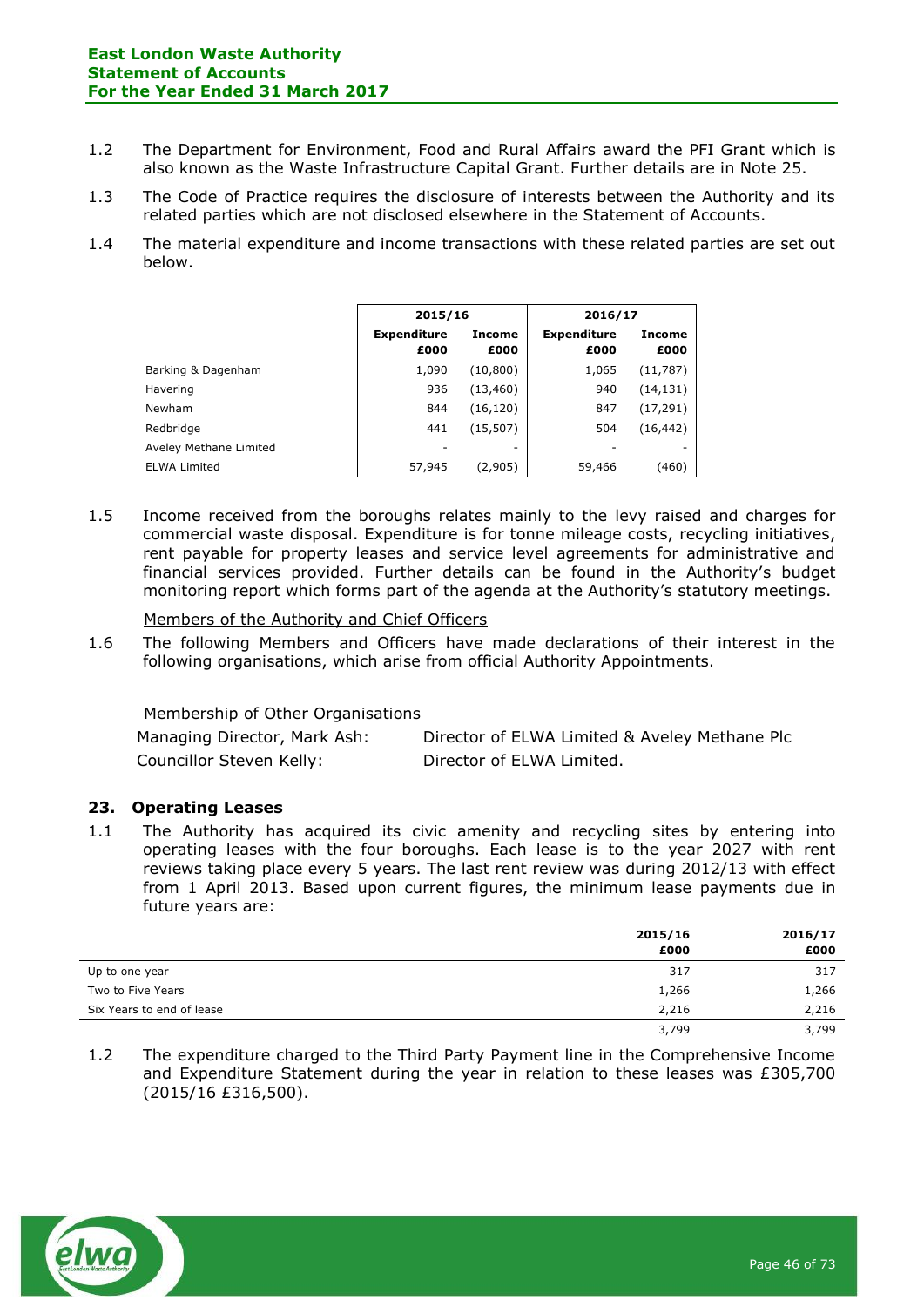### **24. Capital Expenditure and Capital Financing**

- 1.1 Capital expenditure additions of £906,000 relate to PFI Lifecycle costs as referred to in note 25.8. This was financed by revenue through the unitary payment.
- 1.2 The total amount of capital expenditure incurred in the year is shown in the table below (including the value of assets acquired under finance leases and PFI contracts), together with the resources that have been used to finance it.
- 1.3 Where capital expenditure is to be financed in future years by charges to revenue as assets are used by the Authority, the expenditure results in an increase in the Capital Financing Requirement (CFR), a measure of the capital expenditure incurred historically by the Authority that has yet to be financed.
- **2015/16 £000 2016/17 £000** Opening Capital Financing Requirement 84,496 79,179 **Capital Investment:** Property, Plant & Equipment 1,795 906 **Sources of Finance:** Direct Revenue Contributions (1,795) (906) Minimum Revenue Provision (5,347) (5,347) Closing Capital Financing Requirement 79,179 73,832 **Explanation of movements in year:** Assets acquired under PFI Contract 1,795 906 Decrease in underlying need for borrowing the state of the state of the control of the control of the control of the control of the control of the control of the control of the control of the control of the control of the Decrease in Capital Financing Requirement (5,317) (5,347)
- 1.4 The CFR is analysed in the second part of this note.

# **25. Private Finance Initiatives and Similar Contracts**

- 1.1 The IWMS/PFI Contract, which commenced on 24th December 2002, is for 25 years. ELWA Limited is implementing a capital investment programme of more than  $£100$ million in new waste management facilities over the life of the contract. The design, building, alteration, financing and operation of the waste management facilities required for provision of the IWMS together with any associated risks, will be the responsibility of ELWA Limited.
- 1.2 The assets used to provide the service are recognised on the Authority's Balance Sheet. Movements in their value over the year are detailed in the analysis of the movement on the Property, Plant and Equipment balance in Note 8.
- 1.3 The Government provides PFI grant funding based upon a Notional Credit Approval of £47 million, equivalent to approximately £85 million over 25 years. In 2010/11 the Government changed the annual PFI grant funding from a declining balance basis to an annuity basis with a final payment made in 2026/27. This did not affect the overall total grant in cash terms which has remained the same.
- 1.4 The Code of Practice 2016/17 requires that PFI schemes are accounted for in a manner that is consistent with the adaptation of IFRIC 12 'Service Concession Arrangements' contained in the government's Financial Reporting Manual (FReM). The contract complies with these criteria, and the relevant accounting guidance has been applied as outlined in the Authority's Accounting Policies, detailed on page 28.

### Future Contractual Obligations

1.5 The Authority makes an agreed payment each year which is increased each year by inflation and can be reduced if the contractor fails to meet availability and performance standards in any year but which is otherwise fixed. Payments remaining to be made

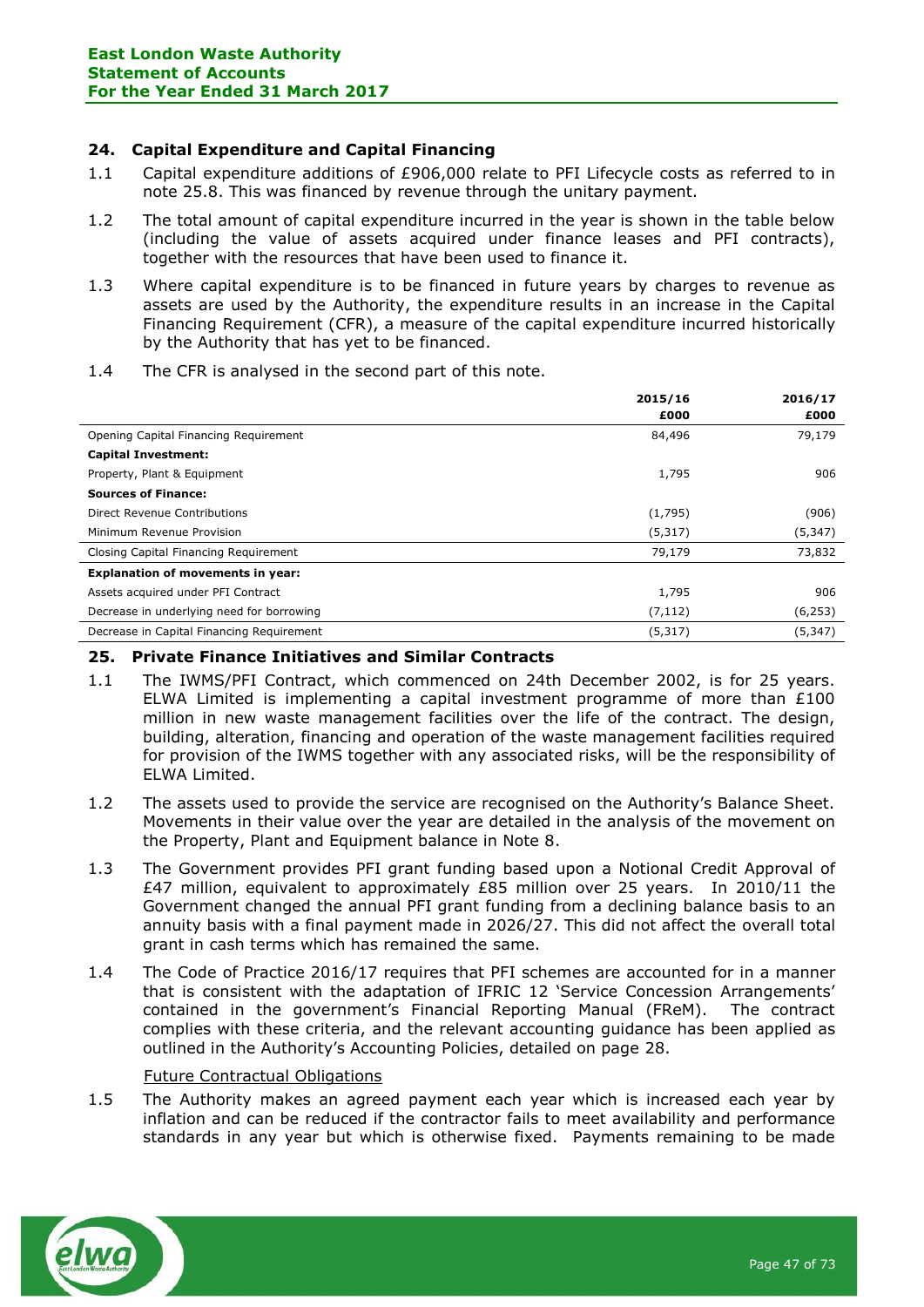under the PFI contract at 31 March 2017 (excluding any estimation of inflation and availability / performance deductions) are as follows:

|                               | <b>Payment for</b><br><b>Services</b> | <b>Reimbursement of</b><br><b>Capital Expenditure</b> | <b>Interest</b> | Total   |
|-------------------------------|---------------------------------------|-------------------------------------------------------|-----------------|---------|
|                               | £000                                  | £000                                                  | £000            | £000    |
| Payable in 2017/18            | 37,421                                | 5,221                                                 | 4,230           | 46,872  |
| Payable within 2 to 5 years   | 158,910                               | 22,685                                                | 13,682          | 195,278 |
| Payable within 6 to 10 years  | 212,424                               | 37,894                                                | 8,622           | 258,941 |
| Payable within 11 to 15 years | 30,099                                | 7,186                                                 | 287             | 37,571  |
| Total                         | 438,854                               | 72,987                                                | 26,821          | 538,662 |

1.6 Although the payments made to the contractor are described as unitary payments, they have been calculated to compensate the contractor for the fair value of the services they provide, the capital expenditure incurred and interest payable whilst the capital expenditure remains to be reimbursed. The liability outstanding to pay the liability to the contractor for capital expenditure incurred is as follows.

#### PFI Finance Liability

|                                          | 2015/16 | 2016/17  |
|------------------------------------------|---------|----------|
|                                          | £000    | £000     |
| Balance outstanding at start of the year | 83,534  | 78,277   |
| Payments during the year                 | (5,257) | (5, 290) |
| Balance outstanding at year-end          | 78,277  | 72,987   |

#### Unitary Charge

1.7 As per accounting requirements for PFI schemes referred to in note 25.4, the Unitary Charge payment to the contractor has to reflect all the charges relating to the PFI contract for that year. The Accounting Standard requires that the service, interest, capital, lifecycle and contingent rent elements of the Unitary Charge are separated as shown in the table below, with the service, interest, rent and lifecycle elements being charged to the Comprehensive Income and Expenditure Statement.

|                                | 2015/16<br>£000 | 2016/17<br>£000 |
|--------------------------------|-----------------|-----------------|
| Payments to Shanks East London | 57,464          | 58,804          |
| Capital Repayment              | (5,257)         | (5,290)         |
| Interest Payable               | (4, 854)        | (4,538)         |
| Life Cycle Costs               | (1,795)         | (906)           |
| Contingent Rent                | (2,464)         | (3, 972)        |
| <b>Service Charges</b>         | 43,094          | 44,098          |

- 1.8 During 2016/17 Lifecycle costs of £1,071,000 were incurred by the PFI contractor of which £906,000 was charged to the Unitary Payment.
- 1.9 Payments to contractor in the above table excludes contract insurance payments of £999,600 (15/16 £985,000) as these do not form part of the service charge calculation.

#### PFI Deferred Income

1.10 During 2016/17 the contractor provided assets to the value of  $E2,700,000$  for no additional cost for the duration of the contract. These leased assets with a contra liability have been added to the balance sheet. As their benefit is consumed, the related deferred income is released to the Comprehensive Income and Expenditure account.

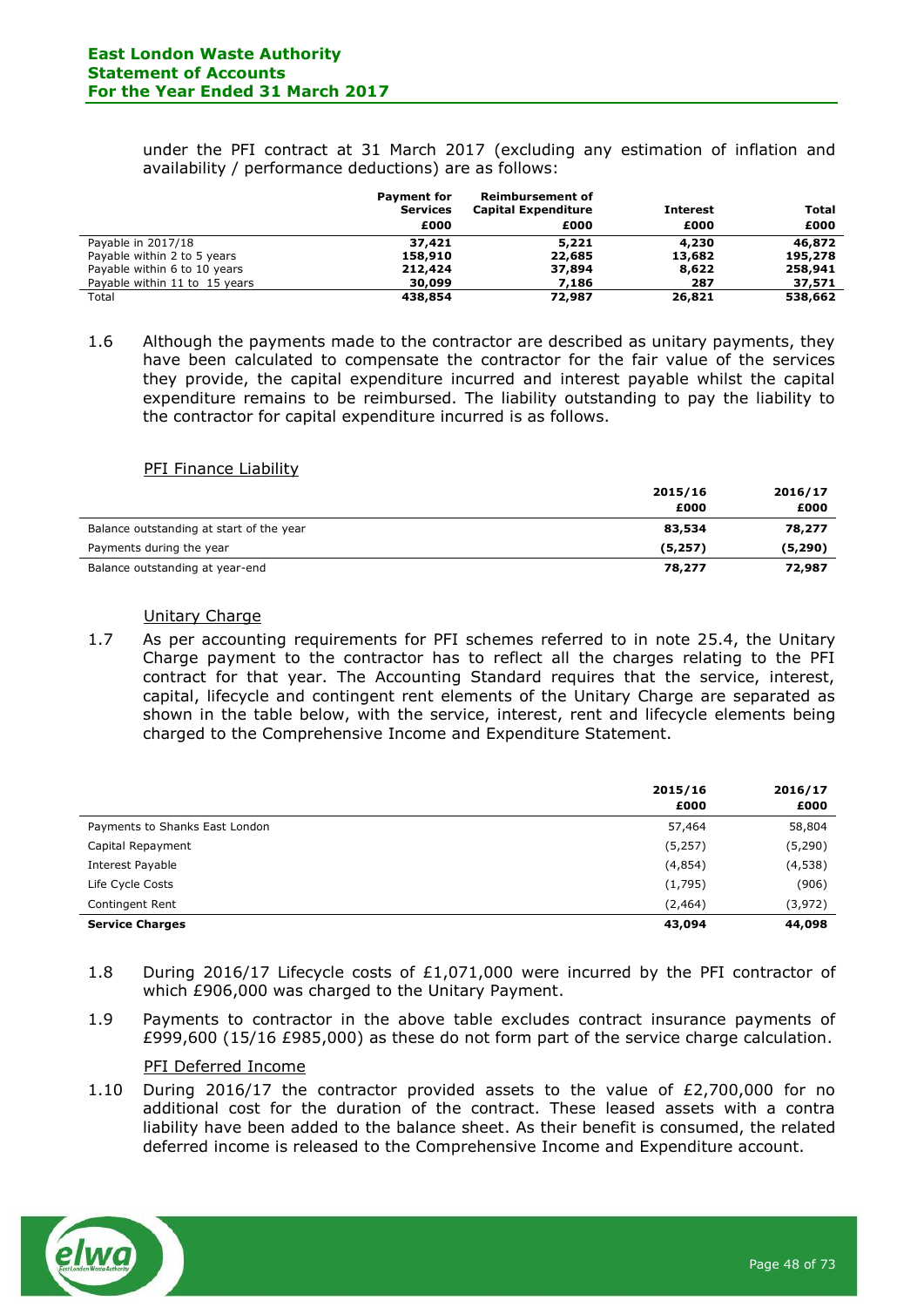|                                  | 2015/16<br>£000          | 2016/17<br>£000 |
|----------------------------------|--------------------------|-----------------|
| Balance B/Fwd                    | $\overline{\phantom{a}}$ |                 |
| Asset provided                   |                          | 2,700           |
| Deferred income released to CI&E | $\overline{\phantom{a}}$ | (123)           |
| <b>Balance C/fwd</b>             | $\blacksquare$           | 2,577           |

### **26. Defined Benefit Pension Schemes**

#### Participation in Pension Schemes

1.1 As part of the terms and conditions of employment of its officers, the Authority makes contributions towards the cost of post-employment benefits. Although these benefits will not actually be payable until employees retire, the Authority has a commitment to make the payments (for those benefits) and to disclose them at the time that employees earn their future entitlement.

#### Transaction Relating to Post Employment Benefits

- 1.2 The Authority recognises the cost of retirement benefits in the reported cost of services when they are earned by employees, rather than when the benefits are eventually paid as pensions. However, the charge that is required to be made against the levy is based on the cash payable in the year, so the real cost of post-employment/retirement benefit is reversed out of the Revenue Reserve via the Movement in Reserves Statement.
- 1.3 The following transactions have been made in the Comprehensive Income and Expenditure Statement and the Revenue Reserve Balance via the movement in Reserves Statement during the year:

|                                                                                                                                                 | 2015/16<br>£000 | 2016/17<br>£000 |
|-------------------------------------------------------------------------------------------------------------------------------------------------|-----------------|-----------------|
| <b>Comprehensive Income and Expenditure Statement</b>                                                                                           |                 |                 |
| Cost of Services, employee & support services:                                                                                                  |                 |                 |
| <b>Current Service Cost</b>                                                                                                                     | 60              | 57              |
| Financing and Investment Income and Expenditure:                                                                                                |                 |                 |
| Net Interest Expense                                                                                                                            | 49              | 51              |
| <b>Administration Expenses</b>                                                                                                                  | 3               | 3               |
| Total Post Employment Benefit charged to the Surplus or Deficit on the<br>provision of Services                                                 | 112             | 111             |
| Other Post Employment Benefit charged to the Comprehensive Income and<br><b>Expenditure Statement</b>                                           |                 |                 |
| Re-measurement of the net defined benefit liability comprising:                                                                                 |                 |                 |
| Return on plan assets                                                                                                                           | 88              | (372)           |
| Other actuarial (gains)/losses                                                                                                                  |                 | 93              |
| Change in financial assumptions                                                                                                                 | (180)           | 686             |
| Change in demographic assumptions                                                                                                               |                 | (94)            |
| Experience (gain)/loss on defined benefit obligation                                                                                            |                 | (188)           |
| <b>Total Re-measurements</b>                                                                                                                    | (92)            | 125             |
| Total Post Employment Benefit charged to the Comprehensive Income and<br><b>Expenditure Statement</b>                                           | 20              | 236             |
| <b>Movement in Reserve Statement</b>                                                                                                            |                 |                 |
| Reversal of net charges made to the Surplus or Deficit on the provision of Services<br>for post-employment benefits in accordance with the code | 92              | (125)           |
| Actual amount charged against the Revenue Reserve Balance for pensions in the<br>year                                                           | (47)            | (44)            |
| Employer's contributions payable to scheme                                                                                                      | 65              | 67              |

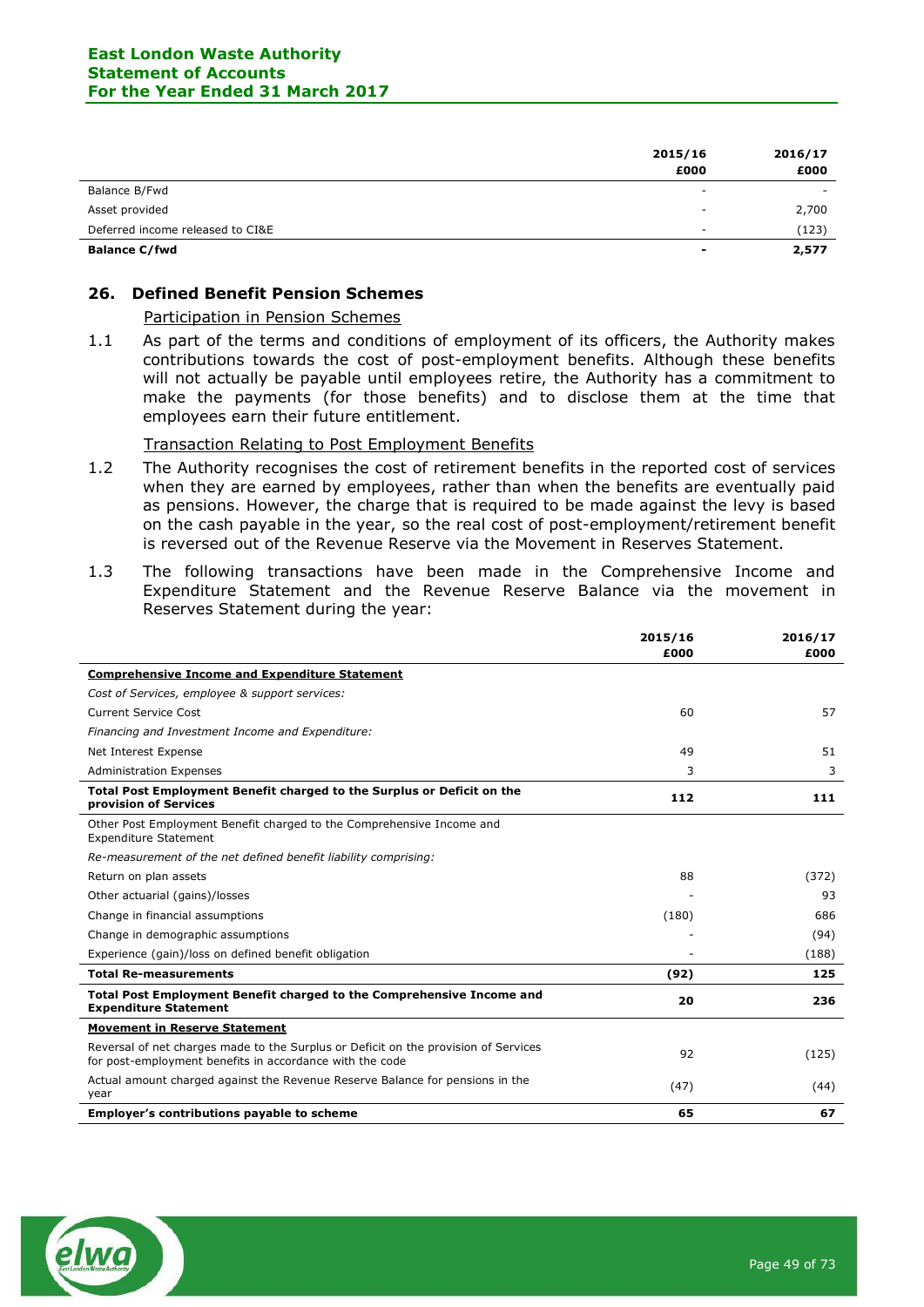1.4 The underlying assets and liabilities attributable to the Authority with the London Pensions Fund Authority (LPFA) as at 31 March 2017 are as follows:

| reconcinuation or present varue or and schidme hubinates (uchnicu benefit obligation). |                 |                                                                     |  |
|----------------------------------------------------------------------------------------|-----------------|---------------------------------------------------------------------|--|
|                                                                                        |                 | <b>Funded Liabilities</b><br><b>Local Government Pension Scheme</b> |  |
|                                                                                        | 2015/16<br>£000 | 2016/17<br>£000                                                     |  |
| Opening Balance at 1 April                                                             | 3,742           | 3,674                                                               |  |
| <b>Current Service Cost</b>                                                            | 60              | 57                                                                  |  |
| Interest Cost                                                                          | 119             | 127                                                                 |  |
| Contributions by scheme participants                                                   | 34              | 35                                                                  |  |

Actuarial gains and losses from changes in demographic assumptions - (94) Actuarial gains and losses from changes in financial assumptions (180) (180) 686 Experience (gains)/losses - (188) Benefits paid (101) (101) (101) **Closing Balance at 31 March 3,674 4,196**

#### Reconciliation of present value of the scheme liabilities (defined benefit obligation):

| Reconciliation of the movements in the fair value of scheme (plan) assets: |  |  |
|----------------------------------------------------------------------------|--|--|
|                                                                            |  |  |

|                                      | <b>Funded Assets</b><br><b>Local Government Pension Scheme</b> |         |
|--------------------------------------|----------------------------------------------------------------|---------|
|                                      | 2015/16                                                        | 2016/17 |
|                                      | £000                                                           | £000    |
| Opening fair value of scheme assets  | 2,203                                                          | 2,180   |
| Interest Income                      | 70                                                             | 76      |
| Return on plan assets less interest  | (88)                                                           | 372     |
| Other actuarial gains and (losses)   |                                                                | (93)    |
| <b>Administration Expenses</b>       | (3)                                                            | (3)     |
| <b>Employer contributions</b>        | 65                                                             | 67      |
| Contributions by scheme participants | 34                                                             | 35      |
| Benefits paid                        | (101)                                                          | (101)   |
| Closing fair value of scheme assets  | 2,180                                                          | 2,533   |

- 1.5 The expected return on scheme assets is determined by considering the expected returns available on the assets underlying the current investment policy. Expected yields on fixed interest investments are based on gross redemption yields as at the Balance Sheet date.
- 1.6 The LPFA Fund's assets consist of the following categories at fair value, by proportion of the total assets held:

| 2015/16<br>%             | 2015/16<br>£000 | 2016/17<br>%             | 2016/17<br>£000 |
|--------------------------|-----------------|--------------------------|-----------------|
| 46                       | 1,012           | 59                       | 1,502           |
| 10                       | 221             | $\overline{\phantom{a}}$ |                 |
| 21                       | 464             | 21                       | 535             |
| 6                        | 119             | 5                        | 133             |
| $\overline{\phantom{a}}$ | 10              | $\overline{\phantom{a}}$ |                 |
| 4                        | 78              | 5                        | 129             |
| 13                       | 276             | 10                       | 234             |
|                          |                 |                          |                 |
| 100                      | 2,180           | 100                      | 2,533           |
|                          |                 |                          |                 |

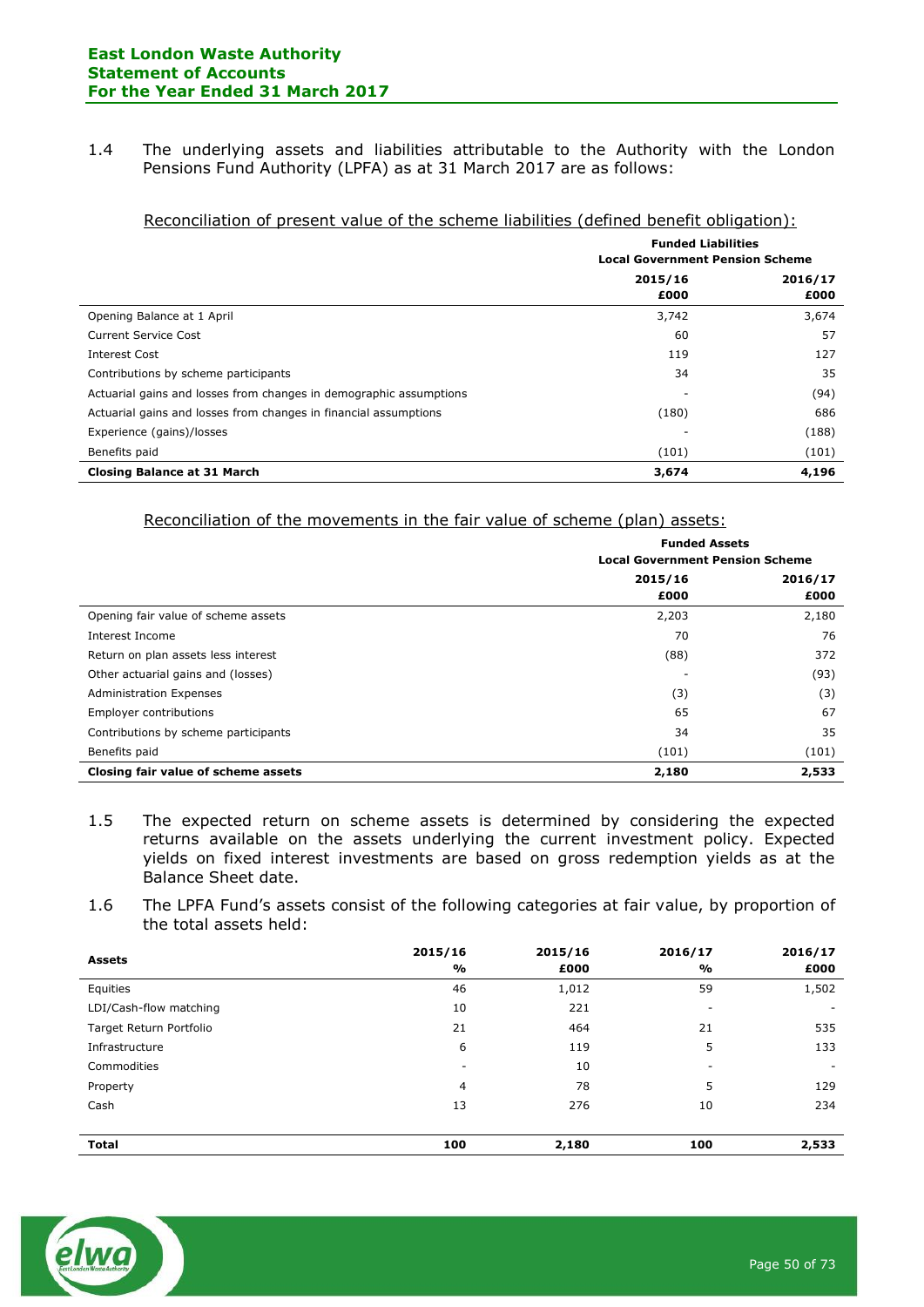- 1.7 Expected returns on equity investments reflect long-term real rates of return experienced in the respective markets.
- 1.8 The total return on the fund assets for the year to 31 March 2017 is £448,000 (2015/16 £18,000 loss).
- 1.9 The asset share as at 31 December 2016 is as follows:

| <b>Employer Asset Share - Bid Value</b> |                                           |          | 31 December 2016 |
|-----------------------------------------|-------------------------------------------|----------|------------------|
|                                         |                                           | % Quoted | % Unquoted       |
| <b>Equities</b>                         |                                           |          |                  |
| Segregated                              | Materials                                 | 0.7      |                  |
|                                         | Telecommunication services                | 0.6      |                  |
|                                         | Consumer, Discretionary                   | 4.0      |                  |
|                                         | Consumer, Staples                         | 7.0      |                  |
|                                         | <b>Health Care</b>                        | 5.1      |                  |
|                                         | Energy                                    | 0.0      |                  |
|                                         | Financials                                | 4.1      |                  |
|                                         | Industrials                               | 6.2      |                  |
|                                         | <b>Information Technology</b>             | 5.5      |                  |
|                                         | Utilities                                 | 1.0      |                  |
|                                         | Real Estate                               | 0.7      |                  |
| Unsegregated                            | Investment funds and unit trusts          | 6.3      |                  |
|                                         | Trade Cash/Pending                        | 0.6      |                  |
|                                         | Synthetic Equity (Futures)                | 7.2      |                  |
| <b>Private Equity</b>                   |                                           |          | 10.4             |
| <b>Total Return</b>                     |                                           |          |                  |
|                                         | Investment/Hedge Funds and unit<br>trusts | 10.4     | 4.3              |
| <b>Credit</b>                           |                                           | ÷,       | 3.6              |
| <b>Infrastructure</b>                   | Commodity Funds                           | 0.2      | 0.4              |
|                                         | Infrastructure                            | 0.3      | 4.3              |
| <b>Real Estate</b>                      |                                           |          | 5.1              |
| Cash                                    |                                           |          |                  |
|                                         | Cash                                      | 2.5      |                  |
|                                         | LDI                                       | 19.2     | (7.2)            |
|                                         | Synthesized cash                          | 2.3      |                  |
|                                         | Synthetic Equity (Futures)                | (7.2)    |                  |
|                                         | Currency Hedge (Forward Contracts)        | L,       | (0.4)            |
| <b>BlackRock DDG</b>                    |                                           |          |                  |
|                                         | Equities                                  | 0.5      |                  |
|                                         | <b>Bonds</b>                              | 1.1      | 0.0              |
|                                         | Cash                                      | 0.3      |                  |
|                                         | Investment/Hedge Funds and Unit<br>truts  | 0.8      | 0.2              |
|                                         | Derivatives                               |          |                  |
| <b>Total</b>                            |                                           | 79.4%    | 20.7%            |

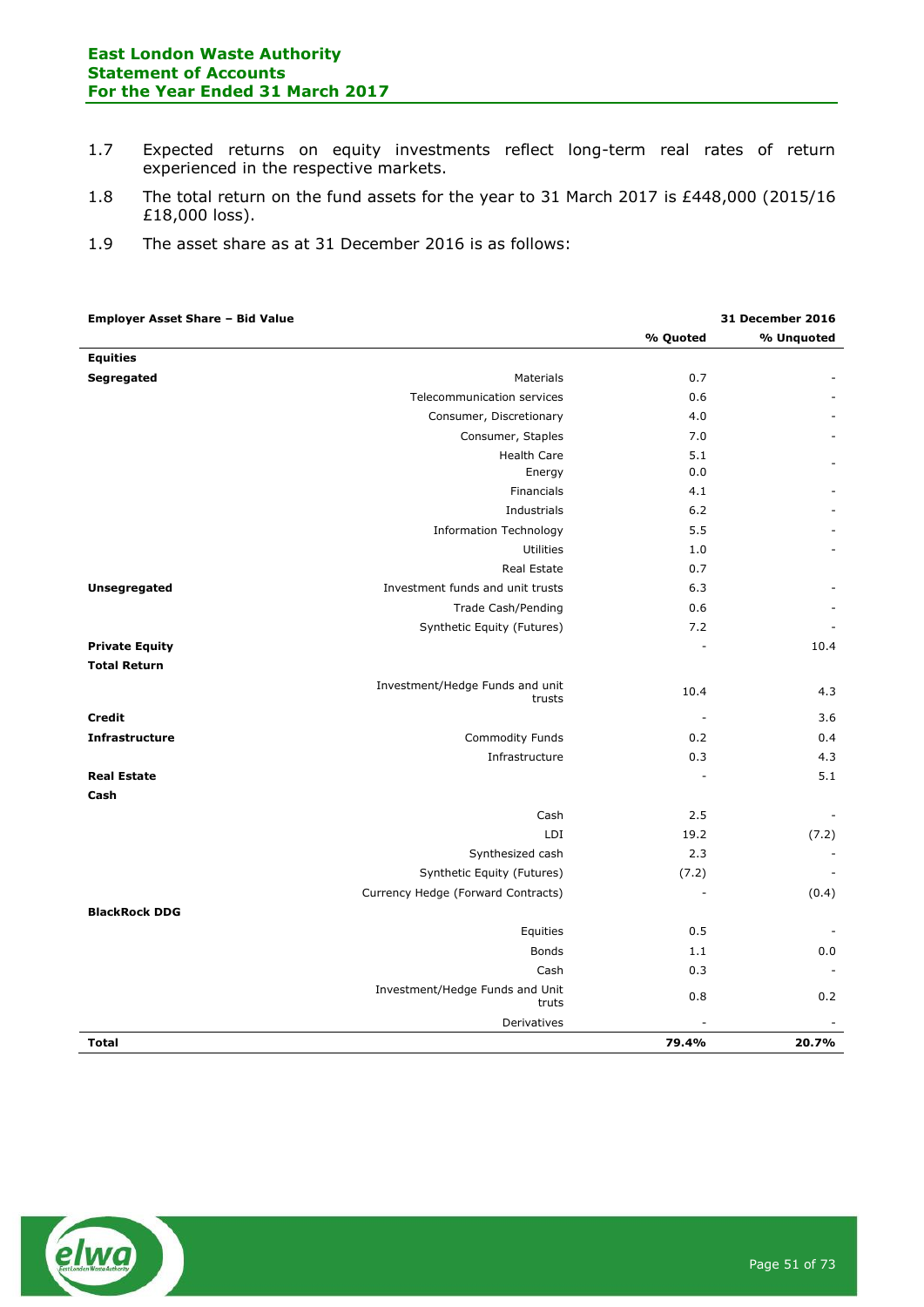Pension Assets and Liabilities Recognised in the Balance Sheet

1.10 The amount in the Balance Sheet arising from the authority's obligation in respect of its defined benefit plans is as follows:

|                                                       | <b>Funded Liabilities</b>              |         |
|-------------------------------------------------------|----------------------------------------|---------|
|                                                       | <b>Local Government Pension Scheme</b> |         |
|                                                       | 2015/16<br>2016/17                     |         |
|                                                       | £000                                   | £000    |
| Present value of the defined benefit obligation       | 3,674                                  | 4,196   |
| Fair value of plan assets                             | (2, 180)                               | (2,533) |
| Net liability arising from defined benefit obligation | 1,494                                  | 1,663   |

- 1.11 With effect from 1 April 2007 the Authority became an employer. On 1 June 2007 five staff was transferred from the Constituent Councils to the Authority with initially three staff electing to join the LPFA. Membership as at the 31 March 2017 consisted of five active members, one deferred pensioner and three pensioners.
- 1.12 The liabilities show the underlying commitments that the Authority has in the long run to pay post-employment (retirement) benefits. The net pension liability of  $£1,663,000$ (£1,494,000 2015/16) has a substantial impact on the net worth of the Authority as recorded in the Balance Sheet. However, statutory arrangements for funding the deficit mean that there is no material direct impact on the financial position of the Authority. The deficit in respect of LPFA Fund liabilities will be made good by increased contributions to the LPFA Fund over the remaining working life of the employees (i.e. before payments fall due), as assessed by the scheme actuary.
- 1.13 The projected employer contributions for the year to 31 March 2018 are £65,000.

### Basis for Estimating Assets and Liabilities

- 1.14 Liabilities have been assessed on an actuarial basis using the projected unit method, an estimate of the pensions that will be payable in future years dependent on assumptions about mortality rates, salary levels, etc. Liabilities have been assessed by Barnett Waddingham LLP, an independent firm of actuaries, who use a roll forward approach, based on the results of the last full valuation of the LPFA Fund as at 31 March 2016, and adjusting for known membership and scheme changes where applicable.
- 1.15 The principal assumptions used by the LPFA actuary have been:

|                                                                      | 2015/16        | 2016/17        |
|----------------------------------------------------------------------|----------------|----------------|
| <b>Mortality assumptions</b>                                         |                |                |
| Longevity at 65 for current pensioners:                              |                |                |
| Men                                                                  | 23.5           | 22.0           |
| Women                                                                | 26.2           | 25.5           |
| Longevity at 65 for future pensioners:                               |                |                |
| Men                                                                  | 25.8           | 24.3           |
| Women                                                                | 28.5           | 27.7           |
| <b>Financial Assumptions:</b>                                        |                |                |
| Rate of Inflation RPI (CPI)                                          | $3.2\%$ (2.3%) | $3.5\%$ (2.6%) |
| Rate of increase in salaries                                         | 4.1%           | 4.1%           |
| Rate of increase in pensions                                         | 2.3%           | 2.6%           |
| Rate for discounting scheme liabilities                              | 3.5%           | 2.7%           |
| Take up of option to convert annual pension into retirement lump sum |                |                |

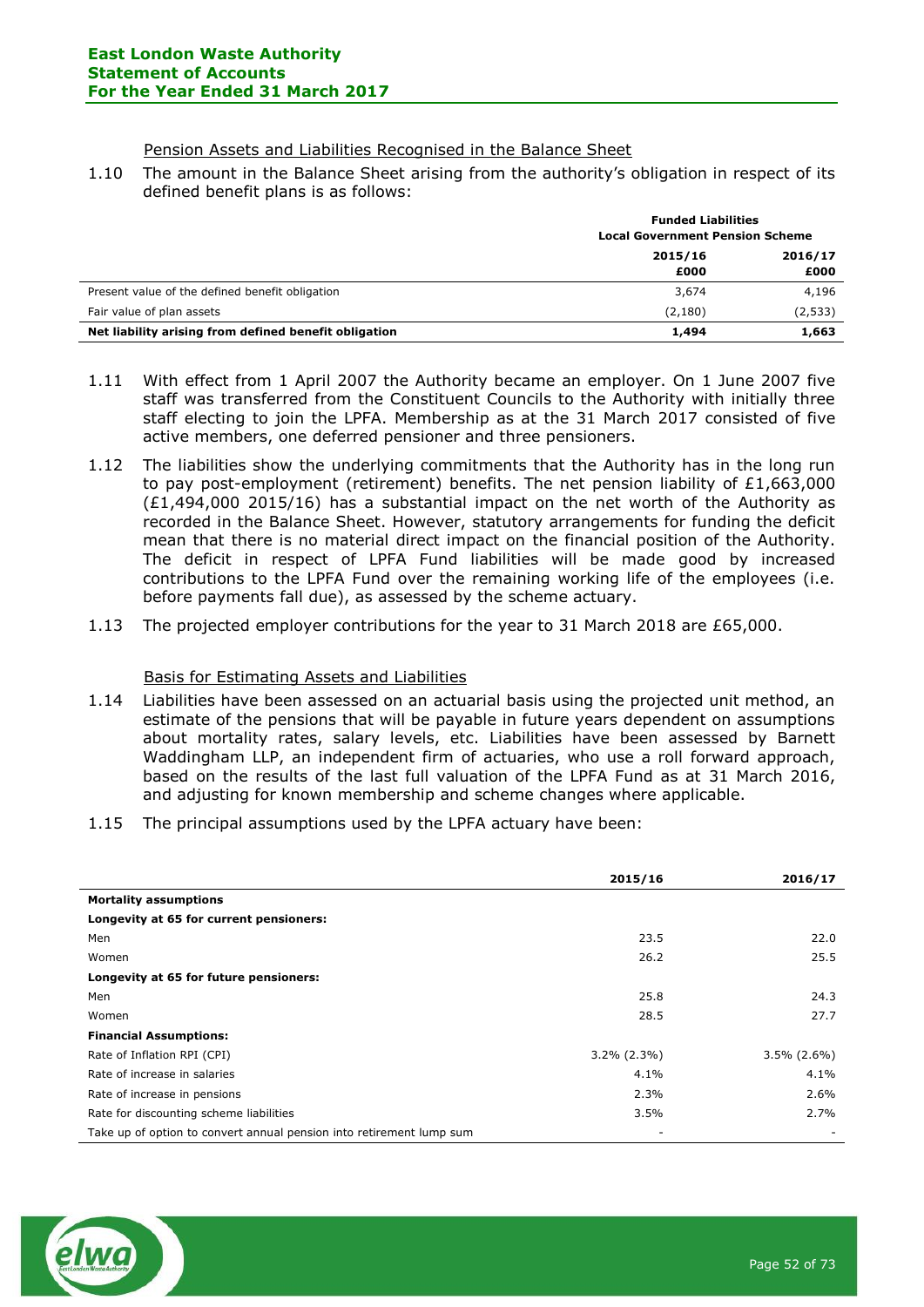- 1.16 The estimation of the defined benefit obligations is sensitive to the actuarial assumptions set out in the previous table.
- 1.17 The sensitivity analyses in the following table have been determined based on reasonably possible changes of the assumptions occurring at the end of the reporting period and assumes for each change that the assumption analysed changes while all the other assumptions remain constant. For example, the sensitivity analysis impact figure for longevity is based solely on the assumption of life expectancy increasing or decreasing for men and women. Whereas in practice, this is unlikely to occur; as a change in one assumption may affect the other assumptions due to their being interrelated. The estimations in the sensitivity analysis have followed the accounting policies for the scheme, i.e. on an actuarial basis using the projected unit credit method. The methods and types of assumptions used in preparing the sensitivity analysis below did not change from those used in the previous period.

| <b>Sensitivity Analysis</b> |  |
|-----------------------------|--|
|                             |  |

|                                              | Impact on the Defined Benefit Obligation in the<br>Scheme - based on £4,196 (2016/17) |                                             |
|----------------------------------------------|---------------------------------------------------------------------------------------|---------------------------------------------|
|                                              | <b>Increase in Assumption</b><br>by $0.1\%$                                           | <b>Decrease in Assumption</b><br>by $0.1\%$ |
| <b>Adjustment to:</b>                        |                                                                                       |                                             |
| - discount rate                              | 4,127                                                                                 | 4,266                                       |
| - long term salary increase                  | 4,202                                                                                 | 4,190                                       |
| - pension increases and deferred revaluation | 4,260                                                                                 | 4,133                                       |
| - mortality age rating assumption            | 4,362                                                                                 | 4,036                                       |

### **27. Provisions**

1.1 The Authority has a provision for the cost of settling business losses incurred by Aveley Methane Limited.

|                            | 2015/16<br>£000 | 2016/17<br>£000 |
|----------------------------|-----------------|-----------------|
| Balance at 1 April         | 250             | 250             |
| Provision made in 2016/17  | -               | $\sim$          |
| <b>Balance at 31 March</b> | 250             | 250             |

### **28. Contingent Liabilities**

1.1 As at the 31st March 2017 the Authority had one material contingent liability:

### Wennington Fly Tipping Clearance

- 1.2 There is an ongoing possibility that the Authority will have to remove and dispose of waste which was illegally fly tipped at one of the Authority's closed landfill sites. The Managing Director is in receipt of a technical report and is continuing discussions with Thurrock enforcement officers to establish what further action might be required.
- 1.3 It is difficult to determine the final cost of dealing with the waste. The Authority has no information on the land levels before the fly-tipping, therefore it is difficult to estimate how much waste there is.
- 1.4 Remedying the illegal waste activity would include surveys, equipment and manpower as well as landfill tax and clean-up/environment costs.

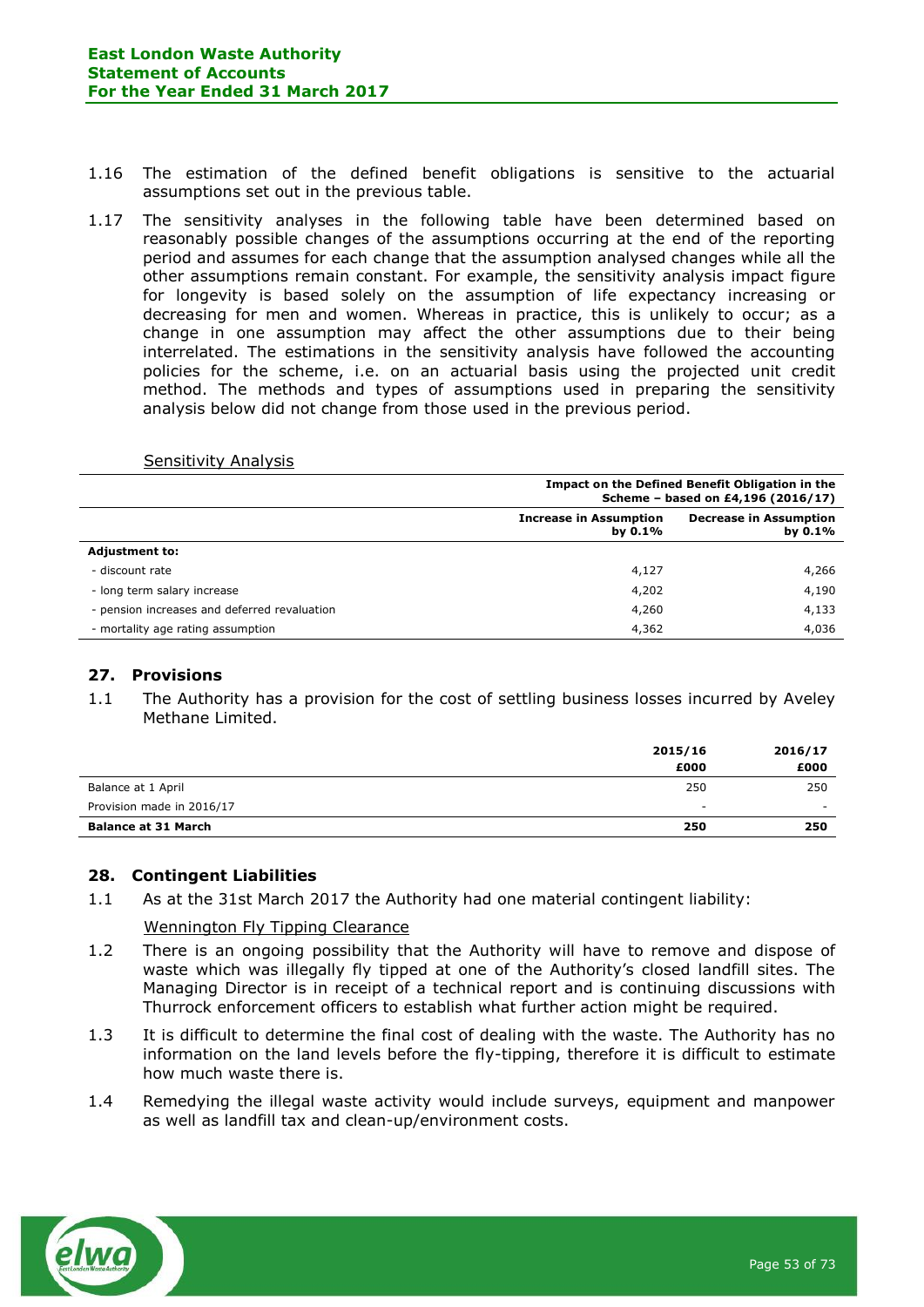- 1.5 Removal of the waste and disposal to landfill is seen as a last resort. If the waste has to be removed then other options will be explored to utilise this material elsewhere as the majority of the material is inert. Depending on the action taken the cost could be anything between £10,000 (to tidy the site, remove roads, and re profile the land which will involve cleaning the soil and planting) and in excess of £1,000,000 if 100% of the material is disposed of to landfill.
- 1.6 The illegal deposit of waste at this site is under investigation by the Environment Agency.

### **29. Financial Instruments**

1.1 The following categories of financial instruments are carried in the Balance Sheet.

|                                              | Long-Term        |                          | <b>Current</b>   |                  |
|----------------------------------------------|------------------|--------------------------|------------------|------------------|
|                                              | 31 March<br>2016 | 31 March<br>2017         | 31 March<br>2016 | 31 March<br>2017 |
|                                              | £000             | £000                     | £000             | £000             |
| <b>Cash at Bank</b>                          |                  |                          |                  |                  |
| Loans and Receivables (note 11)              |                  | -                        | (44)             | 11               |
| <b>Total Cash at Bank</b>                    |                  |                          | (44)             | 11               |
| <b>Investments</b>                           |                  |                          |                  |                  |
| Loans and receivables                        | -                | $\overline{\phantom{a}}$ | 7,838            | 8,313            |
| <b>Total Investments</b>                     |                  | L,                       | 7,838            | 8,313            |
| <b>Debtors</b>                               |                  |                          |                  |                  |
| Loans and receivables                        |                  | $\overline{\phantom{a}}$ | 1,627            | 2,364            |
| Total Debtors (note 10)                      |                  | -                        | 1,627            | 2,364            |
| <b>Borrowings</b>                            |                  |                          |                  |                  |
| Financial liabilities at amortised cost      | (1,250)          | (1,250)                  | (26)             | (26)             |
| <b>Total Borrowings</b>                      | (1,250)          | (1,250)                  | (26)             | (26)             |
| Other long term liabilities                  |                  |                          |                  |                  |
| PFI and finance lease liabilities            | (78, 277)        | (72, 987)                |                  | (2, 577)         |
| Total other long term liabilities            | (78, 277)        | (72, 987)                |                  | (2, 577)         |
| <b>Creditors &amp; Provisions</b>            |                  |                          |                  |                  |
| Financial Liabilities at amortised cost      |                  | -                        | (6,745)          | (6,092)          |
| Total Creditors & Provisions (notes 12 & 27) |                  | $\overline{\phantom{m}}$ | (6, 745)         | (6,092)          |

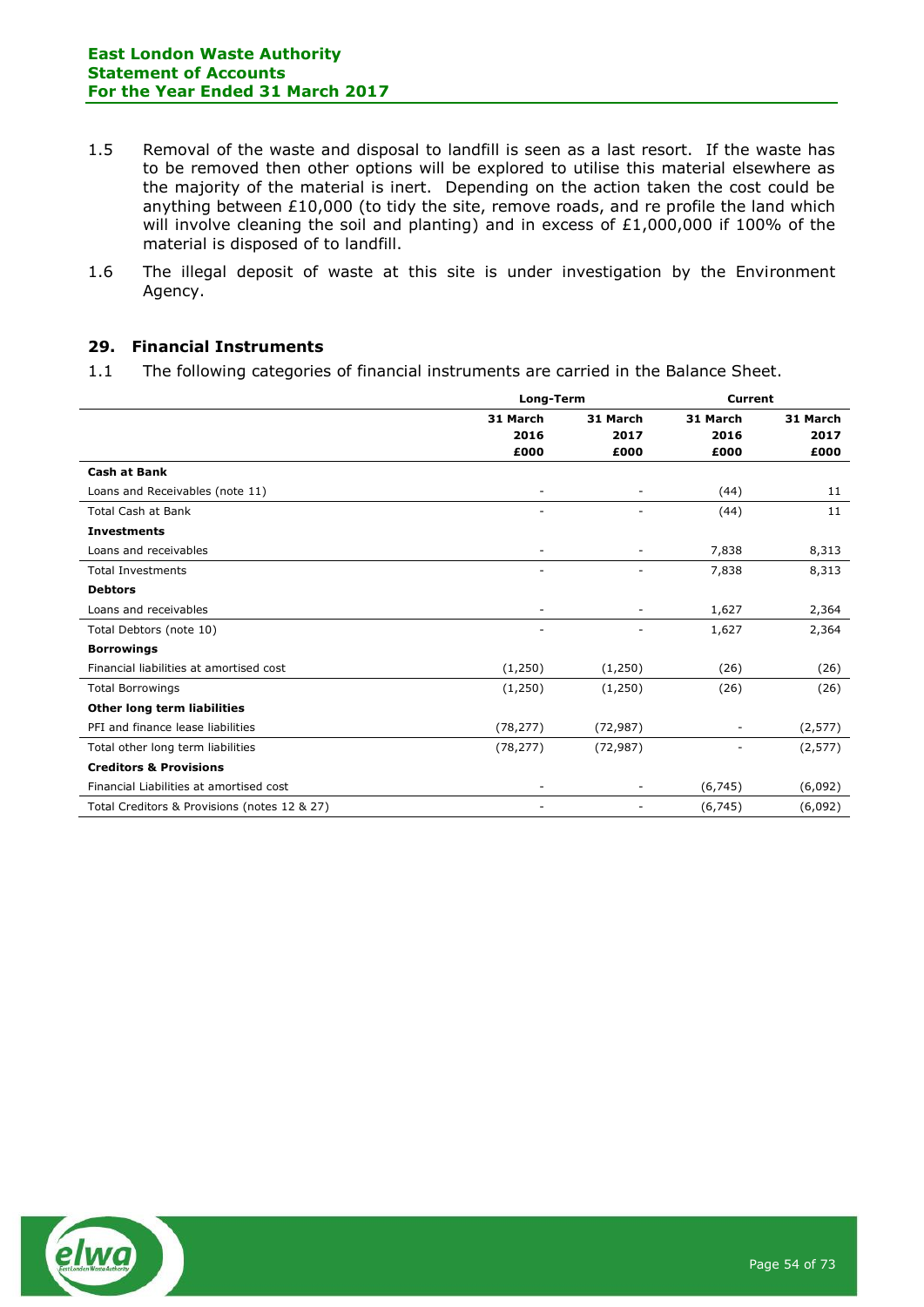1.2 Financial Instrument impact on the Comprehensive Income and Expenditure Statement is as follows:

#### Income, Expense, Gains and Losses

|                                                                                      | 2015/16                                                                     |                                                          |                                                                             |                                                                                              |               | 2016/17                                                                     |                                                                       |                                                                 |                                                                                              |               |
|--------------------------------------------------------------------------------------|-----------------------------------------------------------------------------|----------------------------------------------------------|-----------------------------------------------------------------------------|----------------------------------------------------------------------------------------------|---------------|-----------------------------------------------------------------------------|-----------------------------------------------------------------------|-----------------------------------------------------------------|----------------------------------------------------------------------------------------------|---------------|
|                                                                                      | measured<br>Financial Liabilities<br>Cost<br>amortised<br>$\vec{a}$<br>£000 | and<br>Loans<br>Financial Assets:<br>Receivables<br>£000 | Available<br><b>Financial Assets:</b><br>sale<br>$\mathbf{\dot{e}}$<br>£000 | loss<br>at Fair<br>and<br>Liabilities<br>profit<br>through<br>and<br>Assets<br>Value<br>£000 | Total<br>£000 | measured<br>Financial Liabilities<br>Cost<br>amortised<br>$\vec{a}$<br>£000 | and<br>Loans<br>Assets:<br>ceivables<br>Financial<br><b>Q</b><br>£000 | <b>Available</b><br>Assets:<br>Financial<br>sale<br>for<br>£000 | loss<br>at Fair<br>and<br>Liabilities<br>profit<br>through<br>and<br>Assets<br>Value<br>£000 | Total<br>£000 |
| Interest expense (note 7)                                                            | 4,977                                                                       |                                                          |                                                                             | ٠                                                                                            | 4,977         | 4,661                                                                       |                                                                       |                                                                 | $\overline{a}$                                                                               | 4,661         |
| Contingent Rent                                                                      | 2,464                                                                       |                                                          |                                                                             | ٠                                                                                            | 2,464         | 3,972                                                                       |                                                                       |                                                                 | ۰                                                                                            | 3,972         |
| Pension Interest & expected<br>return on pension assets (note 7)                     | 52                                                                          |                                                          |                                                                             |                                                                                              | 52            | 54                                                                          |                                                                       |                                                                 |                                                                                              | 54            |
| <b>Total expense in Surplus or</b><br>Deficit on the Provision of<br><b>Services</b> | 7,493                                                                       |                                                          |                                                                             | $\blacksquare$                                                                               | 7,493         | 8,687                                                                       |                                                                       |                                                                 |                                                                                              | 8,687         |
| Impairment reversal (note 7)                                                         | $\overline{\phantom{0}}$                                                    | (37)                                                     |                                                                             |                                                                                              | (37)          |                                                                             |                                                                       |                                                                 |                                                                                              |               |
| Interest Income (note 7)                                                             |                                                                             | (80)                                                     |                                                                             |                                                                                              | (80)          |                                                                             | (32)                                                                  |                                                                 | $\overline{\phantom{m}}$                                                                     | (32)          |
| <b>Total income in Surplus or</b><br>Deficit on the Provision of<br><b>Services</b>  |                                                                             | (117)                                                    |                                                                             |                                                                                              | (117)         |                                                                             | (32)                                                                  |                                                                 |                                                                                              | (32)          |
| Net loss / (gain) for the year                                                       | 7,493                                                                       | (117)                                                    |                                                                             | -                                                                                            | 7,376         | 8,687                                                                       | (32)                                                                  |                                                                 | -                                                                                            | 8,655         |

### Fair Values of Assets and Liabilities

- 1.3 Financial liabilities and financial assets represented by loans and receivables and longterm debtors and creditors are carried in the Balance Sheet at amortised cost. Their fair value can be assessed by calculating the present value of the cash flows that will take place over the remaining term of the instruments.
- 1.4 The fair value of Public Works loan Board (PWLB) loans is calculated using the premature repayment rate published by the PWLB on the 31 march 2017, making the following assumptions:
	- Estimated ranges of interest rates at 31 March 2017 are (0.09%) to 1.68% for  $a)$ loans from the PWLB.
	- $b)$ No early repayment or impairment is recognised.
	- $\mathsf{C}$ Where an instrument will mature in the next 12 months, carrying amount is assumed to approximate to fair value.

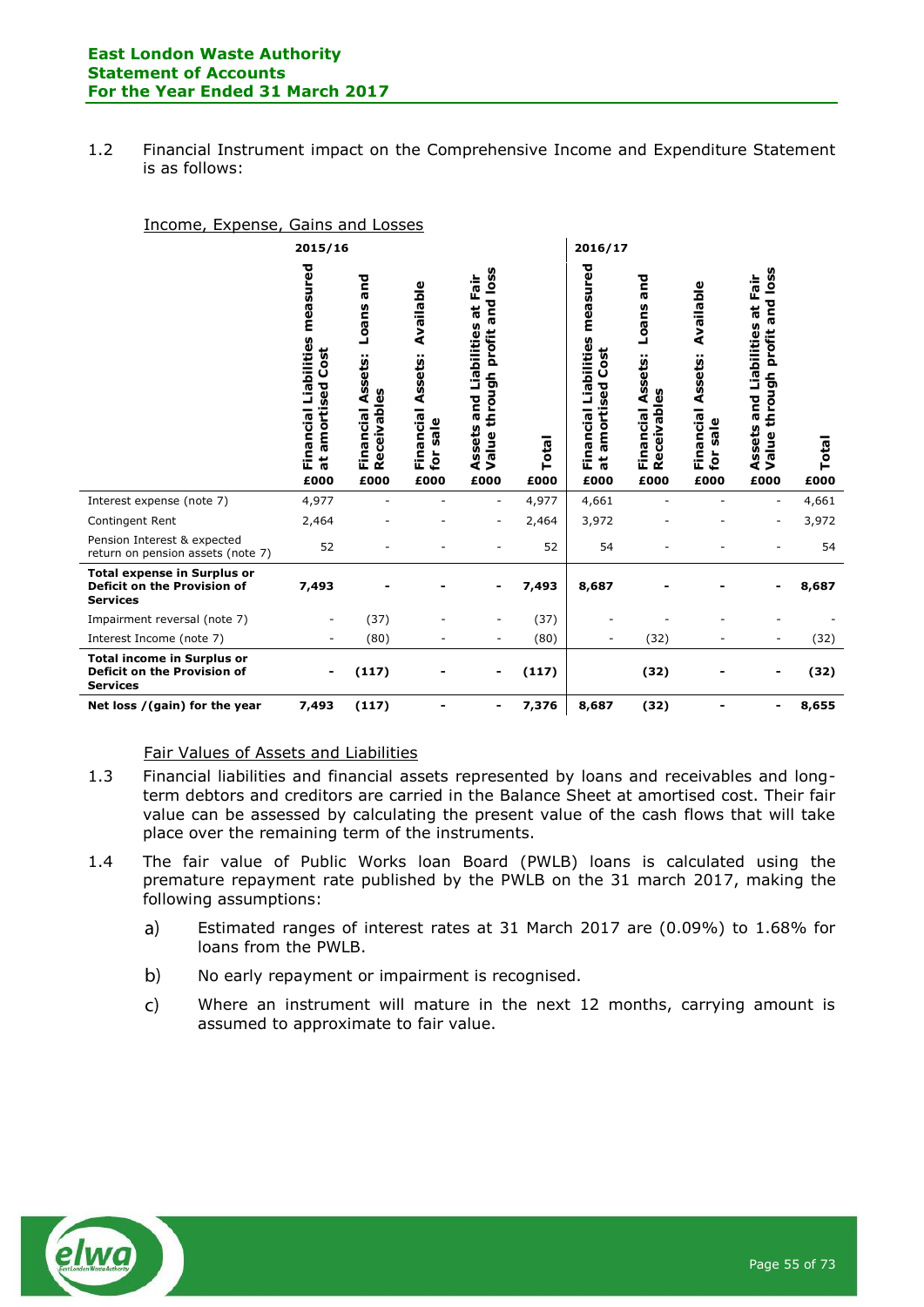# 1.5 The fair values calculated are as follows:

|                              | 31 March 2016              |                           | 31 March 2017              |                           |
|------------------------------|----------------------------|---------------------------|----------------------------|---------------------------|
|                              | Carrying<br>amount<br>£000 | <b>Fair Value</b><br>£000 | Carrying<br>amount<br>£000 | <b>Fair Value</b><br>£000 |
| <b>Financial Liabilities</b> |                            |                           |                            |                           |
| Long-term creditors          |                            |                           |                            |                           |
| <b>PFI Liabilities</b>       | 78,277                     | 78,277                    | 72,987                     | 72,987                    |
| Public Works Loan Board      | 1,250                      | 2,313                     | 1,250                      | 2,302                     |
| Short-term creditors         |                            |                           |                            |                           |
| Public Works Loan Board      | 26                         | 26                        | 26                         | 26                        |
| Creditors (note 12)          | 6,495                      | 6,495                     | 5,842                      | 5,842                     |
| Provisions                   | 250                        | 250                       | 250                        | 250                       |
| Cash at bank                 | 44                         | 44                        | $\overline{\phantom{m}}$   |                           |
| <b>Loans and Receivables</b> |                            |                           |                            |                           |
| Short-term debtors           |                            |                           |                            |                           |
| Debtors (note 10)            | 1,627                      | 1,627                     | 2,364                      | 2,364                     |
| Cash Investments             | 7,838                      | 7,838                     | 8,313                      | 8,313                     |
| Total Short -term debtors    | 9,465                      | 9,465                     | 10,677                     | 10,677                    |

- 1.6 The fair value of outstanding long term debts as at 31 March 2017 is £2.3 million. (31 March 2016 £2.3 million). This is higher than the book value due to changes in market factors since the original borrowing was made. The Authority has pledged no collateral in respect of repayment of any loan to another entity.
- 1.7 The carrying value of Financial Instruments reported on the Balance Sheet includes interest on loans and investments.
- 1.8 As at 31st March 2017 the Authority had not entered into any financial guarantees.

### **30. Nature and Extent of Risks arising from Financial Instruments**

Overall Procedures for Managing Risk

- 1.1 The Authority's activities expose it to a variety of financial risks:
	- a) Credit risk - the possibility that other parties might fail to pay amounts due to the Authority.
	- b) Liquidity Risk – the possibility that the Authority might not have funds available to meet its commitments to make payments.
	- $\mathsf{C}$ Market risk – the possibility that financial loss might arise for the Authority as a result of changes in such measures as interest rates and stock market movements.
- 1.2 The Authority's overall risk management programme focuses on the unpredictability of financial markets and seeks to minimise potential adverse effects on the resources available to fund its services. Risk management is carried out by the London Borough of Redbridge's central treasury team, under policies approved by the Authority in the annual Treasury Management Strategy. The Authority provides written principles for overall risk management as well as written policies covering specific areas such as interest rate risk, credit risk and the investment of surplus cash.

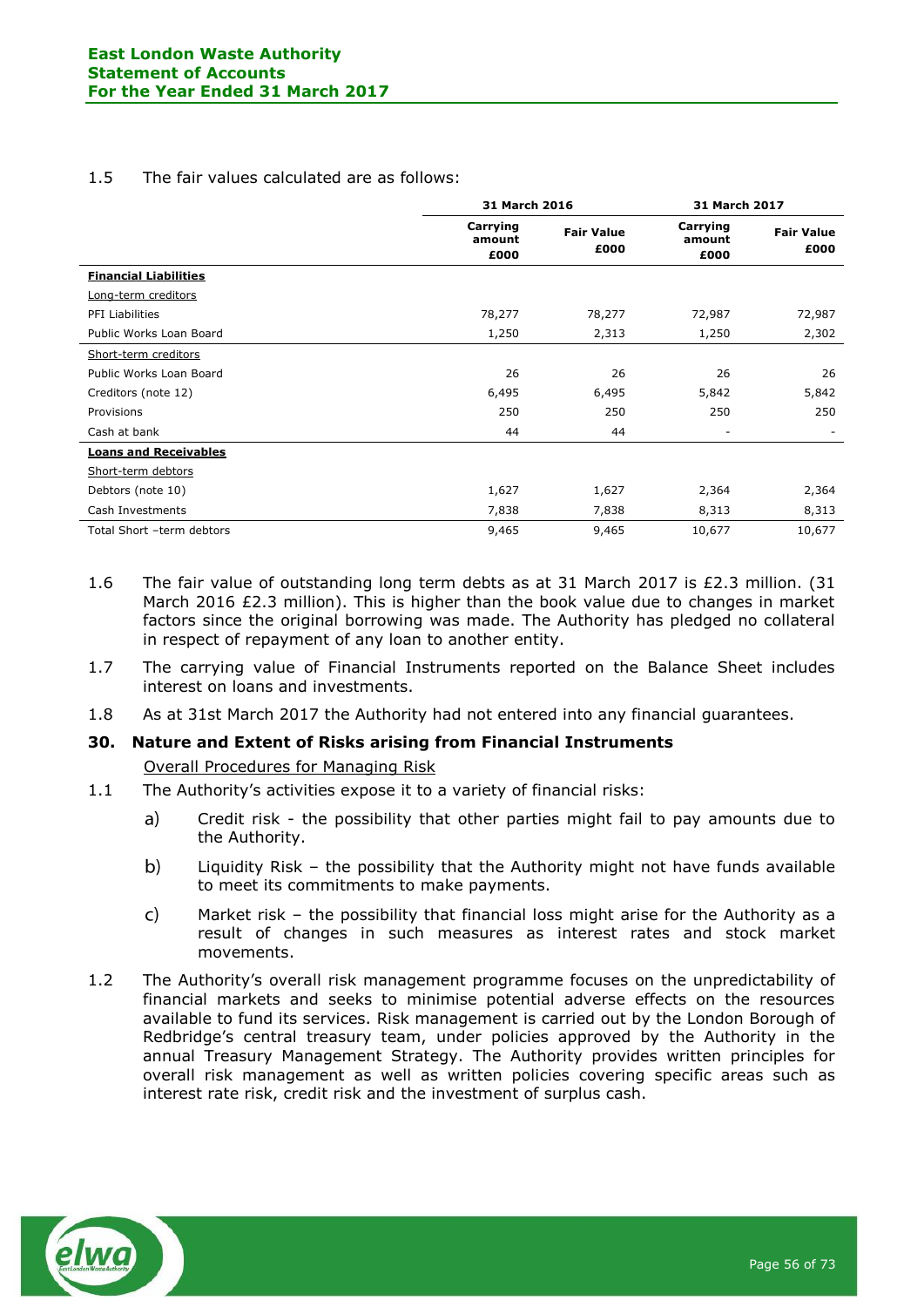Credit Risk

- 1.3 Credit risk arises from deposits with banks and financial institutions, as well as credit exposures to the Authority's customers.
- 1.4 This risk is minimised through the Annual Investment Strategy, which requires that deposits are not made with financial institutions unless they meet identified minimum credit criteria, as laid down by Mitch and Foody's Ratings Services. The Annual Investment Strategy also imposes a maximum sum to be invested with a financial institution located within each category.
- 1.5 The credit criteria in respect of financial assets held by the Authority are as detailed below:

### Credit risk arising from deposits with Banks and Financial Institutions

- 1.6 Deposits are not made with banks and financial institutions unless they are rated independently and meet the Authority's credit criteria, which are restricted to the upper end of the independent credit rating criteria. In addition, investment values are set taking into account the institutions' credit rating and the duration of lending. The Authority has also set limits as to the maximum percentage of the investment portfolio that can be placed with any one class of institution and this is monitored on a daily basis. All transactions in relation to deposits were in line with the Authority's approved credit ratings.
- 1.7 The Annual Investment Strategy requires the Authority to maintain a counterparty list that follows the criteria set out in the Treasury Management Practices. Creditworthiness is assessed by the use of credit ratings provided by Fitch, Moody's and Standard & Poor's to assess an institution's long and short-term financial strength along with its individual and support ratings. Other information provided by Brokers, Advisers and financial and economic reports are also collated and assessed and then used to produce a matrix to monitor each individual institution against the Authority's criteria.
- 1.8 Any counterparty whose ratings fall to the extent that they no longer meet the credit criteria are immediately removed from the lending list. Only highly rated counterparties may be included on the lending list such as:
	- $a)$ UK Part Nationalised Banks.
	- $\mathbf{b}$ Building Societies with assets in excess of £3 billion.
	- $\mathsf{C}$ AAA rated Money Market Funds.
	- $\mathbf{d}$ The UK Government (Debt Management Office and Gilts).
	- $\epsilon$ ) Other Local Authorities.
	- $f$ Enhanced Cash Funds.
	- $\mathbf{q}$ Non UK Government and Supranational Institutions.
- 1.9 Customers for goods and services are assessed, taking into account their financial position, past experience and other factors, with individual credit limits being set in accordance with internal ratings in accordance with parameters set by the Authority.
- 1.10 The Authority's maximum exposure to credit risk in relation to its investments in banks and building societies of  $E8.313m$  cannot be assessed generally as the risk of any institution failing to make interest payments or repay the principal sum will be specific to each individual institution. Recent experience has shown that it is rare for such entities to be unable to meet their commitments. A risk of irrecoverability applies to all of the Authority's deposits, but there was no evidence at the 31 March 2017 that this was likely to crystallise.

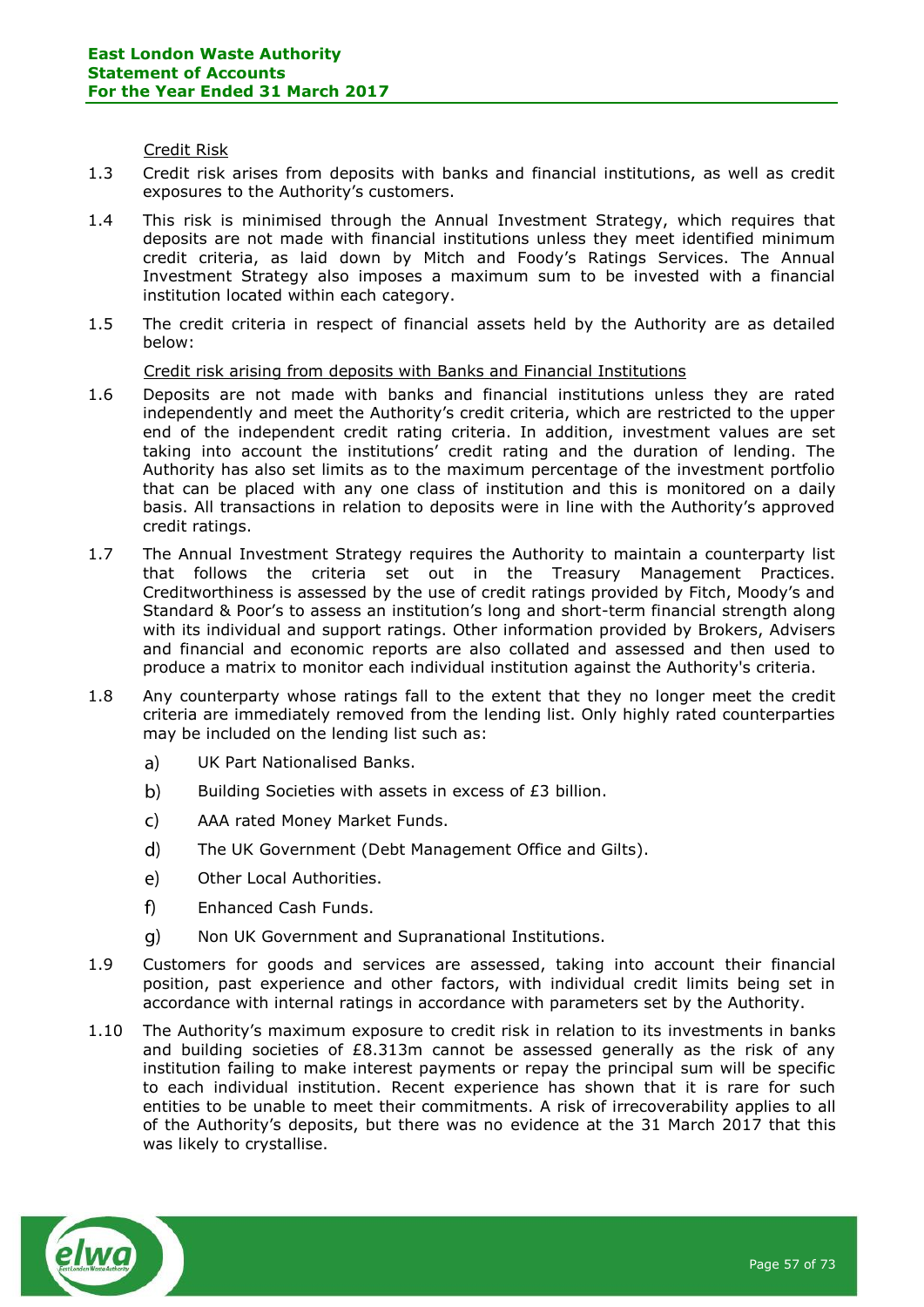1.11 In addition, the diversification of investments also provides additional security. The maximum percentages of the investment portfolio, which may be invested in each class of assets, are detailed below:

| <b>Asset Class Percentages</b>                                           |                                                                                   |                                                        |  |  |  |
|--------------------------------------------------------------------------|-----------------------------------------------------------------------------------|--------------------------------------------------------|--|--|--|
| <b>Type of Asset</b>                                                     | % Of Total Investment as set<br>by 2016/17 Treasury<br><b>Management Strategy</b> | % Of Total<br>Investment as at<br><b>31 March 2017</b> |  |  |  |
|                                                                          | $\frac{0}{0}$                                                                     | $\frac{0}{0}$                                          |  |  |  |
| <b>UK Government</b>                                                     | 100                                                                               |                                                        |  |  |  |
| <b>Local Authorities</b>                                                 | 100                                                                               |                                                        |  |  |  |
| UK Banks- Specified                                                      | 100                                                                               | 84                                                     |  |  |  |
| Money Market Funds                                                       | 75                                                                                | 16                                                     |  |  |  |
| <b>Building Societies - Specified</b>                                    | 50                                                                                |                                                        |  |  |  |
| <b>Total Unspecified Investments</b>                                     | 55                                                                                |                                                        |  |  |  |
| Non UK Banks - Specified (subject<br>to group limit)                     | 35                                                                                |                                                        |  |  |  |
| Non UK Government and<br>Supranational Bonds (subject to<br>group limit) | 35                                                                                |                                                        |  |  |  |
| <b>Total Group Non UK Investments</b>                                    | 35                                                                                |                                                        |  |  |  |
| Corporate Bonds                                                          | 15                                                                                |                                                        |  |  |  |

- 1.12 The asset class percentages are well within the Upper limits prescribed in the Authority's Treasury Management Strategy for 2016/17.
- 1.13 The boundary is set at  $E1$  million for long-term investments as specified in the Authority's Treasury Management Strategy. The Authority currently has no investments for longer than one year.
- 1.14 No breaches of the Authority's counter-party criteria occurred during the reporting period and the Authority does not expect any losses from non-performance by any of its counterparties in relation to deposits.

Credit risk arising from Authority's exposure from other debtors

- 1.15 There has been no provision for bad debtors as 31 March 2017 (£nil provision 31 March 2016), as all outstanding debtors are expected to pay.
- 1.16 No credit limits were exceeded during the reporting period and the Authority does not expect any losses from non-performance by any of its counterparties in relation to deposits.
- 1.17 Invoiced payments for services are either required in advance or due at the time the service is provided. As at 31 March 2017, £151,000 amount (nil amount as at 31 March 2016) is due to the Authority from its trade debtors, who are mainly other Local Authorities, the total being past its due date. The past due but not impaired amount can be analysed by age as follows:

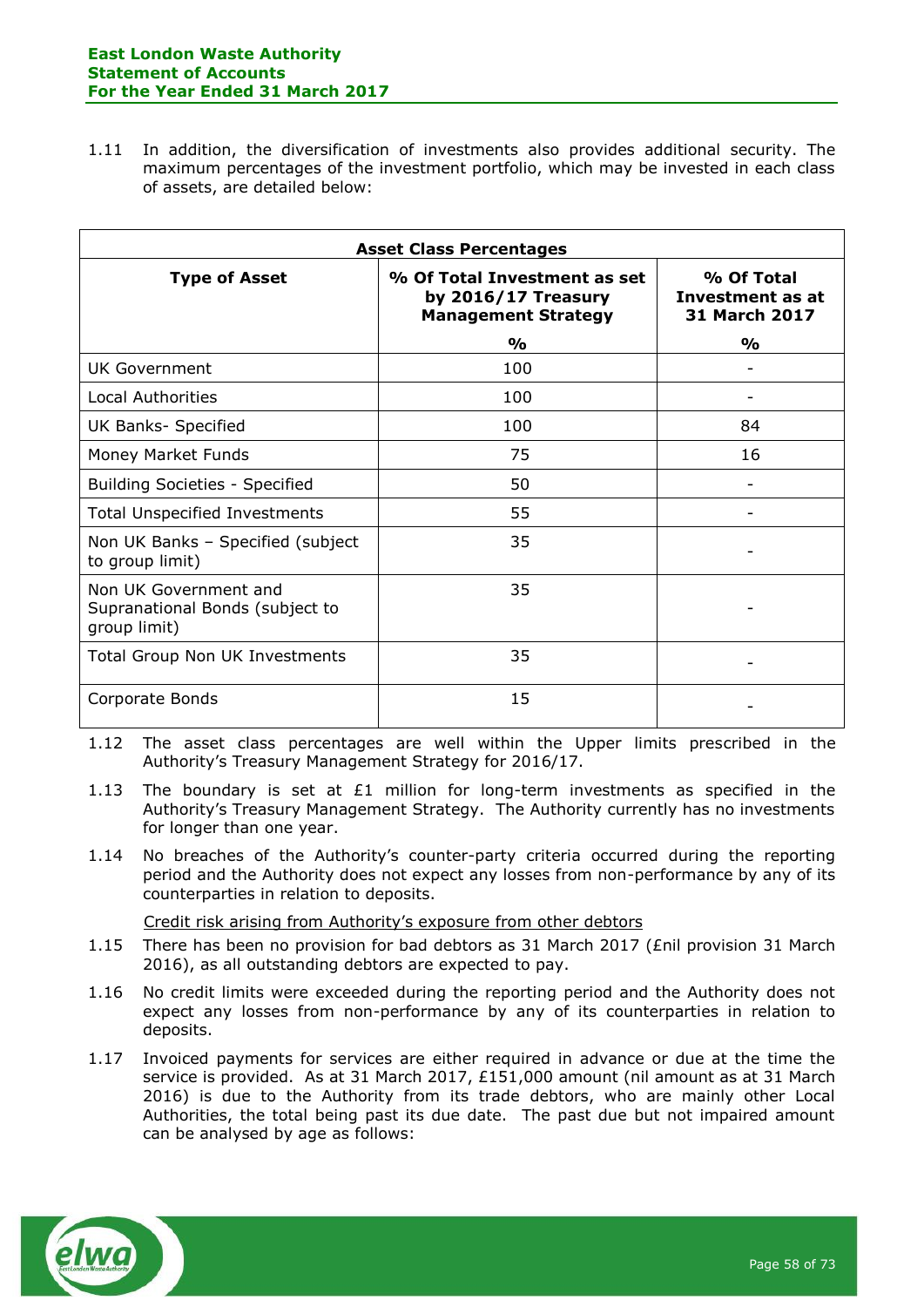#### **East London Waste Authority Statement of Accounts For the Year Ended 31 March 2017**

| <b>Invoiced Payments for Services</b> | 31 March 2016<br>£000    | 31 March 2017<br>£000 |
|---------------------------------------|--------------------------|-----------------------|
| Three months or less                  | $\overline{\phantom{a}}$ | 151                   |
| Four to six months                    | $\overline{\phantom{a}}$ |                       |
| Seven months to one year              | $\overline{\phantom{a}}$ | -                     |
| One year and over                     | $\overline{\phantom{a}}$ |                       |
|                                       | $\overline{\phantom{a}}$ | 151                   |

### Liquidity Risk

1.18 The authority has a comprehensive cash flow management system that seeks to ensure that cash is available as needed. If unexpected movements happen, the authority has ready access to borrowings from the money markets and the Public Works Loans Board. There is no significant risk that it will be unable to raise finance to meet its commitments under financial instruments. Instead, the risk is that the authority will be bound to replenish a significant proportion of its borrowings at a time of unfavourable interest rates. The authority sets limits on the proportion of its fixed rate borrowing during specified periods. The strategy is to ensure that no more than 35% of loans are due to mature within any one year through a combination of careful planning of new loans taken out and (where it is economic to do so) making early repayments.

#### 1.19 As at 31 March 2017, all of the Authority's outstanding loans were with PWLB.

#### Refinancing and Maturity Risk

1.20 The maturity analysis for borrowing is as follows:

| <b>Renewal Period</b>      | <b>Market Loans</b><br>Outstanding as at<br><b>31st March 2017</b><br>£000's | Limit of<br>projected Fixed<br>rate Borrowing<br>for each period<br>% | % of Total<br><b>Borrowing</b><br><b>31st March 2016</b><br>$\frac{1}{2}$ | % of Total<br><b>Borrowing</b><br><b>31st March 2017</b><br>% |
|----------------------------|------------------------------------------------------------------------------|-----------------------------------------------------------------------|---------------------------------------------------------------------------|---------------------------------------------------------------|
| Less than one Year         |                                                                              | 35                                                                    |                                                                           |                                                               |
| Between one and two years  |                                                                              | 45                                                                    |                                                                           |                                                               |
| Between two and five years | ۰                                                                            | 60                                                                    | ۰                                                                         | 35                                                            |
| Between five and ten years | 450                                                                          | 80                                                                    | 35                                                                        |                                                               |
| More than 10 Years         | 826                                                                          | 100                                                                   | 65                                                                        | 65                                                            |
| Total                      | 1,276                                                                        |                                                                       | 100                                                                       | 100                                                           |

1.21 All trade and other payables are due to be paid in less than one year.

#### Market Risk

- 1.22 The Authority is exposed to risk in terms of its exposure to interest rate movements on its borrowings and investments. Movements in interest rates have a complex impact on the Authority. For instance, a rise in interest rates would have the following effects:
	- $a)$ Borrowings at fixed rates – the fair value of the liabilities will fall.
	- $b)$ Investments at fixed rates – the fair value of the assets will fall.
	- $\mathsf{C}$ Borrowing at variable rates – the interest expense charged to the Surplus and Deficit on the provision of services will rise.
	- $d)$ Investments at variable rates – the interest income credited to the Surplus and Deficit on the Provision of Services will rise.
- 1.23 Borrowings are not carried at fair value, so nominal gains and losses on fixed rate borrowings would not impact on the Surplus and Deficit on the Provision of Services or Other Comprehensive Income and Expenditure. However, changes in interest payable and receivables on variable rate borrowings and investments will be posted to the Surplus or Deficit on the Provision of Services and affect the Revenue Reserve Balance.

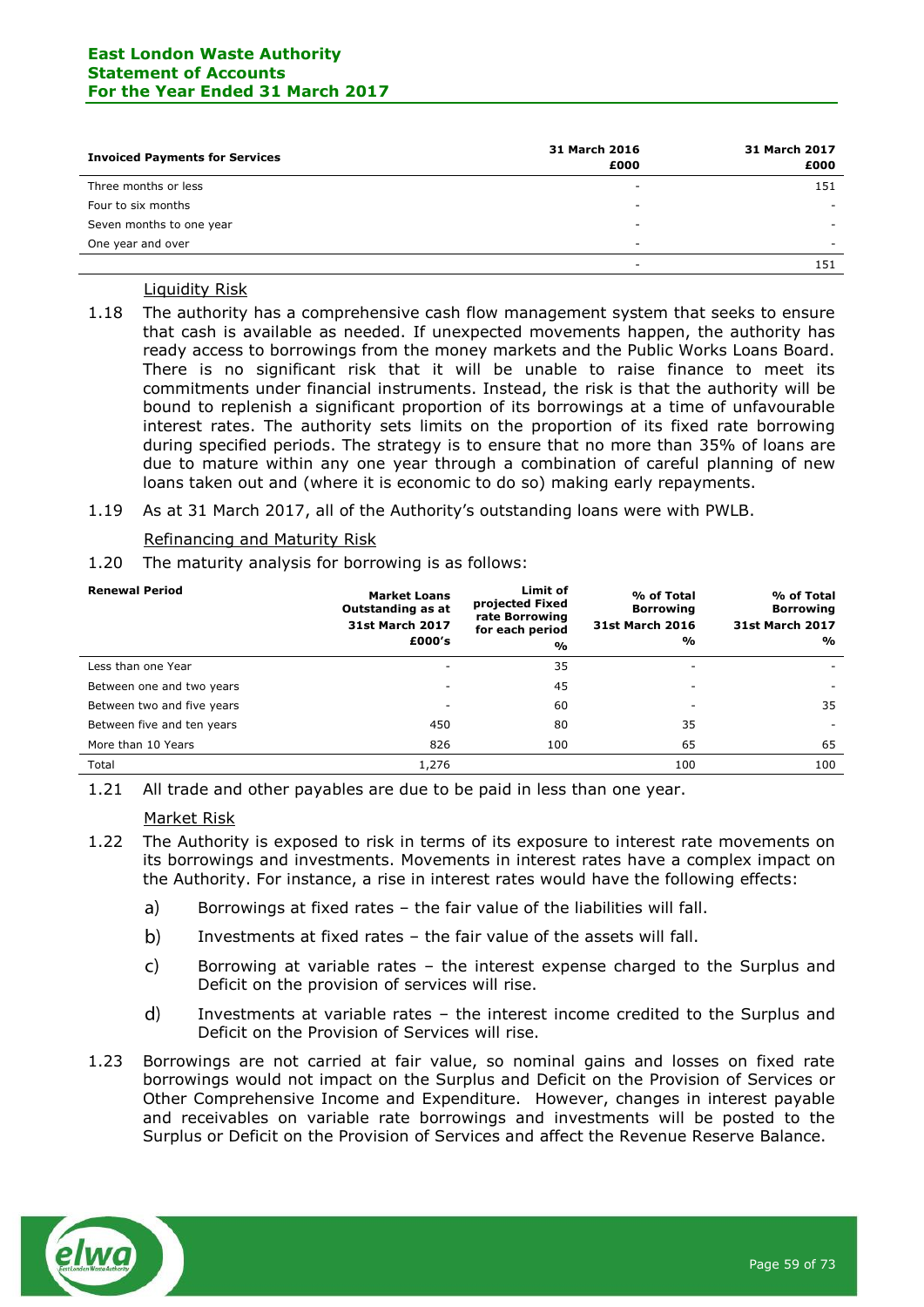- 1.24 The Authority has the following strategies to manage interest rate risk:
	- Setting a maximum for Authority's borrowings at variable rates. For 2016/17 all  $a)$ the Authority's borrowings were at fixed rates.
	- $b)$ Prudent borrowing and repayments arrangements, by limiting the net annual repayment of debt to the outstanding debt.
- 1.25 The Authority, through the London Borough of Redbridge Treasury Management team, has an active strategy for assessing interest rate exposure that feeds into the setting of the annual budget and which is used to monitor performance throughout the year. This allows any adverse changes to be responded to and accommodated quickly.
- 1.26 According to this assessment strategy, at 31 March 2017, if discount rates had been 1% higher with all other variables held constant, the financial effect would be:

|                                                                                                                                | ----- |
|--------------------------------------------------------------------------------------------------------------------------------|-------|
| Decrease in fair value of long term fixed rate investments assets - No impact on Other<br>Comprehensive Income and Expenditure |       |
| Decrease in fair value of fixed rate borrowings liabilities - No impact on Other Comprehensive<br>Income and Expenditure       | 164   |

- 1.27 As at 31 March 2017 the Authority holds no variable interest rate investments or borrowings as they are all fixed rates. Therefore there is no predicted impact for this on the Comprehensive Income and Expenditure Statement.
- 1.28 The impact of a 1% fall in discount rates would be as above but with the movements being reversed. These assumptions are based on the same methodology as used in the Note 29 – Fair Values of Assets and Liabilities.



**£000**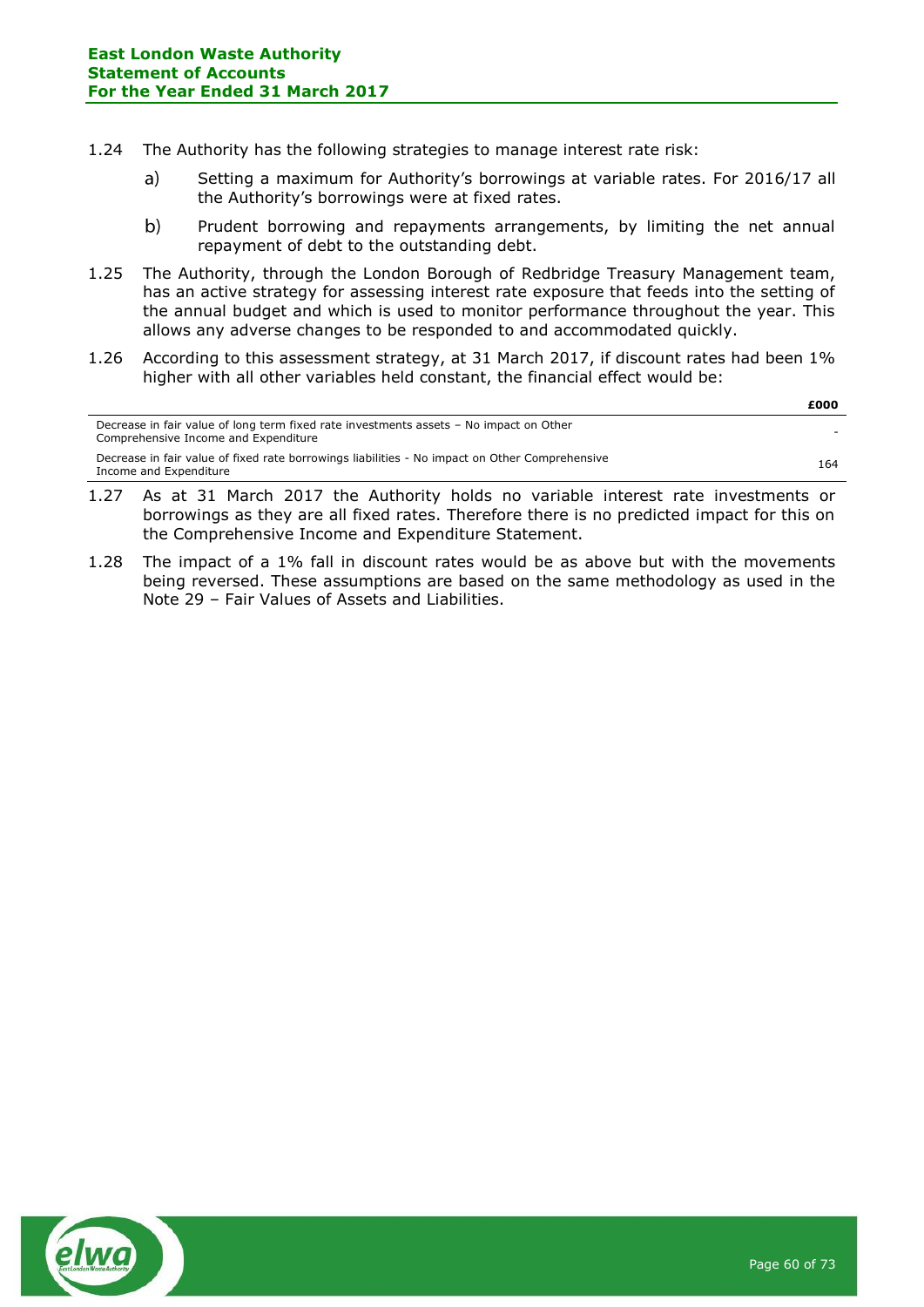# **ANNUAL GOVERNANCE STATEMENT**

### **1. Introduction**

1.1 Each year the Authority is required by regulation to produce a statement that details the framework for making decisions and controlling the resources of the Authority. The statement covers both the Authority's governance arrangements as well as internal control issues. This statement should enable stakeholders to have substantial assurance that decisions are properly made and public money is being properly spent on citizens' behalf. The statement below complies with the Accounts and Audit Regulations 2015.

### **2. Scope of responsibility**

- 1.1 The East London Waste Authority (ELWA) is responsible for ensuring that its business is conducted in accordance with the law and proper standards, and that public money is safeguarded, properly accounted for, and used economically, efficiently and effectively. ELWA also has a duty under the Local Government Act 1999 to make arrangements to secure continuous improvement in the way in which its functions are exercised, having regard to a combination of economy, efficiency and effectiveness.
- 1.2 In discharging these obligations, the Authority is required by Regulation 5 of the Accounts and Audit Regulations 2015 to put in place proper arrangements for the governance of its affairs, and facilitating the effective exercise of its functions, which includes arrangements for the management of risk and evaluating the effectiveness of the Authority's overall governance and risk management arrangements, by taking into account public sector auditing standards.

### **3. The purpose of the Governance Framework**

- 1.1 The Governance Framework comprises of the systems and processes, culture and values, by which the Authority and its activities are directed, governed and controlled, and through which it accounts to and engages with the community. An effective governance framework enables the Authority to monitor the achievement of its strategic objectives and to consider whether those objectives have led to the delivery of appropriate and cost-effective services.
- 1.2 The system of internal control is a significant and ongoing part of the governance framework and is designed to manage risk to a reasonable level. It cannot eliminate all risks connected with failure to achieve policies, aims and objectives, but effective internal systems of control can provide substantial, albeit not absolute assurance, of the effectiveness of the Authority's policies, aims and objectives. The system of internal control is based on an ongoing process designed to identify and prioritise the risks to the achievement of the Authority's policies, aims and objectives, to evaluate the likelihood of those risks being realised and the impact should they be realised, and to manage them efficiently, effectively and economically.
- 1.3 The Authority's governance framework is established through its systems, processes, cultures and values. Its systems and controls are regularly reviewed to reflect changing needs. The ELWA Code has been incorporated into the Authority's Constitution as a single point of reference for the Authority's framework for its Governance arrangements.

### **4. Vision and Purpose**

1.1 ELWA has the vision "To provide an effective and efficient waste management service that is environmentally acceptable and delivers services that local people value". This vision is supported by objectives and joint targets. The vision was adopted in consultation with stakeholders.

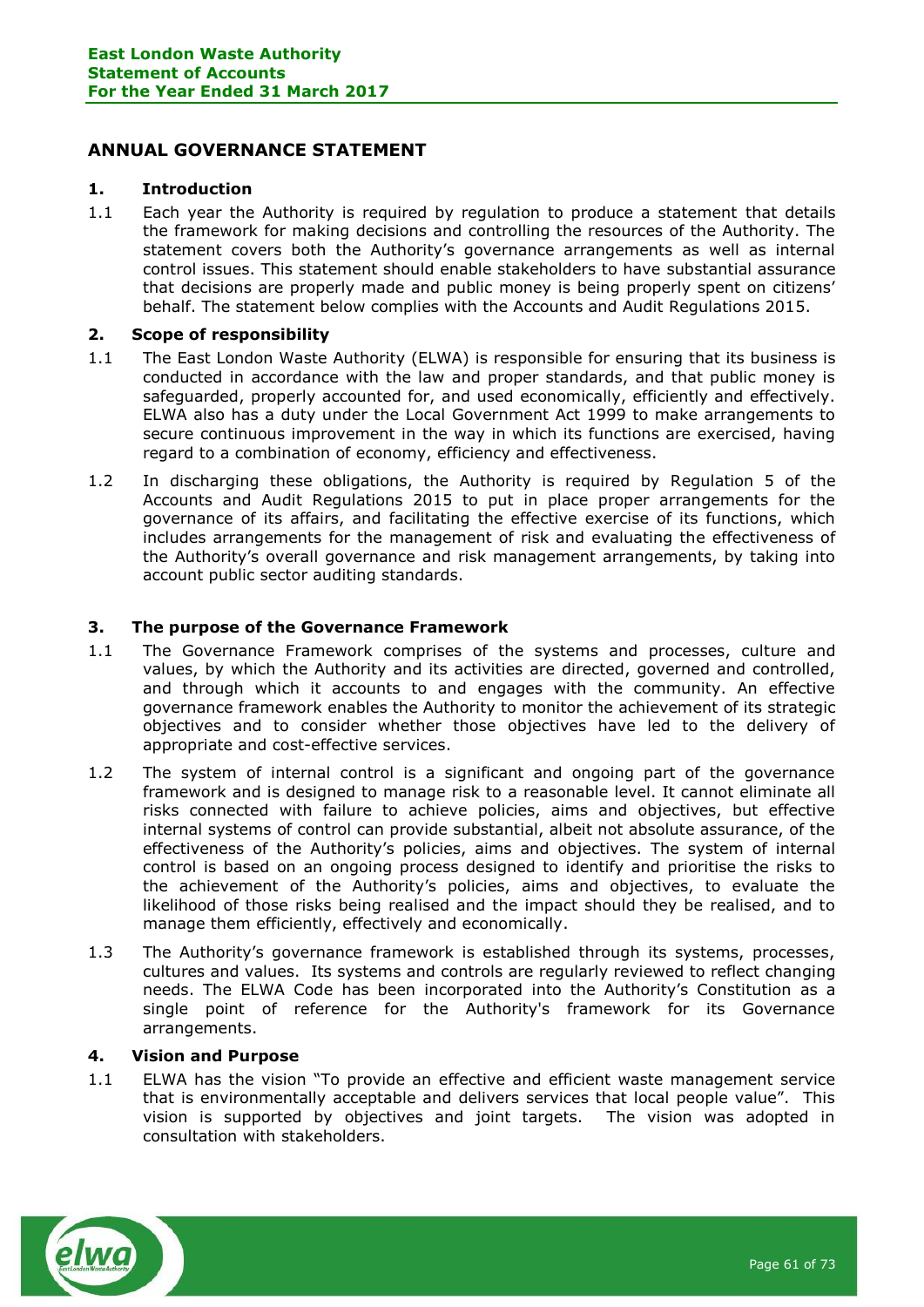- 1.2 The Integrated Waste Management Strategy (IWMS) sets out the Authority's strategic direction. It shows the integrated planning process that links the Strategy, Vision, Aims and Priorities. It also outlines the actions to be taken to deliver on the strategic priorities. This is reviewed annually to identify new key actions to be considered in the service planning process a range of performance indicators assists in the monitoring of activity. ELWA is considering its future waste strategy in the light of the Joint Waste Plan including technical options and sites for delivery of waste facilities in line with the waste hierarchy. The Integrated Waste Management strategy will be reviewed and updated to reflect ELWA's evolving strategic aims.
- 1.3 The Integrated Waste Management Strategy underpins the annual service delivery plans that are agreed by ELWA and the Contractor. These are required under the IWMS Contract, which was entered into in 2002, at the commencement of the 25 year waste contract. These requirements are:
	- $a)$ The Overall Service Delivery Plan (OSDP) of ELWA Limited is a Plan that covers the 25 years of the Contract. This is a schedule to the Contract and is essentially the operational and technical proposal by Shanks Waste Management (SWM) to meet ELWA's requirements.
	- $b)$ The 3 or 5 Year Service Delivery Plan (SDP) follows a similar format to the OSDP but provides a greater level of detail. The first 5 Year SDP is also a schedule to the Contract.
	- $\mathsf{C}$ The Annual Budget and Service Delivery Plan (ABSDP) follow a similar format to the other SDPs but provide a greater level of detail, particularly in respect of financial matters. The first ABSDP, relating to the period up until 31st March 2003, was finalised and incorporated as a schedule to the Contract. The ABSDP is considered prior to the commencement of the relevant financial year to which it relates. This ensures that the levy report in February takes the ABSDP into account and can fully reflect the likely expenditure commitments arising from the Contract. The ABSDP process also affords opportunity for the constituent councils to provide input into the proposed plans to take into account any planned service changes or requirements in the coming financial year.
- 1.4 The Authority can apply various penalties under its IWMS contract if these Plans, once approved, are not adhered to and met. In extreme circumstances, the Authority could terminate the Contract.
- 1.5 It is recognised that the Authority cannot achieve its vision alone. It needs to work in partnership with its four Constituent Councils, other agencies and the community to make this happen.

### **5. Performance Management and Reporting**

- 1.1 The performance management framework demonstrates how effective the actions being taken are and assists in monitoring progress in the way in which the Authority's strategies are translated into action plans. It also helps to identify if any risks are materialising when indicators do not show the level of progression anticipated.
- 1.2 The performance management framework is therefore instrumental in identifying and mapping continuous improvement of services across the Authority.
- 1.3 The fundamentals of contractual performance management are embedded in the way the Authority operates. There is:
	- $\mathsf{a}$ A corporately defined process that ensures that Plans are linked to strategic aims and that performance statements and other published information are accurate and reliable;

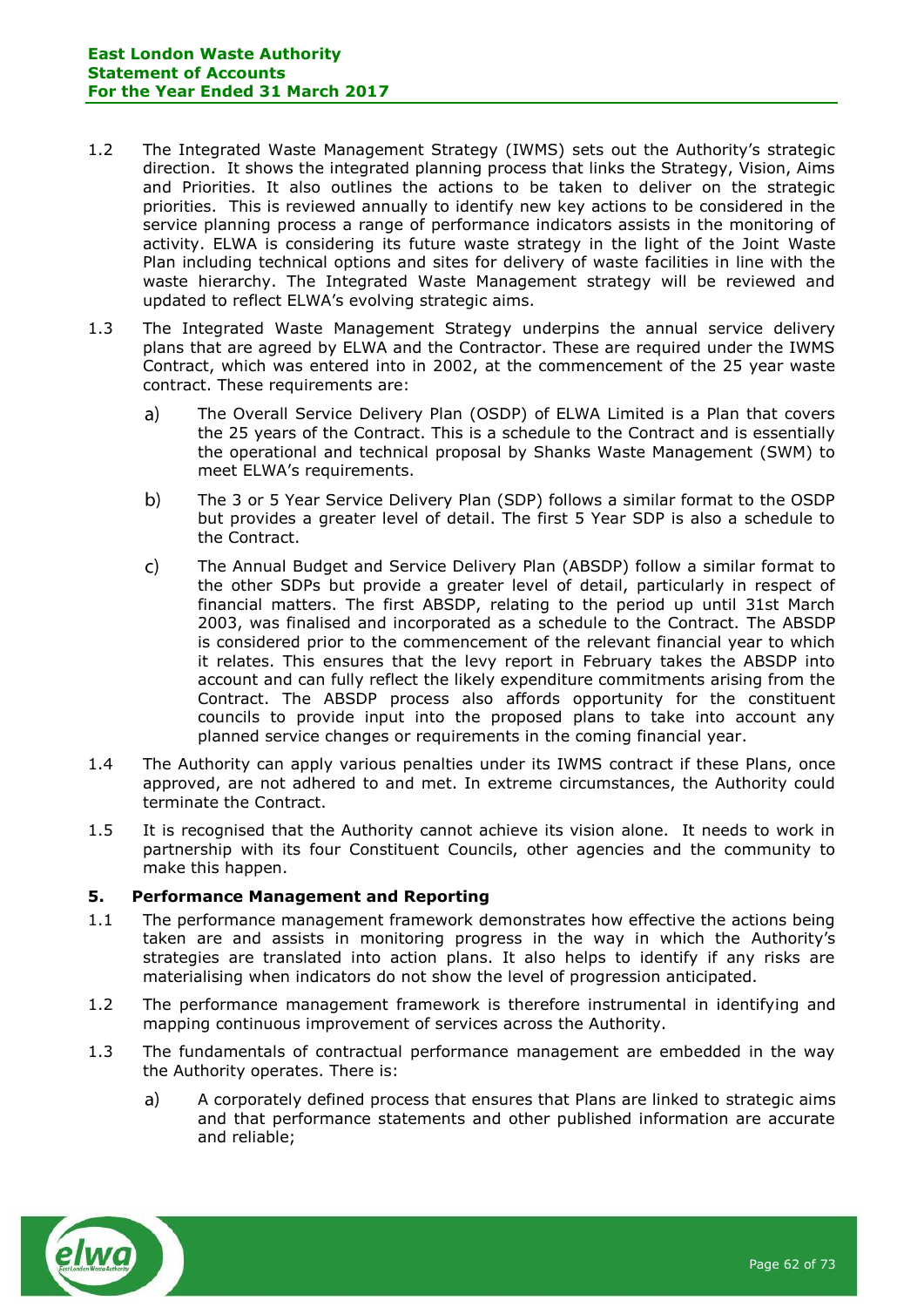- $b)$ Mechanisms whereby performance is discussed and reported throughout all levels of the organisation and those of its partners, in particular to Members and Officers in Authority meetings, Management Board, Operational Management Team and Contract Monitoring Group. Such performance reporting includes not only regular financial monitoring and contract monitoring but also progress on the contract review and achievement of efficiencies. During 2017/18 there will be a proposed review of the above groups and their interaction with each other, as well as the proposed establishment of a scrutiny panel and other project groups.
- 1.4 A performance management system is in place for all Authority Officers. This ensures each member of staff has clear and measurable objectives that are ultimately aligned to the strategic objectives of the Authority.

### **6. Authority Constitution**

- 1.1 The Constitution sets out the governance and decision making arrangements of the Authority, including the roles and responsibilities of Members and Officers. It provides details about how decisions are made and who can make them. It also contains the rules for managing our finances and resources effectively.
- 1.2 Emerging changes to our governance structure, including the Constitution, are presented at Authority meetings for approval. A copy of the Constitution is on the Authority's website. This includes a clear reference to the scheme of delegation, which outlines who is authorised to make particular decisions and the remit of those decisions. In addition, clear rules regarding contractual and tendering matters and dealings with land are outlined within the Constitution. Alongside these are financial regulations relating to income and expenditure and financial authority limits.

### **7. Codes of Conduct**

1.1 Part E of the ELWA Constitution deals with the Codes of Conduct for Members and Employees. Each of ELWA's four Constituent Councils has adopted the mandatory provisions of the Model Code and Redbridge Council has included local provisions into its Code of Conduct. ELWA is not required to adopt a Code of Conduct for its Members. The Authority's Members are bound by their respective Council Codes when they act in their official capacity for ELWA.

# **8. Risk Management**

- 1.1 The Authority has embedded risk management processes throughout its structure. The Corporate Risk Register which deals with both strategic and operational risks is agreed and reviewed by the ELWA Management Board and Authority Members on a regular basis.
- 1.2 Financial and operational risks are embedded within individual reports that are presented at Authority meetings.
- 1.3 Risk identification and management processes are also in place for projects, partnerships and contracts.

### **9. Compliance with policies, laws and regulations**

1.1 The Constitution sets out the legal framework for making decisions and publishing them. The Authority has the following statutory officers; Head of Paid Service – Managing Director, Section 73 officer (Local Government Act 1985), and Monitoring Officer – Legal Adviser each of whom has the power to refer matters to the Authority where a breach of regulation is possible or suspected. These officers form part of the Management Board. None of these officers have been required to use their powers during the year.

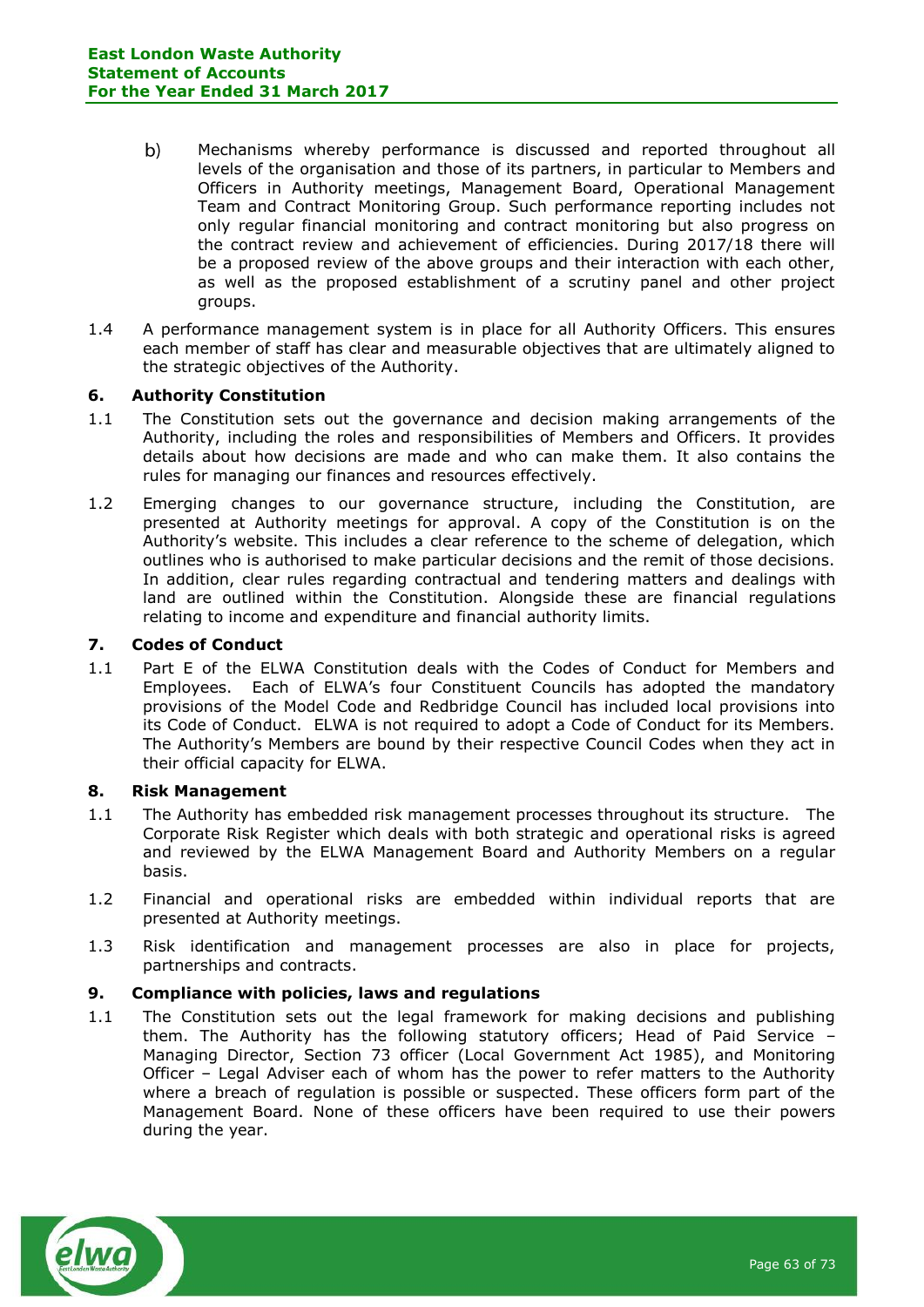1.2 The statutory officers also provide professional advice on all key decision-making reports to ensure all relevant legal, financial, risk management, procedural and equality implications are addressed.

### **10. Counter Fraud including Whistle-blowing**

- 1.1 The Authority has an agreed Anti-Fraud & Corruption Strategy and Whistleblowing procedure embedded in the Constitution. Two key components that support the Strategy are:
	- $a)$ Whistle blowing arrangements that are available to the general public, employees, and contractors. Our Constituent Councils have their own whistleblowing procedures.
	- $b)$ Delivering a programme of anti-fraud training and guidance, including a Fraud Response Plan to instil a culture and awareness that fraud will not be tolerated.
- 1.2 The current website for the Authority went live in 2017 following a review and development process. The website is used to engage directly with the community on waste reduction, reuse and recycling and disposal matters.

### **11. Complaints process**

- 1.1 The Authority has a recognised complaints process, and aims to comply and conform to the complaints procedures operating in each of the four Constituent Councils.
- 1.2 Members also receive enquiries and complaints via their surgeries, walkabouts or by correspondence. ELWA Officers support Members in addressing these queries to ensure that the public receive an appropriate answer.
- 1.3 Members of the public may also complain to the Local Government Ombudsman if a corporate complaint has not been satisfactorily resolved and maladministration could arise. The Authority has had no previous history of any such complaints.
- 1.4 Complaints are analysed and assessed so that the organisation can identify trends and issues and if necessary, put in place changes and improvements to prevent complaints reoccurring.

### **12. Training and development**

- 1.1 Members receive a briefing to keep them up to date with changes and to supplement their training needs via their Constituent Councils. This is supplemented by formal and informal information about ELWA through briefings, workshops and conferences.
- 1.2 Training and development of staff continues via professional associations, committee reports, conferences, seminars, courses run by Constituent Councils, on-line tuition and bespoke courses and liaison with the appropriate central government department. These are related to the demands of new legislation and operational practices.

### **13. Communication and engagement**

1.1 The Authority has a responsibility to communicate how to access basic services and information. The Authority's primary communication methods are comprehensive reporting, its website, leaflets and briefings for Constituent Councils. In addition, the Authority and the Constituent Councils have combined with the contractor to implement a Communications Strategy to drive through improvements in waste management performance.

### **14. Partnerships**

1.1 The most significant partnerships for the Authority are with its four Constituent Councils and through the IWMS Contract with Shanks Waste Management and John Laing Investments Limited that make up ELWA Limited.

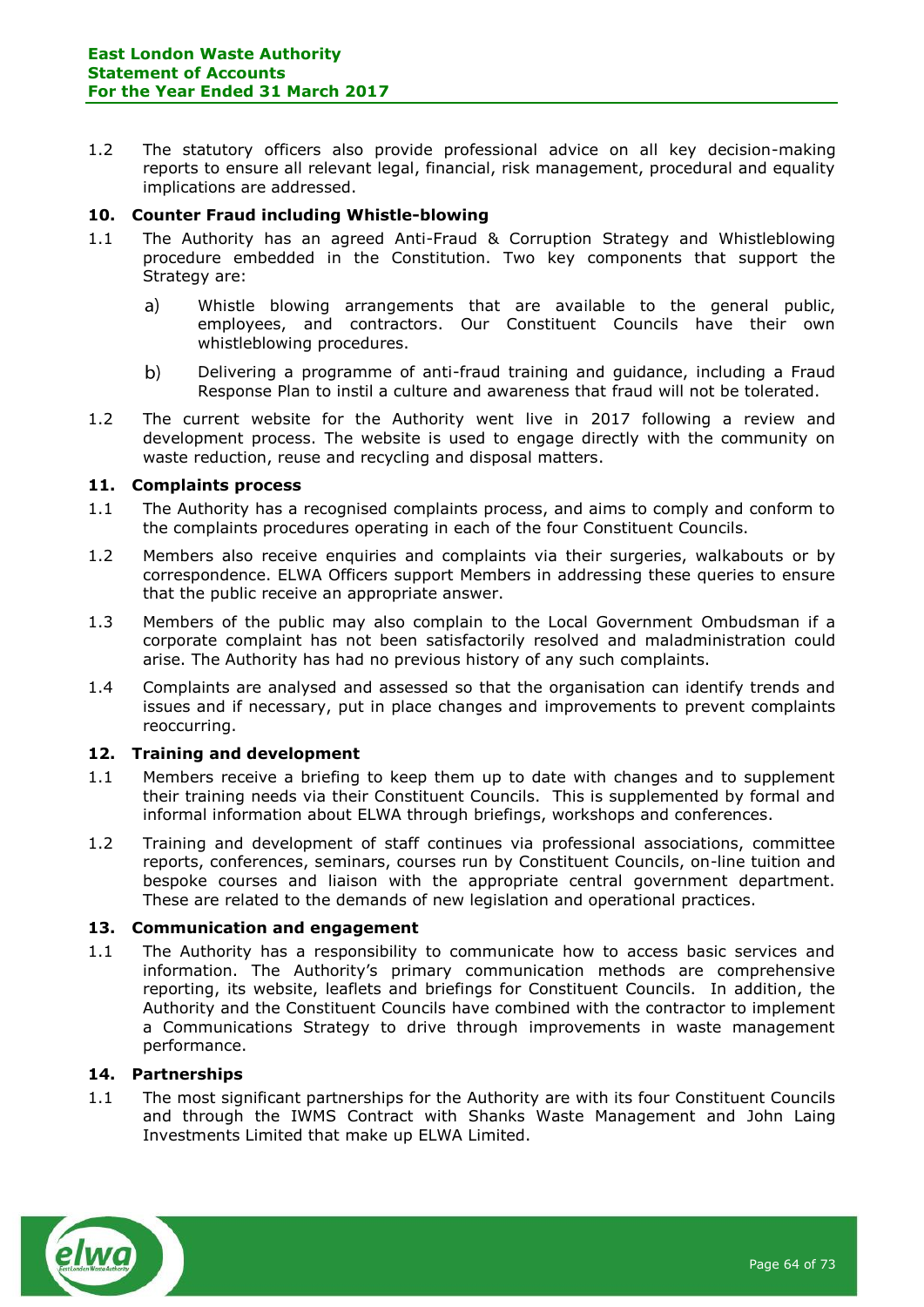1.2 There are sound governance arrangements in place for partnerships. They are implemented via regular formal meetings with Shanks Waste Management including those at ELWA Limited and regular formal meetings with the Councils including those at the ELWA Management Board, Operational Management Team and Contract Monitoring group.

### **15. Review of effectiveness**

- 1.1 ELWA has responsibility for conducting, at least annually, a review of the effectiveness of its governance framework including the system of internal control, albeit this is treated as an ongoing process. The Managing Director has the responsibility for the maintenance and development of the internal control environment. The framework for this is in the Constitution and support is provided by the regular review process carried out by Internal Audit, External Audit and other review agencies.
- 1.2 The 5 yearly and annual processes, conducted within a formal framework provided by the Integrated Waste Management Strategy and Contract, enforce a disciplined review of objectives and effectiveness.

#### **16. Role of the Finance Director**

1.1 The Chief Financial Officer (CFO) fulfils the statutory requirements of the Local Government Act 1985 and is the organisation's senior executive charged with leading and directing financial strategy and administration, and assisting the Head of Paid Service to discharge their corporate responsibilities. This is a pivotal role, both for external stakeholders and within the Management Board. At ELWA, this role is held by the Finance Director. The Authority fully complies with the governance requirements and principles as set out in the CIPFA Statement on the Role of the Chief Financial Officer in Local Government (2016).

#### **17. Internal Audit**

- 1.1 Internal Audit and External Audit operate a joint working arrangement to maximise the effectiveness of the audit scrutiny of the Authority. An effective Internal Audit function is a core part of the Authority's arrangements to ensure the proper conduct of its financial affairs. Internal Audit priorities are risk based and agreed with the Section 73 Officer, following consultation with the Management Board and External Audit as part of the annual planning process.
- 1.2 The Senior Internal Audit Manager for the London Borough of Redbridge is authorised to complete a programme of audit reviews within the Authority. To assist in the accomplishment of this programme, the Financial Regulations of the Authority give authority for Internal Auditors to have full, free and unrestricted access to all Authority assets, records, documents, correspondence and personnel for the purposes of that audit. Recommendations arising from the work of both internal and external auditors are discussed and agreed with management, including acceptable timescales for their implementation. The Head of Audit for the London Borough of Redbridge reports on the outcomes of the annual programme of audit work to Members and management.

#### **18. External Audit**

1.1 The Authority's external Auditor at the time of the audit of the 2016/17 accounts is KPMG. KPMG has an annual audit plan in place that is risk based and focuses on undertaking areas of work that enables them to fulfil their duties in providing an opinion on the Authority's financial statements and whether or not we have sound arrangements in place to deliver value for money. This value for money conclusion is based on one overall criterion: that in all significant respects, the audited body had proper arrangements to ensure it took properly informed decisions and deployed resources to achieve planned and sustainable outcomes for taxpayers and local people. This overall criterion is supported by three sub criteria relating to: informed decision

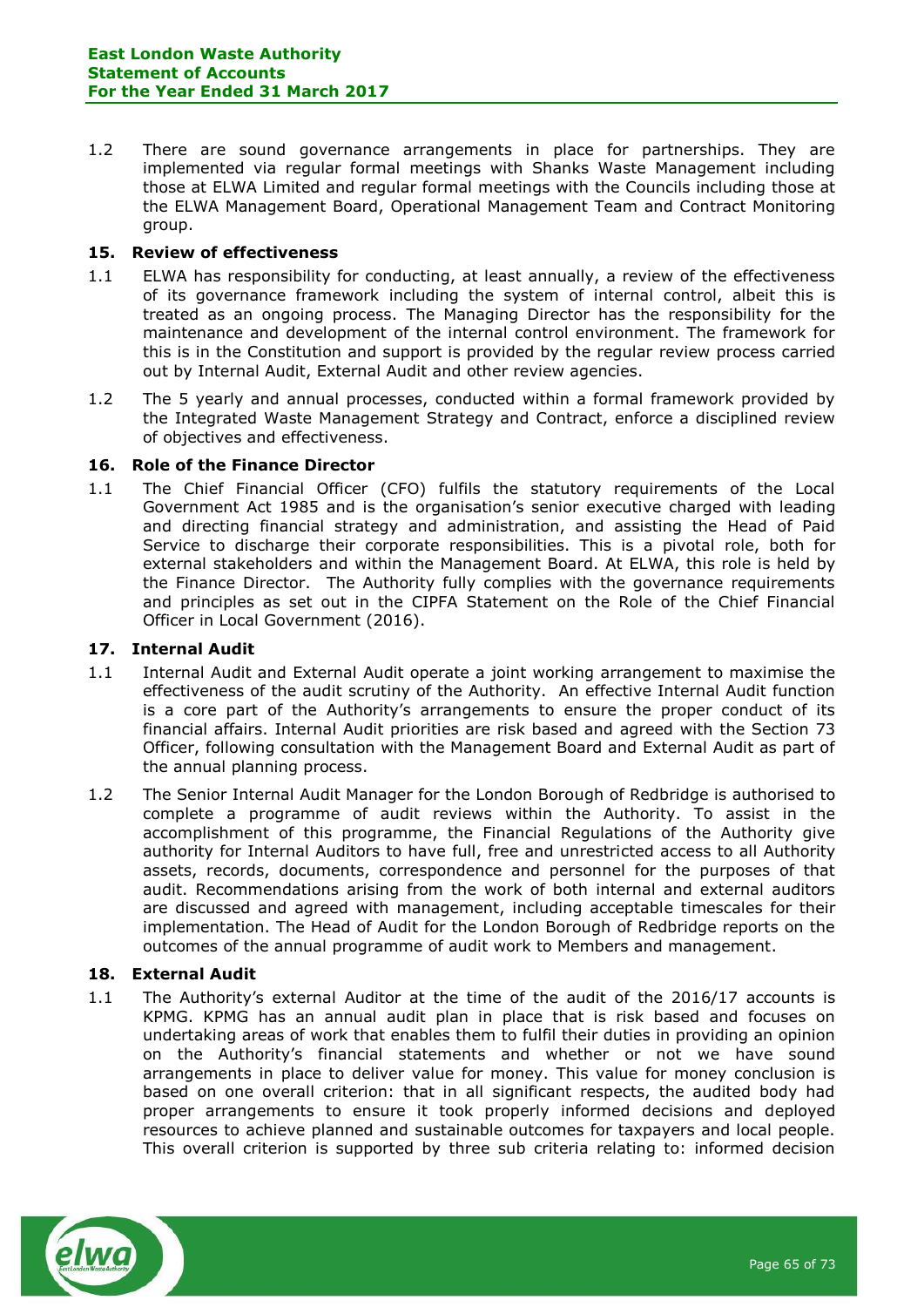making; sustainable resource deployment; and working with partners and other third parties.

- **19. Governance and internal control issues requiring improvement and outcome of 2016/17 action plan**
- 1.1 There were two key actions arising from the 2016/17 action plan and these are detailed below.

### Contract Management

- 1.2 An action was for ELWA to continue to assess and drive forward the implementation of the Constituent Councils' monitoring programme for the delivery of the IWMS contract. Implementation progress is reviewed at the regular Contract Monitoring Group meetings and as part of the SLA process between ELWA and the Constituent Councils.
- 1.3 Another action was for ELWA and Shanks to work with the Automatic Number Plate Recognition (ANPR) System provider to address weaknesses in the system. The ANPR system is now fully operational. Further work continues on communication and access aspects as well as trigger limits.

#### Budget pressures

- 1.4 The action was in relation to the need to meet potential budget pressures in respect of efficiency savings and royalty payments. Plans were to be identified to meet the ongoing efficiency saving of £1.5m.
- 1.5 In respect of the efficiency savings half the target was reached through ongoing savings in the contract already achieved. The total efficiency savings achieved in 2016/17 was  $£1.415m$  with significant one off savings also being achieved. As part of the Budget and Levy setting in 2017/18 Members agreed that the efficiency savings would be set at the level of ongoing savings achieved. In September 2016 agreement was reached with the sub-contractor for a guaranteed level of royalty income at the level of spare capacity.

### **20. Annual Governance Statement Action Plan 2017/18**

1.1 The actions planned for 2017/18 are detailed below:

| <b>Number</b> | Area to<br>develop                                                                   | <b>Ongoing Action</b>                                                                                                                                                                                                                                                                        | <b>Timescales</b> | Lead<br><b>Officer</b> |
|---------------|--------------------------------------------------------------------------------------|----------------------------------------------------------------------------------------------------------------------------------------------------------------------------------------------------------------------------------------------------------------------------------------------|-------------------|------------------------|
|               | Contract<br>Management<br>service level<br>agreement and<br>performance<br>standards | - Service level agreements to reflect the<br>actual monitoring to be carried out.<br>- Review and check of whether this level<br>of monitoring has taken place as per the<br>reporting pro-formas.<br>- Monthly review of self-monitoring<br>returns carried out by Shanks.                  | By March<br>2018  | Managing<br>Director   |
| $\mathcal{P}$ | Reduce risk of<br>fly-tipping at<br><b>ELWA sites</b>                                | There are security risks to the remaining<br>landfill sites with potential for break in<br>and fly-tipping.<br>Actions<br>- increase security<br>- CCTV monitoring<br>Intelligence and liaison with Thurrock<br>Council as well as constituent councils<br>on possible fly-tipper movements. | By March<br>2018  | Managing<br>Director   |

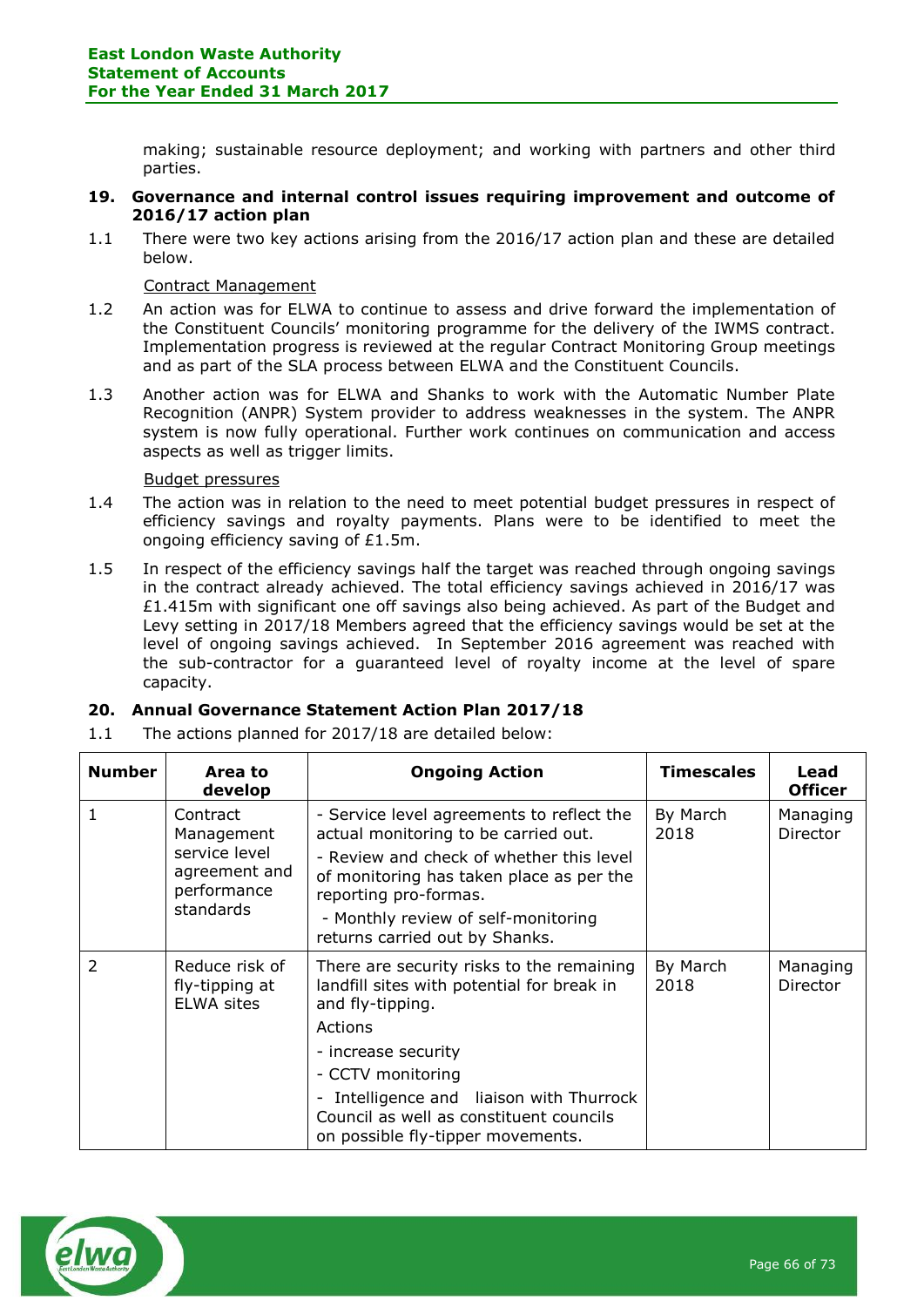Signed:

…………………………………………………………….. Sharon Lea (Interim Managing Director)

……………………………………………………………..

Cllr. Ken Clark (Chair) Date:

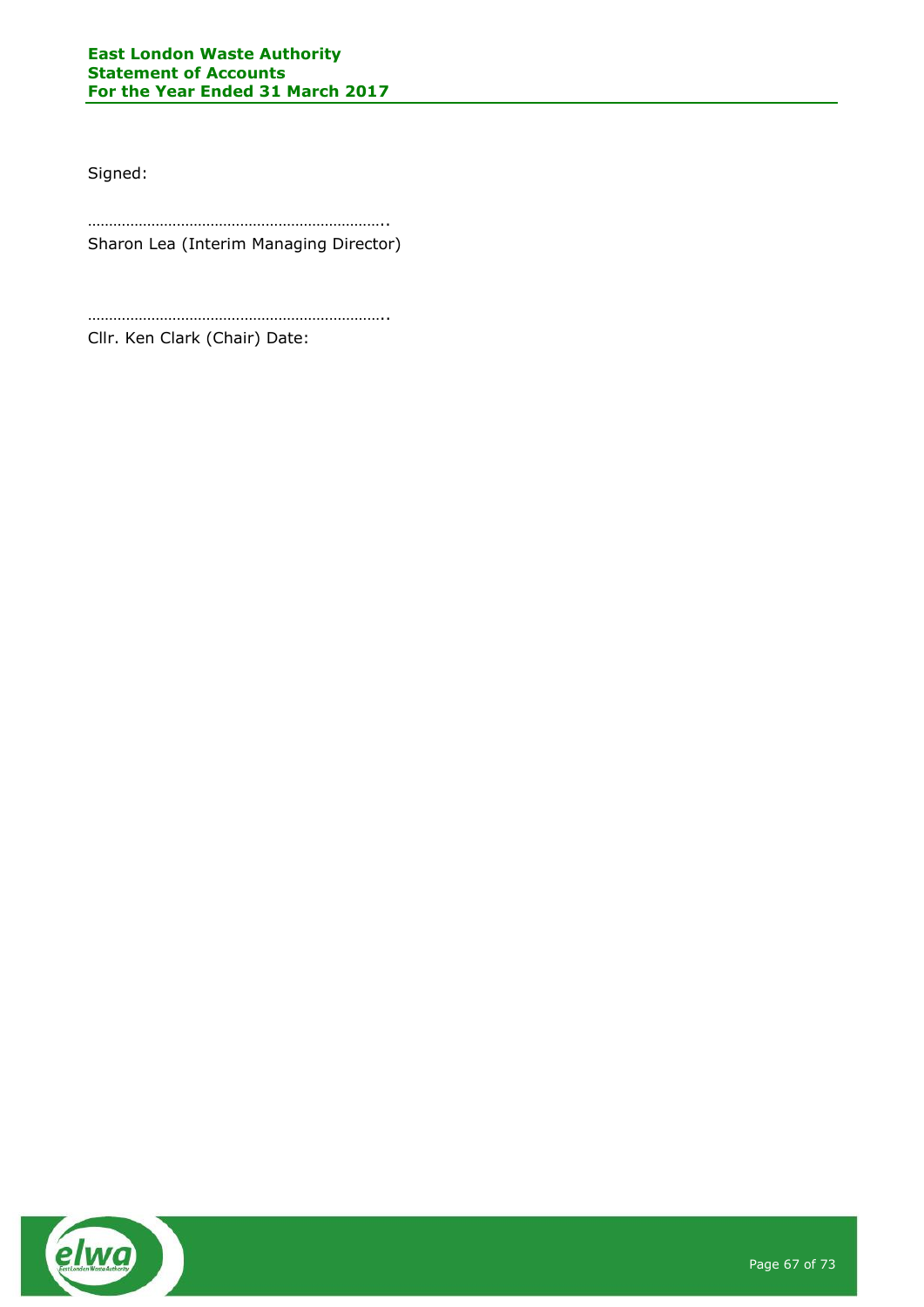# **GLOSSARY**

# **Actuary**

An independent consultant who advises on the financial position of the Pension Fund.

#### **Actuarial** Valuation

Every three years the Actuary reviews the assets and liabilities of the Pension Fund and reports to the Authority on the fund's financial position and recommended employers' contribution rates.

### **Appropriation**

The transfer of ownership of an asset from one Service to another at an agreed (usually market or outstanding debt) value.

### **Accruals**

The amounts by which receipts or payments are increased in order to record the full income and expenditure incurred in an accounting period.

#### **Amortisation**

The writing off of a charge or loan balance over a period of time.

Balance Sheet (Statement of Financial Position)

A statement of all the assets, liabilities and other balances of the Authority at the end of an accounting period.

### **Budget**

A forecast of future expenditure plans for the Authority. Detailed revenue budgets are prepared each year and it is on the basis of these figures that the Levy is set. Budgets are revised towards the year-end to take account of inflation, changes in patterns of services, and other factors.

### **Capital Charge**

A depreciation charge to Service Revenue Accounts to reflect the cost of fixed assets used in the provision of the service.

### **Capital Expenditure**

Expenditure on the acquisition of fixed assets or expenditure that adds to the value of an existing fixed asset.

### **Capital Adjustment Account**

Represents amounts set aside from revenue resources or capital receipts to finance expenditure on fixed assets or for the repayment of external loans and certain other capital financing transactions.

### **Capital Receipt**

Income received from the sale of a capital asset such as land or buildings.

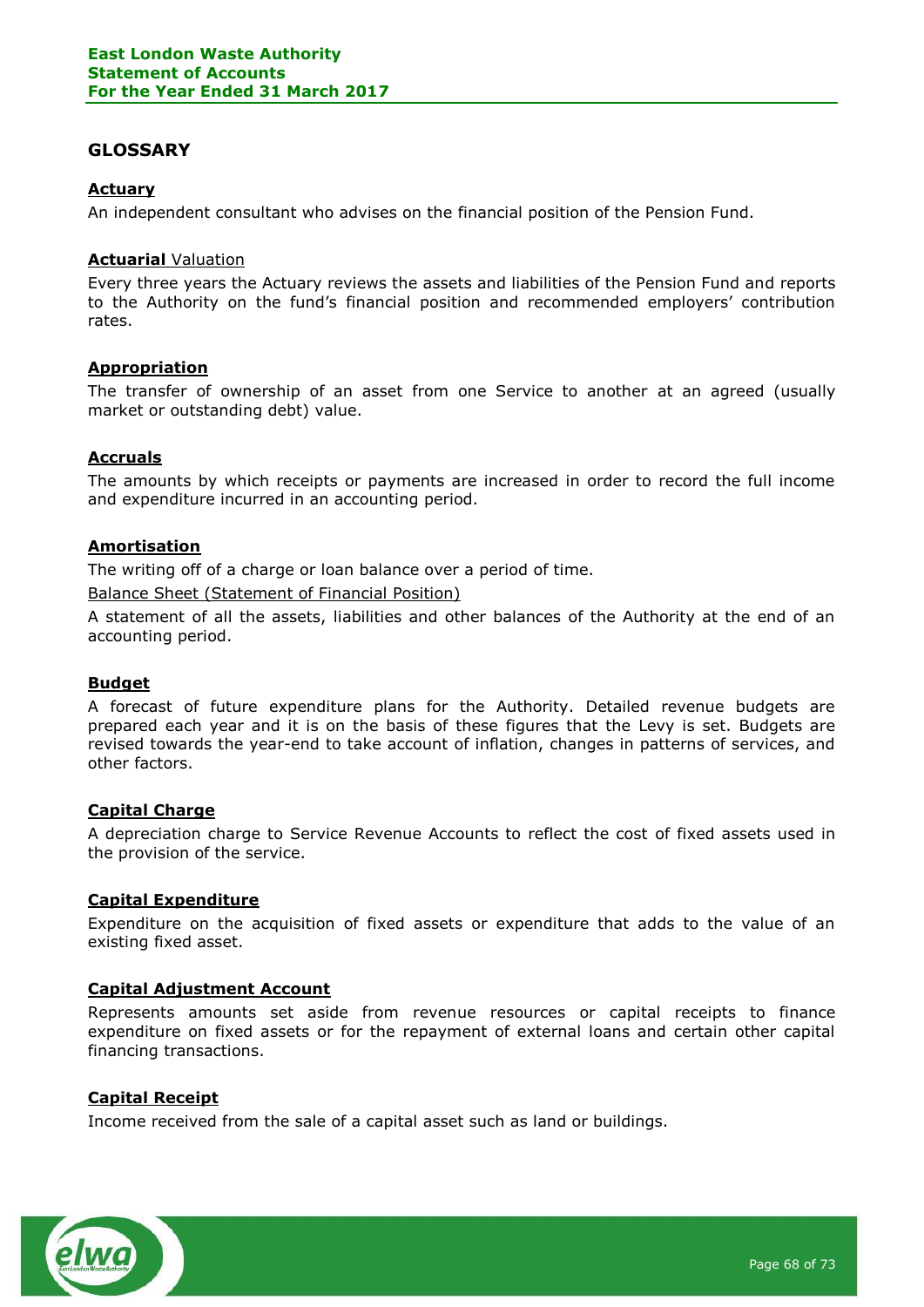### **Carrying Value (Book Value)**

For Financial Instruments, this value is the amount to be recognised on the Balance Sheet. Financial Assets and Liabilities need to be recognised in the Balance Sheet at fair value or at amortised cost.

### **Cash**

Comprises cash on hand and demand deposits.

### **Cash equivalents**

Are short-term, highly liquid investments that are readily convertible to known amounts of cash and which are subject to an insignificant risk of changes in value.

### **Cash flows**

Are inflows and outflows of cash and cash equivalents.

### **Component Accounting**

Ensures that the overall value of an asset is fairly apportioned over its significant components. Each significant component is identified, valued and accounted for separately if its useful life and method of depreciation is different from the overall asset.

### **Comprehensive Income and Expenditure Statement**

A Statement showing the Income and Expenditure of the Authority's services during the year. It demonstrates how costs have been financed from the Levy and shows income from services provided.

### **Contingent Liability**

A possible liability to future expenditure at the Balance Sheet date dependent upon the outcome of uncertain events.

### **Credit Ratings for Investments**

A scoring system used by credit rating agencies such as Fitch, Moody's and Standard and Poor's to indicate the credit worthiness and other factors of Governments, Banks, Building Society's, and other financial Institutions.

### **Creditors**

Amount of money owed by the Authority for goods and services received.

#### **Debtors**

Amount of money owed to the Authority by individuals and organisations.

### **Deferred Liabilities**

These are creditor balances repayable after one year.

### **Defined Benefit Scheme**

A pension scheme that defines the benefits independently of the contributions payable. Benefits are not directly related to the investments of the Pension Fund.

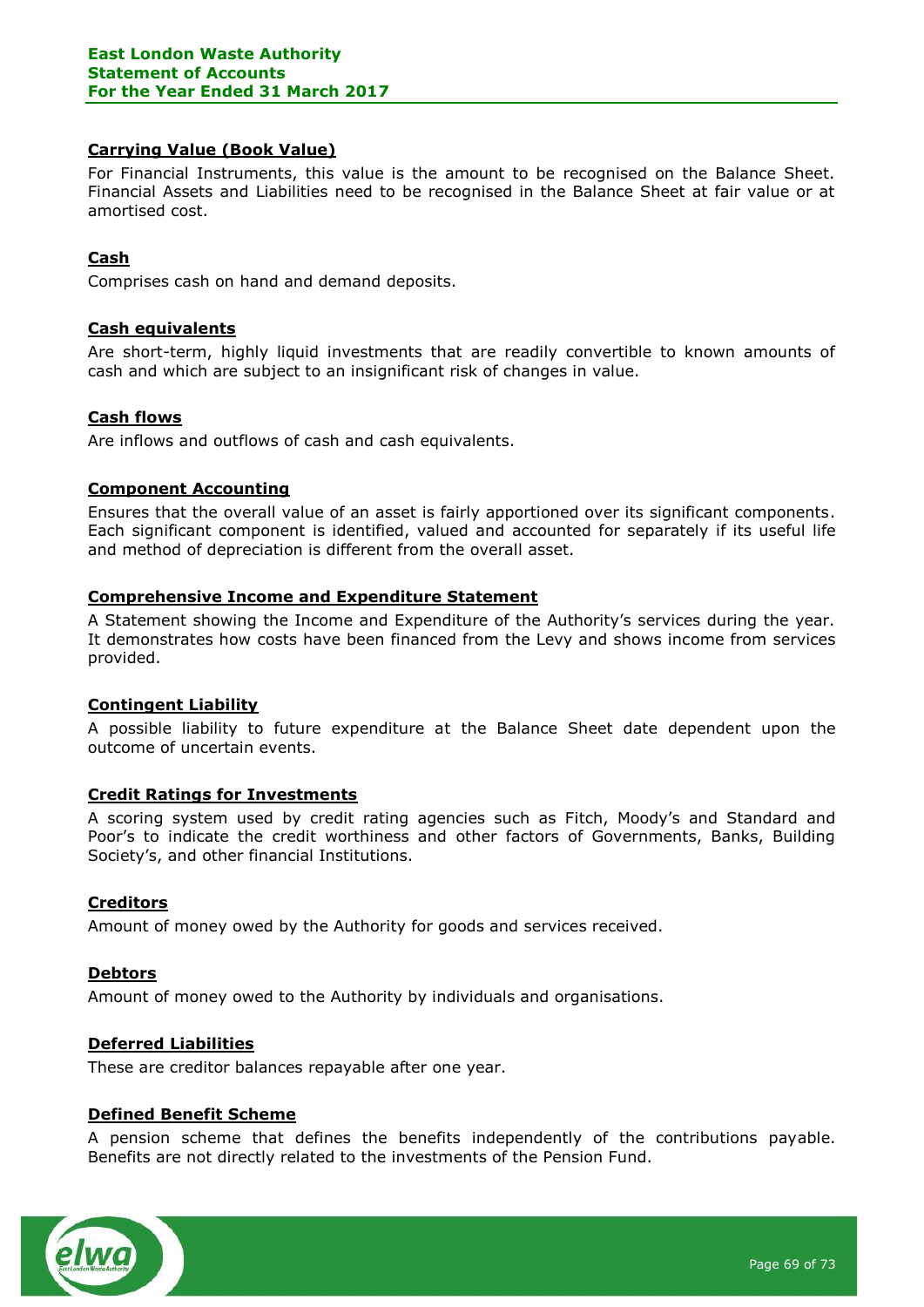### **Depreciation**

A Provision made in the accounts to reflect the value of assets used during the year. Deprecation forms part of the capital charge made to Service Revenue Accounts.

### **Earmarked Reserves**

Amounts set aside for a specific purpose to meet future commitments or potential liabilities, for which it is not appropriate to establish provisions.

### **Fair Value**

The amount that an asset can be exchanged or a liability settled between knowledgeable and willing parties in an arm's length transaction.

### **Finance Lease**

A finance lease is a lease that transfers substantially all the risks and rewards incidental to ownership of an asset. Title may or may not eventually be transferred.

#### **Financial Instruments Adjustment Account (FIAA)**

Provides a balancing mechanism between the different rates at which gains and losses are recognised under the CIPFA Code of Practice and are required by Statute to be met from the Revenue Reserve.

#### **Financing activities**

Are activities that result in changes in the size and composition of the principal, received from or repaid to external providers of finance.

### **Historic Cost**

The actual cost of an asset in terms of past consideration as opposed to its current value.

### **Impairment**

A reduction in the valuation of a fixed asset caused by consumption of economic benefits or by a general fall in prices.

### **Intangible Fixed Assets**

Non-financial fixed assets that do not have physical substance but are identifiable and controlled by the Authority, for example purchased software licences.

#### **Investing activities**

The acquisition and disposal of long-term assets and other investments not included in cash equivalents.

### **Minimum Revenue Provision (MRP)**

The amount that has to be charged to revenue to provide for the redemption of debt.

### **Net Book Value**

The amount at which fixed assets are included in the Balance Sheet after depreciation has been provided for.

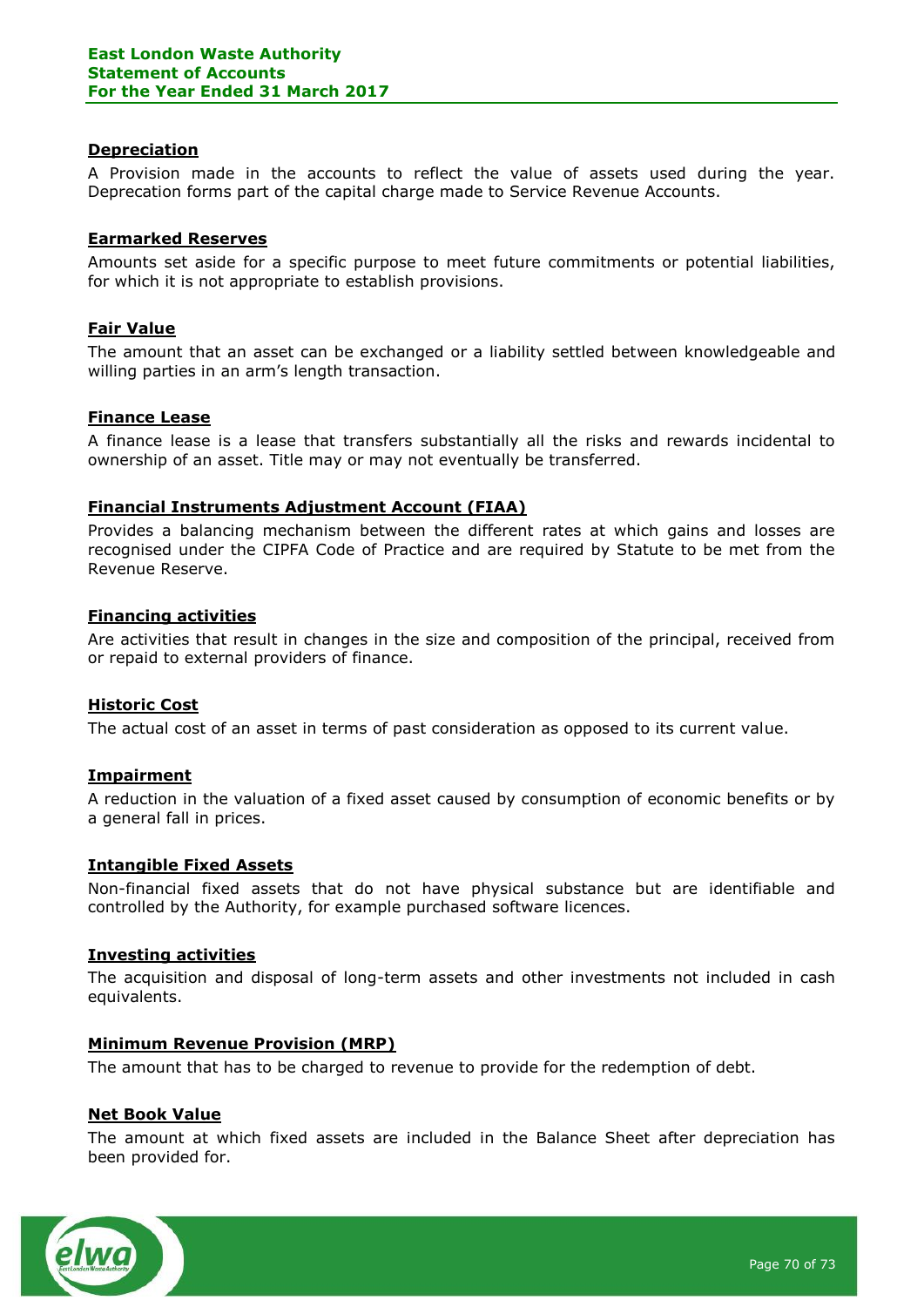### **Net Current Replacement Cost**

The current cost of replacing or recreating an asset in its existing use adjusted for the notional depreciation required to reflect the asset's existing condition and remaining useful life.

### **Net Realisable Value**

The open market value of the asset less the expenses to be incurred in realising the asset.

### **Non Current Assets (Tangible Fixed Assets)**

Tangible Assets that yield benefits to the Local Authority and the services it provides for a period of more than one year.

### **Non-Operational Assets**

Fixed assets held by the Authority but not directly occupied, used or consumed in the delivery of its services. Examples are investments and surplus properties.

### **Operating activities**

Are the activities of the entity that are not investing or financing activities.

### **Operating Lease**

A lease other than a finance lease, i.e. a lease that permits the use of the asset without substantially transferring the risks and rewards of ownership.

### **Operational Assets**

Fixed assets held, occupied, used or consumed by the Authority in the direct delivery of its service.

### **Other Comprehensive Income and Expenditure**

Comprises items of expense and income (including reclassification adjustments) that are not recognised in the Surplus or Deficit on the Provision of Services as required or permitted by the Code. Examples include changes in revaluation surplus; actuarial gains and losses on defined benefit plans; and gains and losses on remeasuring available-for-sale financial assets.

### **Other Comprehensive Income**

A Statement bringing together all the gains and losses of the Authority.

### **Outturn**

The actual level of expenditure and income for the year.

### **Post Balance Sheet Events**

Those events that relate to the accounting year, both favourable and unfavourable, which occur between the Balance Sheet date and the date on which the Statement of Accounts is signed by the Director of Finance and Resources.

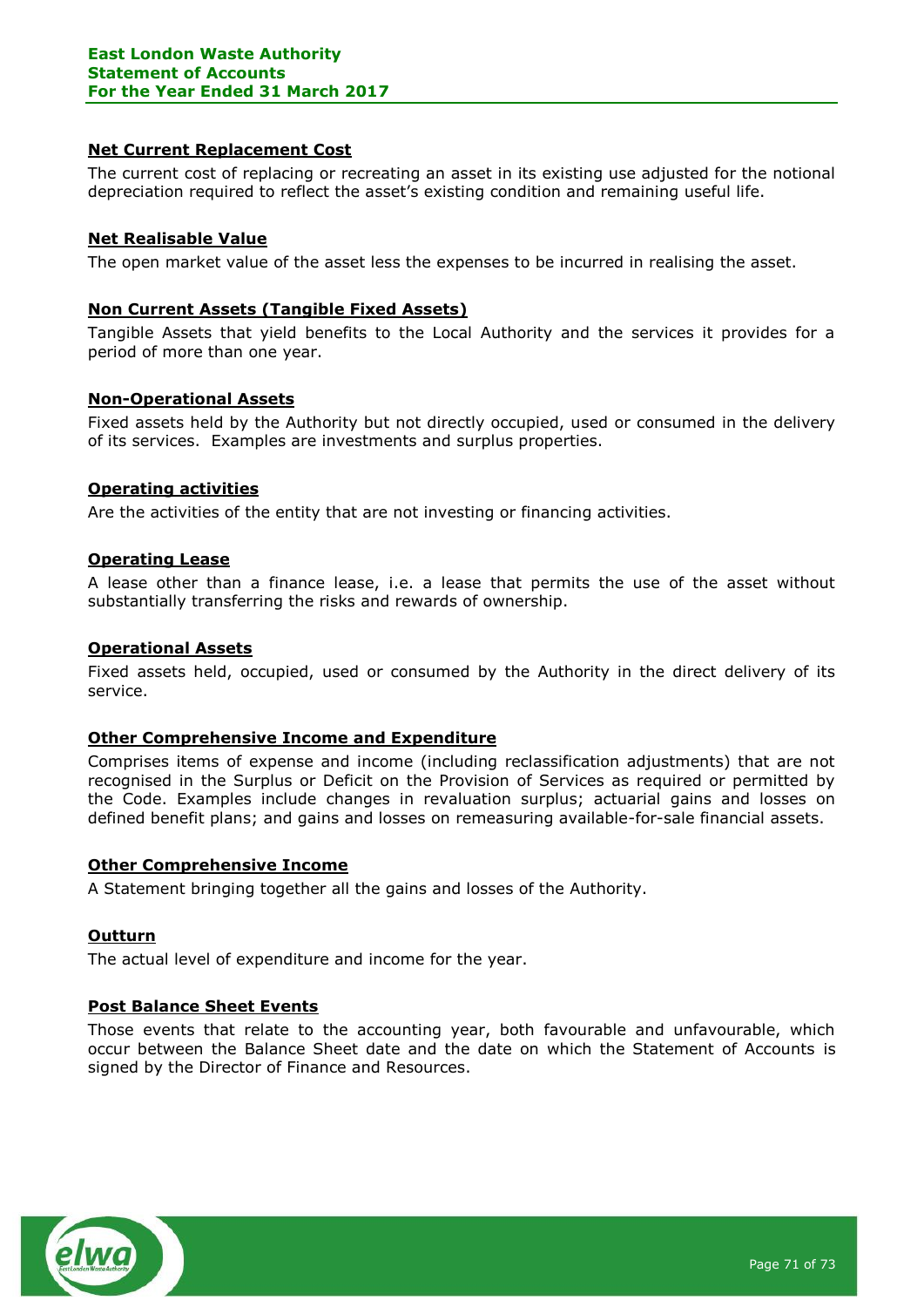#### **Private Finance Initiative**

A Central Government initiative whereby contracts are let to private sector suppliers for both services and capital investment in return for a unitary payment, which may be reduced if performance targets are not met.

#### **Projected Unit Method**

Actuarial valuation method whose key feature is to assess future service cost; the Actuary calculates the employer's contribution rate, which will meet the cost of benefits accruing in the year after the valuation date. This method is considered appropriate for a Pension Fund open to new members.

### **Provisions**

Amounts set aside for liabilities and losses, which are certain or very likely to occur but where the exact amount or timing of the payment are uncertain.

#### **Public Works Loans Board (PWLB)**

Central Government Agency, which funds much of Local Government borrowing.

#### **Reclassification adjustments**

Are amounts reclassified to Surplus or Deficit on the Provision of Services in the current period that were recognised in Other Comprehensive Income and Expenditure in the current or previous periods.

#### **Reserves**

Amounts set aside that do not fall within the definition of a provision, to fund items of anticipated expenditure. These include general reserves or balances, which every Authority must maintain as a matter of prudence.

#### **Revaluation Reserve**

Represents the increase value of the Authority's land and building assets from 1 April 2007.

#### **Revenue Expenditure**

The day-to-day expenditure of the Authority, e.g. pay, goods and services and capital financing charges.

#### **Revenue Reserve**

ELWA's main Revenue Account from which is met the cost of providing most of the Authority's services.

### **Surplus or Deficit on the Provision of Services**

Is the total of income less expenses, excluding the components of Other Comprehensive Income and Expenditure.

#### **Support Services**

Activities of a professional, technical and administrative nature which are not local authority services in their own right, but support main front line services.